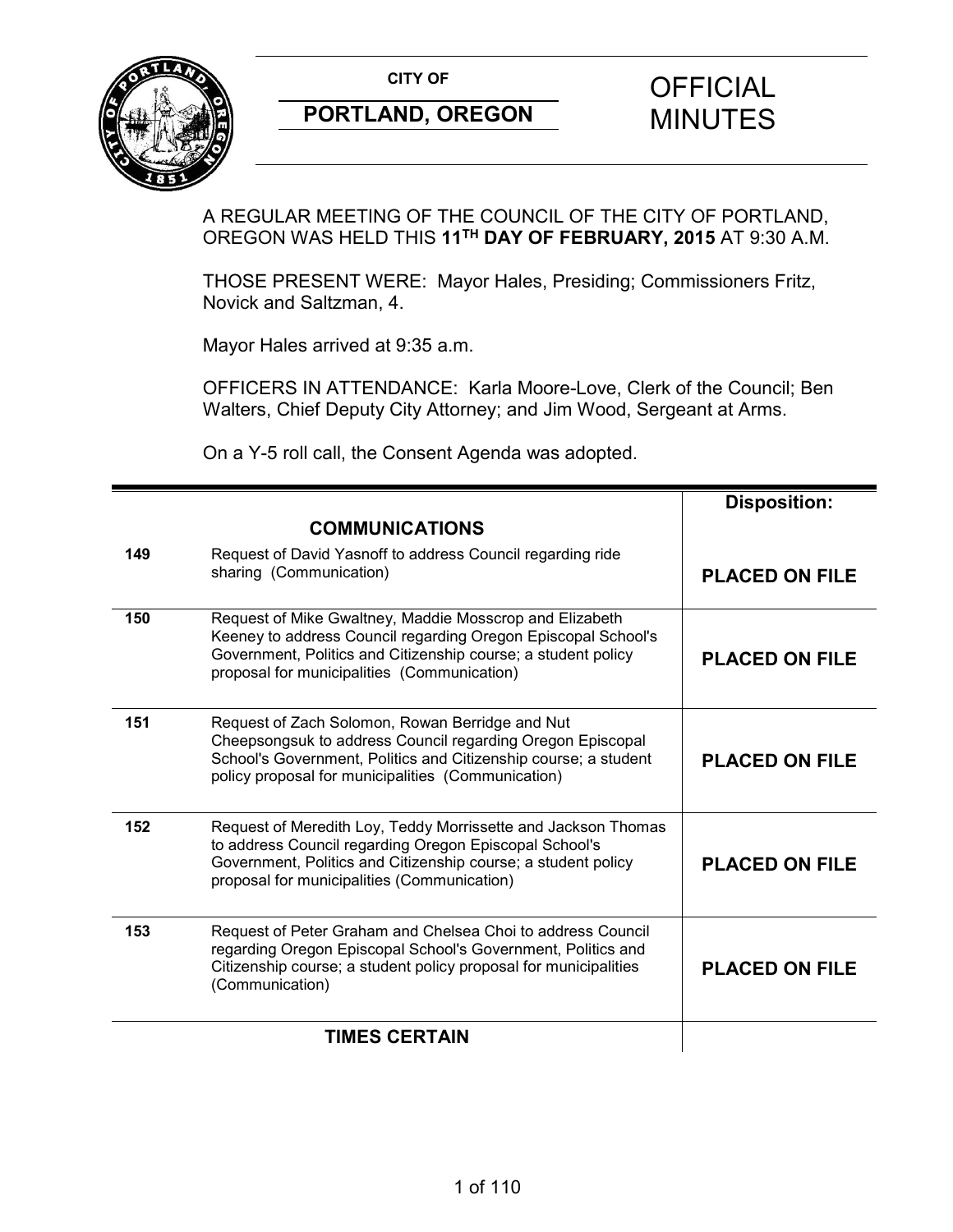|      | February 11, 2015                                                                                                                                                                                                                                                                                                                                                                        |                                                                                     |
|------|------------------------------------------------------------------------------------------------------------------------------------------------------------------------------------------------------------------------------------------------------------------------------------------------------------------------------------------------------------------------------------------|-------------------------------------------------------------------------------------|
| 154  | TIME CERTAIN: 9:30 AM - Appoint Julie Ramos, Kiosha Ford,<br>Angelo Turner, Julie Falk, Vanessa Yarie and Kristin Malone to the<br>Citizen Review Committee advisory board to the Independent<br>Police Review, a division of the City Auditor's Office (Resolution<br>introduced by Auditor Hull Caballero) 15 minutes requested                                                        | 37110                                                                               |
|      | $(Y-4)$                                                                                                                                                                                                                                                                                                                                                                                  |                                                                                     |
| 155  | TIME CERTAIN: 10:00 AM - Accept \$1,000,000 from East<br>Multnomah Soil and Water Conservation District pursuant to an<br>Intergovernmental Agreement dedicating 37 acres of the Colwood<br>Property as natural area (Ordinance introduced by Commissioner<br>Fritz) 30 minutes requested                                                                                                | <b>PASSED TO</b><br><b>SECOND READING</b><br><b>FEBRUARY 18, 2015</b><br>AT 9:30 AM |
|      | <b>CONSENT AGENDA – NO DISCUSSION</b>                                                                                                                                                                                                                                                                                                                                                    |                                                                                     |
|      | <b>Mayor Charlie Hales</b>                                                                                                                                                                                                                                                                                                                                                               |                                                                                     |
| 156  | Appoint Laura James and reappoint Gordon Feighner and John<br>Gibbon to the Portland Utility Review Board for terms to expire<br>January 31, 2017 (Report)<br>$(Y-4)$                                                                                                                                                                                                                    | <b>CONFIRMED</b>                                                                    |
| *157 | Authorize a grant agreement with Portland Opportunities<br>Industrialization Center Inc., not to exceed amount of \$111,470 for<br>two street level gang outreach workers to provide intervention<br>services while principally deployed on the TriMet system<br>(Ordinance)<br>$(Y-4)$                                                                                                  | 187006                                                                              |
|      | <b>City Attorney</b>                                                                                                                                                                                                                                                                                                                                                                     |                                                                                     |
| *158 | Amend contract with Black Helterline LLP for outside counsel for<br>immigration related work (Ordinance; amend Contract No. 38066)<br>$(Y-4)$                                                                                                                                                                                                                                            | 187007                                                                              |
|      | <b>Office of Management and Finance</b>                                                                                                                                                                                                                                                                                                                                                  |                                                                                     |
| *159 | Ratify a Letter of Agreement between the City on behalf of the<br>Portland Police Bureau and the American Federation of State,<br>County and Municipal Employees, Local 189 that authorizes<br>Alternative Work Schedules, Overtime Pay Provisions and Work<br>Schedule Adjustments for Employees in the Crime Prevention<br>Program Administrator Classification (Ordinance)<br>$(Y-4)$ | 187008                                                                              |
|      | <b>Commissioner Dan Saltzman</b>                                                                                                                                                                                                                                                                                                                                                         |                                                                                     |
|      | <b>Position No. 3</b>                                                                                                                                                                                                                                                                                                                                                                    |                                                                                     |
|      | <b>Portland Fire &amp; Rescue</b>                                                                                                                                                                                                                                                                                                                                                        |                                                                                     |
| 160  | Accept and appropriate a grant in the amount of \$17,850 from<br>Oregon State Fire Marshal for hazardous materials response<br>training (Ordinance)                                                                                                                                                                                                                                      | <b>PASSED TO</b><br><b>SECOND READING</b><br><b>FEBRUARY 18, 2015</b><br>AT 9:30 AM |
|      | <b>REGULAR AGENDA</b>                                                                                                                                                                                                                                                                                                                                                                    |                                                                                     |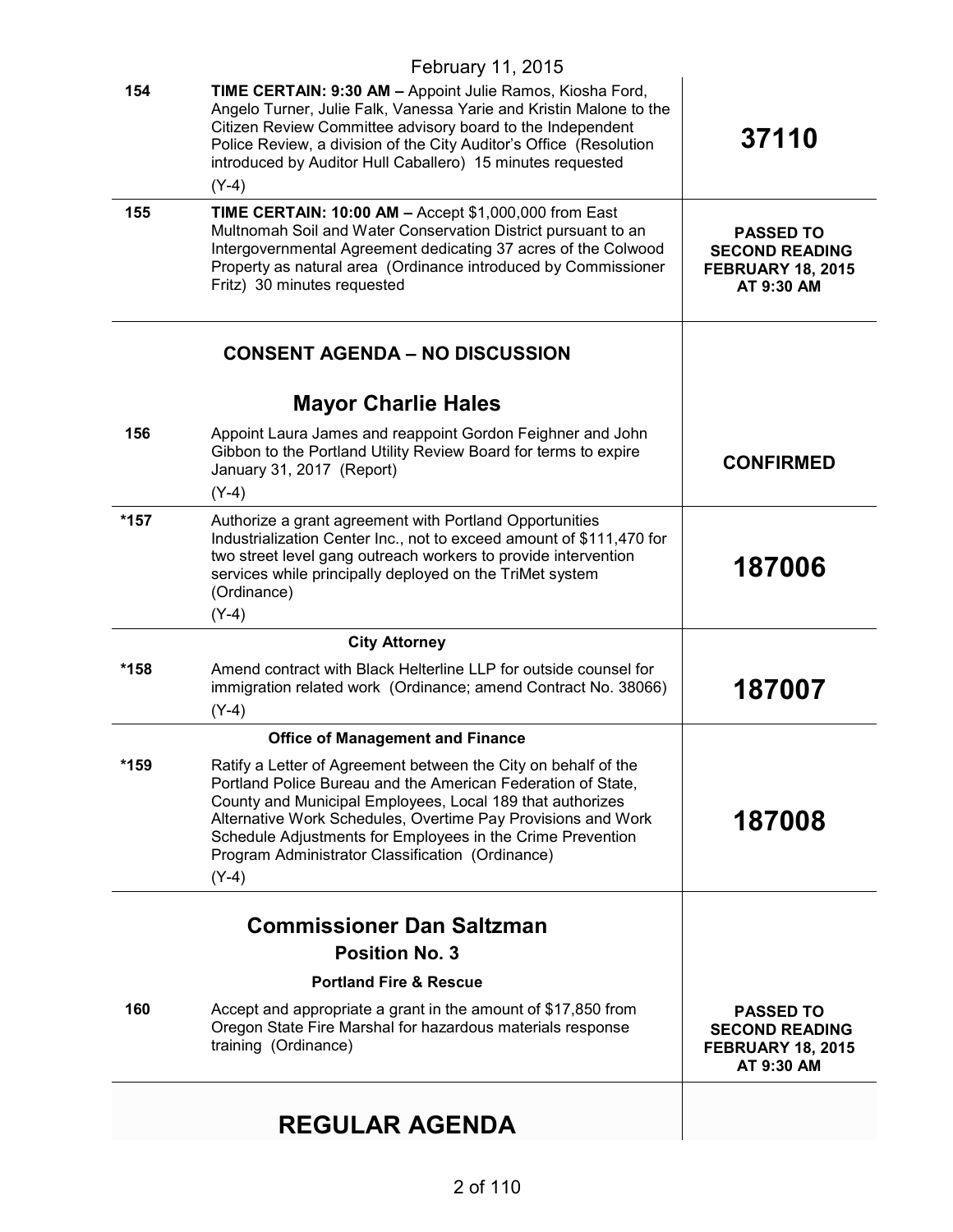|        | <b>Mayor Charlie Hales</b>                                                                                                                                                                                                                                              |                                                                                     |
|--------|-------------------------------------------------------------------------------------------------------------------------------------------------------------------------------------------------------------------------------------------------------------------------|-------------------------------------------------------------------------------------|
|        | <b>Office of Management and Finance</b>                                                                                                                                                                                                                                 |                                                                                     |
| 161    | Accept bid of CivilWorks NW, Inc for the Union Pacific Railroad<br>East Portland Connection Water Systems Adjustment for \$507,286<br>(Procurement Report - Bid No. 117421)<br>Motion to accept report: Moved by Fritz and seconded by<br>Saltzman.<br>$(Y-4)$          | <b>ACCEPTED</b><br><b>PREPARE</b><br><b>CONTRACT</b>                                |
|        | <b>Commissioner Nick Fish</b>                                                                                                                                                                                                                                           |                                                                                     |
|        | <b>Position No. 2</b>                                                                                                                                                                                                                                                   |                                                                                     |
|        | <b>Bureau of Environmental Services</b>                                                                                                                                                                                                                                 |                                                                                     |
| 162    | Authorize a contract with the lowest responsible bidder for<br>construction of the Riverview Force Main Replacement Project No.<br>E08866 for an estimated cost of \$1,900,000 (Ordinance) 10<br>minutes requested                                                      | <b>PASSED TO</b><br><b>SECOND READING</b><br><b>FEBRUARY 18, 2015</b><br>AT 9:30 AM |
| 163    | Amend contract with HDR Engineering, Inc. for final design and<br>construction support for the Columbia Boulevard Wastewater<br>Treatment Plant Biogas Utilization Project No. E10033 for<br>\$995,410 (Ordinance; amend Contract No. 30003218) 20 minutes<br>requested | <b>PASSED TO</b><br><b>SECOND READING</b><br><b>FEBRUARY 18, 2015</b><br>AT 9:30 AM |
|        | <b>Commissioner Steve Novick</b>                                                                                                                                                                                                                                        |                                                                                     |
|        | <b>Position No. 4</b>                                                                                                                                                                                                                                                   |                                                                                     |
|        | <b>Bureau of Transportation</b>                                                                                                                                                                                                                                         |                                                                                     |
| $*164$ | Amend the Amended and Restated Intergovernmental Agreement<br>with Multnomah County for the funding of the Sellwood Bridge<br>Project (Ordinance; amend Contract No. 33000048)<br>$(Y-4)$                                                                               | 187009                                                                              |
|        | <b>City Auditor Mary Hull Caballero</b>                                                                                                                                                                                                                                 |                                                                                     |
| 165    | Assess property for sidewalk repair for the Bureau of Maintenance<br>(Second Reading Agenda 144; Y1085)<br>$(Y-4)$                                                                                                                                                      | <b>187010</b><br><b>AS AMENDED</b>                                                  |

At 11:00 a.m., Council recessed.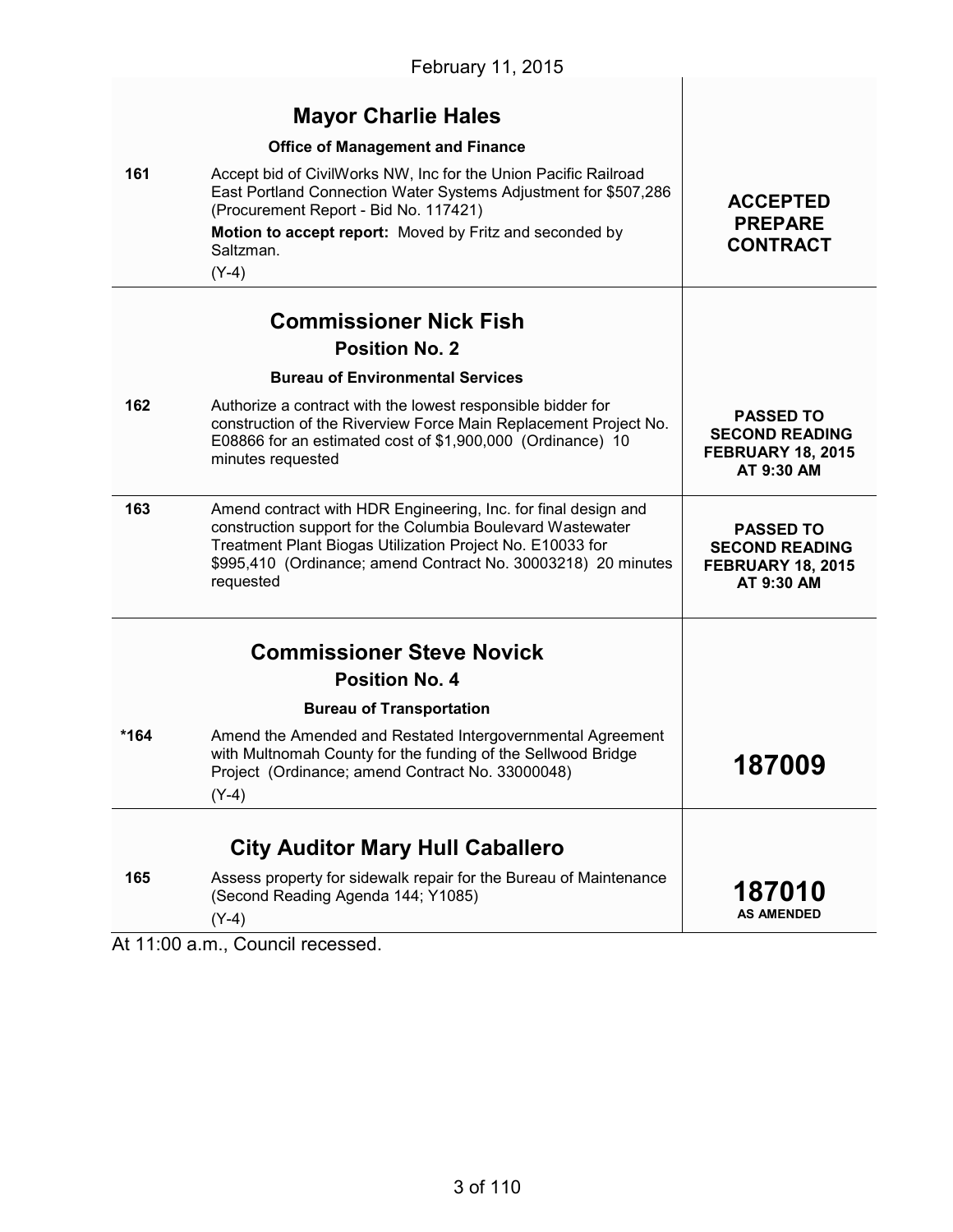A RECESSED MEETING OF THE COUNCIL OF THE CITY OF PORTLAND, OREGON WAS HELD THIS **11TH DAY OF FEBRUARY, 2015** AT 2:00 P.M.

THOSE PRESENT WERE: Mayor Hales, Presiding; Commissioners Fritz, Novick and Saltzman, 4.

Commissioner Saltzman arrived at 2:11 p.m.

OFFICERS IN ATTENDANCE: Karla Moore-Love, Clerk of the Council; Lisa Gramp, Deputy City Attorney; and Greg Seamster, Sergeant at Arms.

The meeting recessed at 2:41 p.m. and reconvened at 2:49 p.m.

|     |                                                                                                                                                                                                                                                                                                                                           | <b>Disposition:</b>                                                                 |
|-----|-------------------------------------------------------------------------------------------------------------------------------------------------------------------------------------------------------------------------------------------------------------------------------------------------------------------------------------------|-------------------------------------------------------------------------------------|
| 166 | <b>TIME CERTAIN: 2:00 PM - Accept report from Multnomah County</b><br>Health Department on youth access and exposure to tobacco and<br>e-cigarette products within Multnomah County (Report introduced<br>by Mayor Hales) 45 minutes requested                                                                                            | <b>ACCEPTED</b>                                                                     |
|     | Motion to accept report: Moved by Fritz and seconded by<br>Saltzman.<br>$(Y-4)$                                                                                                                                                                                                                                                           |                                                                                     |
|     |                                                                                                                                                                                                                                                                                                                                           |                                                                                     |
| 167 | <b>TIME CERTAIN: 2:45 PM - Presentation from the UNESCO,</b><br>United Nations Educational, Scientific and Cultural Organization,<br>Chair on Education for Sustainable Development (Presentation<br>introduced by Mayor Hales and Commissioner Fritz) 30 minutes<br>requested                                                            | <b>PLACED ON FILE</b>                                                               |
| 168 | <b>TIME CERTAIN: 3:15 PM - Expand Portland Parks &amp; Recreation</b><br>smoke and tobacco-free policy to all City parks, natural areas,<br>recreation areas and any other places where Portland Parks &<br>Recreation park rules apply (Ordinance introduced by<br>Commissioner Fritz; amend Code Section 20.12.110) 1 hour<br>requested | <b>PASSED TO</b><br><b>SECOND READING</b><br><b>FEBRUARY 18, 2015</b><br>AT 9:30 AM |

At 4:20 p.m., Council recessed.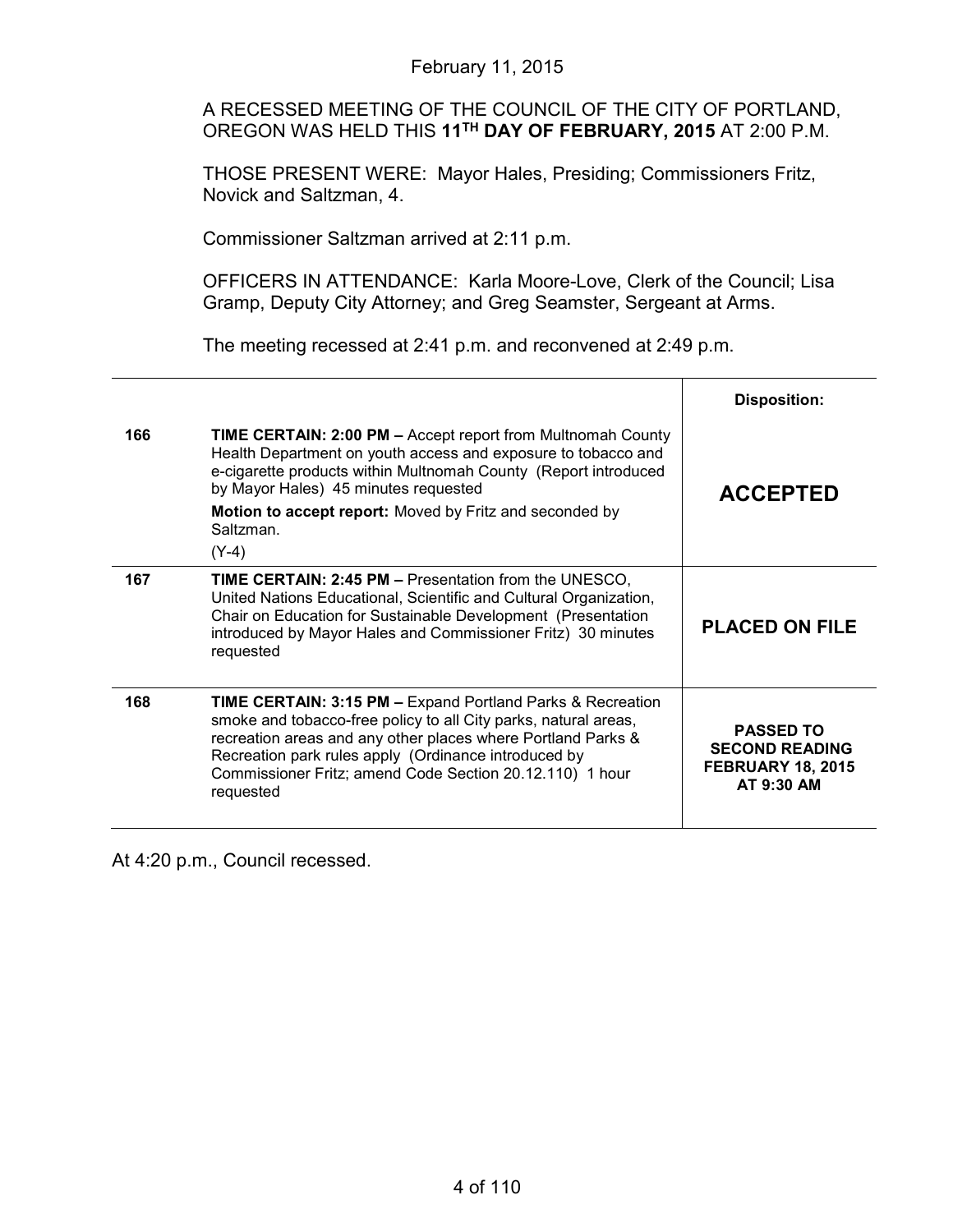A RECESSED MEETING OF THE COUNCIL OF THE CITY OF PORTLAND, OREGON WAS HELD THIS **12TH DAY OF FEBRUARY, 2015** AT 2:00 P.M.

THOSE PRESENT WERE: Mayor Hales, Presiding; Commissioners Fish, Fritz, Novick and Saltzman, 5.

Commissioner Saltzman left at 4:41 p.m.

OFFICERS IN ATTENDANCE: Karla Moore-Love, Clerk of the Council; Ian Leitheiser, Deputy City Attorney; and Mike Cohen, Sergeant at Arms.

|       |                                                                                                                                                                                                                                                                                                                                                                                                                                 | <b>Disposition:</b>                                                                                      |
|-------|---------------------------------------------------------------------------------------------------------------------------------------------------------------------------------------------------------------------------------------------------------------------------------------------------------------------------------------------------------------------------------------------------------------------------------|----------------------------------------------------------------------------------------------------------|
| S-169 | TIME CERTAIN: 2:00 PM - Amend Building Demolition Code to<br>require notice and delay for all single family residential demolitions<br>in areas with a residential Comprehensive Map Designation and<br>make other changes (Previous Agenda 1331; Ordinance<br>introduced by Commissioner Fritz; amend Code Chapter 24.55) 2<br>hours requested<br>Motion to accept substitute: Moved by Fish and seconded by<br>Fritz. $(Y-5)$ | <b>SUBSTITUTE</b><br><b>PASSED TO</b><br><b>SECOND READING</b><br><b>FEBRUARY 18, 2015</b><br>AT 9:30 AM |

At 5:43 p.m., Council adjourned.

**MARY HULL CABALLERO**

Auditor of the City of Portland

By Karla Moore-Love Clerk of the Council

For a discussion of agenda items, please consult the following Closed Caption File.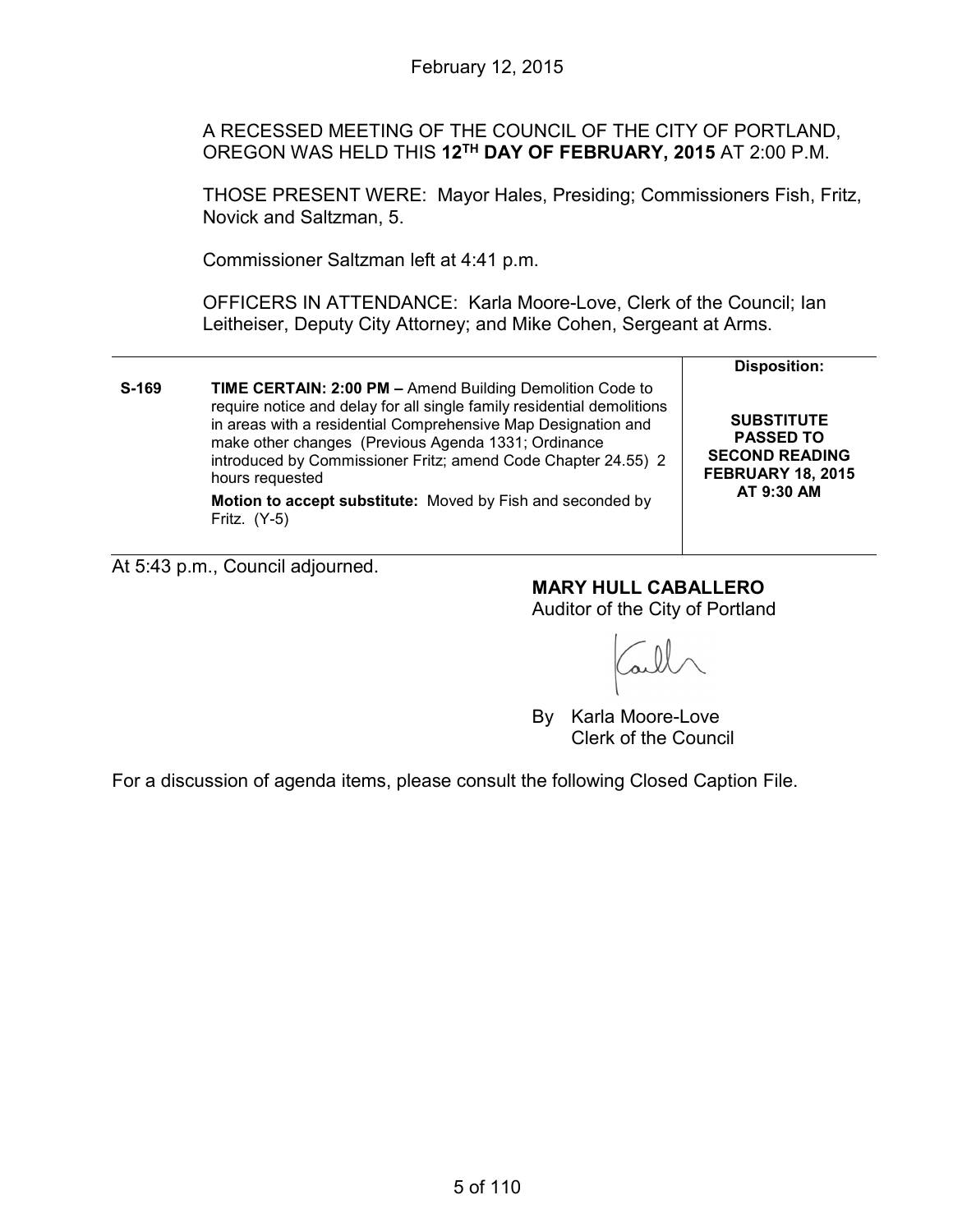### February 11, 2015 **Closed Caption File of Portland City Council Meeting**

This file was produced through the closed captioning process for the televised City Council broadcast and should not be considered a verbatim transcript. Key: **\*\*\*\*\*** means unidentified speaker.

### **FEBRUARY 11, 2015 9:30 AM**

**Novick:** City Council is now in session. Karla, please call the roll.

**Fritz:** Here. **Saltzman:** Here. **Novick:** Here.

**Novick:** Are there any consent items that have been pulled to the regular agenda? **Moore-Love:** I have not had any pulls.

**Novick:** OK. So, proceed to communications.

**Item 149.**

**Item 150.**

**Mike Gwaltney:** Good morning, Mr. Mayor, members of Council.

**Hales:** Good morning.

**Gwaltney:** It's good to be here this morning. My name is Mike Gwaltney, I'm chair of the history department at Oregon Episcopal School. I have with me this morning 10 students from our 11th and 12th grade government, politics, and citizenship class; nine 12th graders and one 11th grader.

They're here as a result of a project in our course on engaged citizenship, and they have put together for you this morning a proposal that they think would be good for the City of Portland that's based on their reading and understanding of the law in the United States and as Portlanders; their ideas about what would be good policy. I should state that the policy they are going to talk to you about this morning has nothing to do with the position of our board of trustees or with the institution as a whole, but it's something that the students have developed in the course.

Our mission at OES is very clear: that we exist to help students realize their power for good as members of -- citizens of local and global communities. Just their being here this morning and your listening to them demonstrates that power for them, so I want to thank you for your attention to their conversation this morning.

Like you, I'm sure we believe as Margaret Mead did that a small group of thoughtful, committed citizens are the only thing that have ever changed the world, and that's what these students plan to be. So, I would like to ask if you could take items 150 to 153 sort of as whole for all the students.

**Hales:** Certainly.

**Gwaltney:** And I'd like to introduce Peter Graham to speak a little bit.

**Hales:** Thank you.

**Gwaltney:** Thank you.

**Hales:** Good morning.

**Peter Graham:** Good morning. Hello, everyone -- Mayor Hales, members of the Council, and the community. My name is Peter Graham. I would like to thank you all for your time and willingness to listen to us today.

We have come here to talk to you on the subject of gun control and actions you can take to help make this City safer. We know that Mayor Hales has shown support in the past for gun safety and has stated gun control as one of his priorities. Oregon U.S. Representative Earl Blumenauer has also made this one of his priorities, introducing his new report this week called Enough is Enough.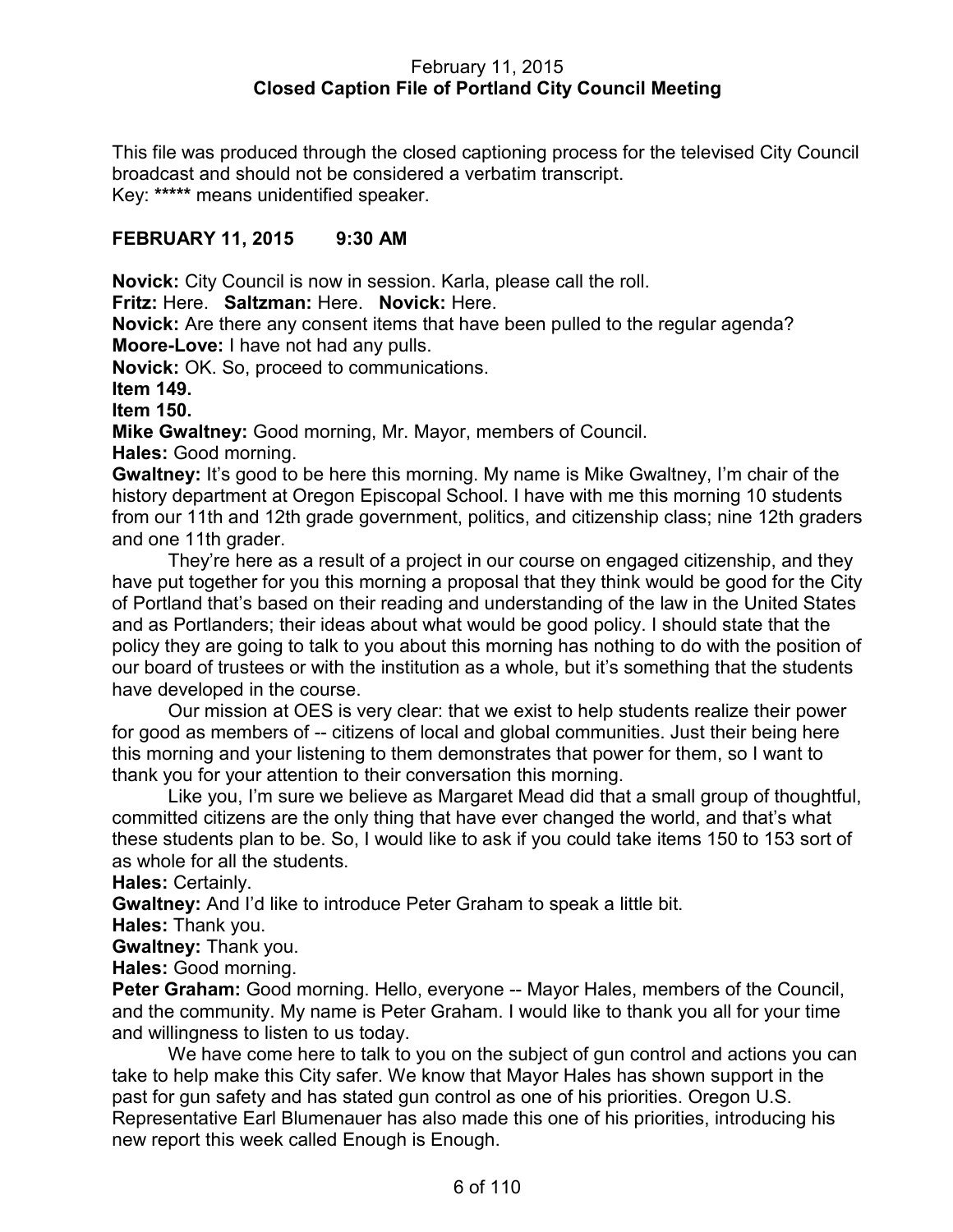We share the same understanding -- that guns are an ever-increasing risk within our community, and there should be limits on handling and sale of firearms. We are here with a hope to inspire action and to remind you that this is a problem that cannot be ignored any longer.

And so, we propose that you consider an ordinance that would ban sale and position of assault weapons and high capacity magazines within Portland. This issue that affects us personally, I pass it forward to Elizabeth Keeney and Madeline Mosscrop to talk about the perspectives as Portland youth.

**Elizabeth Keeney:** Thank you, peter. My name is Elizabeth Keeney. Mr. Mayor and members of this Council, Labraye Franklin, a young citizen was shot at Rosemary Anderson High School in December could have been one of us. We are here to represent her and the rest of Portland's young population.

We agree with Labraye that the state of gun violence in this country and increasingly in our City is messed up. We need you, the City Council, to look out for our safety. We support you in making what would be a bold but important change by enacting better gun control within our great City of Portland.

Due to the rising number of shootings over the past few years, there has been consistent pressure on this issue. According to the research firm Davis Hibbitts & Midghall, 56% of Oregonians are in favor of stricter gun control. My friends -- many of them women my age -- from different schools and backgrounds all over Portland are concerned with the state of gun violence in this country. We as young voters would like to support you, Mayor Hales, in your endeavors to make Portland a safer city. I would now like to introduce Maddie Mosscrop.

**Maddie Mosscrop:** Good morning. My name is Maddie Mosscrop. This issue is far more important to students than many adults realize. Many of my peers and close friends have brought this up and we have had interesting and engaging conversations. This is something that pertains to nearly all high schoolers in Oregon, as friends from Lincoln High School, Wilson High School, and Caitlin Gabel have all come forward to talk to us about how to make communities and schools feel safer.

Guns are scary. Shootings are scary. When I was in middle school, I don't ever remember doing a lockout drill, and even when we started I didn't really see why. But now my sister in sixth grade was working on where to hide. And the idea of someone -- a student -- attacking other students has become something that is actively taught to children, as if it is just a fact that we need to live with.

Passing an ordinance to ban assault weapons and high-capacity magazines will not make us safe immediately, but it is an important first step in enacting stricter gun control and limiting the most dangerous weapons in the city. Next I would like to introduce Rowan Berridge to introduce our proposal.

**Hales:** Thank you all. Good morning.

**Rowan Berridge:** Good morning. My name is Rowan Berridge. We have learned in our government, politics, and citizenship class that individual people and groups can make a difference when they are engaged in community concerns. As young people who are members of our community and future voters, we implore you to consider our proposal. We ask that Portland City Council adopt an ordinance that would prohibit the possession, sale, and manufacture of assault weapons and large capacity magazines. We believe that in a city as progressive as Portland, the public will demonstrate significant support for this common sense gun control proposal. With the passing of such an ordinance, Portland will become part of a growing group of cities that are committed to protecting its people, especially students. Cities across the country have begun to adopt similar if not almost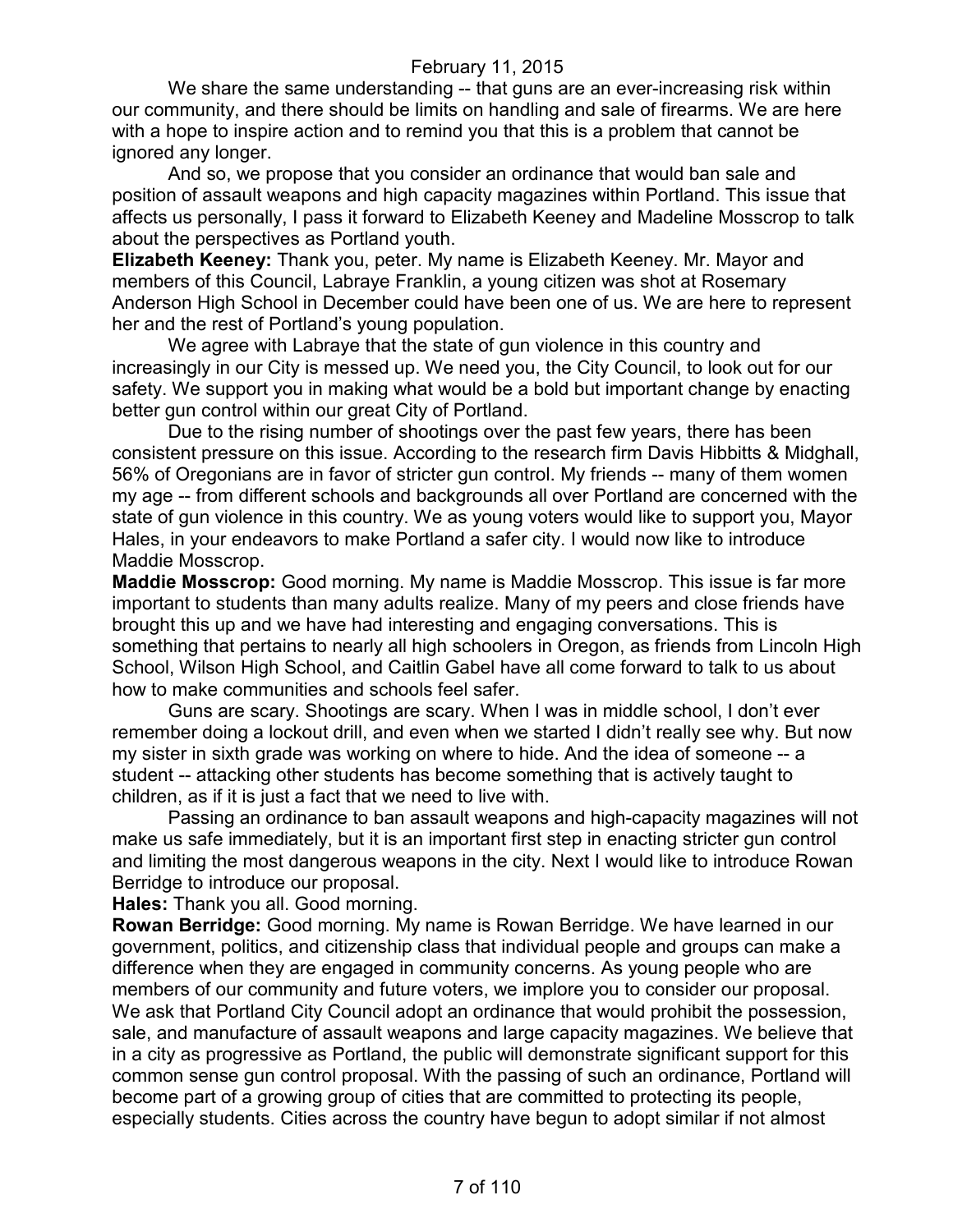identical proposals, and we strongly believe Portland should be among then. Now, Zach Solomon.

**Zach Solomon:** Hi, my name is Zach Solomon. You may be aware in the 2008 court decision in District of Columbia versus Heller, the Supreme Court did not uphold the D.C. laws prohibiting the ownership of handguns. While it seems like this would be a loss for control legislation, Supreme Court Justice Scalia wrote in his opinion that like most rights, the second amendment right is not unlimited. It is not a right to keep and carry any weapon whatsoever in any manner whatsoever and for whatever purpose.

In a second Heller decision a few years later, the Supreme Court again found the second amendment is not unlimited, and the court held that the D.C.'s strict ban on assault weapons and high-capacity magazines is in fact constitutional. The Heller II decision has been mirrored in other cases such as Friedman versus the City of Highland Park, in which it was declared that although the city of Highland Park's ordinance provided a marginal burden upon the second amendment right to self-defense, it does not severely burden the right.

The federal circuit courts have prescribed a sliding scale approach to levels of scrutiny within the second amendment. Any law that restricts second amendment rights requires an extremely strong public safety justification and a close fit between the government's means and ends. The fact that these other cities' laws have passed stringent qualifications bodes well for any challenges a similar law would face in court here. Therefore, we believe the sale, manufacture, or use of assault weapons and high-capacity magazines in Portland extends beyond the limits of defensive use.

Mayor Hales, when you stepped into office and outlined an agenda for your time as mayor, you mentioned the importance of gun safety for the citizens of Portland. As you said, assault weapons and high capacity magazines are dangerous weapons that can cause mass casualties in moments. Even more recently, in the wake of the Rosemary Anderson High School shooting, you mentioned that students know firsthand gun violence is a real threat and they know the importance of real action on the issue. Passing a citywide ban on the most dangerous offensive weapons would send a strong signal that the mayor and Portland City Council mean business on the issue. And to conclude, I'll past to Peter Graham.

**Graham:** Thank you, Zach. I'd like to thank you all again for listening to our proposal. It is our belief that following through with this action will make our community safer and also have Portland join the other cities that have passed similar legislation at the forefront of growing gun safety movement. At this point, I'd like to invite any questions, comments, or concerns regarding our proposal that we may answer for you.

**Hales:** Let me start. First, I want to thank you for coming this morning with this well thought through, well-organized presentation. Several things on several levels, this is great.

First of all, we had a major hearing last week on another issue, and I think the average age in the room was probably triple what it is in your delegation this morning. So, it's great to have young politically-active people in this chamber, because sometimes we only hear from folks that are at the other end of the age spectrum. We especially appreciate you having the interest and civic instincts to be here and to be advocating on issues.

Secondly, you're talking to a City Council that agrees with you about these policy issues. And third, I think now there's a better chance for some movement on these issues than there has been in many areas, including the question of an outright ban on certain types of weapons. We need changes in state law to allow us to do that, but we think this legislature is moving in that direction. They've already introduced a bill that will eliminate the loopholes in background checks that has been a problem in this state. There's also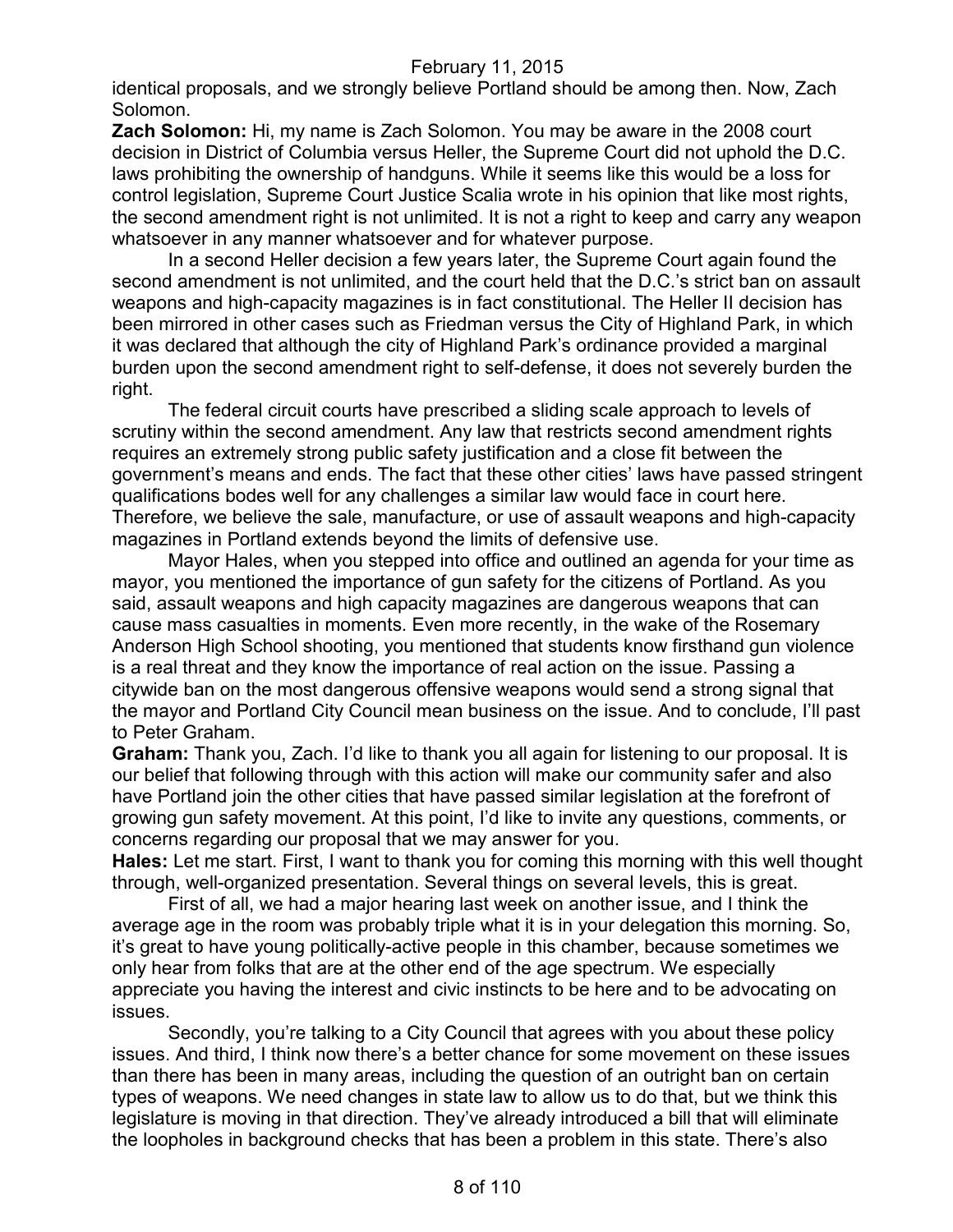another bill that's been introduced that will deal with people that have restraining orders for domestic violence cases not having access to guns.

So, we believe we've got a higher level of cooperation with the legislature, and we need that in order to have the authority to do some of the things that I think all of us here at this dais and that you think we need to do in Portland.

We are chaffing a bit under the restrictions we have in state law, but we think we have a legislature that will give us more room to move on these issues than we have had. So, I'd urge you to continue your advocacy not just here in the city but also with the state legislature about these issues. And in fact, we'll make sure to keep you posted about when those hearings will be held. I am going to go down and speak. Labraye Franklin and others who have been victims of gun violence in Portland I think franklin also be able to go down and speak. It's really important that they hear from you on these issues and that the voices of youth in our state are heard on these issues in Salem.

So, keep the pressure on us, keep the pressure on the legislature, keep enlisting other students and people in the community to join the cause. I think you're right, there is a very large majority in our city that want to see stronger gun laws in our city -- and better yet, in our country -- but can start here where we can. Again, I just want to thank you and encourage you to keep working this issue that will take citizen pressure to get us where we need to be both here and in Salem. Other comments from Council members? **Fritz:** Thank you, all of you, for the good work you've done and for coming in to testify on this important issue. Senator Ginny Burdick is leading the work in Salem, and I Oregon Episcopal School is in her district. So, she would be really happy to hear from you and as

the Mayor said, encourage to you go down and testify there. **Novick:** Thank you very much for your testimony. I just wanted to let you that know regulating guns is one of a number of things the state prohibits cities from doing. They prohibit us from regulating studded tires, they prohibit us from having local taxes on tobacco. So, if they just passed law saying we no longer preempt cities from doing anything, we could do tons of neat stuff.

**Hales:** Dan, any comments?

**Saltzman:** Thank you very much.

**Hales:** Yeah, thank you. As a matter of fact, I was just in the Rosewood Initiative last night talking to people in that neighborhood at the very eastern edge of the city. And since the first of the year in East Portland, there have been 79 shots fired. We've had six gang violence call-outs in East Portland. So, 79 bullets going somewhere in East Portland -- in that part of East Portland in just six weeks. It really tragically illustrates how serious this problem is. So, I really appreciate your focus on it and again, keep the pressure on us, keep the pressure on the legislature, enlist others on the cause and we'll get something done. Thank you very much. Let's hear it for students. We can break the rules of decorum. [applause] Thank you very much for being here.

Before we move on do we have other communications items, or did we cover them? **Moore-Love:** I think we got them all.

**Hales:** OK, great. Before we move on, I want to welcome visitors here in the chamber from the Bordeaux metropolitan region, Jean-Baptiste Rigaudy, Helen Dorno [spelling?], who's the head of Greater Bordeaux Energy and Climate Action Plan, working obviously with her colleagues here; Vincent Delporte, who's Counselor for Ecology, Energy, and Climate Change for the Embassy of France in the United States. So, we have three professionals here from this very subject that we spend so much time thinking about in Portland, which is what can we do here about climate at the local level? What can we do to build a livable city? What can we do about energy and sustainability at the municipal level? I want to welcome them to chambers. And again, welcome to our guests from France. [applause]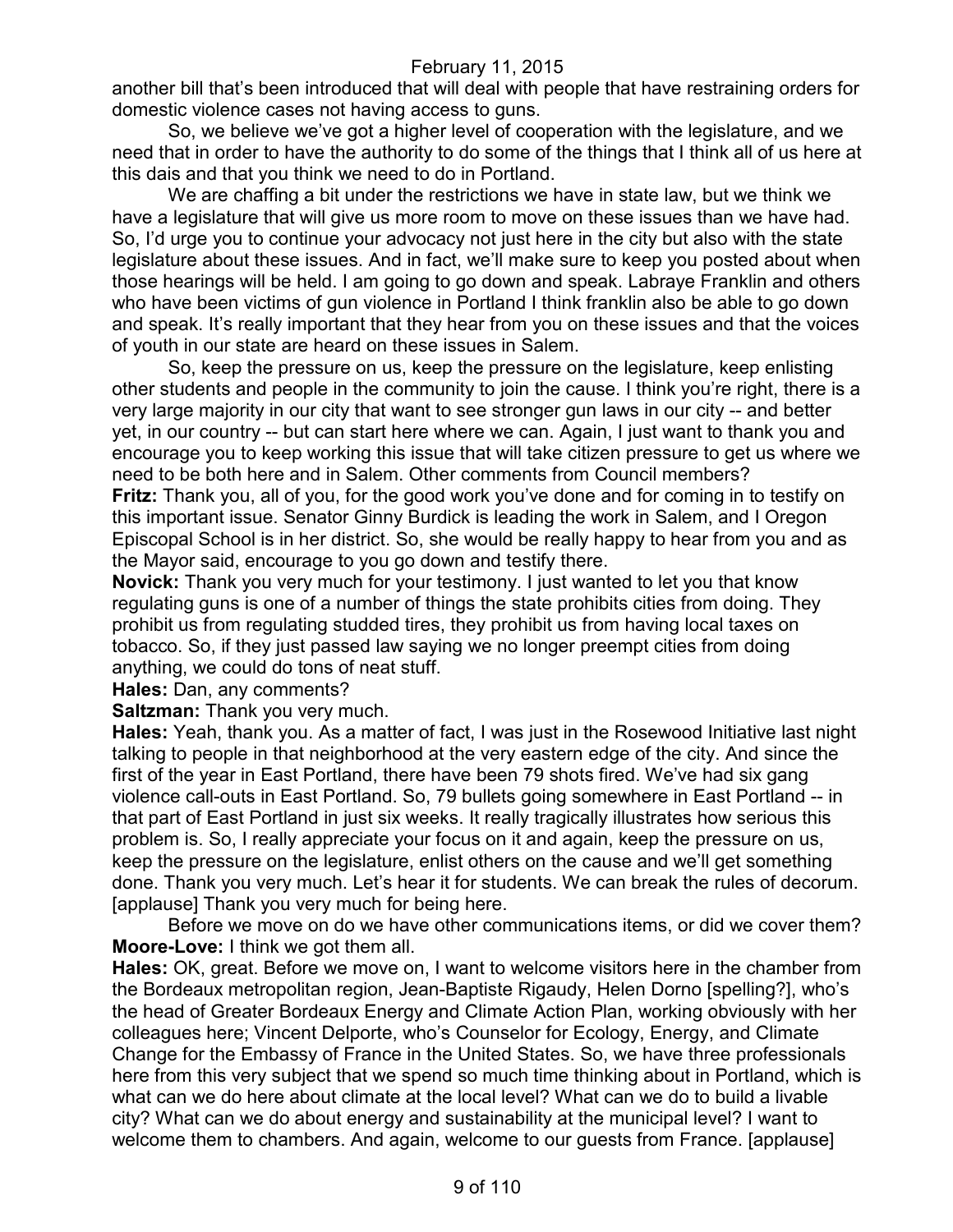They are here of course under the assistance of First Stop Portland. Sarah is leading them all over the city to meet with a lot of folks in the City as well as with Metro. So, welcome. Let's move on to the consent calendar. I think we have no requests yet to remove items from the consent calendar, is that right?

### **Moore-Love:** Correct.

**Hales:** Then a roll call on the consent calendar, please.

### **Roll on consent agenda.**

**Fritz:** Aye. **Saltzman:** Aye. **Novick:** Aye. **Hales:** Aye. **Item 154.**

**Hales:** Auditor Caballero, do you want to present? Others presenting? OK. Constantine, come on up. Good morning.

**Constantine Severe, Director, Independent Police Review, City Auditor's Office:**  Good morning, Mr. Mayor and members of Council. I am Constantine Severe, Director of the City Auditor's Independent Police Review. And today, we have six new CRC members we will be presenting to you.

The root of Portland's greatness as a city lies in its people, as demonstrated by the wonderful presentation earlier by the young folks from Oregon Episcopal School. I can think of no better example of this city's greatness than the individuals who serve on the Citizens Review Committee.

The CRC was created in 2001 along with IPR to serve as the City's representative in its police accountability system. The CRC serves a number of important roles, including hearing appeals of community members' complaints of officer misconduct, reviewing the polices and directives of the Portland Police Bureau and IPR, and hearing directly from the public on community concerns involving the Police Bureau.

The work of CRC has led to some substantial changes to the Portland Police Bureau over its life, including changes to the Portland Police Bureau's vehicle tow policy, the use of profanity by officers directed at community members, and the requirement that officers provide business cards to community members when they have contact with them. Long before Black Lives Matter, the CRC was working on the issue of having the Police Bureau treat individuals it comes in contact with in a manner that is equitable and represents the values of our city. The CRC also did a review that came out in 2010 on biased-based policing at the Portland Police Bureau.

What we ask of these community members that will serve on the CRC is not an easy task. The work of police accountability and civilian oversight of the Portland Police Bureau has made significant advancements in the last five years, but the duty of speaking truth to power is not one that is something that is ever easy, and our staff members at IPR and CRC members have the scars to prove it.

In the course of their work as CRC members, these members will examine some of the worst moments of community members and police officers' lives. All CRC members now serve on a rotating basis on police review boards. In force cases, they will review officer-involved shootings and in-custody deaths. These members will be subject to intense scrutiny; their judgment and their decisions will be challenged, but I believe these new members are up to it.

The City is very fortunate to have these six volunteers. Unlike in some other jurisdictions, CRC members are not paid for their service to the City. And frankly, it is something that we could not pay their fair value for. The new CRC members are amazingly diverse and a well-qualified group IPR was able to recruit through an extensive monthslong effort led by our staff members and particularly by Irene Konev, who's sitting next to me.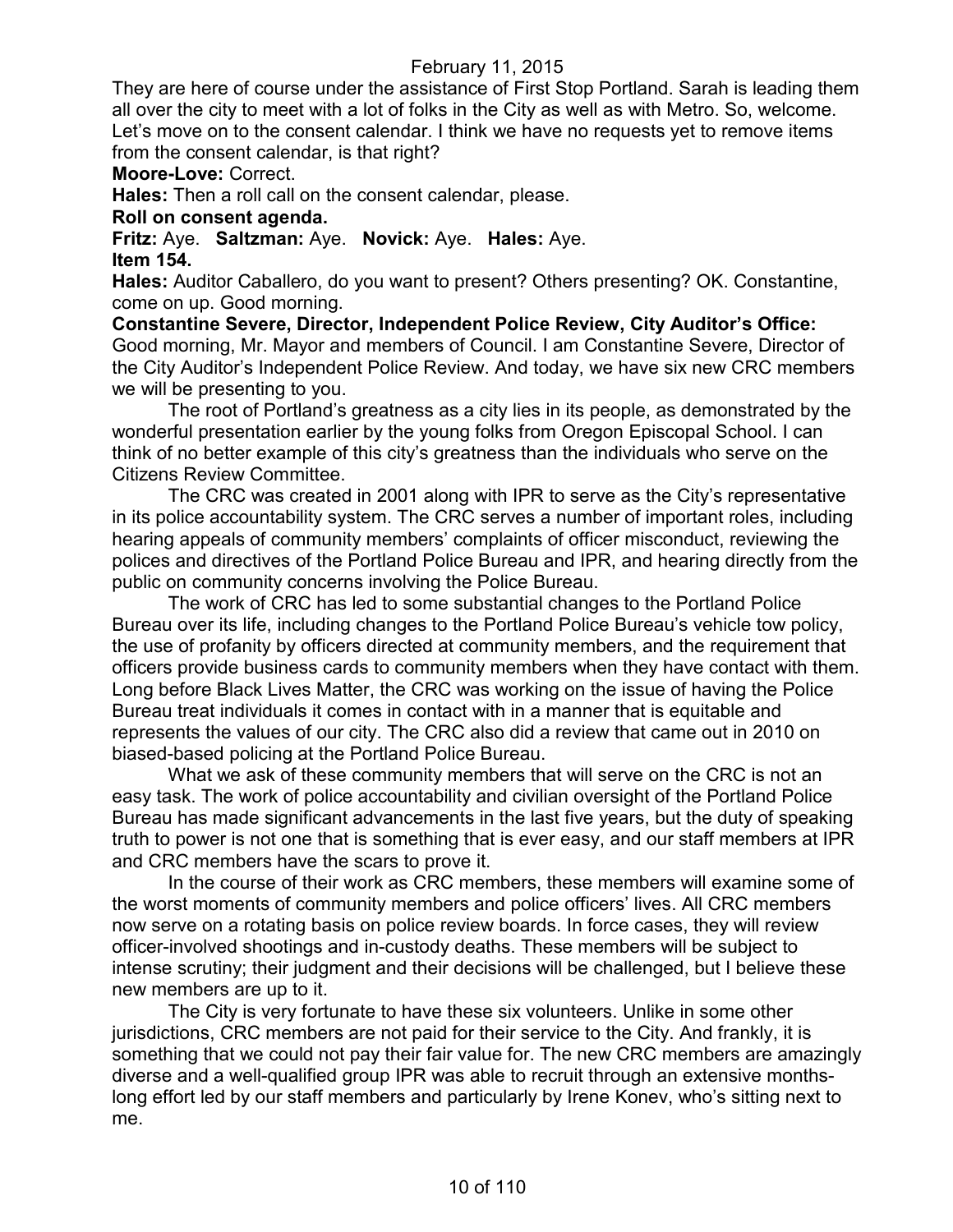For the first time in the CRC's history with these new members coming on board, a majority will be under the age of 40. Five of the six new members are women. Traditionally, we've had a difficult task of attracting women on the serve on the CRC just due to our inequitable society, frankly. The fact that we have so many women and particularly young women who are willing to provide their service to the City I think speaks greatly to our values as a city and the efforts made by the Auditor's Office and frankly by the City has a whole.

I believe that the professional background and life experiences of these new members will enrich the CRC and benefit the CRC. And that is the end of my little spiel. **Hales:** OK, anything else? Questions for the team? We have the biographies or the brief resumes of these folks in front of us, and you're right, they bring great qualifications to this work so thank you.

**Fritz:** All three here, congratulations and thanks to Irene Konev, who's been working on this for a very long time, and also to the team for finding such great recruits. We've never had this many women on the committee and I'm really appreciative of that. **Severe:** Thank you.

**Hales:** Thank you all. Does anyone want to speak on this resolution?

**Moore-Love:** Yes, we have one person, Dan Handelman.

**Hales:** Good morning, Dan.

**Dan Handelman:** Mr. Mayor, I was wondering if I could have two extra minutes for the history of this issue.

**Hales:** Sure.

**Handelman:** Thank you very much. I'm Dan Handelman with Portland Copwatch. Good morning, Mayor and Commissioners.

The first thing we noticed about this agenda item is that the CRC is described as an advisory board to the Independent Police Review, even though CRC makes recommendations directly to the bureau, including findings about appealed misconduct cases, the council itself -- as they did just a few weeks ago -- and from time to time, the Auditor. I know you all -- I appreciate, Mayor, that you said you have the biographies. You also have the full applications, which are required by the ordinance to read -- **Hales:** Yes.

**Handelman:** And I hope you all have done that. One of the things that struck us also is that all six of these people being nominated for full three-year terms -- even though two of them are replacing people who resigned over the last six months and whose terms were not completed. IPR seems not to understand the need to stagger the turnover. Even though it's been consistently true since 2002 when CRC was created with an average of two a year term with an 11-member body, they should appointing three or four people to term out together. The term lapses of the four previously-longest serving members means the person with the longest tenure is now Roberta Rivera, who's been on the CRC for just one and a half years.

I also need to mention that the IPR held an orientation for these new members without public notification for the first time in several years. Especially with what I just mentioned, these folks -- I don't know if any of the old CRC members were there because we weren't invited, but they lack a historic viewpoint that can be given from people like me who attend many or all the meetings of the CRC. So, that was kind of disappointing.

As we go through this analysis, we're not -- as we say every time -- we're not trying to get personal about people, we're just trying to analyze things from an institutional standpoint and what might serve the community best. As you just heard, you now have a number of -- five women and one man coming on board, which means that the CRC for the first time ever will have seven female members and just four men.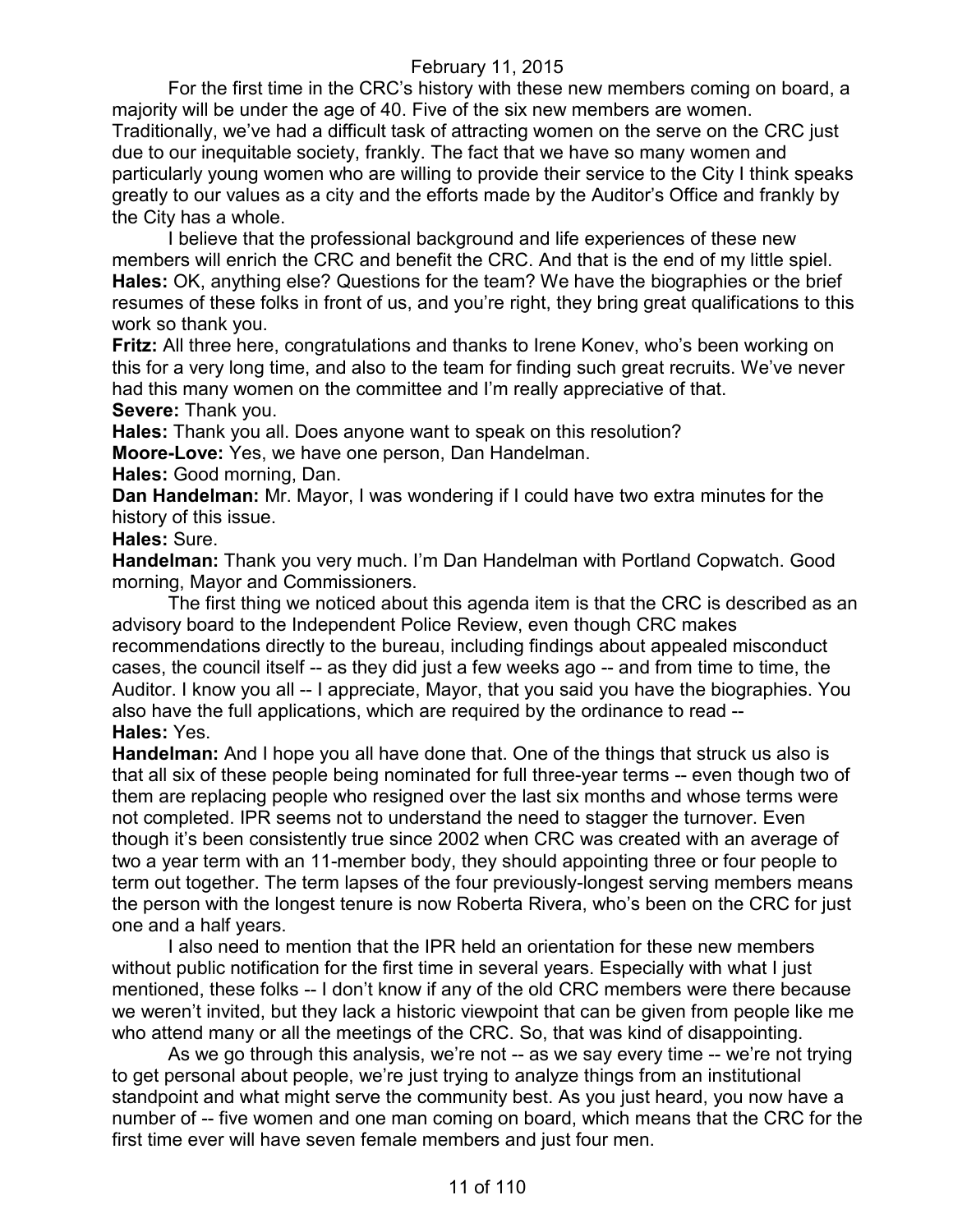Only three of the six self-identify as Caucasian, meaning that there will now be six white people and five people of color on CRC. They do not ask about sexual orientation in their diversity check boxes.

In terms of background, it's also somewhat improved, although it seems odd that two of the new recruits both work for Legacy Health Systems. The last batch of nominees left the CRC with five current and former attorneys. That number is now down to four. So, there's a little bit more diversity in backgrounds.

Only one seems to have background, though, in police accountability issues per se, and it's Ms. Falk. It doesn't say it in her mini-biography, but she worked for the Police Assessment and Resource Center in Los Angeles which did the shootings and death-incustody reviews before the OIR group did. She worked with them in 2003 when they were doing their first report on Portland. So, that's helpful. She also worked with the sheriff's deputies in Los Angeles to advocate for health care, which means she's worked with the police and group that oversees the police, and we always look for that balance in the candidates.

Mr. Angelo Turner lists that he worked on the vehicle stop advisory committee in San Diego. It's not a really clear what that was, but I'm assuming it wasn't to advocate for more vehicle stops.

**Hales:** Safe to assume in his case.

**Handelman:** One of the members lives in Oregon City, which I think the first time a CRC member has not been a resident of Portland, but I'm not sure because we don't have complete records on that.

Two of the members listed the director of Bradley Angle House as a reference, which could be a good thing if they're willing to place the prism of domestic violence on their consideration of police misconduct. We've talked a lot over the year and I think recently before Council about how police violence and domestic violence are similar with the community responding, I know him, he would never do that. So, we're hoping that can be a point of discussion for CRC.

IPR noted themselves they removed the question about the applicants' criminal history as a part of the Ban the Box effort. And we're not sure how that jived with the fact that the CRC members all have to undergo a criminal background check anyway, but it is a good step forward. It feels like there's not much evidence that we can see of other people other than Ms. Falk, who I mentioned, having both experiences working with the police and knowing what it's like to be on the other side of the baton.

We want to continue to remind Council that the DOJ agreement [indistinguishable] the five of 11 members, because a small faction could meet and make decisions without a need for a majority. We've been pushing for the CRC to adopt rules for the appropriate use of that quorum, and we'll continue to do that.

And of course, we have to keep reminding you about the weaknesses of our oversight system, which is that the IPR and CRC and Police Review Board should be much more integrated than they are now; that the Police Review Board hearings should be open to the public, or at least the people who are subjected to police conduct; people should be able to appeal the deadly force cases to CRC; IPR should have true power to compel officer testimony; and CRC should not have to accelerate their timeline for hearing appeals.

**Hales:** Thank you very much. Questions for Dan? Thank you. Sure, come on up. **Steven Entwistle:** Good morning, Council, my name is Steven Entwistle. I represent healing man's sanctuary, individuals for justice, 100 million friends, and I'm a whistleblower for the less fortunate here in Portland. We agree with Dan Handelman's concerns and comments about the new IPR appointees. We would like to see some of those changes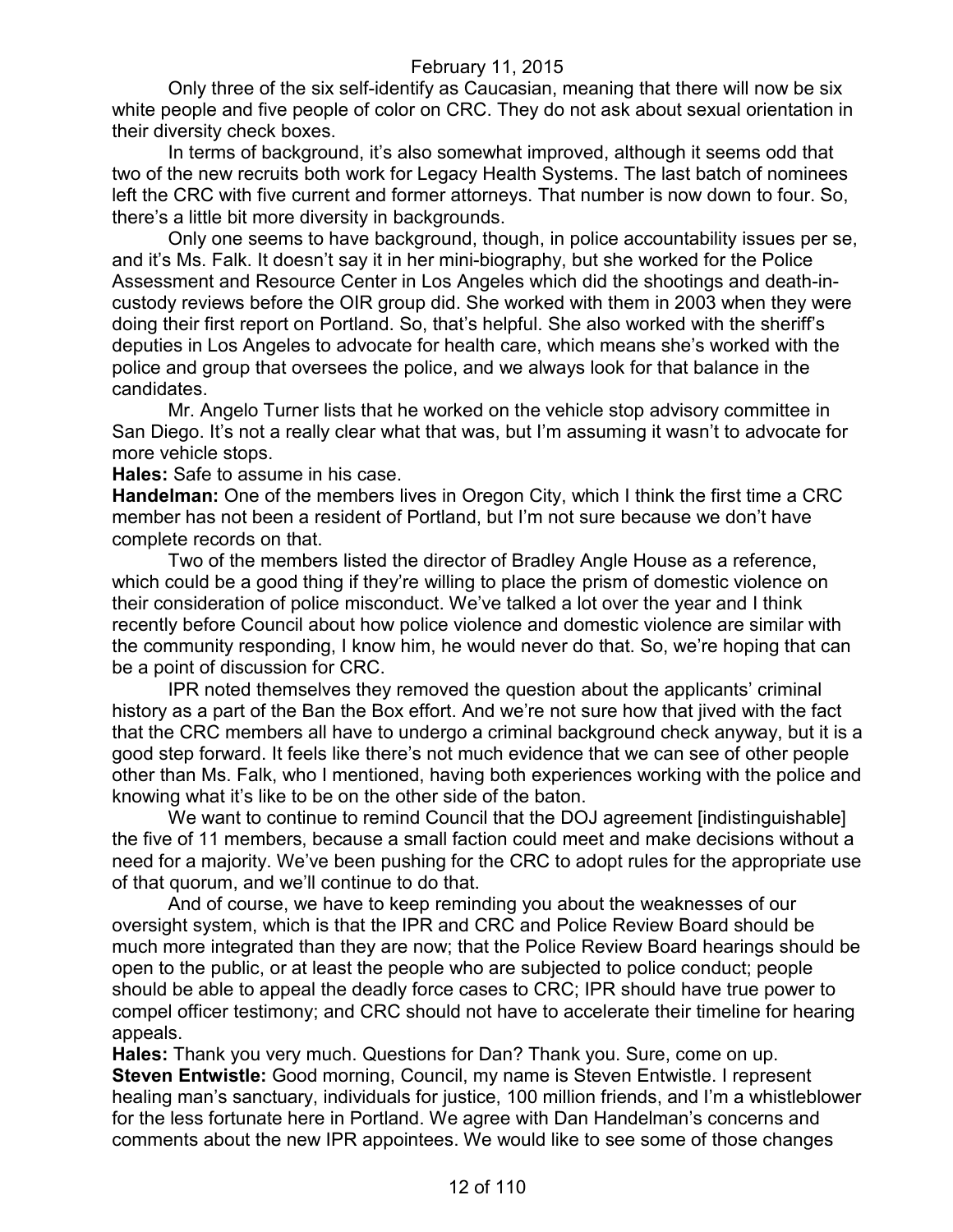occur that were outlined because this is an important issue and it's just -- to me, it's an unfortunate, my own personal opinion, that we even have to have an IPR but we do under the circumstances. And that's all I have to say. Thank you.

**Hales:** Thank you. Anyone else? OK.

**Fritz:** Could we, Mayor, address the issue that Dan Handelman raised about the staggering of terms, since this would be the majority of the CRC term limiting out at the same time? That seems to be --

**Hales:** Yeah, Constantine, do you want to respond to that mechanical question about should we be staggering these terms differently in order to have more institutional memory?

**Constantine:** That's an issue that I think as a CRC -- one, we have a brand-new CRC, and it's a conversation the CRC needs to have along with the other issues of the DOJ agreement. So, I'm open to having that conversation. It does make sense to have them staggered because one, we've increased the CRC to 11 members now. It used to be that CRC would have two-year terms, now they have three-year terms. And I believe we have five current CRC members, four of whom are going to expire out I believe in 2017. So yeah, that's the conversation that we've been thinking about, as well.

**Hales:** So there's a couple ways to go about that. One would be to change -- I assume that's in code, but change that in code so that we change the appointment dates downstream for folks that are now being appointed. Another would be -- we may want to do both of these -- another would be that real life being what it is, some people on the CRC will resign early because people aren't able to -- they don't control future events and their career changes or they have family changes and otherwise can't stay for the full term. So, one opportunity might be to ad hoc change some effective dates when that happens, and those two strategies aren't mutually exclusive. I think we've faced this on a lot of our appointed boards and commissions, but I don't think it's the case with the Planning and Sustainability Commission where we do have a bunch staggered terms.

Fritz: Well, on the Planning and Sustainability Commission, if you're appointed to fill an unexpired term, you then get two additional terms after that.

**Hales:** Right. So, you might want to look at the language and how we deal with that in other boards and commissions.

**Fritz:** Right. So is this -- are we supposed to vote on this today?

**Hales:** This is a resolution, so, yes.

**Fritz:** I wonder if we could hold it over to give you a chance to look at that to see which members -- what the expiration date that these members would be filling would be, so we can appoint them to fill those terms, and they would be able to have two different terms after that.

**Severe:** The issue that we have is that we have a bunch of CRC members who are leaving and the CRC needs to be able to function. So, I think the question of expiration dates is something we can work together with the CRC, have them as a part of the conversation and figure that out while having these new members coming on board.

**Hales:** OK. But these members are potentially available to be reappointed after this, right? **Fritz:** Maybe we should appoint them for one-year terms and that way we could get -- if the remaining four members that are ongoing are expiring in 2017, we appoint -- if it needs to be done today, we appoint these six to one-year terms that you can figure out what the expiration date of the terms that they're actually filling are. Or would it make any difference to hold it over to next week?

**Hales:** Sounds like you've got upcoming meetings, right?

**Severe:** Yeah, we have upcoming meetings, we have CRC members that we want to plug into work groups that the CRC has ongoing, and just a number of issues regarding police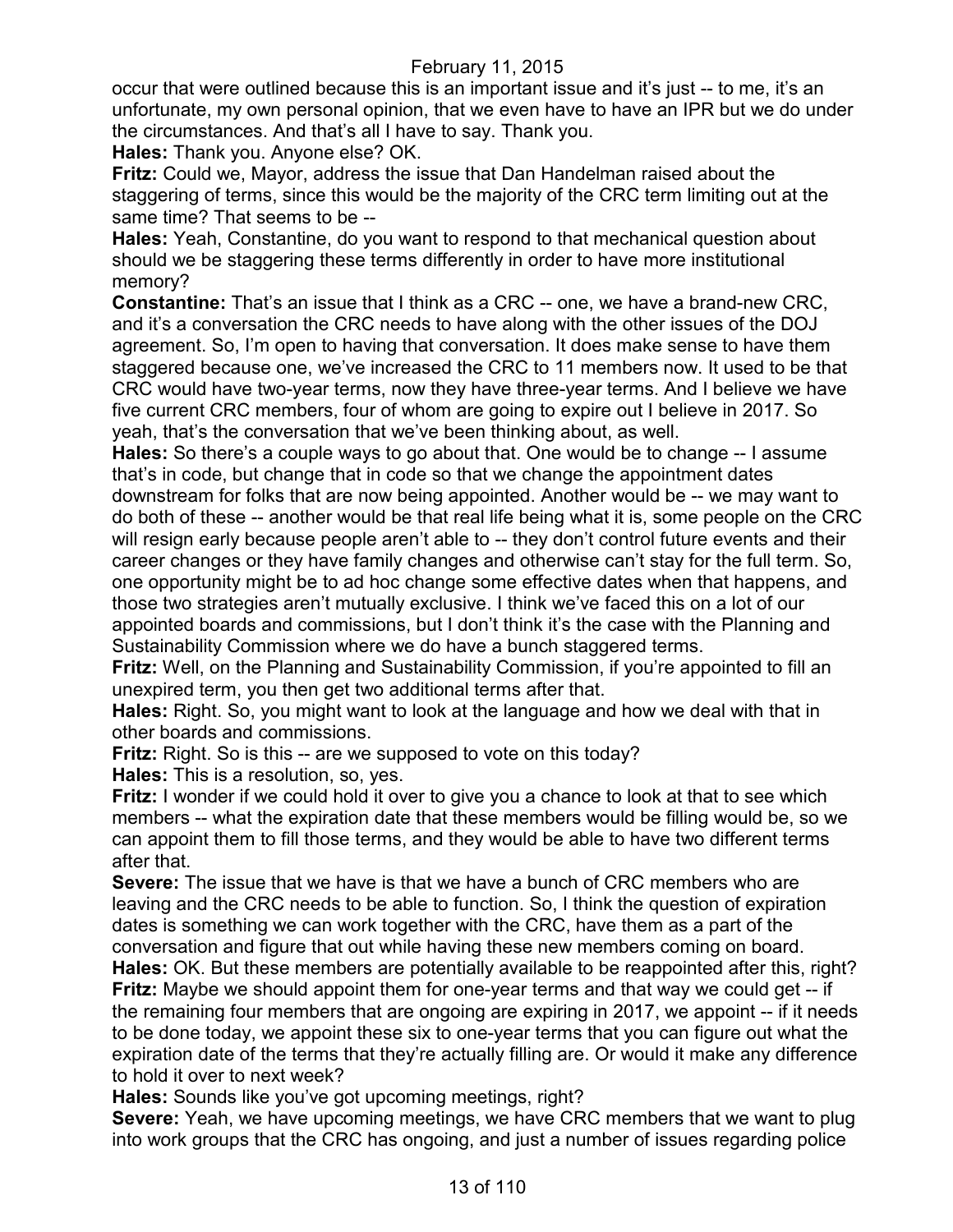accountability and civilian oversight of the police are pretty large and we are down to five CRC members right now.

**Fritz:** Do you have a meeting scheduled before next week?

**Severe:** We do not have a meeting before next week.

**Fritz:** If we do it next week, we're good.

**Hales:** I'm not going resist that slavishly but again, it seems to me that when we really want this to kick is in on re-appointment for a second term, not necessarily on their first term, right?

**Fritz:** But the point that Mr. Handelman made is that six people will be expiring at the same time.

**Hales:** Right. But if at that point some of them leave, some of them get reappointed to one or two-year terms, and some appointed to three-year terms, then we've solved the problem. So again, I hope -- one, I'm glad these six people are willing to do this. I hope at least most of them are willing to do it longer than three years. And so at that juncture, maybe some of them will say, I'm good another year, appoint me to a one-year term if you have that available.

**Fritz:** I appreciated being appointed to an unexpired term on the Planning Commission because theoretically I could have had almost three terms. So, we have had people termlimited out of the CRC that I would have loved to have seen extending on. So, we can do it your way it's just then they are limited to a maximum of six years. If we do it with filling expired terms, they could potentially serve seven.

**Severe:** The one thing about the CRC is that there is no term limit for the CRC. There's a term limit for the Police Review Board but we've had CRC members serve 10 years. **Fritz:** Well, I think that's a problem, too.

**Hales:** My recommendation, Commissioner, would be we adopt this resolution and appoint these good people but we ask Constantine and the Auditor's Office -- the Auditor's here, they've heard this conversation -- let's come back with a plan for staggering terms so that over time we don't have that wave problem. Again, I think there are a number of ways to solve that and you've suggested a couple, but I think maybe we ought to seize the moment of six good people that are willing to do good work as volunteers, but then find out what other than endurance will determine their tenure.

**Fritz:** Yes, that's good counsel -- lock them while they're willing to do it --**Hales:** Six birds in hand.

**Fritz:** Right. I would ask you to discuss the issue of term limits as well as the staggering of terms because when we have important committees like this, there's a value in requiring the turnover and giving someone else the opportunity. You don't want to lose all the institutional memory, nor do you want somebody where it becomes ungracious to say we've had enough of your services without term limits.

**Hales:** Yes, I agree with that statement as well. Very good points. We've seen that with the Planning Commission, as well -- folks who've been there a long time adds a lot of value, but some point we need new leadership.

**Fritz:** OK, thank you for the conversation.

**Hales:** So, we can count on you and the Auditor to come back at some point with a change in the ordinance to set up a structure that you think makes sense based on this discussion and what you heard from Mr. Handelman?

**Severe:** Indeed, Mr. Mayor and Council. You have our commitment that we will be working on this, and we'll work together with the CRC and provide something to you folks in short order.

**Hales:** OK, great. Thank you.

**Severe:** Thank you.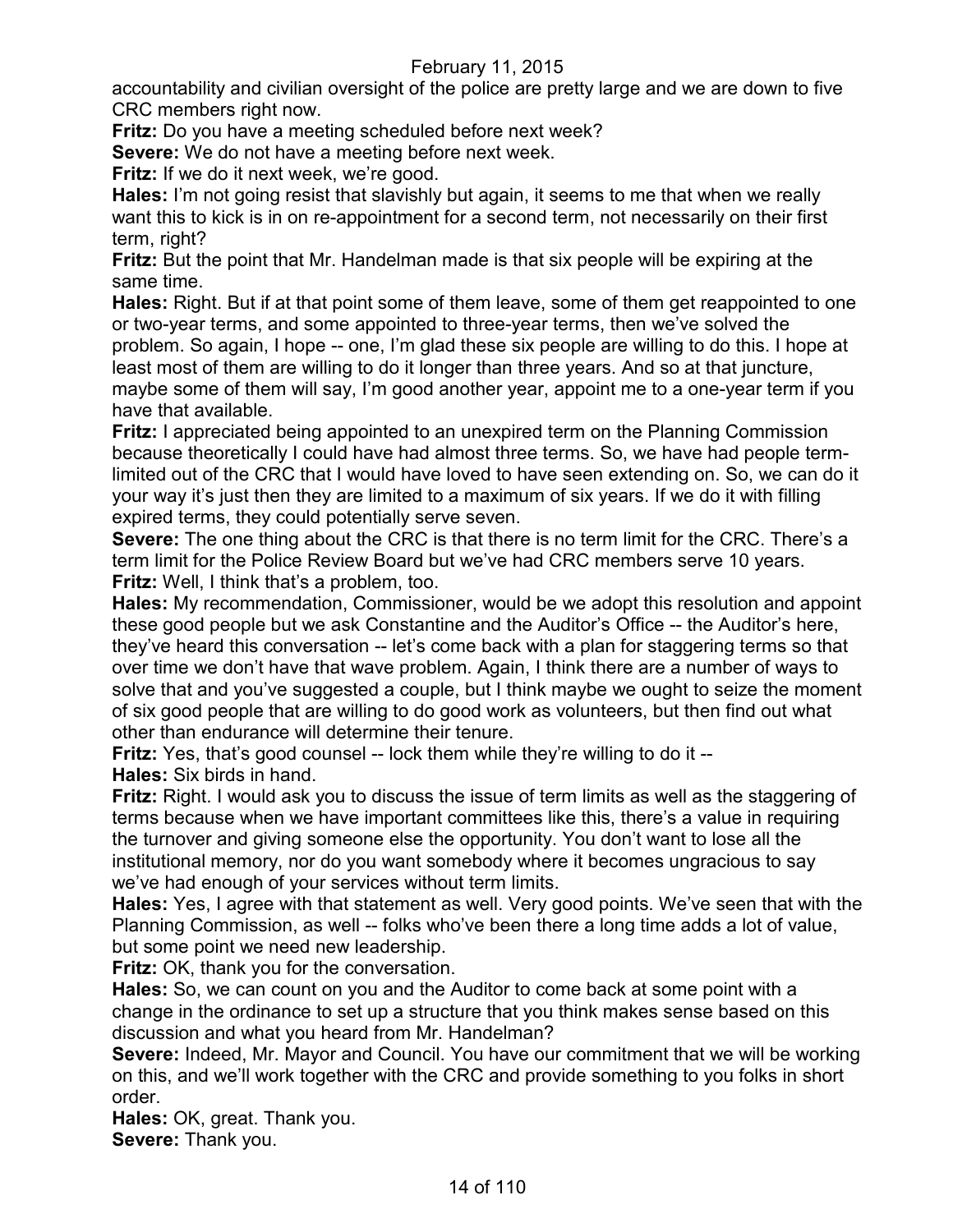**Saltzman:** Are the applicants here?

**Severe:** Yes, they are behind us.

**Saltzman:** Are they going to introduce themselves --

**Hales:** They are able to answer questions, but they could certainly stand and introduce themselves.

**Saltzman:** Yeah, I'd just be curious -- if they could stand and say their name. [inaudible]

**Hales:** Thank you all. Thanks very much, both of you. Joe, did you have a question or a comment? Come on up.

**Joe Walsh:** My name is Joe Walsh, I represent individuals for justice. I have a question. Before you vote, couldn't you just do an amendment on this resolution?

**Hales:** We could, but I personally would rather be more thoughtful about it and give the Auditor who manages this independent function and her staff --

**Walsh:** We get very nervous about OK, I promise to do this. When we hear people say that, it gets lost somewhere along down the line. If you have an amendment saying exactly what you want to do, then it's kind of controlling. So, we would prefer that you would do the amendment. I know you're trying to be nice. We're not nice. We're more direct. So, we would prefer an amendment saying that you would alternate the expiration dates of the people that are on the committee.

**Fritz:** Mr. Walsh, we've got a majority of the CRC present today, and they certainly heard this conversation.

**Walsh:** Right in back of me, yes.

**Fritz:** So they -- I'm certain -- will take to heart our request to bring back in relatively short order an amendment to the terms.

**Walsh:** Yeah, I thought you would go that way. But we want it on the record that we would like to see the amendment. And obviously, we're not going get that and that's OK, but it's on the record and that adds a little more pressure to them. Thank you.

**Hales:** Thank you. Any further discussion? Then let's take a roll call on the resolution. **Item 154 Roll.**

**Fritz:** Usually, these things are somewhat routine. So, thank you very much, all six of you, for being here and for being willing to serve. It's one of the most important committees that we have. It's a lot of work. I hope that we will have the liaisons to the Council offices as we have in the past when the committee was up to full strength, because I personally find it very helpful to get regular briefings, although I do recognize that's an additional trip to City Hall along with the work you're going to be doing. Thank you very much and thank you to Dan Handelman for providing excellent analysis of the six appointees above and beyond what was available to the public -- or summarizing what was available to the public. I appreciate your diligence and also bringing the term issue to our attention. Aye.

**Saltzman:** I want to thank all of you for signing up for a tour of duty, maybe more. We really appreciate the work you're going to be doing -- and it's a lot of work -- so we really appreciate the time you're taking out from your jobs to help keep this a great city to live. Thank you. Aye.

**Novick:** Thank you very much for your willingness to do this. I wanted to note that we have heard from CRC members in the past that the time deadlines in the Department of Justice settlement maybe it rather difficult for you to complete your reviews. I just want to let you know that if that is a concern, bring that to our attention, because it's something we want to monitor and bring up to the Department of Justice if it really comes to pose a problem. Aye.

**Hales:** I appreciate all those comments, appreciate the six you have being willing to do this important work, and our staff for queuing up some excellent volunteers. Just want to let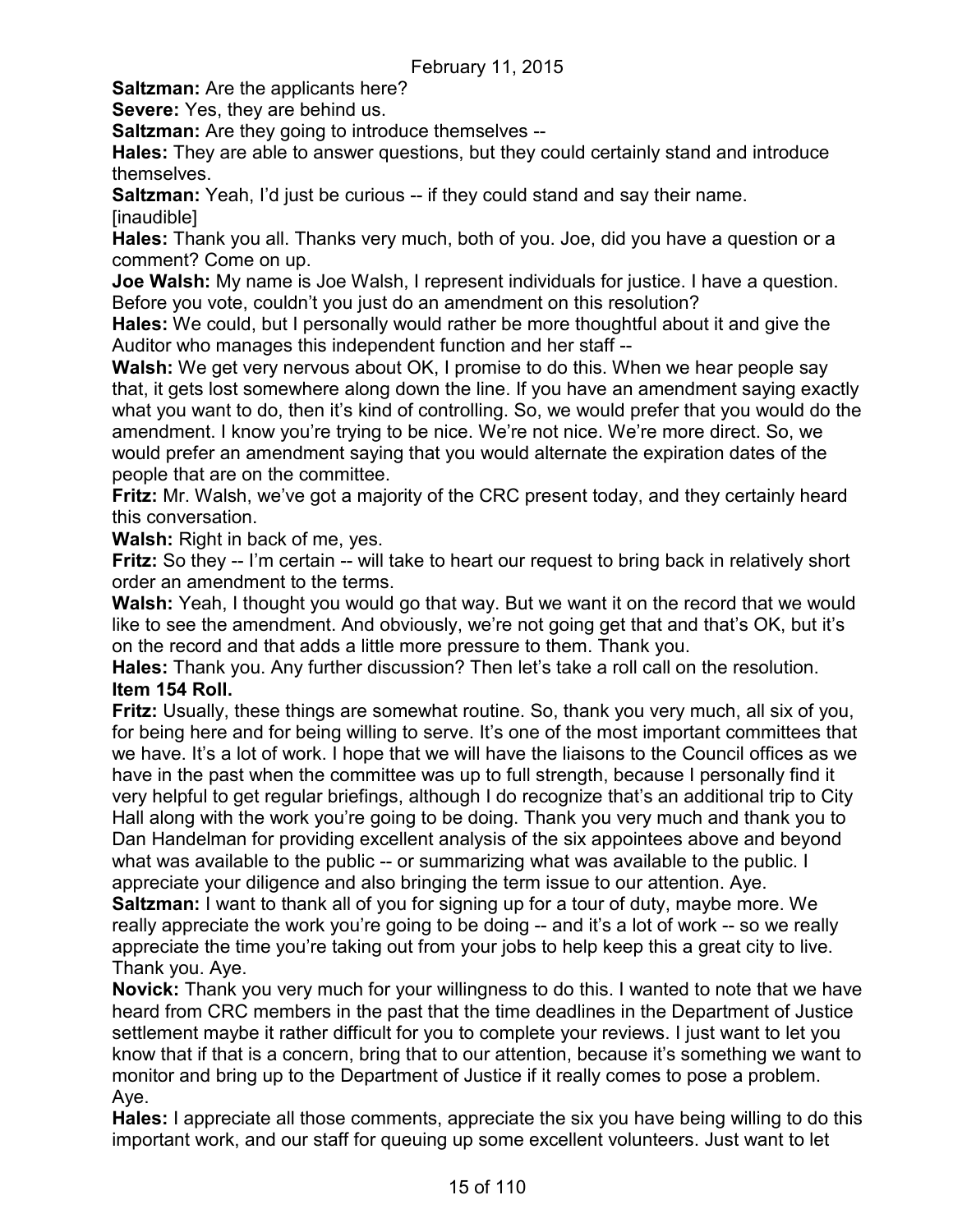you know that as Police Commissioner, I'm interested in hearing from you as well not just in cases where you're sitting literally in judgment -- and that's important and significant work -- but also you're going to have a view of the system, the public safety system that we operate in this city and develop opinions about how to make it better. I'd love to hear from you in that capacity as well, that yes, this is an independent body, yes, it hears cases. But that doesn't mean you don't learn things I could use to hear about how we could improve anything from training to communications to things I haven't thought of here in this moment. So please, don't be shy about that as well, that you have -- every citizen has a right to come to me as an elected official in this city and in this case as Police Commissioner to say, hey, I have an idea to make the system work better. You're going to have a vantage point not every citizen will have, and I look forward to hearing your thoughts through that vantage point. Really appreciate your willingness to serve. Thank you very much. Aye. Thanks. Let's move on to the next time certain item, which is 155. **Item 155.**

**Hales:** Nothing like an item that starts with "accept one million dollars." Commissioner Fritz?

**Fritz:** I know, this is a very joyful occasion, and in fact, there are many things to celebrate with the Colwood site. This is to accept the grant from the East Multnomah Soil and Water Conservation District. It's a project that has multiple benefits for our community, including adding to the commercial and industrial base, protecting important natural areas, and providing open space and access to nature in historically underserved neighborhoods.

Last year, we purchased -- we being Portland Parks and Recreation and the City of Portland -- purchased the 85-acre Colwood property, which was formerly a portion of the Colwood National Golf Course. Thirty-two of these acres are part of a mitigation project that includes wetland creation and forest restoration that protects natural habitat and water quality along the Columbia Slough. The East Multnomah Soil and Water Conservation District shares our goals for the natural area portion of this acquisition, and they have generously agreed to contribute \$1 million to reimburse Parks for some of the acquisitions costs.

We had previously used system development charge money for the purchase, and that returns the system development dollars back to the system development charge bucket to be available for other purchases and other improvements to provide additional Parks resources. This partnership will result in 37 acres of the Colwood property being preserved in perpetuity as a natural area.

Warren Jimenez, the deputy director of Portland Parks and Recreation, will now have a brief PowerPoint presentation and introduction.

**Warren Jimenez, Portland Parks and Recreation:** Thank you, Commissioner. Good morning, Council. Just to sort of emphasize a couple points the commissioner hit on, I have a short PowerPoint presentation to talk about that.

A little background -- and again, this is just sort of a reminder -- the Trust for Public Land facilitated a land use application for rezoning of the Colwood natural area property. It was brought to Council in October of 2013 for your consideration and at that point, Council chose to rezone the northern portion of the Colwood property for industrial use. What you see on the map here is actually the lower two thirds portion, which is what we're talking about today for the investment. In March of 2014, City Council approved the actual acquisition of the bottom two thirds of the Colwood golf course.

Again, a little more background. Public ownership of the Colwood property certainly ensures a couple of different goals -- certainly keeping the open space permanently is a key goal, and offering that green open space in the industrial area is really a key and an important attribute that we've heard from the community.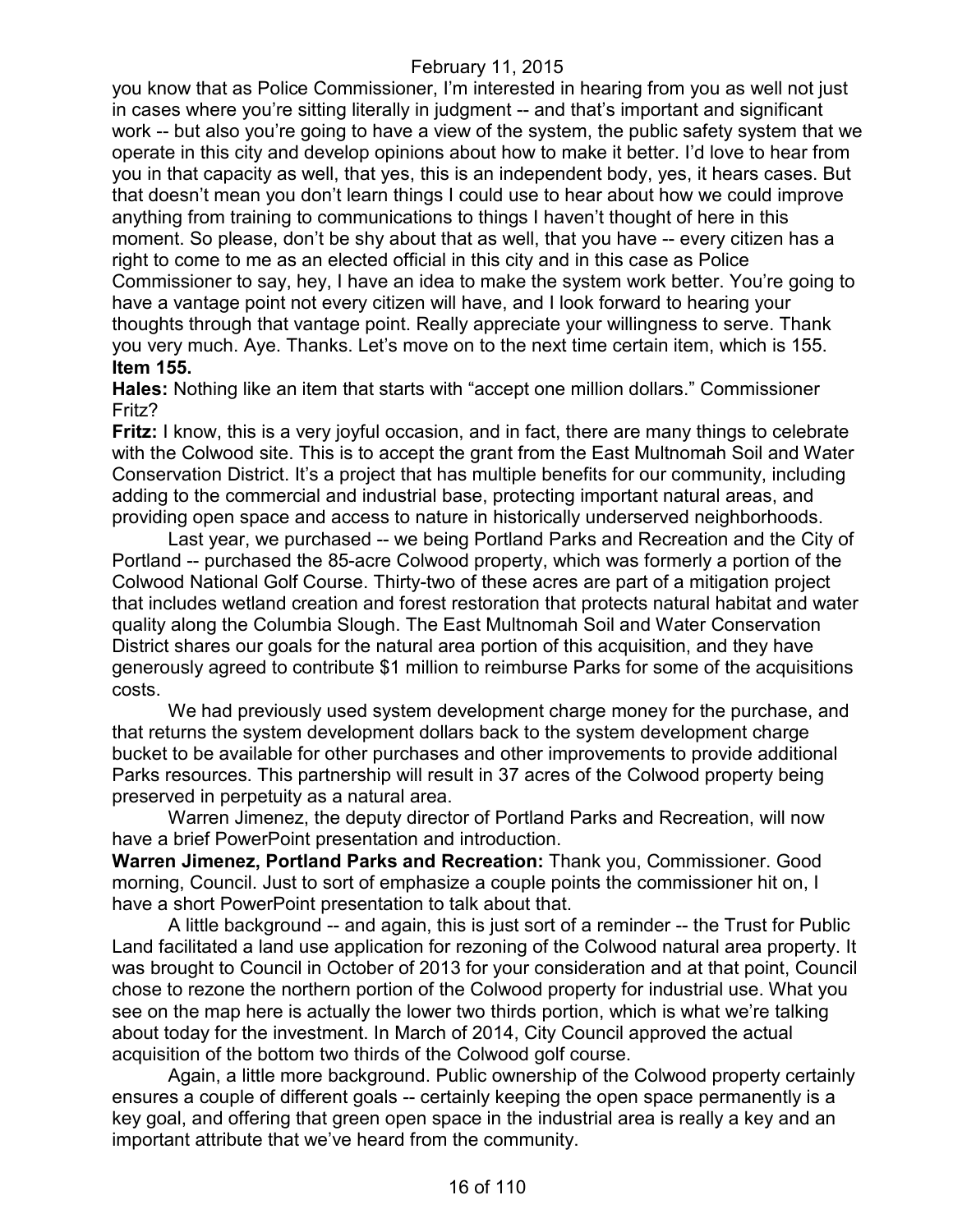More than one third of that bottom two thirds will be restored and enhanced and managed as natural area, including permanent protection of habitat and water quality along the Columbia Slough. That property will offer a unique opportunity for access to nature in an area that doesn't necessarily have that kind of access today.

This is in response to -- I think we know the Colwood Cully story, but this is in response to really a need for the Cully community. Some of the key quotes that we've used -- and you've seen these before -- one from the regional equity atlas, Cully is suffering from poverty and lack of open space and lack of food access. From Tony DeFalco from Verde, they story I keep hearing from parents and kids is that they don't have a safe place to play. And the purchase of this Colwood property certainly tries to address those issues.

We've made some key investments in the Cully neighborhood. This is a map of the Cully neighborhood. You'll see there in red is the Colwood property. The other investments that we've made -- and we're continuing to work in partnership with key neighborhood stakeholders and key partners like Verde -- is just to the south of Colwood, the Thomas Cully property. What's located here also on the map is something called the [indistinguishable] property on this map. It's a little bit dated, it's actually  $K<sup>h</sup>$ unamokwst Park, which will be open later this spring. So, we are trying to do our part to address really key gaps in our system, and I think that's what makes this Colwood acquisition and this property and this opportunity so exciting.

What's even more exciting is the partnership with East Multnomah Soil and Water Conservation District. Some of their priorities include permanently protecting the natural lands for habitat and water quality, climate and biodiversity values, as well as providing that public access to natural and open space -- areas that are either underserved or lack that kind of access. Jay Udelhoven, the executive director, is here today -- and he'll certainly be able to provide more about their priorities -- but we saw this as an opportunity to sort of partner with them in the acquisition of Colwood.

Then the district also saw an opportunity related to the Colwood property to institute some innovative community-based models for planning, design and implementation, as well as prioritizing investment really in the community for job creation opportunities in the Colwood area. The IGA reflects some of these key priorities and values.

So, the grant. East Multnomah Soil and Water Conservation District has awarded the City \$1 million through its Land Legacy program. Like the commissioner mentioned, the contribution will be used for the acquisition of Colwood -- and the total acquisition cost was \$5 million. Another key partner in this was BES, Bureau Environmental Services. They contributed \$500,000 to this acquisition. East Multnomah Soil and Water Conservation District will be a partner in a million dollars towards the acquisition, and then Parks SDCs will contribute \$3.5 million for the property acquisition.

The terms of the agreement. The City will commit to protecting the natural area. The agreement also includes right of first right refusal. If for some reason the City considers doing something different to a natural entity, or conveying it to a different entity - obviously, that isn't what we're interested in doing -- but this certainly protects their investment in adding this term of agreement in there.

They will have the right to participate as a direct project collaborator in future planning. At some point in the future, we will be doing a master planning process that certainly is later in the future down the road. The term of the agreement is we'll work in partnership with them as well as the community like we would normally do in any sort of planning process. And of course, recognition of their partnership is really key given the level of investment that they're doing.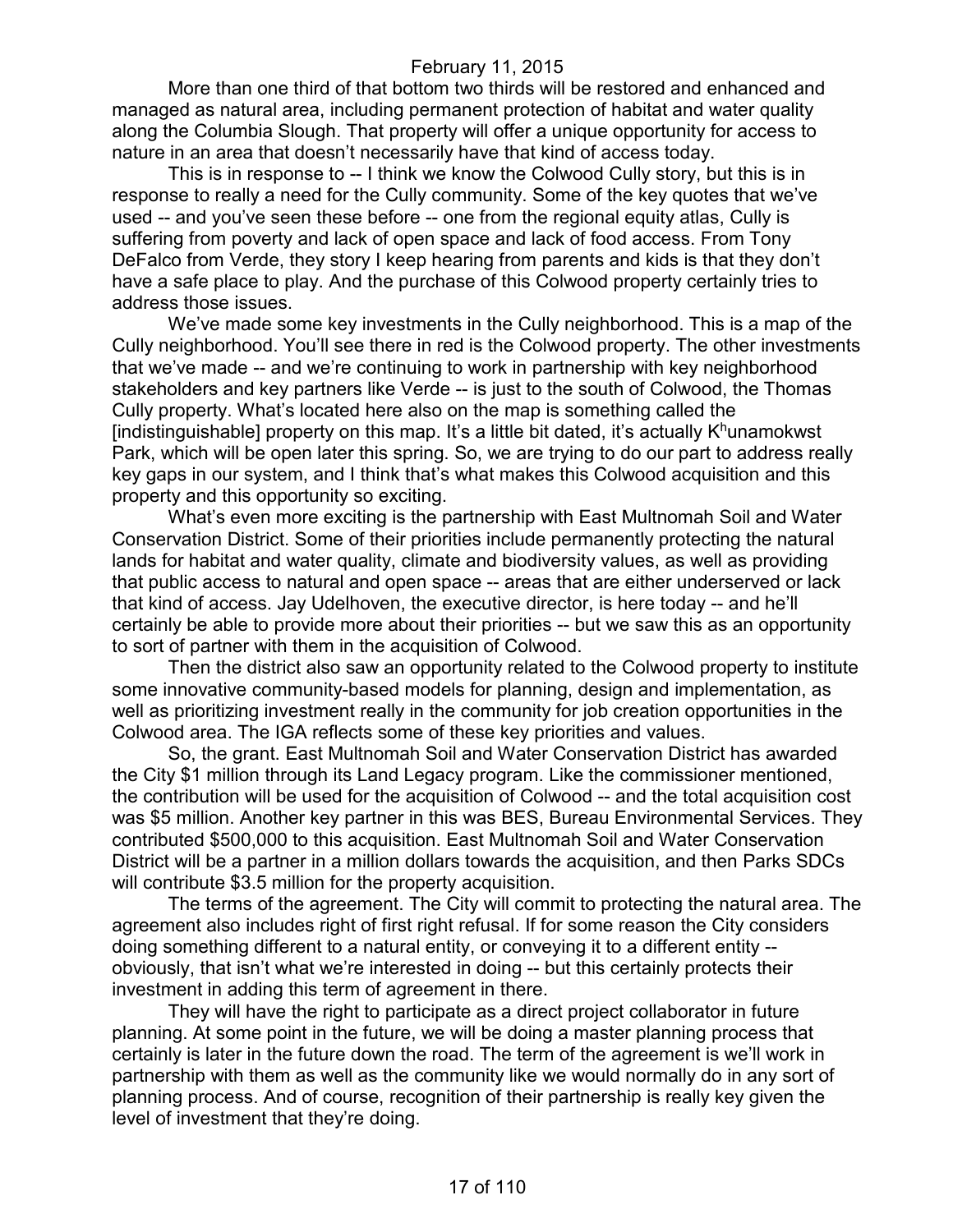The other key things that I just note is going back to investment in the local community with future partnerships. I'll note that those conversations are happening. For example, we've started those conversations with Verde about operations in particular with the golf activities that they're doing there. And so, we're working with them to try to create those opportunities. I know our workforce development manager is working closely with them to see if we can create that pipeline with job opportunities with the golf course.

The mitigation work that's happening there on the property is happening and going as we speak, and Verde is a partner in that with Trammell Crow on doing those plantings.

Just a couple of quick thank-yous. Certainly, the board of directors, especially Bob Sallinger who is on the board; Rick McMonagle, who is here today and who is the program manager. I work closely with Rick. And really key staff -- Cynthia Castro, Zalane Nunn, and Deb Lev and Eileen Argentina; as well as Jay who's here today -- executive director who would like to talk for a few minutes about this opportunity -- as well as certainly last but not least, Don Goldberg, who as you know has been really key in teeing this up for success on this project who's also here today. Thank you.

# **Hales:** Great.

**Jimenez:** Thank you.

**Fritz:** If our other invited guests could please come forward.

**Hales:** Good morning.

**Jay Udelhoven:** Good morning, Mr. Mayor, members of the City Council. My name is Jay Udelhoven, I'm the executive director of the East Multnomah Soil and Water Conservation District. I am in the enviable position today to come here and ask you to accept our funding for this important project. So, on behalf of the district's board of directors, I would like to thank the City for leading the effort to protect this area.

As you may know, the East Multnomah Soil and Water Conservation District is a relatively small government agency with a big name. We work with residents, citizens, landowners, land managers east of the Willamette in Multnomah County to care for land and water. We do this both in the rural areas and the urban areas.

We have many programs, but one of the important ones is our Land Legacy program. Through that program, we can use direct purchased or we can partner with likeminded entities such as the City to protect important agricultural areas and natural areas. And the Colwood project really represents a good example of a partnership that we can undertake through the Land Legacy program.

We see this as really important opportunity to provide local community members access to nature but also access to the planning process for the future of the site and economic opportunities that are related to the area. So, we look forward to working with the City on this project and on other similar projects. Thank you.

**Hales:** Thank you. Any questions for Jay? Thank you so much. Appreciate you being here. And obviously, this is a major committee by the district. So, we appreciate the partnership. **Udelhoven:** As do we. Thank you.

**Hales:** Mr. Goldberg.

**Don Goldberg:** Good morning, Mayor and Commissioners, My ego is getting tremendously big from this project.

**Hales:** [laughs] All justified.

**Goldberg:** I want to thank everybody. It really has been a pleasure on such a long process -- the outcome is what we're all here for, and it's been tremendous. And I've preached the entire time about balance, and that includes balanced funding, balanced process, and balanced outcome. This funding source adds to that balance of the funding. We know that we'll have a lot of money to spend in the future on actually building out the project, so it's always nice to receive funding of this nature.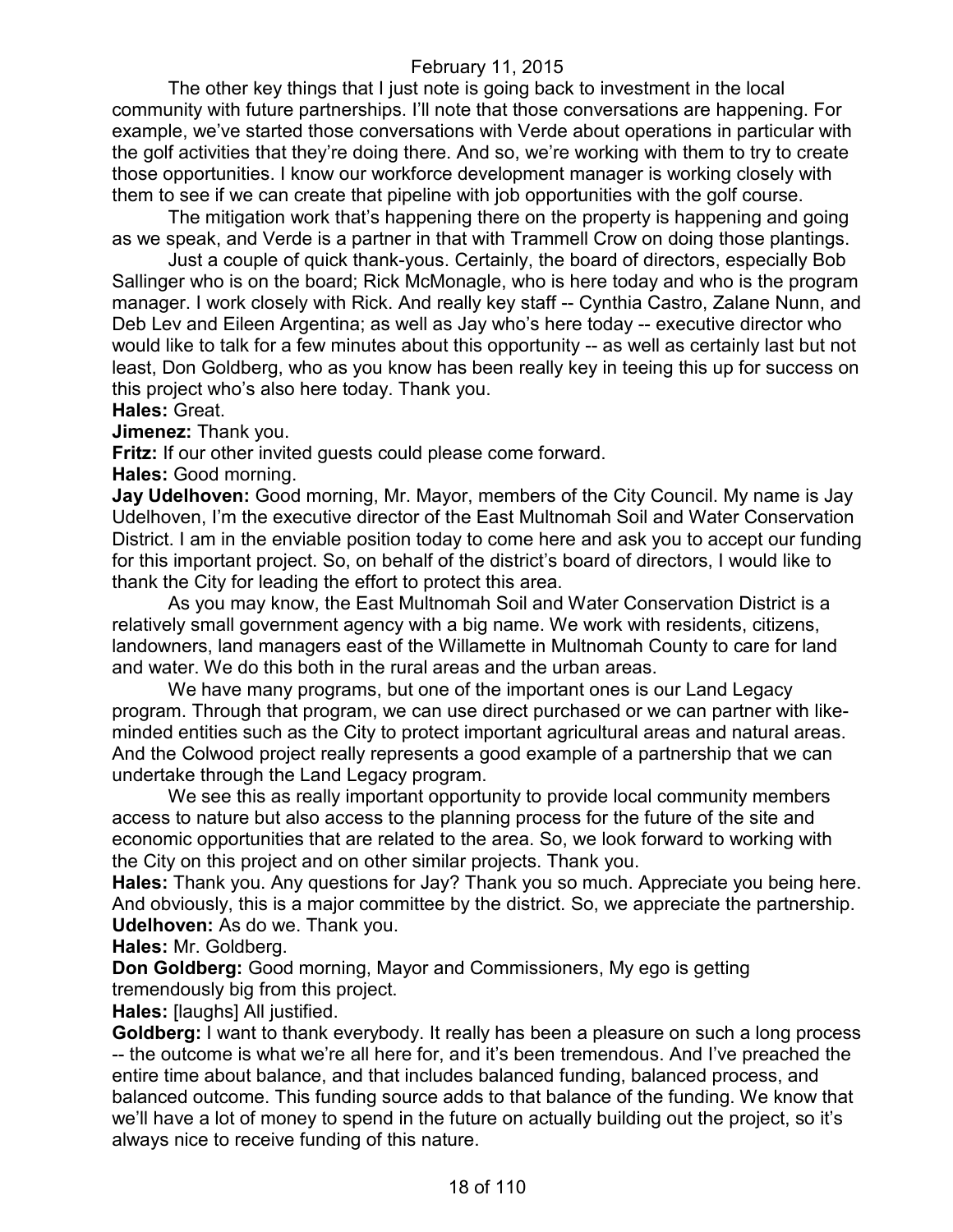Also, Commissioner Fritz was there last week but a lot of people are probably not aware that the project won last week -- the Columbia Slough project of the year achievement. I want to thank everybody and I strongly support this.

**Hales:** I understand your ego is properly controlled by an impersonation of you by a member of my staff.

**Goldberg:** Yes, and a member of your staff and I are going to be having a conversation. [laughter]

**Fritz:** So, Don Goldberg of the Trust for Public Land just testified. I thought you won the award at the Columbia Slough Watershed Council. So, you are being very gracious. It was good team effort, though. We appreciate your leadership -- Warren Jimenez and your team in Portland Parks and Recreation -- balance is a really good word for it. Thank you.

**Goldberg:** Thank you.

**Hales:** Looking forward to seeing that video soon.

**Fritz:** That was great.

**Hales:** Anyone else like to speak on this wonderful item? If not, it will pass the second reading, right -- it is not an emergency ordinance. So, Council comments before we do? Again, thank you for your partnership, this is a great piece of work.

**Saltzman:** I'd like to offer my thanks to the East Multnomah County Soil and Water Conservation District for their generous contribution to the Colwood Park open space and the Trust for Public Land, Don Goldberg. Thank you.

**Hales:** It'll pass to second reading and be on our consent calendar for final approval next week. Thank you very much. Good work.

# **Item 161.**

**Hales:** Good morning.

**Christine Moody, Chief Procurement Officer, Office of Management and Finance:**  Good morning. Christine Moody, procurement services. You have before you a procurement report recommending a contract award to CivilWorks NW. The original engineers' estimate was \$660,000. On December 8th, 2014, seven bids were received, and CivilWorks NW is the lowest bid at \$507,286. The Portland Water Bureau has reviewed all bid items and believes the prices offered are good.

The City identified five divisions of work for potential minority, women, and emerging small business subcontracting opportunities. Subcontracting participation on this project is at 29.4%. I will turn this back over to Council, or if there are questions about the bidding process, Dave Peters from the Water Bureau is here to answer any technical questions you might have.

**Hales:** Questions?

**Fritz:** Do we know if any of the other contracts had higher levels of minority participation in the subcontracting?

**Moody:** In the subcontracting, I'm not sure, but we did receive bids from minority firm, a women-owned firm, and an ESB firm as a prime contractor, but they were not the low bid. **Fritz:** Thank you.

**Hales:** Any other questions thank you very much. Anyone want to speak on this item? Then I need a motion to adopt the report.

**Fritz:** So moved.

**Saltzman:** Second.

**Hales:** Further discussion? Roll call on adoption.

**Item 161 Roll.**

**Fritz:** Thank you for your work. Aye.

**Saltzman:** Aye.

**Novick:** Aye.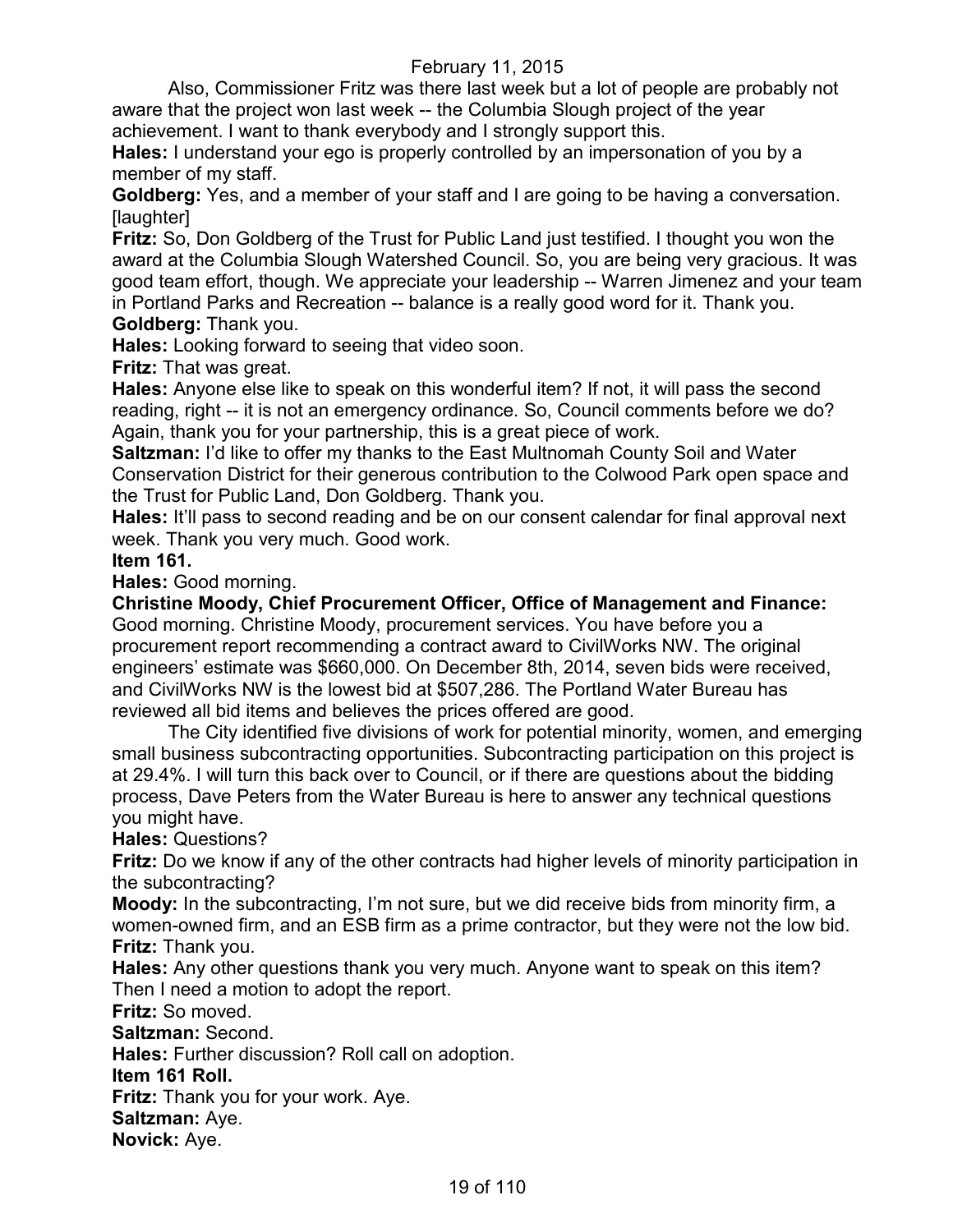**Hales:** Nice to see one come in under estimate on the occasional basis. Aye. **Item 162.**

**Hales:** Mr. Gibson, good morning.

**Scott Gibson, Bureau of Environmental Services:** Good morning. We have a presentation over here -- I'll stall while we get the slide show set up. Good morning, Mayor Hales and City Council. My name is Scott Gibson, I'm principal engineer at the Bureau of Environmental Services. With me today is Dan Hebert. He's a senior engineer, he also leads our pump station engineering team and he's the overall project manager for this Riverview Force Main upgrade project. We're here today asking for authorization for a contract to construct the project. We have a short presentation, and then we'll answer any questions.

# **Hales:** OK, great.

**Dan Hebert, Bureau of Environmental Services:** Good morning. As Scott said, I'm Dan Hebert, I manage the pump station engineering section. Really short presentation here, and then I'm here for some questions.

The Riverview pump station force main replacement project is intended to replace a line that was installed in 1965. It's an eight-inch cast iron pipe that's had some maintenance issues for about 20 years now. It conveys a flow of about 500 gallons a minute, and right now is aligned in the southbound lanes of Highway 43 which is in ODOT right-of-way. We've had to coordinate with ODOT -- significantly coordinate with ODOT because of some traffic concerns and a need to maintain traffic there, there's going to be quite a bit of night work involved in this project, which tended to increase the estimated cost for the construction work.

As I mentioned briefly, we've had about 20 years or so of minor releases, cracks, and holes in the pipe that were primarily due to some bedding issues with the original construction -- [indistinguishable] that was up against the pipe caused it to erode and crack. So, we're going to replace the project with eight-inch pipe that will be protected and should provide for a minimum 50-year service life and perhaps much more than that.

As I mentioned earlier, the ODOT conditions and restrictions are going to result in some night work, and we've done quite a bit of outreach with the neighborhood and the public to make sure they understand that and to advise them of what's going to happen, and that'll continue through the construction project.

Scott mentioned the estimated construction costs is \$1.9 million. We have an optimal level of confidence in the estimate. Right now, the cost [indistinguishable] design permitting on the project is about \$398,000; and our total project cost is estimated at about \$2.5 million.

Just to give you an idea where the project is located -- I know this is a little hard to read on a small screen -- the pump station itself is located about a half mile south of the Sellwood Bridge on the west side of Highway 43. The force main is 3000 feet long, travels southbound, crosses a bridge and then goes across Highway 43 and discharges to a manhole on Riverview Street, I think it is.

Just a few pictures to wrap it up. The picture on the left is the pump station facility which was remodeled in about 2005, converted from an old style station to a new submersible pump station. The picture on the right is just the force main alignment pretty much down the fog line through Highway 43.

Another couple of pictures. On the left, again, just the alignment. The southbound lanes in the foreground in this picture. The ODOT bridge -- the new force main is hanging off the west side of the bridge on some actual structural attachments that are already cast in and part of the bridge. The older force main went around this, and there's kind of a looped alignment where we had a lot of problems with corrosion and cracking and leaking.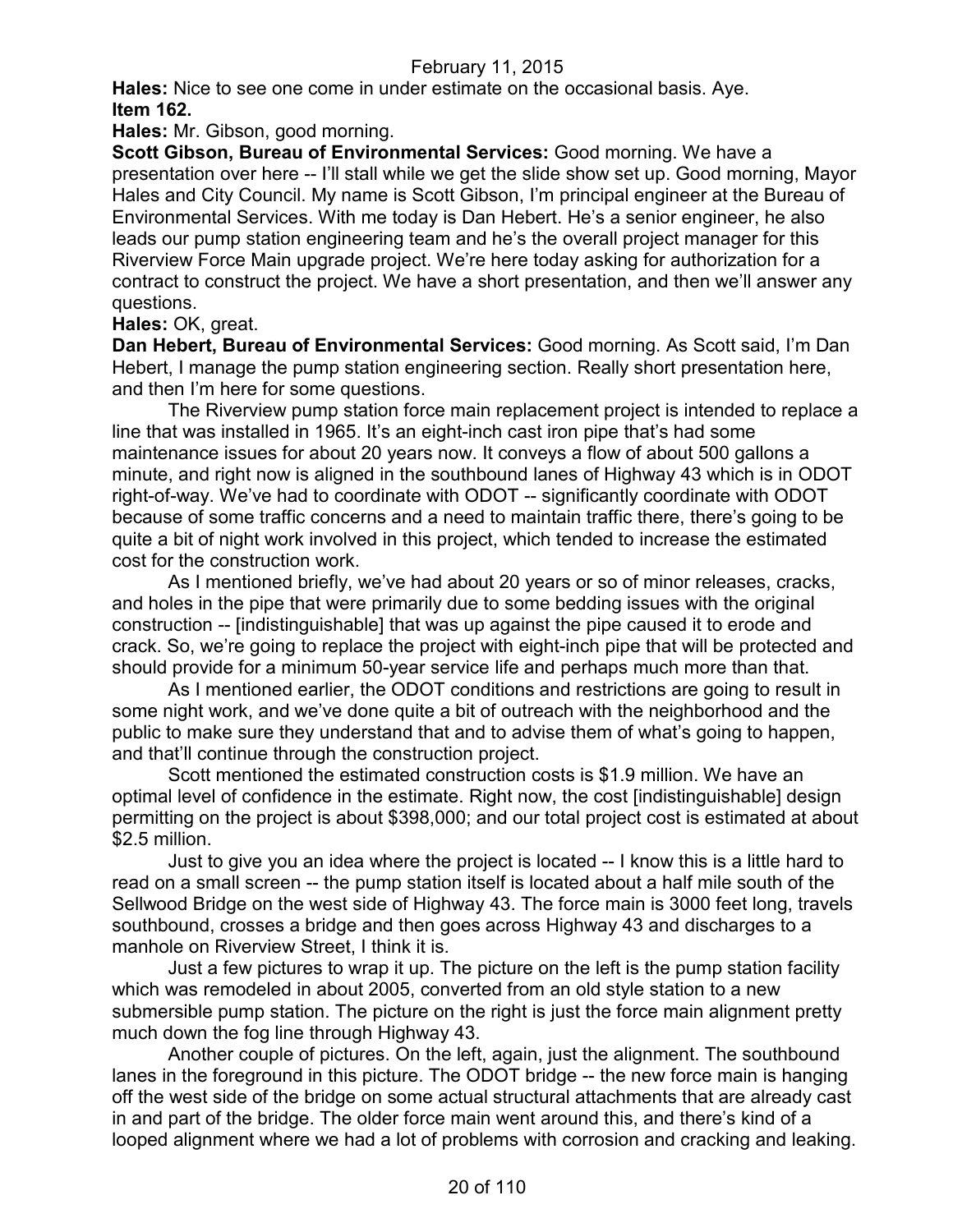Just a picture of the discharge manhole which isn't really showing very much, just the manhole plate in the street.

Purchasing. We'll report back to Council when procurement [indistinguishable] bid, and we're planning for construction this summer. With that, I'll try to answer any questions you might have. Thank you.

**Saltzman:** So, is this force main taking sewage flow to the Tryon Creek treatment plant? **Gibson:** It is.

**Saltzman:** OK.

**Hebert:** Yes, they do end up at the Tryon Creek treatment plant. They go through the [indistinguishable] pump station facility and then get pumped down the Tryon Creek. **Hales:** Other questions? Thank you both very much. Anyone want to speak on this item? If not, then this is a nonemergency ordinance and it'll move to second reading. And then why don't you stay handy because the next one is you, too.

# **Item 163.**

**Hales:** Scott, it's all yours.

**Scott Gibson, Bureau of Environmental Services:** Thank you. Karla could we get that -- ? One more presentation.

Once again, welcome and good morning. With me today is Vu Han, an engineer who works in our wastewater engineering team. He's the project manager for this effort. We're here today asking for authorization to amend the contract with the engineering firm of HDR to add final design and construction support to their current scope are work and to adjust the contract amount accordingly. We have a presentation which I think you'll find a little more interesting, and then we're here to answer questions.

**Hales:** OK. Good morning.

**Vu Han, Bureau of Environmental Services:** Good morning, Mayor. Good morning, Commissioners.

Digester gas, or biogas, is a byproduct from the anaerobic digestion process at the Columbia Boulevard Wastewater Treatment Plant. The plant produces about 600 million cubic feet of biogas annually, or about 1.6 million cubic feet a day. Our biogas has about 60% heating value compared to natural gas. Currently, of the total biogas production, we beneficially use almost 80% of it.

This diagram illustrates the current utilization of the biogas. Of the total production, about 16% is used in boilers for heating uses on sight; 41% is used to generate power used on site; another 20% is sold to the nearby Malarkey Roofing Company for their manufacturing process; and about 23% is still flared.

The objective of this biogas project is to find the most beneficial use for the remaining biogas that is still flared, as you can see in this picture. The City retained HDR Engineering firm to evaluate a number of alternatives for the biogas. The analysis consisted of five main alternatives. Alternative one and two are very similar, in which we would expand the existing co-generation system to make more power. Alternative three is to treat the biogas and convert to a vehicle fuel. Alternative four is to treat the biogas and sell as a natural gas commodity. Alternative five is to use the biogas to dry biosolids and reduce the number of truck trips in our biosolids land application program.

The analysis used the triple bottom line approach, which took into account the costs and benefits of the financial, social, and environmental secretaries. The analysis also aligned with the BES-adopted twelve levels of service and the Climate Action Plan. And the recommended alternative is biogas use for vehicle use with further consideration on pipeline injection.

**Saltzman:** What does pipeline injection mean?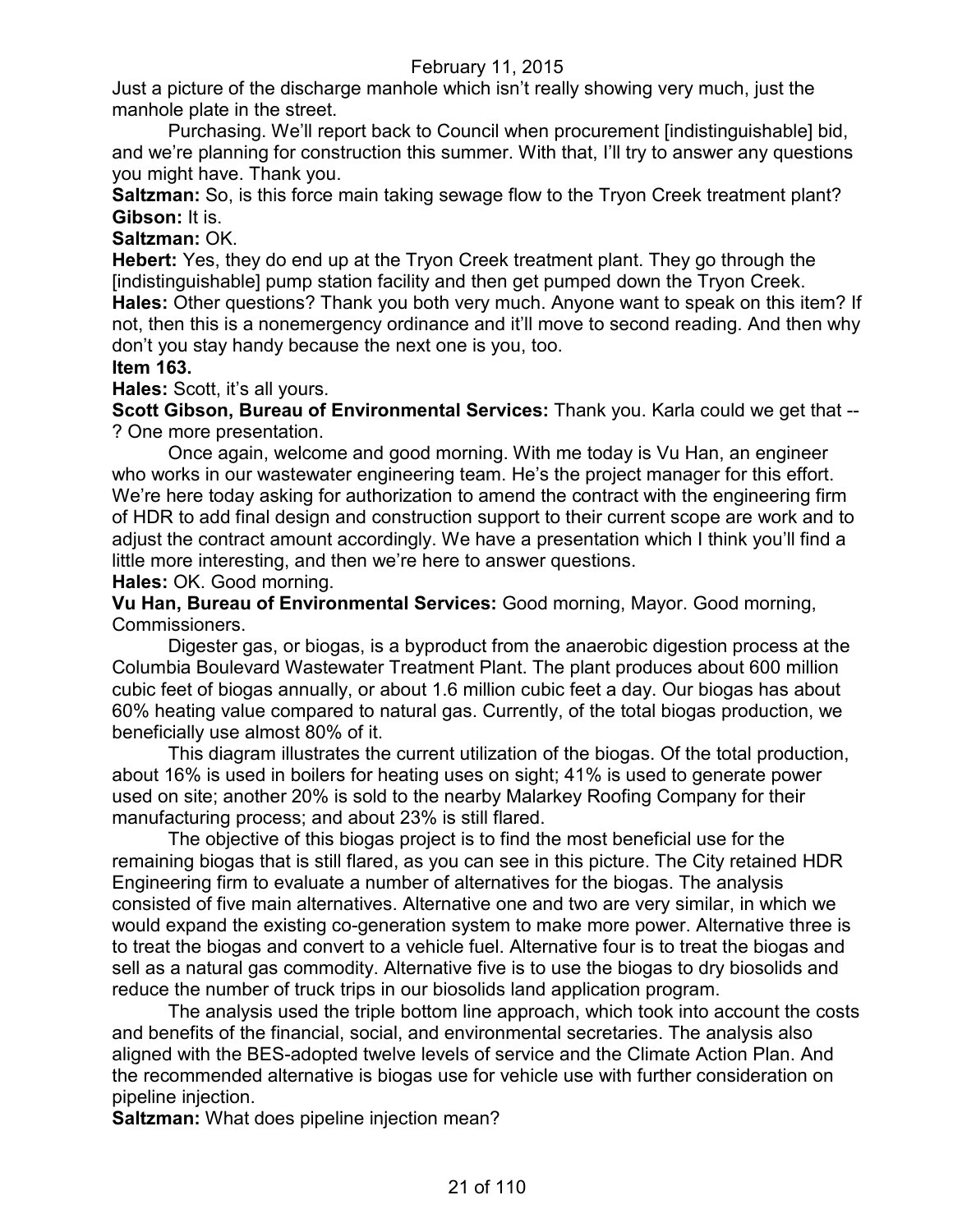**Han:** Pipeline injection means you would inject the product into the utility company gas pipeline to wheel the product to a remote location.

**Fritz:** To where?

**Han:** To anywhere.

**Hales:** So, it'd just go into the mix of what the gas company is selling? **Han:** Right. At that point it would be an accounting exercise.

**Hales:** Treated to the point where it's the essentially the same as natural gas and anybody could burn it?

**Han:** That's correct. You would have to provide the gas quality to meet the pipeline specifications, and then you can pick up from the other end and it could be anywhere. **Gibson:** This is similar to home solar: when you'll be generating more power than the house needs, it's allowed to go back into the grid as a credit.

**Han:** From the alternative analysis and as shown in this present value summary, two alternatives -- cogeneration with biogas storage and biogas for biosolids drying -- have significant negative net present values. That obviously means they are not good investments from the financial standpoint. The other two alternatives, cogeneration with no biogas storage and gas sales to the industry as a natural gas commodity, are roughly breaking even. The vehicle use alternative is the only one with significant positive net present value. That is the \$8.2 million shown in the analyzed material.

All of the analyzed alternatives have net benefits from the sustainability, which are shown in the monetized values for the social and environmental impacts. However, vehicle use alternative is drastically more in order of 10 times the financial impact. The main reason is that it will displace the use of the dirty diesel fuel and therefore reduce the greenhouse gases and other air contaminant emissions into the environment. The expected payback for the recommended alternative is eight to 10 years.

So, why do we want to use gas treatment for vehicle use? I just mentioned it has the most economical and sustainability benefits, but other factors for this recommendation include: it has the opportunities for grants and financial incentives; it is a sustainable, renewable source of energy. Unless our wastewater treatment plant goes away, we'll always have biogas. The energy market is extremely volatile, so we'll be insulated from the market fluctuations as well. Another factor is that it utilizes a domestic source of energy. So, we are that much less dependent on foreign oil. Also, there's a likely public and private partnership that comes out of this project. It also contributes to building alternative fuel infrastructure in this region and contributes to the Climate Action Plan.

This graph shows the industry estimates for greenhouse gas reduction of a full cycle transportation fuel options compared to gasoline. Non-plug-in hybrid electrical vehicle gets about 20% reduction. CNG, which stands for compressed natural gas, gets about 25% reduction. A plug-in electrical vehicle gets about 55% reduction. Now, plug-in electrical vehicle has zero emission during use. But they key here is full life cycle. In many parts of the country, or many parts of the world for that matter, electricity is still generated by fossil fuels, so that is why plug-in vehicles only gets credit for about 55% of reduction, as opposed to 100%.

The renewable CNG, which is the recommendation, gets a whopping 75% reduction. To give you a sense of the renewal gas capacity, the flared gas volume is enough to produce 1500 diesel gallon equivalents today. That is enough to power about 120 F150 trucks, or about 40 waste haulers, or 25 school buses on a daily basis. Put it another way, this is equivalent to about 25% of the total daily fuel consumption by the entire City of Portland Fleet.

The top part of this slide show a process for biogas to vehicle fuel. The biogas goes through a gas conditioning system to remove contaminants such as carbon dioxide,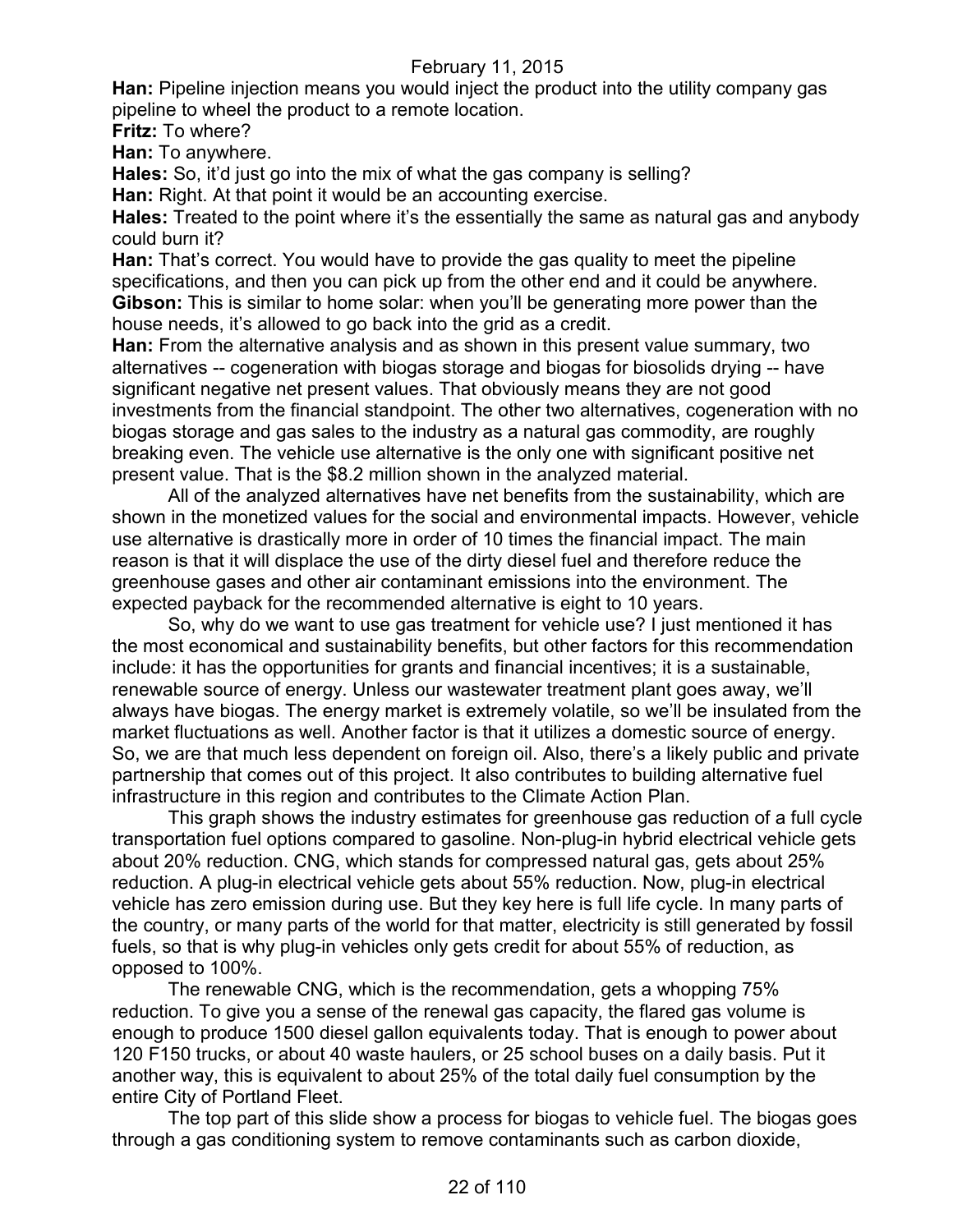hydrogen sulfide, syloxine, and moisture. Then it gets compressed and dispensed into vehicles. The bottom part of the slide shows a rendering of a complete system where biogas enters the left side of the slide through the gas conditioning system, then compressed to the required pressure, stored in the cylinders shown, and dispensed through fueling equipment similar to gasoline fueling equipment.

As for current developments, we are in discussions with the local utility company, that is NW Natural Gas company, with the potential of using their pipeline network for wheeling the gas product and possibly for joint marketing of the gas or as a partner for third party off-takers. We are also in discussion with our own City Fleet on the use of the renewable CNG internally. We are in discussions with the treatment plant's biosolids haulers, other City refuse haulers, as well as other potential off-takers.

The original project's scope and the current project budget were established a few years ago for a cogeneration expansion project. However, through the alternative analysis, that is not the recommended alternative. The recommended alternative -- which is vehicle fuel -- and the current revised scope is to include a biogas treatment system, compression equipment, storage, and fueling facilities.

The current budget is \$5.6 million, which was set for a cogeneration expansion project. Our current cogeneration system, which was installed about seven years ago, was more economically viable at the time due to the financial incentives from grants and tax credit programs which covered a third of the project costs at the time. Those incentive programs for cogeneration projects have dried up, and in the recent years, redirected toward the alternative fuel infrastructure projects. The revised project budget is \$10.9 million, which has been conditionally approved by BES CIP adjustment committee with concurrence by the City Council and approval of the final design.

BES has submitted an application to the Oregon Department of Energy on the alternative fuel vehicle infrastructure tanks program in the amount of \$2 million. The project's cost could be further reduced by the financial incentive. This application has passed the screening stage and is now in the technical review stage.

Ordinance number 185872 approved HDR Engineering contract for the only predesign phase. Because we had to do the alternative analysis and did not know the exact outcome, BES elected the phase approach with a separate ordinance for the final design and construction services. The current pre-design contract is \$298,600. The contract amendment is \$995,410, which makes the total revised contract amount of \$1,294,010.

The reason for the larger contract amendment is because the final design and construction phases are larger phases of the project than the pre-design, and the fact that there is a scope change in this project from cogeneration to vehicle fuel.

This Council item approves the contract amendments for HDR Engineering for the final design and construction services. The level of confidence rating for this project estimate is moderate.

Next steps for the project are to complete the final design, complete discussions and agreements with the utility company and/or the off-takers. We project to start construction in early 2016, start up and have gas approved available in the year 2017.

We'll come back to the City Council at least two more times on this project: upon the completion of final design and before construction, and an ordinance would be submitted to authorize for bidding and award of a construction contract. Also upon complete discussions, negotiations, and agreements with the utility company or the off-takers for the gas, an ordinance would be submitted to authorize for a revenue contract or contracts. And with that, we'll take any questions you may have. **Hales:** Questions?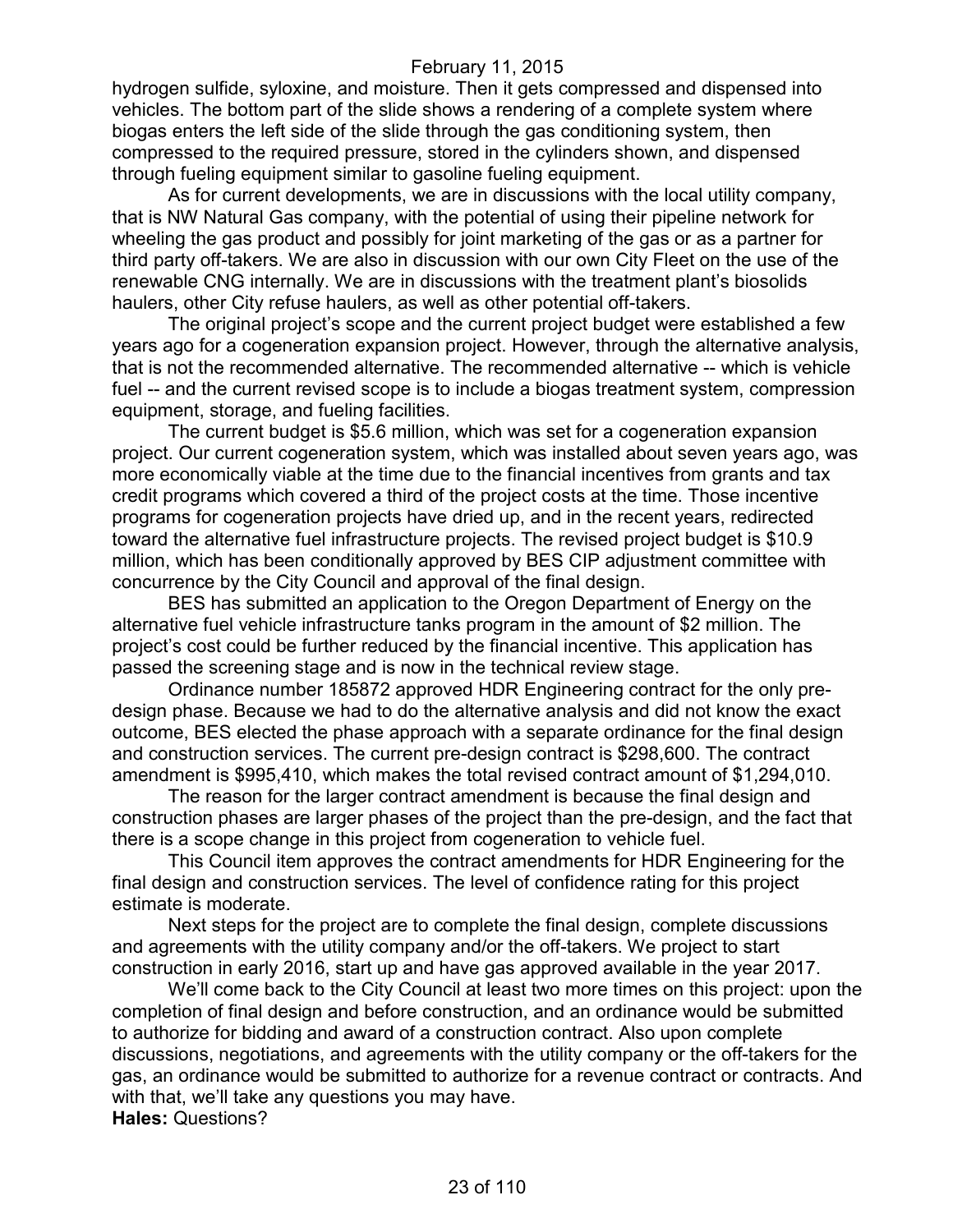**Fritz:** I very much appreciate this thorough presentation and your staff for previously answering my staff's questions. So, that the construction contract would be about \$8 million -- somewhere on that order, is that right?

**Han:** If we are awarded with the financial incentive or the tax credit program.

**Fritz:** So, I'm a little concerned -- obviously, you've done a very thorough analysis. It seems like the best option both financially for the ratepayers and also socially for the environment and other considerations. I'm a little concerned about moving forward before we've got an assessment of who's going to buy this product. And in particular, I'm wondering for City Fleet, what would be the cost of converting City Fleet to be able to use this fuel?

**Han:** We are looking into that, we're looking into the number of vehicles that would come to the treatment plant for fueling. The classes of vehicles, obviously, the bigger vehicles, the better bang for the buck. And it is the cost of the conversion of the equipment and the cost of the conversion of the shop to handle the maintenance of the vehicles. We're looking into that, but it requires more investment. But you would get an offset of the diesel fuel price as opposed to a wholesale price. So it's a higher risk, higher reward.

**Fritz:** When will we have that information as to what's the risk and reward?

**Han:** We're hoping within three months.

**Fritz:** So before we approve the construction contract?

**Han:** That's correct.

**Gibson:** Certainly.

**Han:** We'll have to come back at the end of the final design to get authorization to go forward with construction.

**Fritz:** I'm mindful of the conversion of some of the City cars to biodiesel and then the concern about if that's a sustainable source of renewable energy. I love the public-private partnership -- this is a uniquely public-private partnership and also it references the domestic input, because this a reliable source of ongoing fuel as long as we all keep flushing our toilets. So, that's really a good thing. I am going to be very concerned about the cost of converting the vehicles and what the payback is. I appreciate it that you say the payback just for this part is eight to 10 years, but that's assuming we can sell the product, right?

**Han:** That's correct. The project on the table is to wholesale product.

**Hales:** You've got kind of a layered approach, right? You can sell to the gas company -- if I understand your presentation, you potentially would have the option of selling the product to the gas company until such time as we generate other reliable users, whether they are contractors or ourselves, right? So, maybe in the short run you're selling it to the gas company, maybe as we cycle the Fleet you're selling it to Fleet. Maybe you're selling it into our garbage haulers if we put that into our renewal contracts with them when they come back for franchise approval. It seems to me -- maybe I'm overly optimistic when looking at this presentation -- but you've got lots of options about who the buyer is, and that might change over time.

**Han:** That's correct. The gas company itself is supplier in this project here. So, we are in discussion with them as well.

**Hales:** They're not required to purchase it from us, right, unlike some of our situations of electric purchases of solar-generated power?

**Han:** That's correct. I neglected to mention the SB 844, the Senate Bill 844 that requires the utility commission to set aside voluntary programs to incentivize projects to help with building alternative infrastructure in this region, and that is a program that we'll have to work with the utility company to have access to.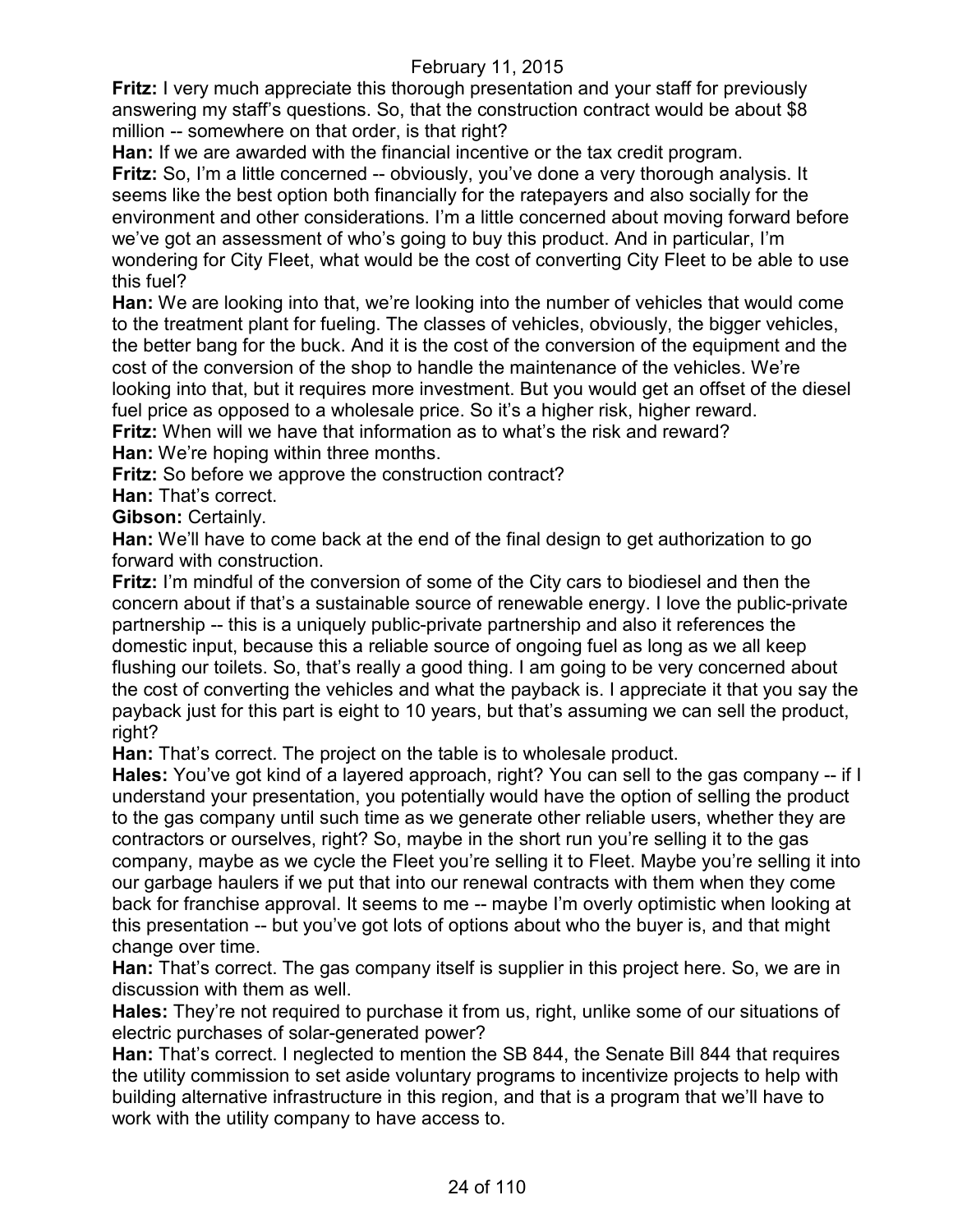**Fritz:** And remind me why -- it's currently being used, 20% is being used for on-site digester and building hearing, 20% is sent to a nearby user. Why can't we sell off what is currently being burned off, why do we have to additionally treat this to go to a natural gas system?

**Han:** The infrastructure to sell off the gas in Milwaukie was put in 25, 30 years ago, so it's reaching its capacity at this point. So in order to tell the whole portion of the gas flare at this point, you would have to add to the infrastructure which is, number one, expensive; number two, it's pretty hard to get permits to build a pipeline through private properties and all that.

**Fritz:** So this is also renovating the other 80% of the system in this proposal? **Han:** No, this project right now only deals with the portion that is flared at this point. **Fritz:** But you just said the Malarkey piece needs to be replaced, too.

**Gibson:** No, it's just at its capacity, so expanding it would be difficult. They're taking all the gas they can use and we're sending as much as we get to them, and it's not a viable option for the other remaining 23%.

**Hales:** There's no other nearby industrial user like them, right?

**Fritz:** Well then -- I'm sorry to be dense, but why does it need additional treatment? **Hales:** They're using it to make roofing shingles, right?

**Gibson:** Yeah.

**Han:** Actually, they buy raw biogas from us because they have equipment that's capable of using raw biogas without treatment. But we cannot get more gas for them, and they don't have the need to get more gas.

**Fritz:** Thank you.

**Saltzman:** They do not have need for more gas -- Malarkey Roofing?

**Han:** We are still talking with them at this point but they are pretty much reaching their maximum at this point.

**Saltzman:** I guess I'd be interested in knowing -- and you don't have to tell me now -- what is the cost if we were to expand the pipeline capacity to Malarkey, compared to the \$10 million we're looking here to get a fueling station, which we're not sure yet we have offtakers lined up and we're depending on a \$2 million grant? So, if that's something -- this is a first reading. If you can provide me that information, maybe provide all of us. I'm just curious.

**Han:** First of all, we have an initial proposal from NW Natural at this point. We have not accepted it. So, we're making a counterproposal to NW Natural. With regards to Malarkey, it's again -- it's like a couple miles, a mile and a half of pipeline there, and it goes to many private properties, railroad tracks, and all that. It would be very expensive and very hard to get permits to build additional pipeline.

**Saltzman:** So, that analysis exists somewhere. I'd like to see it.

**Han:** We didn't do that specifically, but the cost benefits from this option is a lot more than that option than the alternative to sell biogas to Malarkey.

**Saltzman:** I'm a little confused. I'm very supportive of what you're trying to do here, but I'm confused because on the one hand you're telling me there's a cost benefit analysis, on the other hand you're telling me it doesn't exist. I mean, we're paying HDR almost a million dollars here. Yeah, we will if we approve this -- be paying them a million dollars.

**Gibson:** We can double back and give you information --

**Saltzman:** It seems like the analysis -- [speaking simultaneously]

**Han:** Sure --

**Gibson:** Yeah, I appreciate that. And I think one of the things in my mind that is relevant here is the value as a fuel, both environmentally, socially and financial is quite a bit higher than the value as a biogas burner at Malarkey. So, there are certain options that were not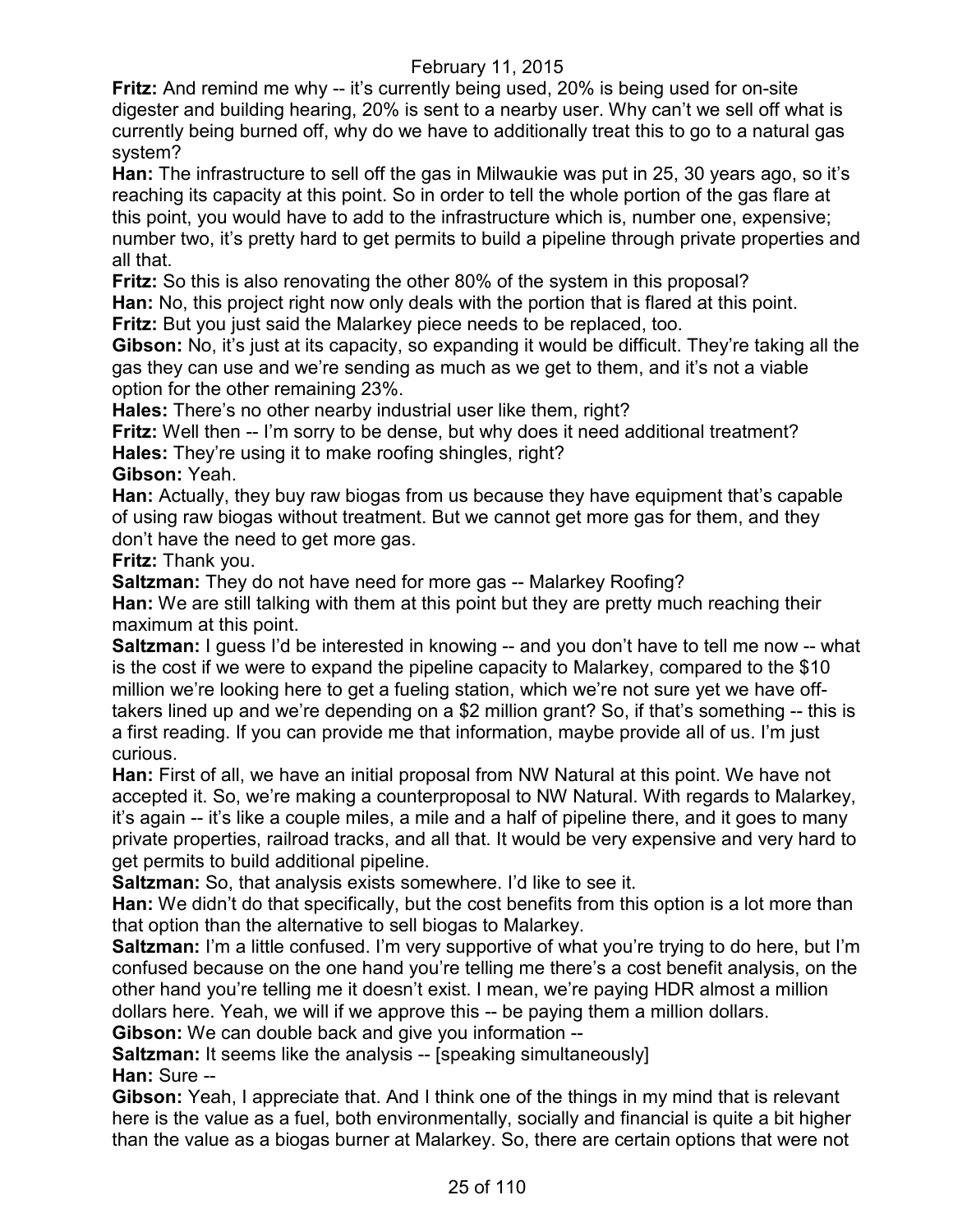included in the analysis because on first blush they didn't seem to pencil out. We can go back and make sure -- provide additional information to you on what that might look like. What I'm saying a lot of the bang for the buck is in the actual use in vehicle fuels, and we wouldn't get that with Malarkey, so it wasn't one of the five that we identified in the formal analysis.

**Saltzman:** Yeah, and I appreciate that, but it does seem -- like I said, I like the idea of using this gas for fuels. But I also know we have issues around do we have the vehicles to use them -- whether the City or waste haulers or school buses -- those all sound like attractive sources, but I also know there's costs and acceptance issues around those. You know, I've been around these issues long enough to know that getting the demand for that is maybe not as easy. There's a \$2 million grant we're depending on, and that makes me a little nervous.

**Gibson:** Yeah, and I think you all have keyed in on to the biggest issue to success, and that is finding a market or a buyer for the vehicle fuel and making sure that that works for them as well as for us. And as far as the financial benefits, which portion of those do we try and capture by say doing it with City Fleet, or we do some sort of marketing and arrange with NW Natural Gas whereby they can market the gas to other providers. And the returns will be different depending on which customer we ultimately sign up with, and we've got a lot of work to do to figure out where we're headed.

**Saltzman:** Prior to any construction contract award, then we will have answers to -- **Gibson:** You will have all those answers --

**Saltzman:** Do we have the grant --

### **Gibson:** Yeah.

**Han:** That's correct.

**Gibson:** More to the point is we do need HDR support in helping us evaluate these alternatives and figure out where we're going to be headed. They've been very supportive and very knowledgeable, and so we're relying on them heavily and that's part of this contract as well -- to help us make those decisions.

**Hales:** One other question I have is just this is pretty innovative, have other treatment plants elsewhere in the world done such a thing? Is this the first, the tenth such installation? Where are we in that creativity curve here?

**Han:** Yeah, there are none out there this region but they are looking into it. City of Renton is working on an agreement with BP to do similar things. And Washington County, Rock Creek plant is looking at the same thing for the extra biogas that they have.

**Hales:** I don't mind just being first, but it's interesting when others have tried things out for us sometimes. Any other questions? Thank you both for a great presentation. We'll take public testimony. So, anyone wants to speak -- Lightning, come on up. Good morning. **Lightning:** Good morning. My name is Lightning, I'm with Lightning Watchdog X. I don't mind the added money needed for HDR Engineering. I think it's very beneficial and it will be done right. Some of the concerns I have on this is that -- as Commissioner Fritz stated - - the vehicle conversion costs. My focus is on the diesel. I understand you just need to replug the diesel engines and do a carburetor to do this but again, through your reports you can state otherwise on what is necessary to do that.

Another issue I have is on the overall cost. I would like to see it actually go through NW Natural Gas and really not do the vehicle conversions at this time. The reason I'm saying that is it's my understanding sometimes there's a 10% to 20% loss of power due to this type of fuel -- difficulty in starting on cold weather, gas leaks at the carburetors, corrosion of equipment from the biogas, limited range, and there's been many drivers that have stated dissatisfaction. Now, when we're reverting back to the overall cost of the fuel that we really didn't get into, I would like to maybe also in your studies look at nitromethane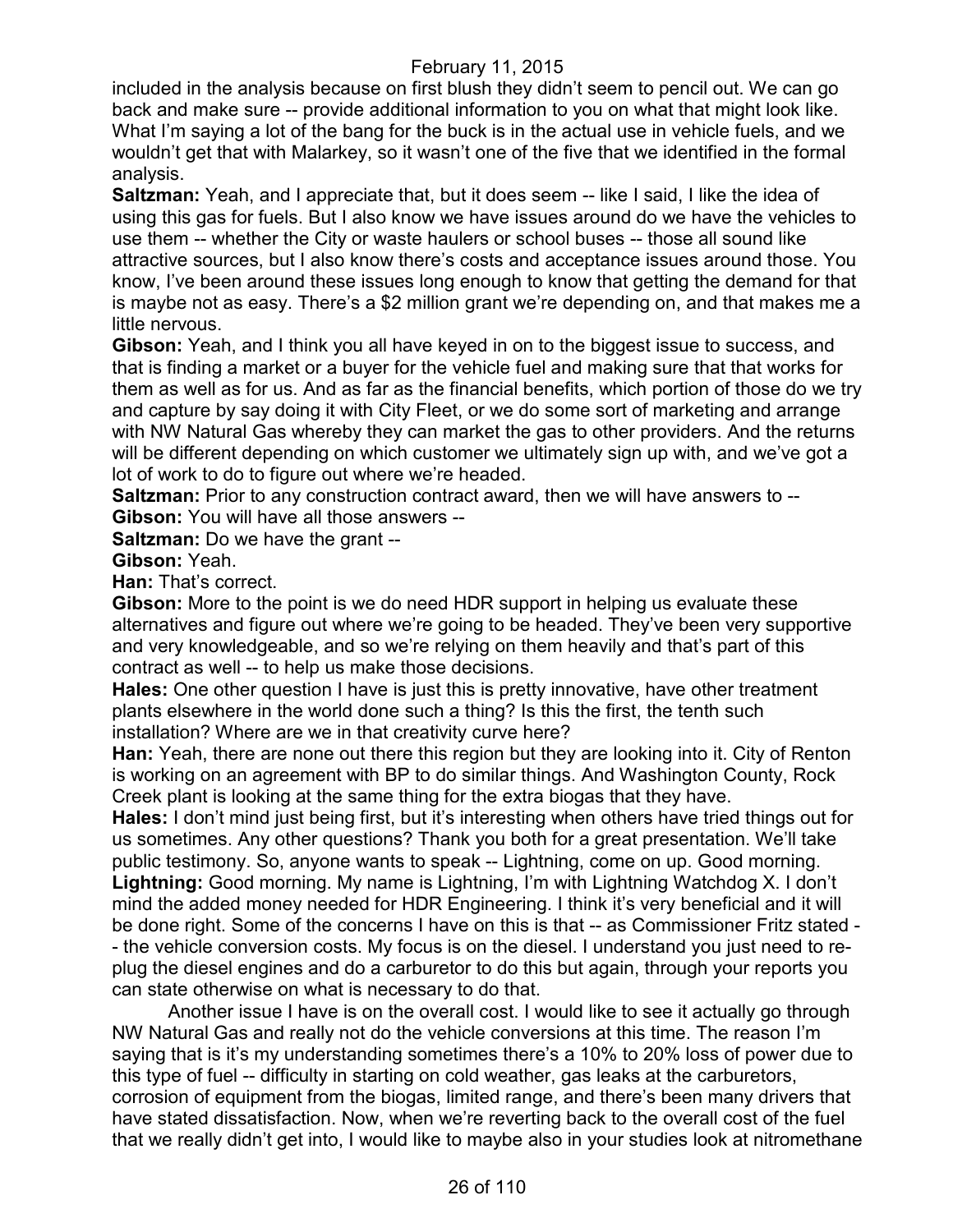to see if we could possibly -- from a cost factor, if that could possibly go in that direction also. Again, as I've stated, I definitely want to see this work with NW Natural Gas on an overall value here. And as far as on getting the grants and payoff in eight to 10 years, it definitely looks like something to possibly proceed forward on at this time. Thank you. **Hales:** Thank you.

**Joe Walsh:** My name is Joe Walsh, I represent individuals for justice. One of the thoughts that went through my head as I was listening to the presentation is it's a lot of loose ends on this. And also, it seems to me to be so preliminary as a report that people watching this must have been totally confused. I know I was watching some of these questions on your faces, and from time to time you were confused also -- at least that's the expression you had on your face. When I was working for a living I at one point was a utility supervisor along the navy shipyard, so I have some background in waste, so I understood some of it. But I was lost.

So, it seems to me that we may be running into a backlash, because Commissioner Fish has said to us that anything that approaches \$1 million that he would bring before the council. I think on this one it was preliminary and there was an awful lot of "I don't know" or "we're working on that" or "yeah, we have to get back to you on that" -- and that shouldn't happen. If you ask direct questions to your staff or to the BES, they should have direct answers. So, they should have been prepared to answer the question about the Fleet and what the expenses would be to change over to Fleet to use this biogas.

So, those are some of the things that went through my mind. I don't object to this because it's so preliminary. I hope -- and we appreciate some of the questions from the commissioners, they were good questions. And I hope you keep an eye on this because I'm uncomfortable with this for some reason. And I think it has to do with the loose ends and nonresponses to some of the really good questions that you asked. Thank you. **Hales:** Thank you.

**Lightning:** Can I add one thing real fast? The statements made that will save money on the biosolids -- I want to have a calculation on that also because as you know, in the past we have had discussions on transportation costs to various locations. So, I want to see how that's factored in on this overall project. Because everything they stated actually looks very good at this time. Just needs more analysis. Thank you.

**Hales:** I think we'll get those numbers. Good. Any other questions or comments? So again, some follow-up required here and look forward to getting more information from you as you've got it. But then this passes to second reading, and it's just for the engineering contract. We'll come back on the construction phase if it's still viable. Aye -- sorry, the rest of you haven't voted. [laughter] Just trying to run an autocracy here. Roll call, please. **Moore-Love:** It goes to second reading.

**Hales:** That's right, sorry -- I said that. I confused myself! Second reading. Now, back to the agenda.

# **Item 164.**

**Hales:** Commissioner Novick.

**Novick:** Colleagues, we have had since I believe 2009 an intergovernmental agreement with Multnomah County which commits us to spending up to \$86 million on the Sellwood Bridge project, and the current IGA says we will make our final payment at the end of this month. The problem is we don't know at this point what our contribution is going to be - whether it's \$86 million or something less than that. So, this is a rather technical amendment to the IGA which would postpone final date for making our final payment until a time at which point we think we'll actually know what we owe. I'll turn it over to Greg Jones and Jonas Biery.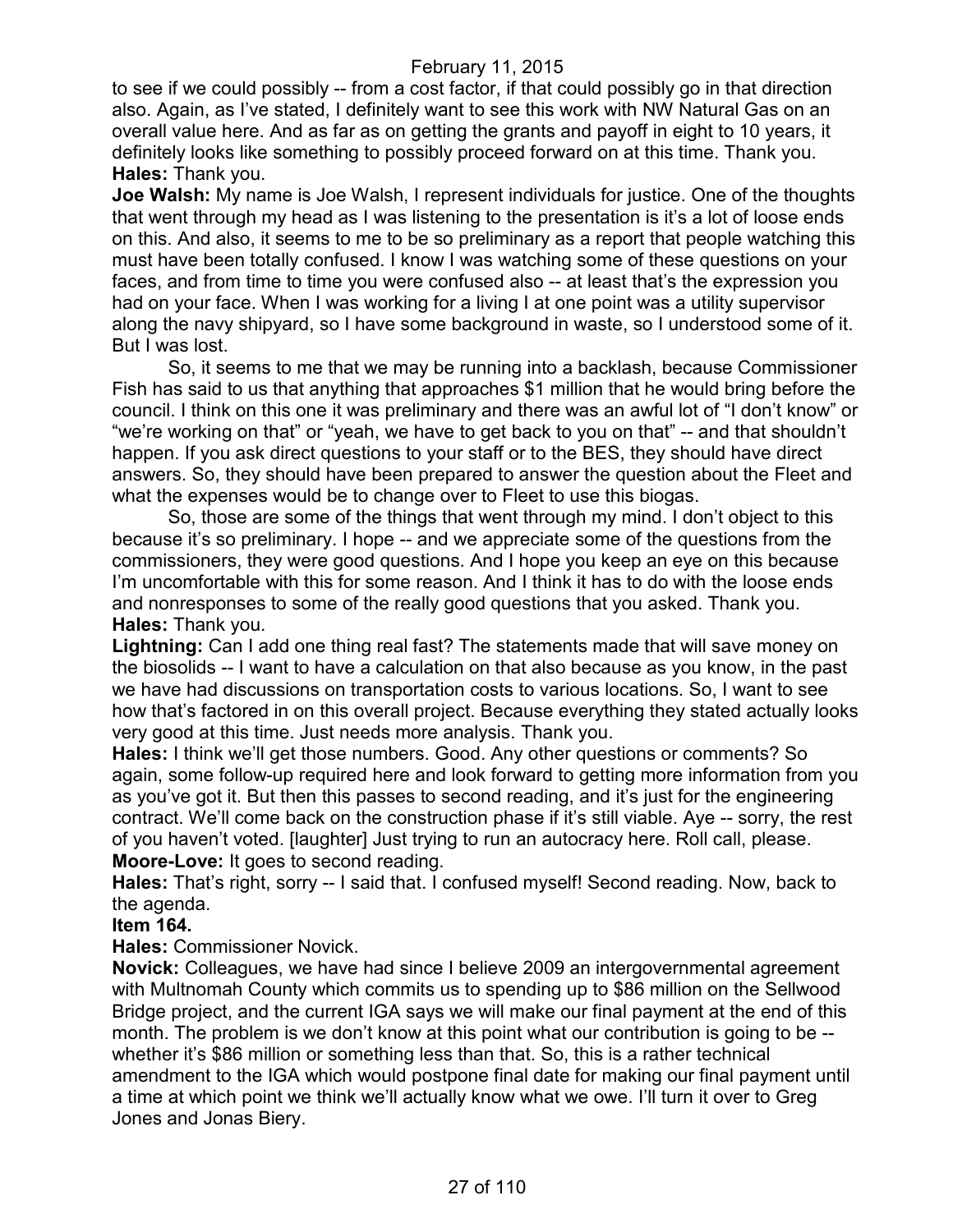**Greg Jones, Portland Bureau of Transportation:** I'm Greg Jones with the Bureau of Transportation. As the commissioner stated, this is a technical amendment to adjust the payment dates for the bond proceeds to be given to Multnomah County for the bridge. Right now, it appears that the completion date when we will know the actual cost is closer to November of 2016, so we're not in a position to make the payment this month. If we were to try to make the payment this month, we would either overestimate or

underestimate, so it's I think been a good working relationship with the county to modify these dates so that we can do a more accurate payment.

**Hales:** Questions for Greg or Jonas? Alright, thank you very much. Anyone want to speak on this item? This is an emergency ordinance, and we need to take a roll call vote. **Item 165 Roll.**

**Fritz:** As my staff's analysis says, this is a good thing. Thank you, Commissioner Novick. Aye.

**Saltzman:** Aye.

**Novick:** Aye.

**Hales:** Let's hope everything we approve passes that test. Aye.

**Item 165.**

**Hales:** This is second reading. Roll call.

**Item 165 Roll.**

**Fritz:** And we took out the one property. Aye.

**Saltzman:** Aye. **Novick:** Aye. **Hales:** Aye.

**Hales:** And we are recessed until 2:00 p.m.

At 11:10 a.m., Council recessed.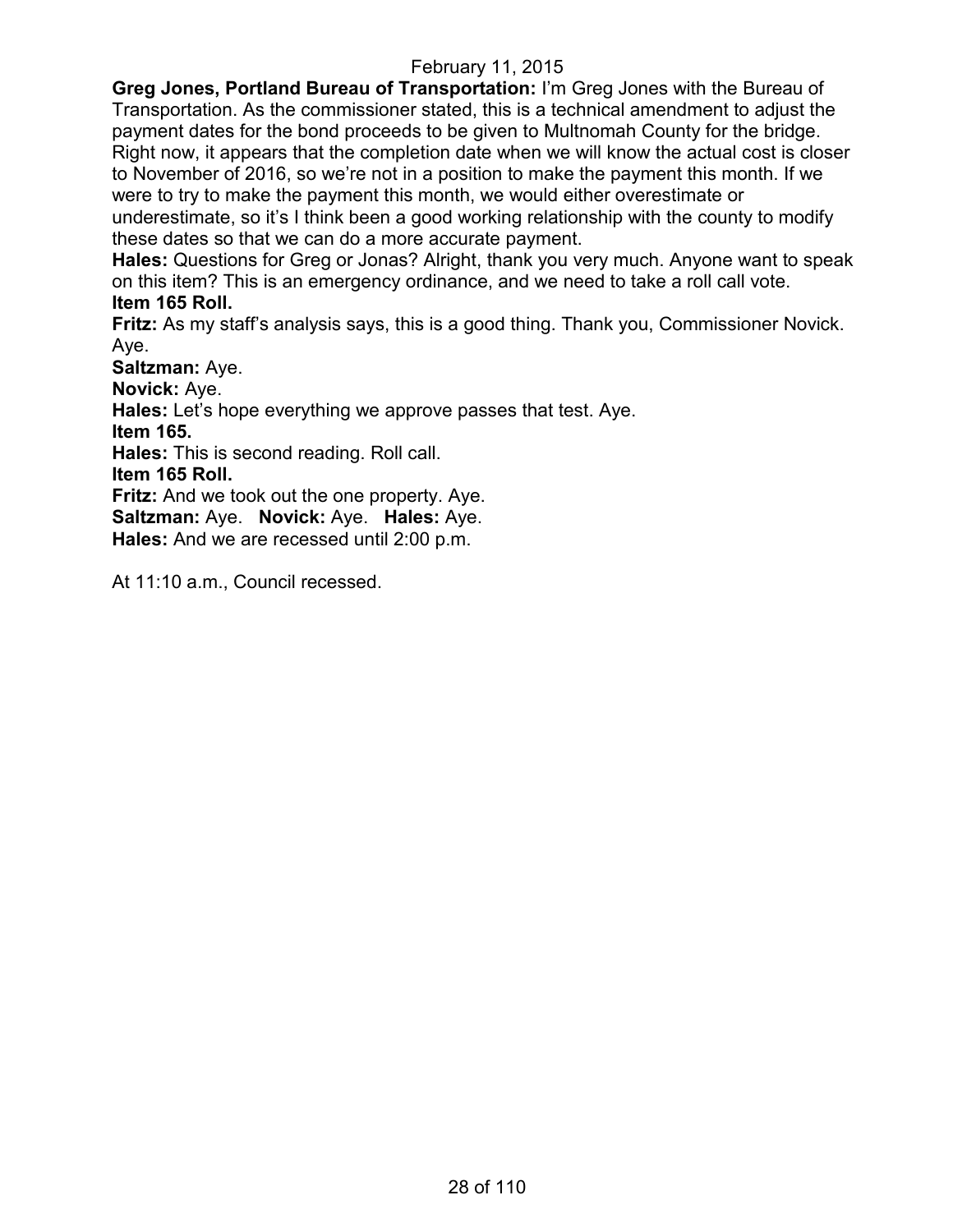### February 11, 2015 **Closed Caption File of Portland City Council Meeting**

This file was produced through the closed captioning process for the televised City Council broadcast and should not be considered a verbatim transcript. Key: **\*\*\*\*\*** means unidentified speaker.

# **FEBRUARY 11, 2015 2:00 PM**

**Hales:** Let's come back to order. Would you call the roll please, Karla? **Fritz:** Here. **Novick:** Here. **Hales:** Here.

### **Item 166.**

**Hales:** Very happy to welcome Chair Kafoury and her team here this afternoon. Thank you very much.

**Deborah Kafoury:** Thank you. Good afternoon. Thank you so much for having us here today to talk about youth access and exposure to tobacco and e-cigarette or vaping products.

Over the last several months, the Multnomah County Board of Health -- which is also the Multnomah County Board of Commissioners -- has had testimony from our Health Department and from the Oregon Health Equity Alliance about the impacts of tobacco and the emerging e-cigarette market on our community's health. We've also heard from high school students, from the police officers who work in our schools, and from scientists who study these products. And as the County is planning to consider taking action tomorrow at our board meeting, we want to make sure that all the information we've been hearing is shared with you as well. We've also been to four out of the five cities so far in Multnomah County to talk with our residents across Multnomah County about this issue because it's so very important.

We all know that smoking is harmful and it kills nearly 1200 people a year in our county alone. We don't want our kids to smoke and we have spent decades changing public opinion around smoking. However, there's a new product on the market -- not so new anymore, but it still seems new to me -- called e-cigarettes. These are marketed in flavors that are attractive to children and can be legally sold to youth. This industry threatens to reverse the progress that we have made in reducing smoking among youth.

I was really shocked when I first learned that my nine-year-old could go to any store in our community and legally purchase and use e-cigarettes. Many of these vaping liquids contain nicotine and other ingredients that are harmful. Recently, a child died from ingesting e-cigarette liquid, and just last week, a Portland child spent nine hours in the ER after she ingested this vaping liquid. We don't know what ingredients are included because there is no labeling requirement for e-cigarettes, but we do know that they are popular with kids and that use has tripled among U.S. middle school and high school students between 2011 and 2013.

Multiple states and local jurisdictions across our country have taken steps to address this growing health concern. As I said, tomorrow, Multnomah County is considering expanding the Indoor Clean Air Act to include e-cigarettes and restricting sales to and use by youth of these vaping products. In addition, we are going to consider taking action this summer on retail licensing, which is a key component to this. Right now, we don't know who's selling these products in our community, and it makes it very hard to educate the people that work in these stores and the owners about the emerging markets. We do know, however, that the federal government does a study every year, and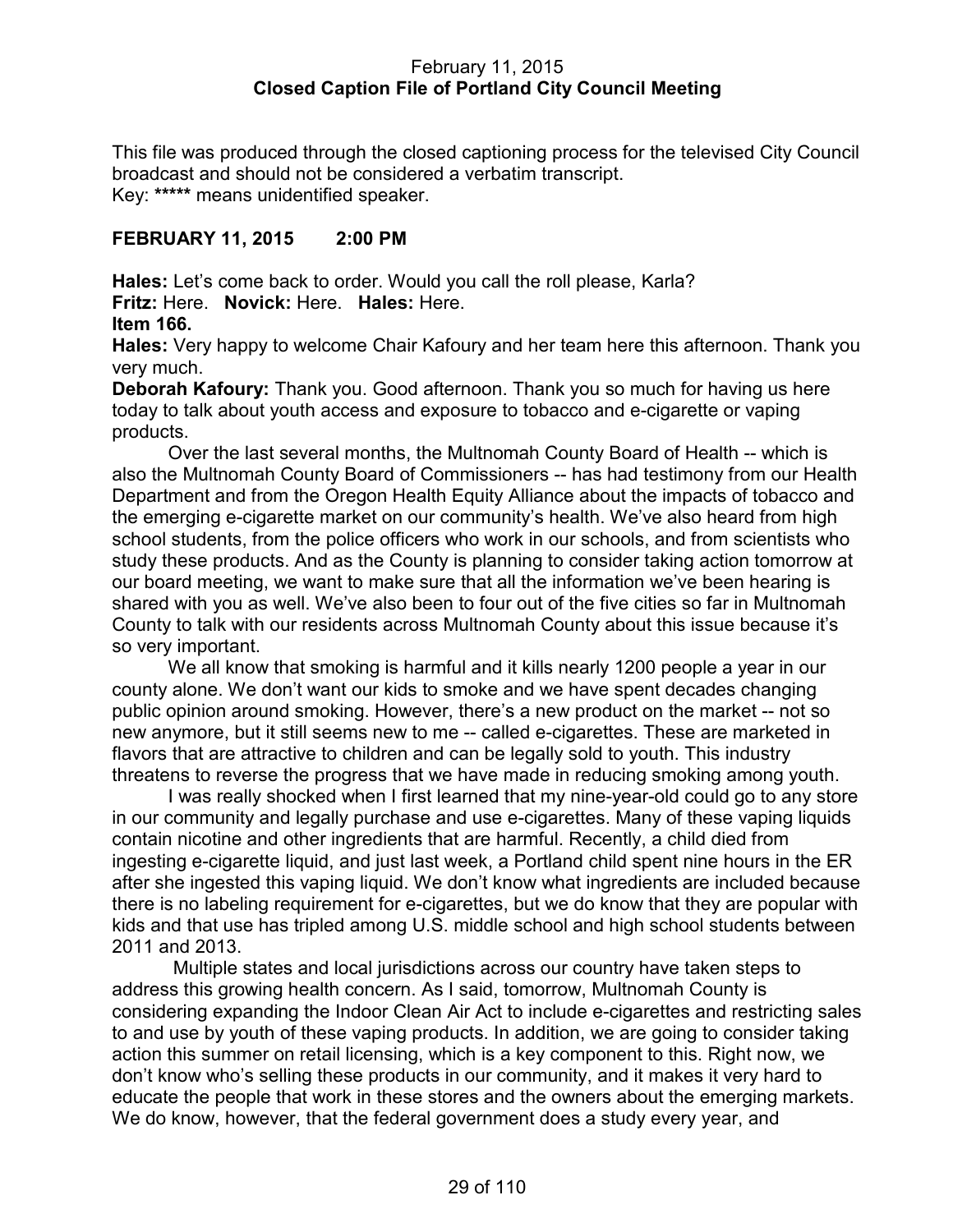Multnomah County has the dubious distinction of having one of the highest rates of illegal sales to minors in the country.

So, we believe that as the Board of Health we have a responsibility to consider how we can stop kids from buying and selling and using e-cigarettes, and how we can educate retailers and keep our community healthy. I hope you will support us in these efforts, and I'm really happy to introduce Dr. Jennifer Vines, who is a county health officer.

**Jennifer Vines:** Good afternoon, Mayor Hales and Commissioners. I'm Jennifer Vines, I'm the deputy health officer for Multnomah County Health Department and I'm a family doctor by training and also trained in preventive medicine and got a Master's in Public Health for this very reason -- the change to impact the health of many people comes through working with policy makers like you and like our Board of Health. So, it's truly a pleasure to be here today.

We're going to give you a very brief overview of the landscape of tobacco and nicotine in Multnomah County. I'm going to speak briefly to the health effects of nicotine, especially as they relate to our young people. And then we're going to be talking about youth access to these products. Again, as Chair Kafoury said, electronic cigarettes are completely unregulated, and any meaningful conversation about keeping these products out the kids' hands should include mention of the tobacco retail environment.

Let's go ahead and get started and talk about nicotine and the effects on the young brain. People think of nicotine as just the addictive substance in cigarettes and it's all the bad things in cigarettes that affect your health, and the nicotine keeps you coming back and continuing to smoke. In fact, nicotine itself has health effects; it's associated with accelerated cardiovascular disease. And in young people, their brains are particularly sensitive to the addictive effects because their brains are still developing.

We have animal models that suggest long term structural changes to the parts of the brain that control intellectual function and the brain's reward system pathways, and the Surgeon General's report on smoking cites several studies that associate youth nicotine use and behavioral problems later in life, like anxiety and depression and other substance abuse. The image you see here -- it's just how quickly just even three puffs of a cigarette can saturate the brain's receptors in a young person.

So, these pictures are sort of intended to be shocking -- I find them shocking. This is completely legal. We know it's becoming more common. Again, use has almost tripled among Oregon eleventh graders from 2011 to 2013. And here we are in 2015 again, probably with use being even more common than that. But the reason we talk about young people in relation to this topic is that the vast majority of smokers begin by age 18. Again, young people's brains are particularly susceptible to the addictive effects because they're still developing. Young people are also the targets for millions and billions of dollars that are spent on marketing these products -- not just tobacco, frankly, which should be illegal to sell to minors, but also now of course the burgeoning electronic cigarette industry.

These are examples of electronic cigarettes themselves. They are in the middle, and I brought some examples to show you. From a distance, this probably looks like a regular cigarette. This is in fact meant to be a disposable electronic cigarette. So, this is prefilled with liquid nicotine inside, and you just inhale and that triggers the battery to vaporize the liquid and inhale and exhale your puff of smoke there, just like a cigarette.

This is called a vape pen. The mouth piece is here, and I can take that off. You unscrew the mouthpiece and then people will purchase different flavors. I can choose from blowin' raspberry or Irish cream or blackberry cobbler. And again, sometimes the ingredients are listed. Again, completely unregulated, so may not be what's actually in these liquids. To fill up your vape pen, you press the button in this case which heats up the liquid to vaporize it and then you inhale it and exhale it that way.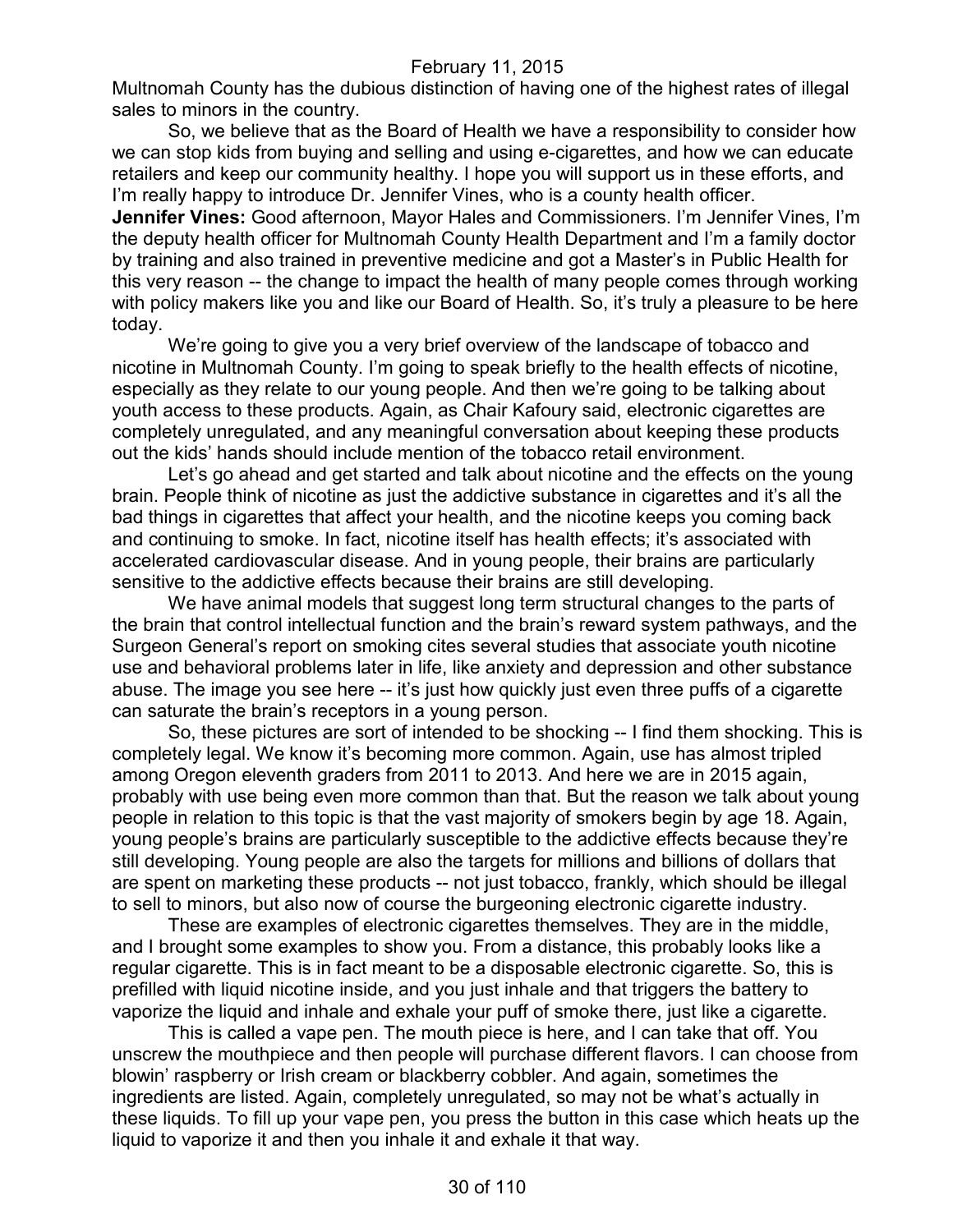These are photos from the Multnomah County Tobacco Retail Assessment that the Health Department did with community partners. On the right, you can see tons and tons of flavors to choose from again in these little bottles. When Chair Kafoury talks about children ingesting these liquids, I suspect this is what's happening, right. So again, unregulated, non-child-proofed, bright colors, they smell sweet. Even our youngest kids are getting hands on these liquids and risking overdose. And we know that calls to poison control have exploded parallel with the explosion of the use of these products.

On the left you can see some -- well, maybe, there's a lot in there -- what's mixed in there is electronic cigarettes mixed in with candies and other things to people to help themselves to. Again, this is a local retailer where the products are not behind the counter, they are mixed with other products that kids may be interested in.

I'm going to hand it off to Jae Douglas. Hopefully now that I've gotten to you to feel a sense of urgency around this issue, Jae going talk about some of the policy solutions we've been discussing with our Board of Health.

**Jae Douglas:** Good afternoon. Again, my name is Dr. Jae Douglas, I'm your Environmental Health Director and I have the privilege of leading a team that is responsible for ensuring that the existing laws around the Indoor Clean Air Act are followed, adhered to when it comes to tobacco.

We recognize we've had some public health successes when it comes to reducing the use of tobacco in our population, held in contrast to some notable concerns that we're still dealing with. You heard just a little bit ago about the very high rate of illegal sales that we are still experiencing in Multnomah County. Multnomah County unfortunately leads the country in terms of its access to legal sales in the retail environment to youth, so that's why we do focus on the retail environment as the mechanism by which we need to address how youth are accessing these products, existing combustible tobacco, the burnable tobacco, and then these new e-cigarettes products.

A number of jurisdictions have taken action. Retail licensing is probably the most prominent action that many states and eight communities in Oregon have already taken. And again, that's to begin to identify where these products are being sold and to hold the owners of those establishments accountable to existing law. It's something that we're considering -- we know that we need to work with the retail environment in a number of ways, and what you're going to see coming up are different strategies that other jurisdictions have used, including placement of retail shops relative to schools, prohibiting tobacco sales in certain environments -- pharmacies are a notable and logical one - limiting the advertising. We've just heard about the extraordinary numbers of dollars being spent to target advertising especially to youth. You'll notice in that slide we had some other pictures from the same survey where advertising is blanketing the fronts of these small retail stores and are often at -- I have a 5-year-old granddaughter, and these are at eye level for her. And there's no doubt that these bright colors and good-smelling flavors are enticing to young people and I think can begin to normalize the presence of these products in environments where small children, larger children could easily reach out and take them.

We know that there are a number of strategies. I do like the graphic that you're seeing here about other kinds of activities that require a license, which does not at this time include selling tobacco.

We do know that putting products behind the counter will increase the likelihood that the employee will have to think a little more clearly about selling a product to a person who's underage. Price discounting is a strategy that industry uses to make it easy. We know that youth in particular are extraordinarily price sensitive, and so strategies for reducing packaging size and allowing coupons to reduce the price is kind of an easy way to invite people into the use of these products. There are jurisdictions that have banned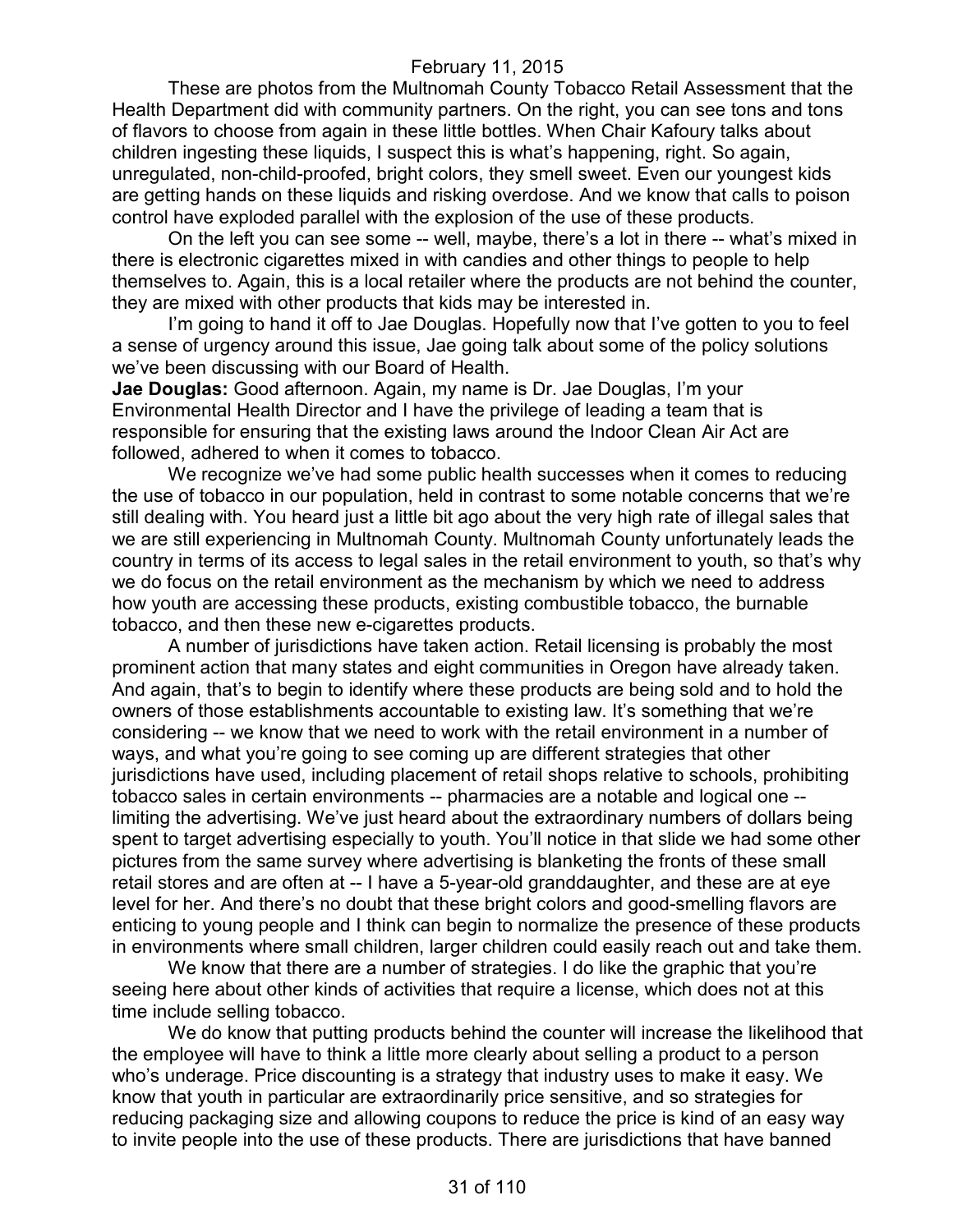flavoring. We know these flavors are noxious, and flavoring is used to make them more palatable. So again, a number of strategies that have been considered, all of which we are considering also in the context of the retail licensing.

Just want to review the three actions that we as the Department of Health have asked our Board of Health to consider undertaking. We know that we do not want to create another generation of people who are addicted to nicotine and battle lifelong addiction with the substance. At a minimum, we want to establish a minimum sales age for these products. If adults choose to use them that is their prerogative, but youth -- we want to make sure we keep them out of the hands of our youth.

We also know the vast majority of adults will not use these products, especially because we know so little about what is in the products both that are being inhaled and also expelled that we want to make sure people are not inadvertently exposed by other people using the products. We are looking to expand e-cigarettes in the smoke-free workplace policy. We are also encouraged by some conversations that are happening in Salem during this session that would that expand the Indoor Clean Air Act to include ecigarettes and thereby make it unlawful to use these products anywhere tobacco can't be used.

Finally, we know there is a lot of work to do in the retail environment. We know that the vast majority of retailers would like some help and support. We know of many retailers who are choosing not to sell any tobacco products, and so we'd like to encourage that. For the ones who choose to sell tobacco products, we want to make sure they understand what the laws are and we are available to support their adherence to those laws. That is the end of my remarks, and we're happy to take any questions.

**Hales:** Thanks. Actually, if you could go back to your three policy columns there. Thank you very much for doing this. As somebody whose children are all now 20-plus years old, I'm not having to think about some of the dilemmas that some of you might, and therefore I'm also not aware of the pressures -- at least personally not as aware as I would have been, say, 10 years ago -- of the pressures that kids are under. So, I really appreciate this eye-opening -- for me, anyway -- presentation.

Does the Board of Health have the legal authority to do these things now, or do you need legislative changes in order to have that authority? In other words, to establish a minimum age for purchasing, and also the column that's missing that I want to hear more about, which is the retail regulation and licensing column. Do you have the authority you would like to have?

**Kafoury:** That's a great question. We do believe that we have the authority and that's why we're going to be taking action for having a first reading on the first two pieces of this tomorrow. We're asking the other cities in Multnomah County to participate in whatever way they feel they need to to appease their constituents and their lawyers. Some feel that they need to positively affirm our ordinance, some feel they need to pass their own ordinance. We just want a uniform standard, and that's why ultimately we are spending time in Salem lobbying the legislature. Obviously, all of these issues are best if it's in a statewide context.

The licensure piece is a little more complex than just saying, you know, thou can't sell tobacco or e-cigarettes to minors. So, we're hoping the legislature takes action. We're going to wait until the session is finished, we're going to spend a lot of time lobbying, and then this summer we'll look into setting up a program of our own if the legislature does not take action.

**Hales:** OK. Other questions? I have some comments, but.

**Fritz:** What are you going to set as the legal age for being able to buy this stuff?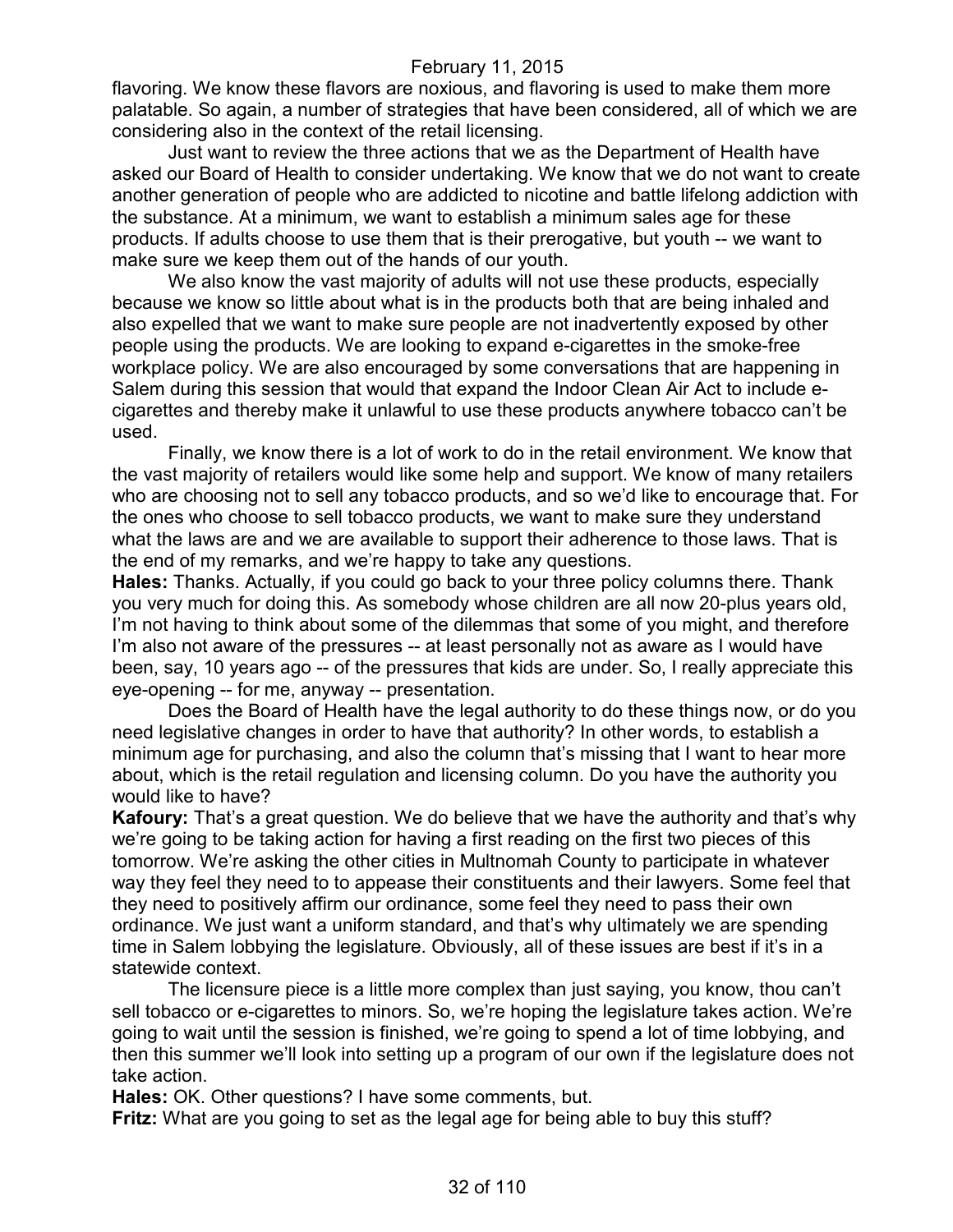**Kafoury:** We're looking at making it consistent with the tobacco regulations, so it would be 18.

**Fritz:** Did you think about making it 21 like alcohol?

**Kafoury:** We've had conversations about it. We haven't had a lot of comments from the public about the age difference.

**Fritz:** It's interesting -- I learned as part of our marijuana discussions that marijuana affects brains disproportionately up to 25. And so, especially knowing how addictive this particular form is, I'd be interested to see if we could push the age limit. We have not yet had a discussion about whether we want to formally adopt years. Are we covered by your ordinance unless we say we're not?

**Kafoury:** You should talk with your own legal counsel. We believe that acting as the Board of County Commissioners on policy directions from the Board of Health that you do not need to. You're underneath our rules and regulations, but that's something that you should talk with your legal counsel about.

And you raise a really good point, which is about the legalization of marijuana. One of the things that we hadn't -- I don't think, maybe you smart people have -- but I hadn't anticipated when we started this conversation that teens being smart and wily are way ahead of us and they already are smoking hash oil in their e-cigarettes in schools. And we've heard from some of the school resource officers who confiscate these products on a daily basis from students that kids are smoking them in school in class.

**Hales:** Well, we'll check with our city attorneys, but I believe personally that the County Board of Commissioners and the County Board of Health have full authority to do this without cities having to do anything. If it's helpful to you for us to pass other ordinances of our own, you know, obviously I'd be interested in having that conversation. But I don't think we have to act to affirm authority that I believe you have and that this is one of those cases where there's a fairly clear assignment of responsibility for public health to one government, namely the County, and not to another, namely the City. And again, if we need to do something to back your play, I'm certainly interested. Like Commissioner Fritz, my personal feelings are go stronger, go more aggressively in this arena with our support - - I suspect our unanimous support of this Council.

I'm very interested in the retail licensing. In other words, I don't think a free market is a good way to address an addictive substance. And frankly, I'm a little frustrated that we're even having this conversation. If we had an effective Food and Drug Administration in this country, you wouldn't be having to take this on at the county level, but unfortunately I guess we don't. But anyway, I think we have to get pretty aggressive about the marijuana issue in terms of licensing, and I think the traditional approach which you sort of mentioned in passing doesn't really work -- and that is to draw circles around things and say, don't locate within this circle and that circle. I think we need to be much more directive and say, we want these kinds of facilities here, here, and there and actually nowhere else, and figure that out not only on a public health basis but on a land use basis.

And let me go off on a little bit of a riff here -- but I think it'll be helpful. For example, there are places where we want land use change. Let's say a roadway somewhere in Portland where there's an old trailer sitting out there and they're selling used cars, and it might be good to have a mixed-use building on that side. We don't particularly want to make it economic to keep the old trailer out there and say, sell marijuana, instead of redeveloping that property. So, we have a land use interest in not having new economic uses applied to land uses that we're trying to phase out. And I think this issue comes to bear as well -- that if it's possible to make a high rate of return from selling products that are fundamentally unhealthy but are lucrative, that might contradict some of our development goals as a city and a county.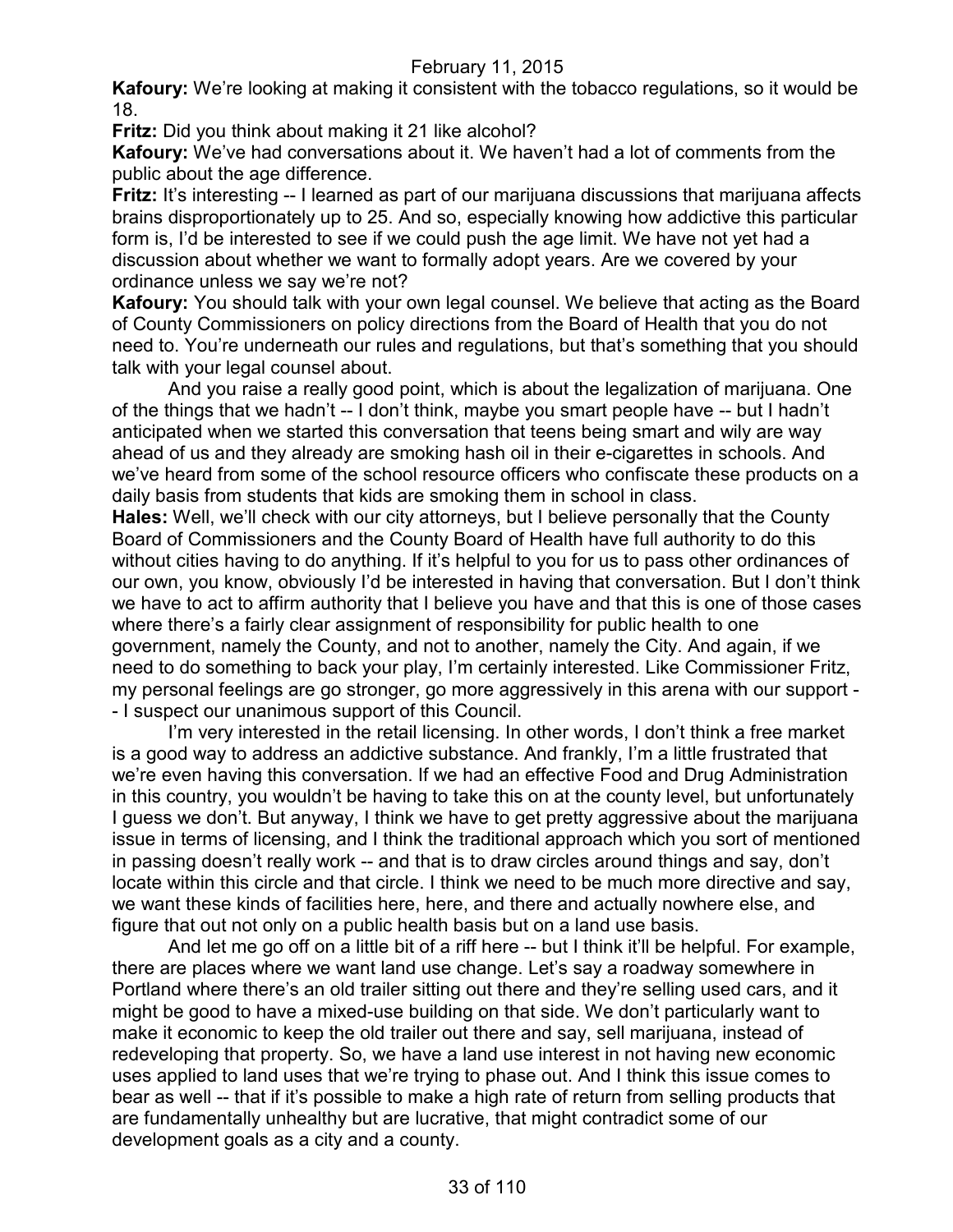Again, my belief is that we're going to have to be much more than traditional regulators and say, "don't be near here, don't be near there" but to say actually "you're a particular type of use that we want to assign to certain places in the landscape where we believe it will do the lease harm." And I don't exactly know how to finish that paragraph now, but as you can tell at least in my mind I've at least started it to say, hmm, we better get this right. Because there are very powerful economic incentives behind marijuana and behind vaping, and I think we'd better get pretty smart and aggressive about it.

So, I'm really glad you made this presentation. As you can tell from my comments and other comments here, we're saying please, go, we're behind you, but we also may need to do things in concert like the marijuana issue where we have staff in my office and others working. Other comments?

**Fritz:** Your riff set off something in my mind, and that is since these products are not currently regulated under state law, could you impose a tax on them? Is a probation on taxing also not in state law?

**Kafoury:** That's a good question. I think potentially we could. One of the challenges with taxation and this product came to a head last legislative session and the reason that they're not illegally currently for minors is because it got caught up in a taxation issue. And it was our belief that we should move forward with this first and that second, if we want to tie that into the taxation of tobacco products as well.

**Fritz:** Right. But if they don't manage to move on that, maybe this summer you could add a further economic disincentive by taxing the heck out of it.

**Hales:** Mm-hmm. And again, whether that's something the county should do under your public health authority, that would be cool. Maybe we do it as a city, maybe we do both. I think those conversations ought to continue. So yeah, using tax policy as well as regulatory and land use policy to address this issue is all I think fair play as far as I'm concerned. Other comments?

**Novick:** I will encourage you to consider raising the smoking age. In fact, I would suggest raising it to 45, because I think if you're going to kill yourself, it should be an informed decision. And I think at 21 you don't really know yet what your life is worth.

I was curious about the high violation rate in terms of selling to under-aged people. What are the penalties for that? What enforcement mechanisms are there? What enforcement resources are there for that? Is there -- I kind of assume you would be the ones to police that, but actually I'm not aware that there are Multnomah County underage sales police. So, what are the mechanisms that are be available?

**Vines:** I can offer a small amount of information about that. In Oregon, it's the Oregon State Police who have the jurisdictional authority to monitor the sale of underage and obviously, they are often distracted by other things. I would say it's not a very robust enforcement strategy that we have here in Oregon.

**Hales:** Really? Wow, I'm learning a lot in this discussion.

**Saltzman:** Is that a change? When I was a County Commissioner, we used to have sheriff cadets do underage things. In fact, I went along on some of them.

**Vines:** I couldn't speak to that, I just know what the enforcement strategy is today. **Hales:** Yeah, because the Oregon State Police don't work in the urban environment, they're working on the highways in between cities. And that's what they do, and that's fine. But to expect them to do this kind of police work is to me bizarre. So, that's another glitch. **Kafoury:** And I think that one of the problems that we've found is that because there's no retail licensure program, we don't know -- you can guess at 7-11s and Fred Meyers, but you don't know which mom and pop shop unless you're actually out driving up and down the streets to find out, you don't know who's selling these products. And I'm sure you've all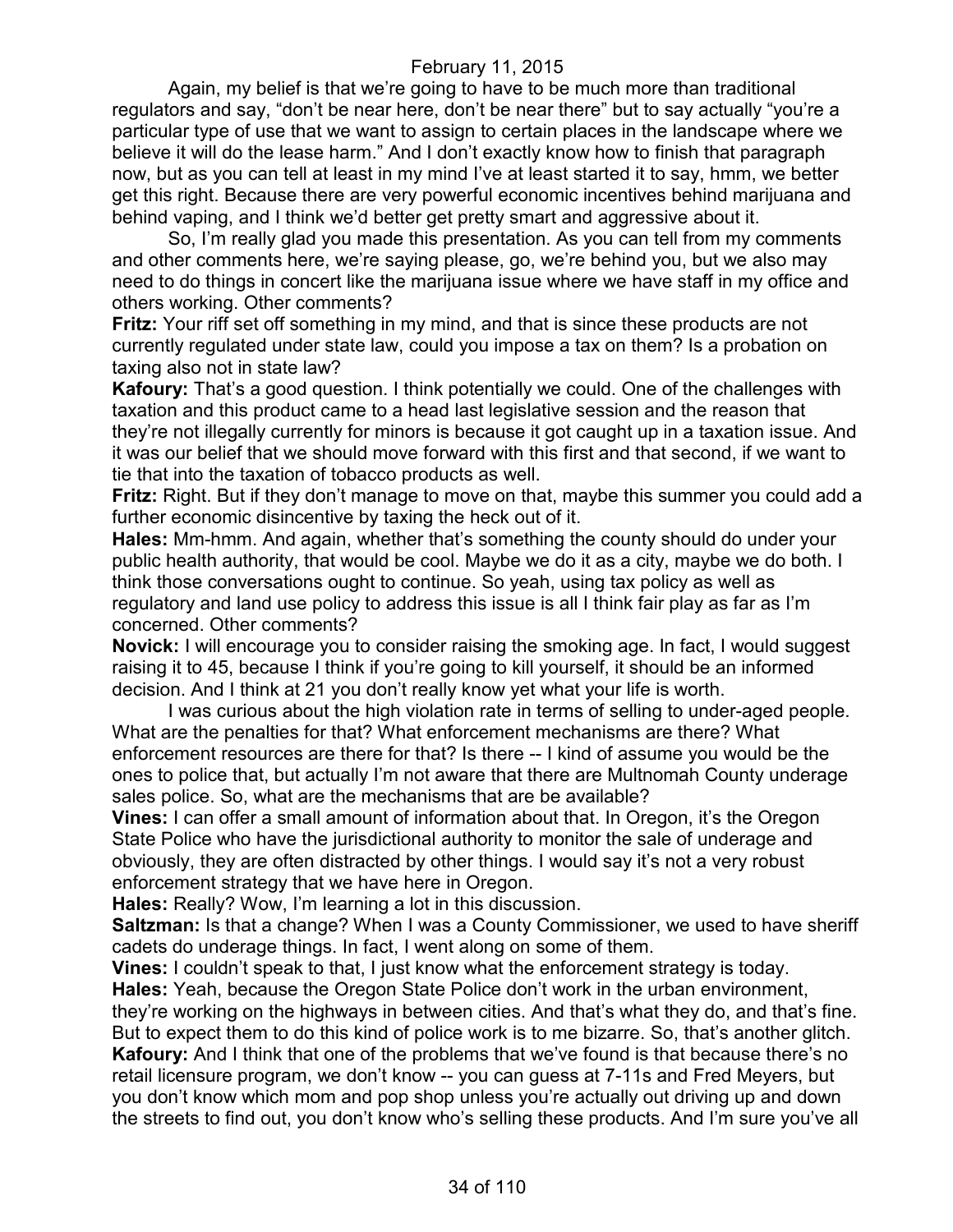seen pop-up vans, like the foot carts that sell tobacco products. In order to make the enforcement program effective, you need to have the licensure piece tied together. **Hales:** Mm-hmm.

**Saltzman:** So, were you talking about Oregon State Police only being authorized with respect to e-cigarette sales?

**Vines:** To tobacco -- well, at this point, there is no enforcement for e-cigarettes. **Hales:** Yeah, nothing there.

**Saltzman:** Something must have changed because when I was on the County Commission I went out on stings with sheriff cadets --

**Vines:** I'm going to look over my shoulder at my staff. [laughter]

**Hales:** No one's volunteering to answer that question.

**Kafoury:** We'll look into that, that's an important point.

**Vines:** Did I get it wrong? Come on up, Kari.

**Hales:** Pull up another chair if you want.

**Kari McFarlan:** I'm Kari McFarlan with the Health Department.

**Vines:** Did I get it wrong?

**McFarlan:** So, to answer the question -- it's a bit nuanced but Synar -- and that is a program at the state --

**Hales:** Synar?

**McFarlan:** Synar. And that is a program named after a former federal congressman who was interested in looking at the illegal rate of sales of cigarettes to minors. And so here in Oregon, we administer the Synar program which does do monitoring of illegal sales of cigarettes. The Oregon State Police are actually retired Oregon State Police officers that go out and do these sting operations with a minor decoy.

**Vines:** My apologies for the confusion.

**Hales:** That's OK.

**Saltzman:** OK, now it adds up.

**Fritz:** Are they funded through the county?

**McFarlan:** Through the state program. So, to get back to Jae's comment about underresourced -- that's why our enforcement system is not currently robust.

**Saltzman:** I just have one last question, and that was on the retail licensing. So, does the County not have the authority to do retail licensing on tobacco sales?

**Kafoury:** We're looking into that issue. We think it is a lot cleaner if the legislature takes action and it's a statewide program so that folks in Multnomah County who don't have to have a license when you don't have to across the border in Clackamas -- having statewide is obviously a better idea. But if they don't pass something in Salem this session, we're going to look at doing something on our own. It's also a longer process, as I said earlier, because we want to involve the retailer community in the conversation so that what the level of fee is set up, we need to find out what level of education and information they would like from the County -- so all those decisions will make up for a robust program that is adhered to.

**Novick:** This may be a question for Ms. McFarlan, but it may be that the retired Oregon State police officers have historically been responsible for enforcement, but are the County and City precluded from doing our own enforcement? So, theoretically we could decide to enforce the laws ourselves.

**\*\*\*\*\*:** That's right.

**Hales:** I'm not an attorney -- although we have some on the council -- but we're a home rule city and you're a home rule county.

**Kafoury:** Right.

**Hales:** So, we each have a charter, you have a charter.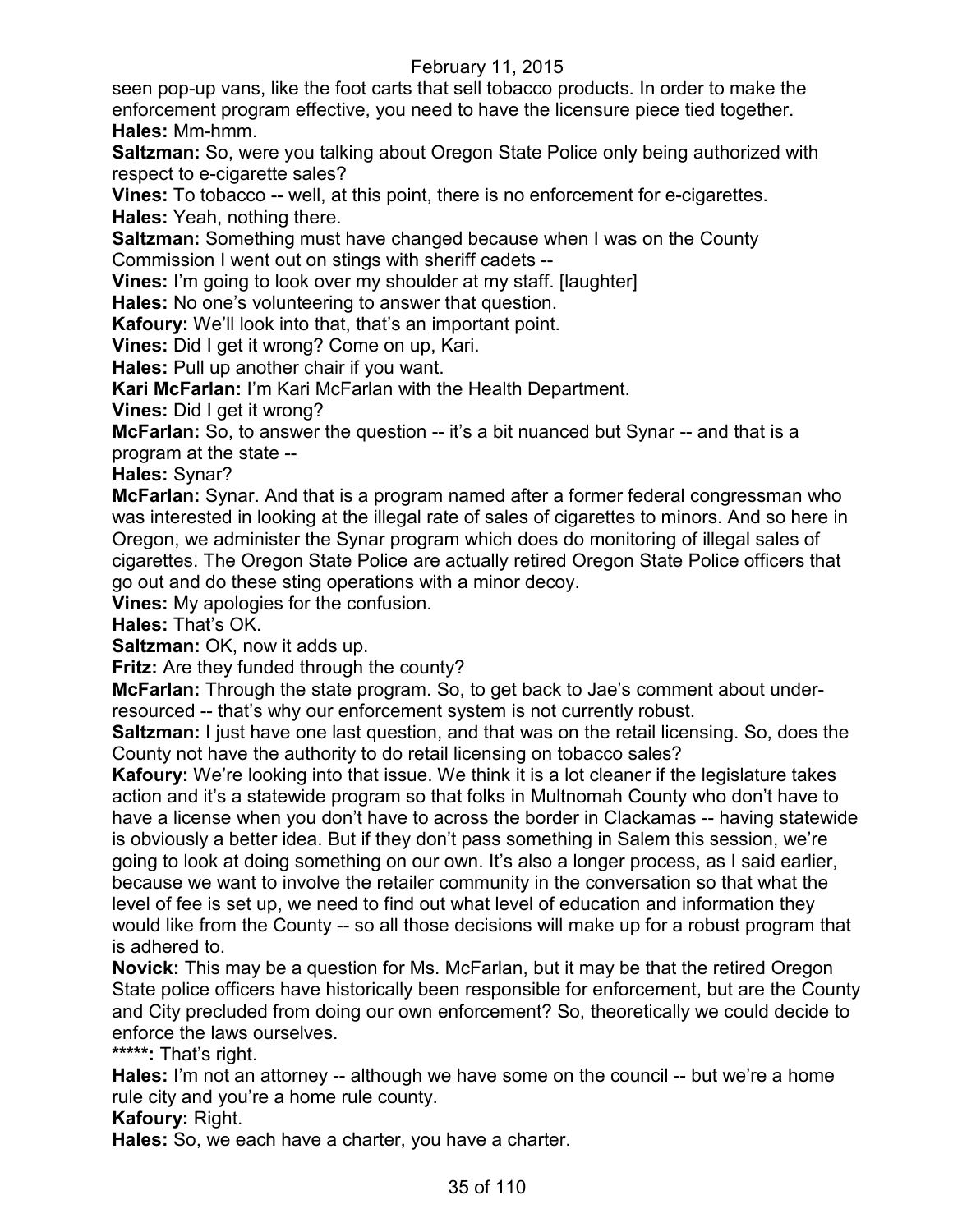**Kafoury:** But I think it's been a question of finances. That most of the time when you have a retail licensure program, you're using those funds to hire the staff to go out and do the enforcement and education. They go hand in hand in most cases.

**Novick:** That's what you're anticipating, that first you do the licensure and then we can actually fund some enforcement?

**Kafoury:** Exactly. Enforcement and education.

**Hales:** Any other questions for this great panel? I want to say thank you for bringing this up as an issue here in our discussions and obviously for the Board of Health and for the community at large, it's really important. And I hope you'll call on us to work at both an elected level and a staff level in cooperation on this. Again, we're having to delve pretty deeply into questions about marijuana right now. It seems to me that that is connected to these issues. I suspect we'll have a lot of the same retailers involved if we do nothing, and do nothing doesn't sound like a good option here. We want to encourage you to be aggressive on this issue with our help and support and also to do the detailed work at the legal and technical level to make sure we do this in a smart and effective way. So, call on us.

**Vines:** Mayor Hales, could I leave you with one more technical piece of information? And it has to do with the smoke-free workplace and folding electronic cigarettes into places where tobacco use is already prohibited.

As we've heard public comment and I've sort of participated more and more in this conversation, I just want to make sure you understand that when people say, no, no, electronic cigarettes, it's just water vapor, there's no risk to secondhand exposure -- that is not true. And the science is limited, but there is a substantial emerging body of evidence that suggests that there are all kinds of chemicals in these liquids that are exhaled and that can be inhaled by bystanders. So, given the choice, I would rather stand next to someone smoking an electronic cigarette rather than a regular cigarette based on what we know now, but I just want to be very clear that we not only want to not lose ground with our youth in renormalizing smoke behaviors by including electronic cigarettes in smoke-free workplaces, we also want to -- as Jae said -- we want to protect people who choose not use these products and don't care to wait the years to decades that it's going take to sort out what's in them and determine the health risks that are there.

**Fritz:** As the author of the City's fragrance-free workplace policy -- [laughter] -- does the smoker of a blueberry cobbler e-cigarette have blueberry cobbler breath? [laughter] It's actually a serious question.

#### **Vines:** Most likely.

**Fritz:** As we found out when we were doing the fragrance-free policy, fragrances are proprietary, too, and you can't find out what's in them. So, I would suspect some of these flavorings are also odiferous -- I mean, you said they smell good to kids -- so that again might trigger harm to bystanders, even if it's not cigarette-smoke type. It may be a more pleasant fragrance for some people, but for some people it may cause an asthmatic attack or other allergic reactions.

**Vines:** Right. And part of it is they're so unregulated that when studies take a few off the shelf to actually see what's in them, you can only comment on what's in those bottles on that particular day. But we're seeing different kinds of organic compounds, carcinogens, heavy metals, particulates. So again, with tobacco the burden was really on the public to wait for the science to catch up and then for the policy to catch up. We have a chance to do this right by including electronic cigarettes in places where tobacco smoking is not allowed and to really again protect the people who are choosing not to use these products. **Hales:** I'm glad you used that phrase, because obviously the burden shouldn't be on the public. And again, it's frustrating to even have this conversation. Something's going to be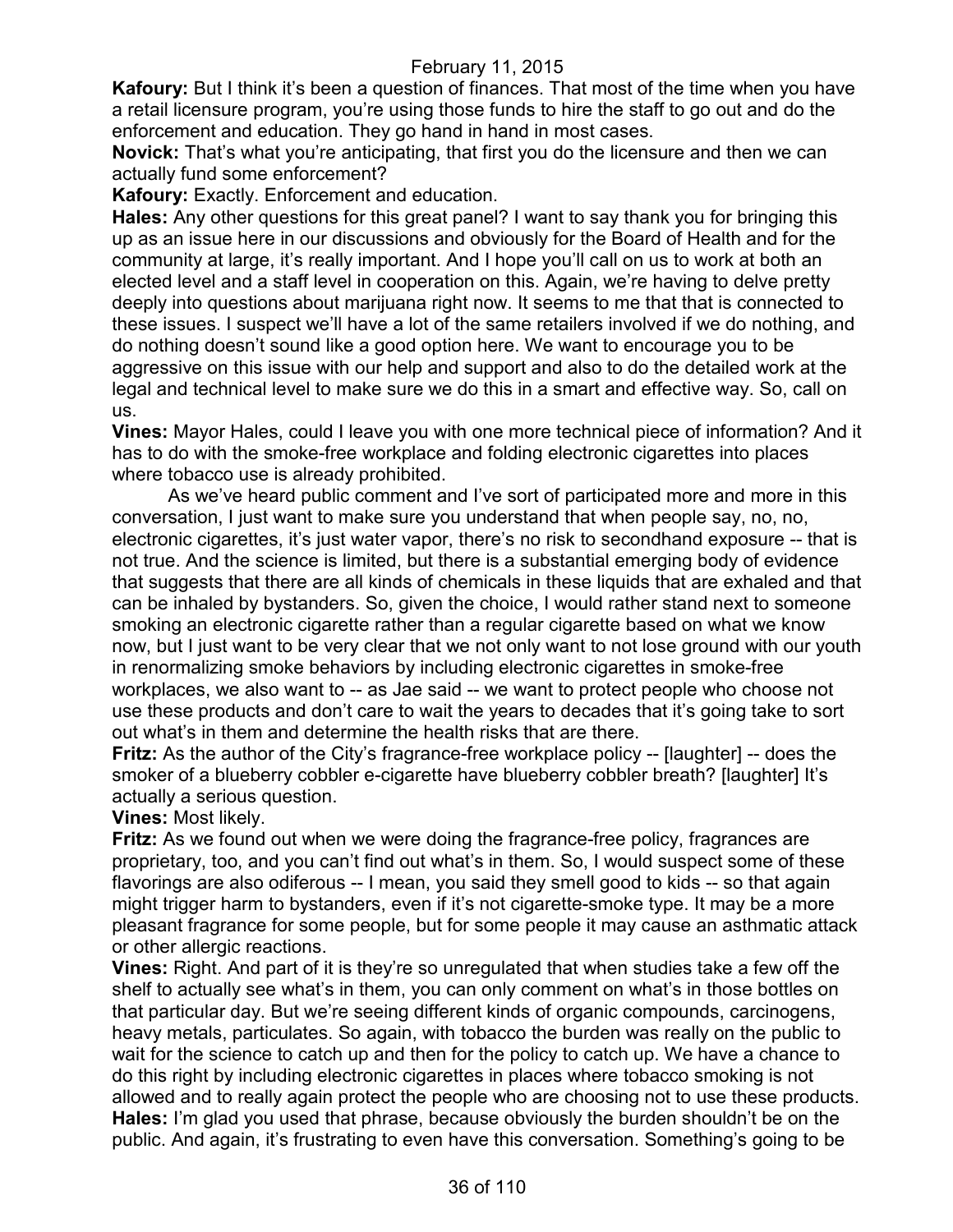inhaled and ingested, and if the manufacturer of that product is not willing to disclose in detail what its contents are, then it is reasonable for the community to assume that those contents are toxic until they're proven otherwise. We don't have to prove that someone's product is safe; they have an affirmative obligation to prove their product is safe. And if they are not meeting that responsibility, then all the more reason to regulate.

I think we as a community and you as a Board of Health and we as a City have every reason to be aggressive on this issue -- frankly also given the history of all of these issues in the past. It's not like the folks that brought us tobacco were entirely transparent on what was being done to that product when it was being manufactured and marketed. So, I think we have every reason to put the burden of proof on the other side of the counter.

**Fritz:** You'll be glad to hear that the tobacco-free Parks policy that we're going to be taking up in a little while includes e-cigarettes.

**Kafoury:** Great. Thank you.

**Hales:** Thank you very much. Anyone else like to comment on this presentation? Please, come on up. Good afternoon.

**LaQuida Landford:** Good afternoon, Mayor. Good afternoon, Commissioners. I definitely think --

**Hales:** Oh, put your name in the record.

**Landford:** I'm sorry -- LaQuida Landford. I'm really happy that this conversation is being brought up as we're going into conversation about our new marijuana law that's going to happen this July. And as a person in the community that does a lot of advocacy and working around youth, or just being -- I take public transportation wherever I have to go, these sort of things are what I have to see. It is a very important conversation that we definitely need to be looking towards with our youth and the fact that they can and currently are using it for marijuana. It's just being labeled as like when you go to the store like a blunt paper with all these different flavorings. The conversation was good to be a part of and actually hear and learn a little more about that as we talk about prevention opportunities in the schools, and more prevention opportunities around what it can do to a youth's brain in that short period of time.

One thing I do not like seeing -- and I was talking to [indistinguishable] -- about seeing a parent smoking and they have their kid in their hand. And that baby has no - nothing can be said but you're just smoking away. So, with us being able to have restrictions around this, this would be good for our community and going forward with some of the things we have to deal with on the health level.

**Hales:** Good, thank you. Thank you very much. Anyone else? Then can I have a motion, please, to accept this report?

**Fritz:** So moved.

**Saltzman:** Second.

**Hales:** Any further discussion? Roll call, please.

## **Item 166 Roll.**

**Fritz:** Thank you very much for getting on this and being ahead of the curve -- or catching up as quickly as we can. I learned a lot this afternoon. Aye.

**Saltzman:** Thank you very much for your report and your leadership. Aye.

**Novick:** I learned a lot, too. Thank you very much and godspeed.

**Hales:** I look forward to working with you on this and helping support good public policy whether it's made at the county board or in city councils, including this one.

One other point I want to get into the record is there's also -- we have a public safety responsibility at the City just like you do with the County, and the manufacturing of butane hash oil is a public safety menace in this country, both in terms of deaths and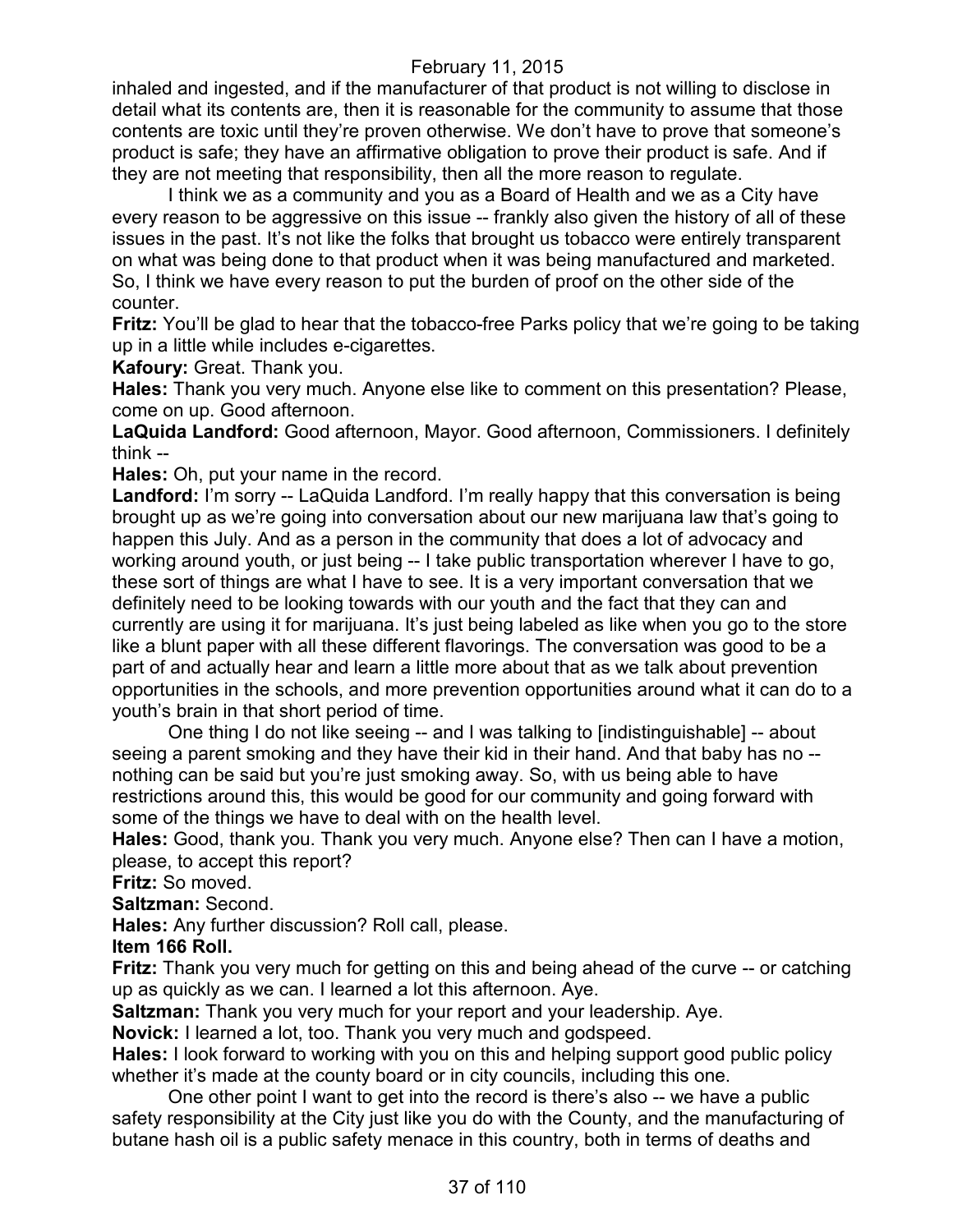injuries and the leading cause of residential fires in a number of areas around the country. It's such an explosive substance and it's actually a big public safety issue, as well. I hadn't myself made the connection that oh, that's how that substance gets used, it gets put into one of these vaping devices and then inhaled. So, we've got another issue there in terms of the hazard of these largely unregulated addictive products. I'm really glad that you're on this, we're looking for toward working with you to do the right thing. Thank you.

**Novick:** Mayor, I forgot to vote.

**Hales:** Commissioner Novick, please.

**Novick:** Aye.

**Hales:** And I'll do that too -- aye. Thank you very much. We're a little bit ahead of schedule. I don't know if our presenters are here. We'll have to take a five-minute break and resume at 2:45.

At 2:41 p.m., Council recessed.

At 2:49 p.m., Council reconvened.

**Hales:** OK, let's come back to order. Item 167, please. **Item 167.**

**Hales:** Great. We're very pleased to welcome Dr. Hopkins and Dr. Smith here this afternoon to talk about this collaboration. Charles Hopkins is the chair of UNESCO's Education for Sustainable Development Project, working in collaboration with the Greater Portland Sustainability Education Network working to educate teachers about sustainability and therefore everyone else. So, we appreciate your work. You're here to update us today on the work being done and how Portland can be a constructive participant in this project. We're very glad you're both here. Welcome.

**Charles Hopkins:** Thank you very, very much. I'll take about 10 minutes to paint a larger global picture, and then Kim will take about 10 minutes to talk more specifically in the Portland context. That's sort of the plan and then we'll leave a bit of time in case there are some questions for us.

In that larger picture, most people are aware that we are now moving globally from the millennium development goals and trying come up with new global vision. It's called The World We Want, and we will be creating and countries will be sort of voting on the new sustainable development goals. Now, the problem is that at the international level, things are moving slowly – negotiations and so on back and forth. But the really good news is that at the local level, regional, city level, state level -- things are moving much more quickly. Because it isn't a win-lose thing, it's not like we'll give up our coal-fired plants if you've give up yours, it's much more at the local level.

This program is called The World We Want, and there are now 17 large new development goals that they are working on. But inherent within them is the role of education, public awareness -- training programs in general. And the largest gathering of heads of ministries of education, deputy ministers, secretaries of education, just happened recently in Nagoya in Japan, where they came together to form the Aichi-Nagoya Declaration on how countries should be using public awareness, public education, understanding training programs both in the public and private sector to try and move forward. Kim was the head of the U.S. delegation there and is just finishing the report to the State Department on the U.S. role within that.

As we move forward out of that declaration -- and you have a copy there -- one of the issues is that we should be revisiting and looking at the purpose of our education programs. And that's just not K through 12 but it is public awareness, public education,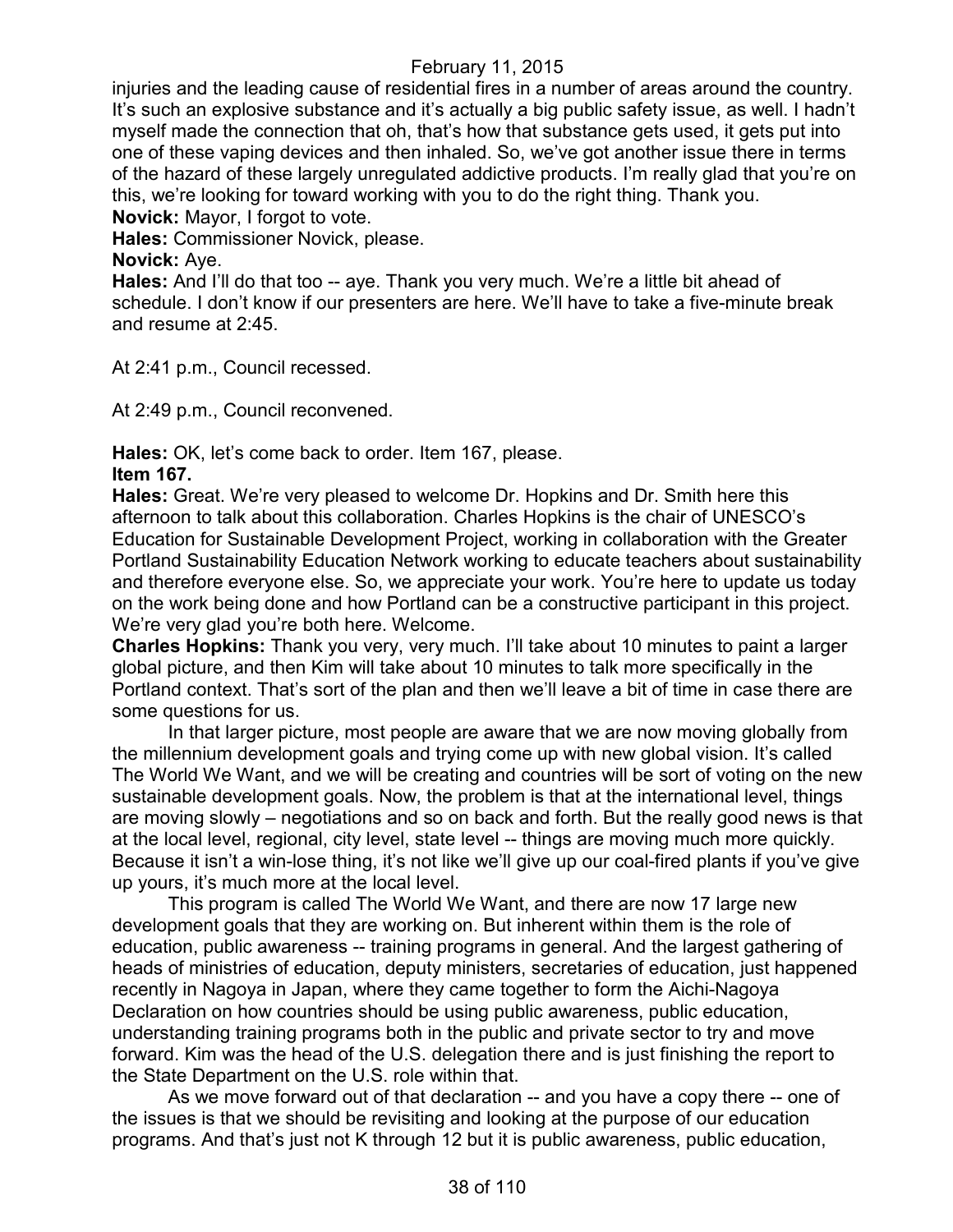etc., and there is a roadmap that countries have agreed to -- and I'll come back to that in a moment.

The idea of education, public awareness, and training first emerged in Rio in '92. Because they realized in order to move forward and address issues, you need an educated, knowledgeable public. There were four components to it. One is access to quality basic education. I mean, there are still -- roughly the student population of the United States for whom there is no school in the world. Then think of the number of students who mentally have dropped out of school -- they may be there, but it's not serving them well, so that's one thing.

The second thing is reorienting our existing education -- it's largely our most educated countries that are leaving the deepest ecological footprint. So, the idea of repurposing, rethinking, reevaluating and so on.

A large one is this public awareness and understanding. It's extremely difficult for cities or countries to even move forward if you don't have the political support. And even corporations -- it's no use building a Prius if no one will buy it. So, we need a knowledgeable citizenry in order to move forward and that's part of what we'll be talking about now.

There are different levels of implementing this. Unfortunately, one choice that too many are making is to ignore the idea and focus on math and language and the K through 12, etc. If you look at this as working your way up, learn about sustainable development, then the idea of repurposing education -- for instance, in the province of Manitoba, the goal of the education system is to produce people who will live in a sustainable manner. In Finland and so on -- we can go through. But sort of the highest level we can envision now is aligning our public awareness and education and training programs within the goals of the community itself, and we refer to this as a regional center of expertise in education for sustainable development of which Portland is one.

Now, the idea is this. If you look at it, it's two groups of people that we try to bring together. This is a program that started in 2005 and is now spread around the world. On the one hand, we are trying to bring together the messengers in the community -- so, formal education from preschool through to higher education -- together with NGOs in the community, museums, science center, etc. -- those who inform the general public, together with the people who know what are the social, environmental, and economic issues facing the community now, and what's coming. So, urban planners. It could be researchers and universities. It could be the private sector. How can we get that information into the hands of the messengers so that our school systems and so on are talking about locally-based real issues?

Cities and towns are saying, what is that it we wish every citizen knew about our own goals and what we are trying to do in the city? And how can we align in a collaborative way? Instead of all these random acts of sustainability going on, how can we bring the messengers together to work in a synergized way with the urban planners, the city, and the so on -- it could be higher education researchers, etc. So that's the big picture.

If we look below and outcomes, where we've been doing this for roughly 10 years, and we find there students within the schools are much more knowledgeable. They take interest because they're being taught the core curriculum but it's based in local reality. It's place-based, it's hands-on and engaging students in actually doing things.

Now, these regional centers. Let's say there are roughly 135 of them, and it is a project of the United Nations University.

**Fritz:** Is that 135 in the world or the United States?

**Hopkins:** The world.

**Fritz:** And how many do we have in the United States?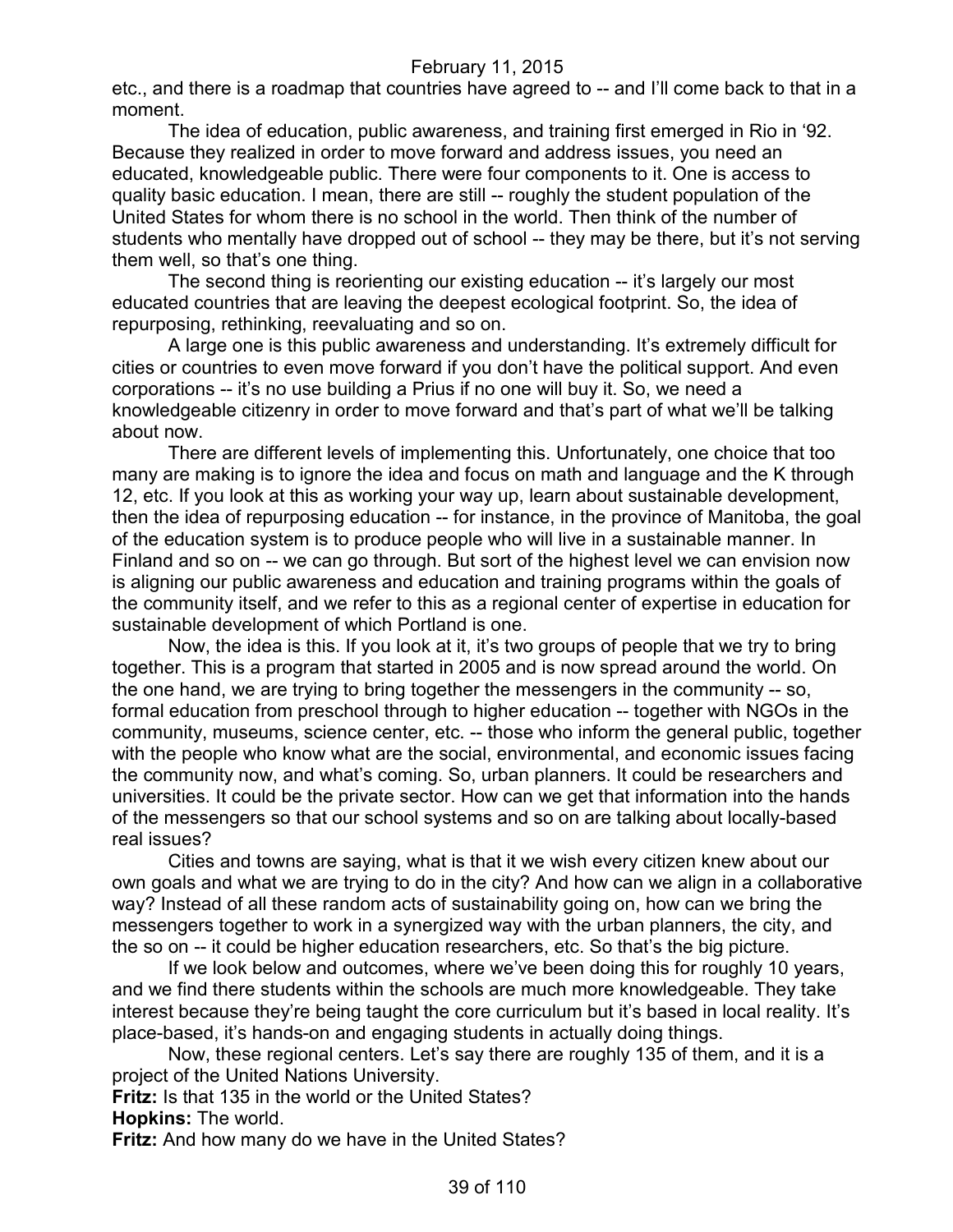**Hopkins:** Four, I believe.

**Kim Smith:** No, we don't count Texas. Texas is no longer active, so we have three. **Fritz:** And Portland is one of them.

**Smith:** Yes, Portland. And I'll explain some of the history on that.

**Hopkins:** Good.

**Fritz:** Sorry to interrupt.

**Hopkins:** One of the things that the regional centers are trying to achieve -- UNESCO's global action program. We had a UN decade of education for sustainable development that went from 2005 to 2014. It came to a close in Aichi-Nagoya, where Kim was, and the new program that's replacing it is called UNESCO Global Action Program on Education for Sustainable Development.

Now, it has five priority action areas within it. One is advancing policy. It is so very, very difficult to try and move forward for people to do things if there isn't a policy that funds them, gives permission, and so on. And so, we're looking at how we can embed policy in programs.

The second one is transforming whole institutions. Instead of just greening a school or greening a university, it's looking at what gets taught, what gets evaluated, what gets funded, etc. Or a private sector or a business, or a city. How do you look at this in its entirety in its purpose?

The third is improving the capacity of educators, higher education included. That's my particular role within UNESCO, is reorienting teacher education.

The fourth one is working with youth and building youth councils and so on.

And the last one is what really applies to why we're here. And that's looking at how to build more sustainable communities. What is the role of education, public awareness, and training programs in trying to build more sustainable communities? So, that's the fifth one.

As we point out there -- it's very difficult to see, but that is a world map, and on it you have the various ones of which Portland is fairly new. And yet, it is quickly risen in visibility on the international level. Part of it -- just in the few days that I've been here and meeting with different groups, I can see that it is kind of embedded in the DNA of the community. There is a much larger concern that is here. So, I'll turn it over to Kim to carry on. Thank you.

**Smith:** Thank you very much. So yes, we are an RCE, though I do want to identify we have a local name, the Greater Portland Sustainability Education Network. We felt that captured a little bit more what our goal is, to create a multi-sector network focused on -- I know you were talking about training teachers, but it truly is formal, as he said, informal, and non-formal education. So, also working with media.

One of the things Portland has done that is quite distinct than a lot of the other RCs around the world -- there are many structures that are different models, but because we have very purposely integrated, if you go -- we have the handout on GPSEN and the gap. So, we say GPSEN. You can link on our GPSEN page and see all the partners. We have partners from all across the sectors. Some are still siloed, you know. One of the benefits we have already -- so, two years ago when we first started to apply, you, Mayor Hales - there was a letter in the application that was sent to you guys early on. So, with Multnomah County and Metro and lots of different folks coming together and said, we really can increase our collective impact if we created network like this to have a more sustainable future, hopefully just, equitable, healthy, those kind of core things, too. Because we really are an E4 model: education, environment, economics, equity.

Our four main goals you can see there. Within the work, one of the main things - and even coming today and meeting with you -- we really want to make sure -- I mean, we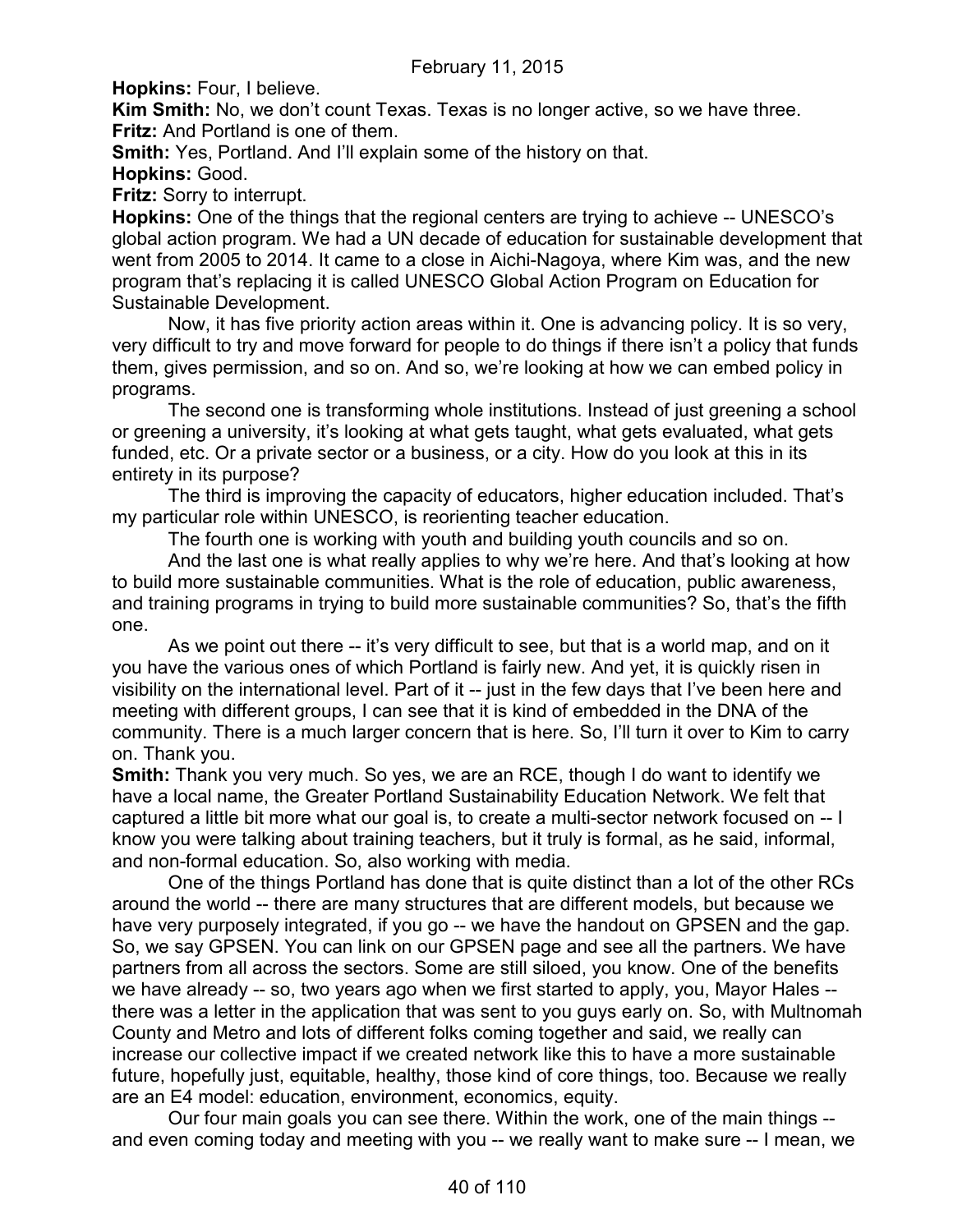understand what's coming from the global action program. I have this document, yes, thank you for recognizing that. I led the U.S. delegation to the UNESCO conference and they said, RCEs, you've proven yourselves for 10 years. Portland, you're new, but man, you've proven yourselves -- how can you help implement the gap? Really, we want to make sure the work we're doing is aligning with your initiatives, making sure you know what's the Portland Plan, what's going on with our Climate Action Plan, Metro level, all of this.

The greater Portland region, our region, are the four counties. So, Multnomah, Clackamas, Clark, and Washington. When we see greater Portland, we're using the data - classic intertwined Coalition for a Livable Future are those four counties. We want to ask that for you -- with you -- how do we align -- how can these kinds of networks increase the collective impact with our region working with some of the things you're trying to do? How would we be able to leverage existing resources with these cross-sector partnerships? How can we step outside those silos? And I know a lot of us are working on this kind of model, but this is where the UN came in and said this is something that is proven to work.

Where can we find some synergies? We all are tight for cash, tight for resources, tight for time. So, finding ways we can create win-wins, collective impact through efficiencies, really finding some efficiencies. And of course we have a strong partnership with Hands on Greater Portland, and I know a lot of you do volunteer work, so how can we also increase civic engagement? So, those are our five main objectives that GPSEN established when we started.

I just want to give you a little bit of an idea about the structure, so where you might fit in but also so you know who's doing the work. We have over 120 organizational partners already, 300 individual members. And so around, you can see the stakeholders -- really, it's all of our community, right? But these are the voices that have come in and advised how to set up our work. We have a coordinating committee -- about 15 people that actually represent all the sectors and really identifying the bylaws and working on projects.

But the four core circles out there, those are the subcommittees that really I depend -- I'm the coordinator for the RCE, for GPSEN, but I really depend on this team to coordinate the partnerships through governments, doing the promotion of events through outreach, developing programs and trainings, and working with research and development folks generally that's coming out of higher ed. So, PSU, etc. UP, Portland Community College is a big partner -- they've been funding us so far. Checking time here, I see folks coming in.

So you guys have this -- this is a document -- you guys are able to ask questions around this, but I also want you to be able to reflect on these later so I don't need to go through every point, but I want you to see what kinds of tangible tasks are really being done. So, the governance committee really has the funding tasks in addition to managing such a complex relationship. I gotta tell you, one of the biggest challenges -- you know, there are other cities around the world -- their challenge is building things from scratch. Ours is making a container big enough for what's already happening because we already have so many players. So, the governance folks are trying to do that.

In terms of programs, lots of training, exhibits, forums that we've had already. Because we've already been actually building over the -- we're formally accepted for a year now. And then Hands on Greater Portland -- we've been doing volunteer projects. Proud of our virtual youth program as well. Several Portland schools have been involved with that.

If you're interested, of course, the outreach. If you would some like more things tweeted -- which I'm sure you have plenty of [laughs] -- but there you go. But we're really happy to have all the partners actually on a GIS map that students at PCC are managing.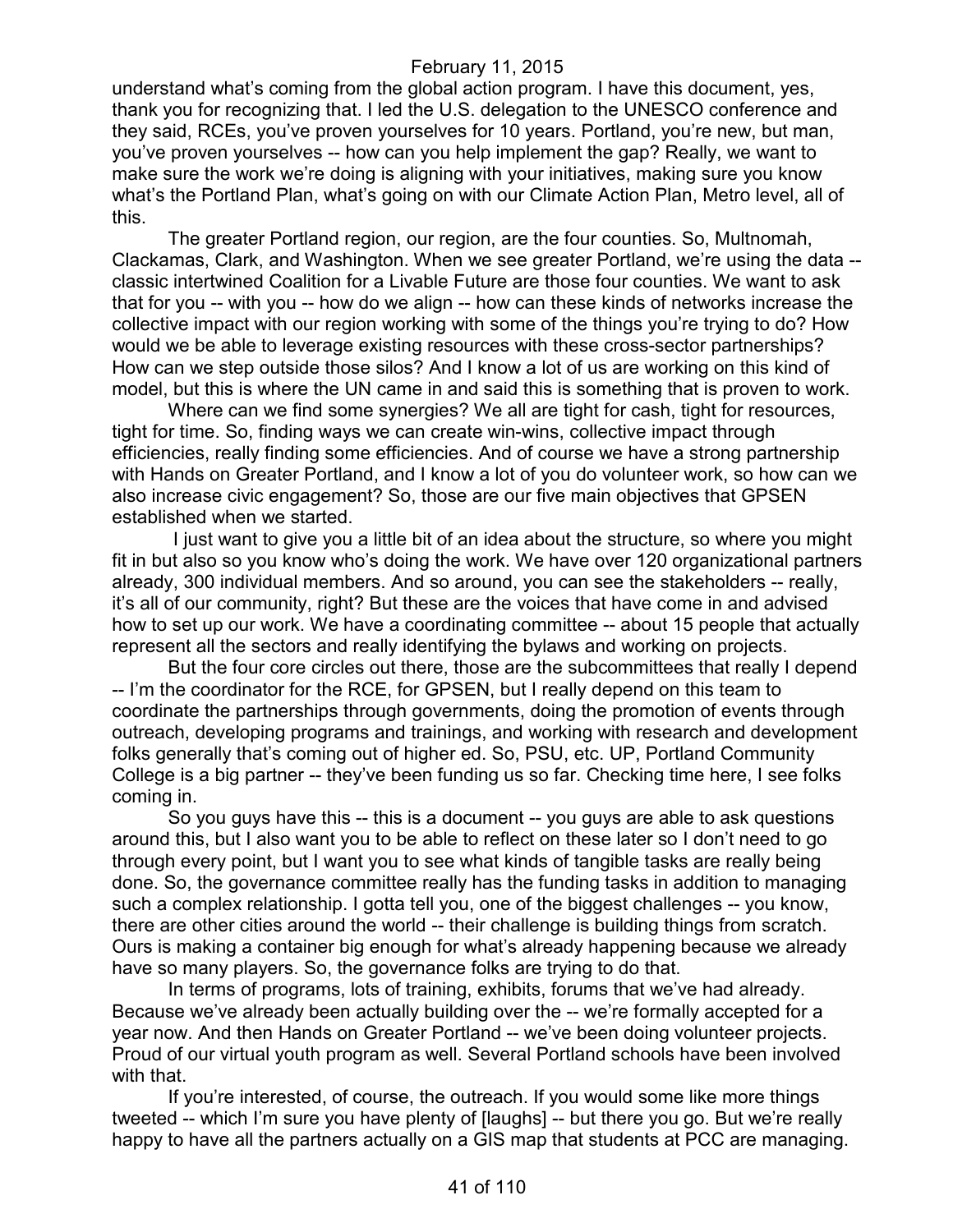And then, Metro has funded a grant to actually do a full asset map of who are all the sustainability providers across our region, and how can we find each other? How can we actually do a network analysis to show that we have increased our collective impact? Alright? So, that committee is responsible for that big grant, and we have that for the next two years.

Finally, just to put it in context. The way the UN generally puts the United States, we are with Europe. But UNESCO and the UNU have the RCs in the Americas. So, there's sometimes collaboration going on between Canada -- so, North America, Central, and South America. If you look at the map again, you can see where the RCEs are located. So we try to replicate good practices and support each other and learn from each other. And RCE Grand Rapids in Michigan -- their mayor is actually their lead. It's actually in their city. Anyway, the next RCE of the Americas meeting is in Grand Rapids, by the way, if you're interested.

We submitted some commitments to UNESCO for the global action program, and Chuck said what those five were -- you saw that map. We can check off number one. We're here, we're talking, this is good. [laughs] Number two, we're really trying to formalize GPSEN and then working with PCC, seeing all of the partners -- PCC is doing tons of - you guys know. You know how much PCC does around transformation.

**Fritz:** Well, Dr. Smith, you work at Portland Community College, right?

**Smith:** I should probably have said that -- I am an environmental sociologist and I'm a sociology professor at Portland Community College Sylvania. I've been there 19 years. Thank you -- in addition to being coordinator.

**Fritz: Portland Community College has been taking the lead on this? Smith:** Yes.

**Fritz:** And is that going to continue, or what are the next steps?

**Smith:** That is a very good question. They want to be a core partner. They've been funding it all individually but there's 120 different partners. This is their bridge year, and they're like, OK, they've been giving me one course release to run an organization the size of four counties and with all these goals. But at least they've been funding us for a while. And they are saying in June that we have to reorganize and find new funding structures. **Fritz:** It's remarkable that so-called junior college or community college have taken such an amazing role in this international organization.

**Smith:** Well, community colleges are an important nexus between the sectors. K-12, higher ed, also industry workforce training. So in many ways, while sometimes community colleges don't have as high as status, they certainly model this network. And so, it's worked very well having them being one of the core leads.

**Fritz:** Do you think Portland State University is going to want to step up and help out? **Smith:** Well, they've always been a partner -- we had one of our first meetings there, and they provide staff capacity but they haven't provided funding. But we'll be looking into that. Other questions? You can see these are our goals and that actually brings us to the questions. Anything else?

**Novick:** I have a big dumb question. When you're educating people for sustainable development, what are you educating them about? What do you want them to learn? **Hopkins:** Well, if you go back to those four areas, one of them is trying to improve the quality of the education system itself. So, quite often what we do is embed local social, environmental, and economic issues. I've just finished some research in 16 countries - these are the countries most respected in their school systems. And where regions have taken this approach of using education for sustainable development as a delivery method, their test scores have gone up, children are better prepared, and so on.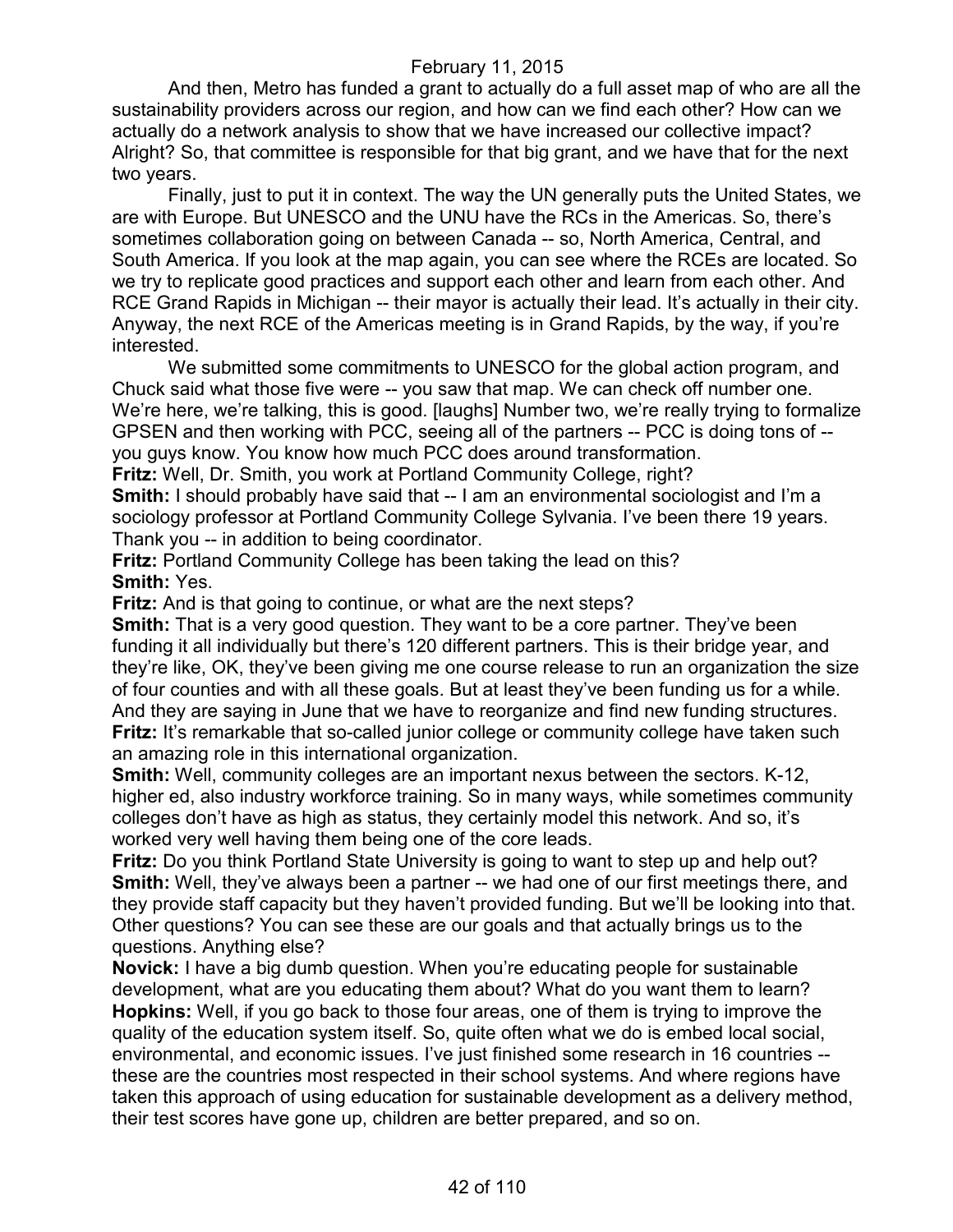So, you're asking a really good question. That first one is access and retention in quality education. The second one, though, is reorienting. Why are we educating, and therefore what should be taught? What should be tested? What should be funded? How do we prepare people for the world they are going to inherent? That's just informal, then there's the training and the public awareness and the building part, which I think is more applicable for cities -- because you have the formal education component, but it's the city itself that has a hard time moving forward if you don't have political support.

**Smith:** May I answer a little bit more? So, from the professor hat too, we've worked on a lot of -- is it curriculum? Is something embedded in a discipline? Really, it's not. It's not just "let's have a sustainability education class." It's "how can we infuse sustainability across all disciplines with skillsets that citizens need, that youth need, lifelong learners need -- critical thinking, principles, and ethics of sustainability, right? These larger kinds of questions one might find in social sciences and the humanities, as well. Not just the STEM classes, although those are essential in terms of technical green jobs and all of that. But really, the broader kinds of things around problem-solving. You know, those types of broader things - what does a sustainable future look like? That question, the future we want, or the world we want. Finland is doing a huge program called the Finland We Want. So, I'm inviting you to say, what's Portland want?

**Novick:** When I hear the word sustainable, I think about environmental stuff because the biggest environmental thing I can think of is climate disruption. When I think about educating for sustainable development, I think about doing things like telling people, it's not enough to eat locally-grown food because it still could be carbon-intensive; you should still eat lots of lentils and less beef. So, that's the kind of thing I think about when I think of educating for sustainable development. But that's not everybody's definition of sustainability, so I'm still a little fuzzy on what you think of as sustainability, and what particular kinds of education are relevant to it.

**Hopkins:** It varies according to the region or whatever. For instance, in the Middle East, one of the huge problems is unemployed youth. So, it's how do we better prepare people for the workforce? In other situations in Europe, what is rising now terribly is racism and exclusion with the number of illegal immigrants who are forced in there out of Africa. In other cases, yes, it's environmental. But you never just real with one. What are the big issues in your region, and how can education, public awareness, and training address some of that? It won't address them in their entirety. You need policy, you need funding, you need legislation -- you know, many different things. But you need to keep the general public on board, and you need that kind of leadership coming especially from higher education. Kim, do you want to add to that?

**Smith:** I do, thank you. You're also saying, what is the content? It's actually really problematic word, it's actually pretty dated -- education for sustainable development – it came out of that '80s development movement and Dr. Hopkins helped create education for sustainable development. I mean, he really helped create the RCEs -- thank you. But even in the United States, you're going here more often "education for sustainability" or "wellbeing" or "resilience." The words are different now. It's always going to be -- we're emphasizing this, too, really -- social sustainability, economic sustainability -- it's a problem that people think environment, because what does a sustainable -- I know you're all doing this work, so, social and economic sustainability is always key in there. So, those partners -- we're actively working with those groups in the greater Portland region, not just the environmental groups, not just intertwined. You know, those kinds of networks. Does that answer your question? I know there's more. It's complex. And honestly, I don't really like the word sustainability. Because when you think about it, what is the goal? What is the future we want? To sustain? To just get by? You know, it's like, no, I think we'd like to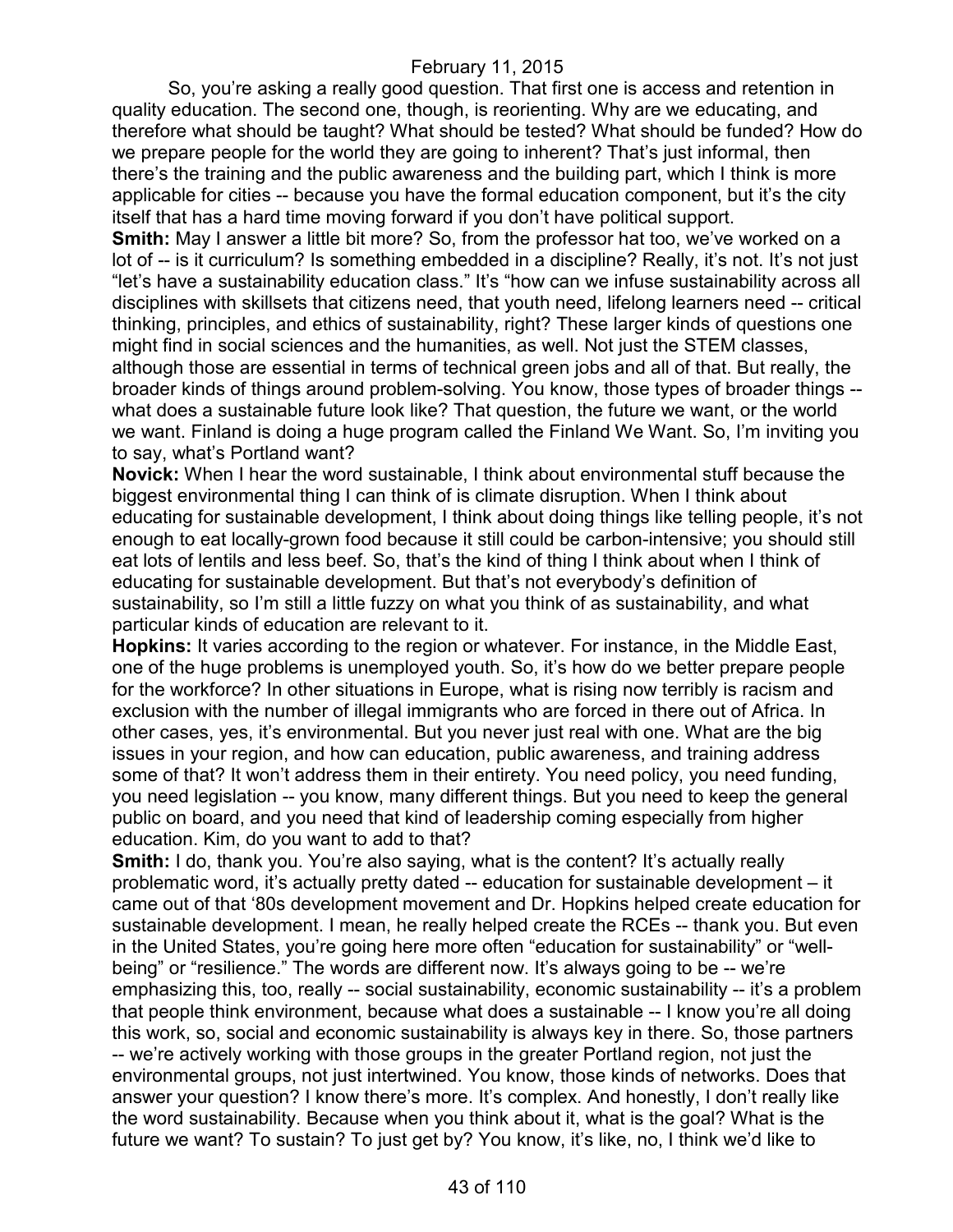thrive. I think it's really valuable if we can identify, what are these missions you worked so hard in defining? And then how -- and again, this is not education about -- you know his stair steps up? It was not education about sustainability or sustainable development. It's not just learning about the health of the frogs and the scary issues we're facing right now with climate change. It's education for sustainable development. How do we use this mechanism, this tool to help us all achieve the future that at least we have a vision for? It doesn't guarantee that we're going to get there, but goodness, this is a good way to try. Other thoughts?

**Hales:** Commissioner Fritz, anything else you'd like to add to this front end of the presentation here?

**Fritz:** This is very helpful and it's wonderful to know we're one of 138 globally -- that Portland is a center for excellence and expertise and to know there's this mechanism for the partners to talk to each other. I know you're presenting at Metro tomorrow. Their grant will enable you to map those assets and connect also. So, I appreciated this conversation because sustainability is more than sustainability, it's thriving and it's looking at not just solar heating and recycling as sustainability concepts, but equity and race and a number of the other challenges -- which you're right, that we talk about all the time. It's good to know we have international support for that.

**Hopkins:** And if I could just reflect back -- on behalf of UNESCO and United Nations University, I thank you for giving us this moment with you. And I thank you for the work that has gone into the GPSEN and what could happen in the future. And thank you.

**Smith:** And we'll be meeting with Jackie Dingfelder and Michael Armstrong with Bureau of Planning and Sustainability and so for more kind of the nuts and bolts kinds of questions they had asked for a meeting. We thank you, Amanda -- or, Commissioner Fritz -- for inviting us to City Council as well. I know you're very busy so I'm very glad we got to meet with you in addition to Michael and Jackie.

**Hales:** Thanks very much. Thanks, Commission. Since it's a presentation, I don't think we have to take a -- we can just thank them for their leadership and help. Thank you. [applause] Good to hear from you, and good to hear that the work continues. Thank you. We will move on to our final item of the afternoon -- sorry, did you want to comment on this? Sure, come on up.

**LaQuida Landford:** Good afternoon, Mayor. LaQuida Landford. Today is a really good day for me with these topics that I'm listening to, so I dressed up today for you -- usually I don't dress up. but I didn't know if this presentation was going to be presented.

What I'm hearing and what I understand from sustainability is there was a project I came up with called Project SEEDS: Sustainable Environmental Education Development Steps to agriculture to what solar looks like as we talk about where we're going with our future and renewable energy and things like that. We know that Portland is a very unique city, and also we have a lot of recent immigrants that live here in our community. The Somali community, the Hispanic community that in their country are used to farming, and there's older people that feel like maybe they can't get a job or anything like that or are going back to school because they don't understand, you know, but that's speaking their language and that's also helping them continue to do what it was that they were doing when they didn't have an opportunity to look at school. So, these training programs will be very much helpful on a smaller level when it comes to a community like New Columbia and Hacienda area as we go forward as we're building and moving. I just wanted to say that I do understand a bit about the sustainability and also service learning programs in the school to get the youth involved. Because we're talking about their future going forward, and how we can have them to understand how important the environment is to them -- as we spoke about e-cigarettes and our health and these different topics.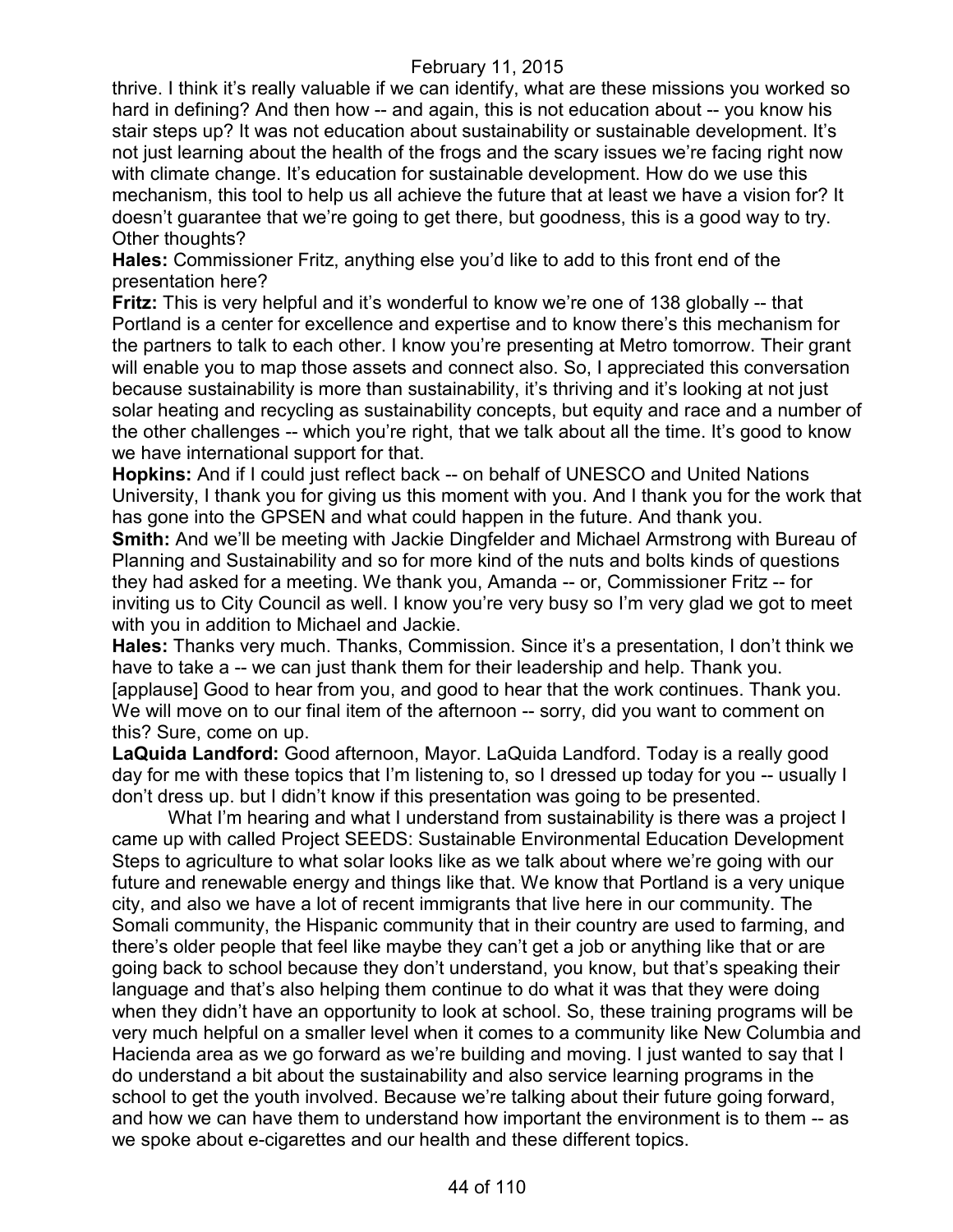I just wanted to mention that so they can hear I believe this will be something good. I don't know much more in-depth about it, but I will try to get with them and find out how I can talk about public awareness. That's something we don't have too much of -- to let someone know what their future looks like for them or their family. When we talk about language barriers or breakdown. So, thank you guys so much for that presentation. I thought it was very useful our community here in Portland and being very -- and we're going with Mayor Hales with what he's doing with immigration, 15 Now, racism, and all of these things. I think you're doing a great job and these things are very important. Thank you very much.

**Hales:** Thanks very much.

**\*\*\*\*\*:** [inaudible]

**Hales:** Good. And the website is.

**\*\*\*\*\*:** It's on the handout.

**Hales:** We'll put it on the record -- better tell me though.

**\*\*\*\*\*:** www.pcc.edu/about/sustainability/regional-center-expertise.

**Hales:** Wow. OK, we will make sure we put that on the written record, as well as in the vocal record. That's a lot. That's expertise, not extra peas. [laughter] Yes, do, thanks. Thanks a lot. Let's move on to item 168, please.

#### **Item 168.**

**Hales:** Commissioner Fritz.

**Fritz:** Thank you, Mayor Hales. It is my honor to introduce this ordinance today. Our parks help build community, they promote health and wellness, and increase the livability of our city. And I believe that having a tobacco-free environment in park would be a good thing for Portland.

Tobacco-related diseases remain one of the leading causes of preventable death in Oregon, and this policy would support tobacco control efforts currently taking place across the United States supporting people trying to quit and discouraging others from picking up a harmful habit, particularly children. Our parks are places where everybody should be welcome, and we already ban alcohol use in parks. Expanding the tobacco ban would be consistent with a place for everybody to enjoy. Previous Parks Commissioners, starting with Commissioner Saltzman, have banned smoking in some Portland parks, including Pioneer Courthouse Square, playgrounds with picnic areas. Commissioner Fish expanded the ban to Director Park and the North Park Blocks, which was under my jurisdiction. So, we've got this mismatch of places where you're allowed to smoke in parks and places where you're not allowed to smoke.

If I was to state it quite succinctly, the problems we were trying to solve are parks are supposed to be places that are healthy. Healthy parks, healthy Portland, healthy Portlanders. Having the inconsistent rules is a problem. And finally, the passage of the recreational marijuana means that if we allow smoking in park, marijuana smoking under the ballot measure passed last November is only to be allowed inside personal residences. You're not allowed to smoke marijuana in parks the way you're currently allowed to smoke cigarette products in parks, and so I don't want anyone to be guessing what people are smoking. I think that this is a sensible policy which sets the rule very carefully. And that also answers the question of "why now?" This ban, if adopted by the council, would go into effect the same time that marijuana would become legal for recreational use in Oregon.

I'm very grateful to the Parks Board who did the bulk of the work on looking into this policy, and you're going to be hearing from some of them later. First, we have Parks Director Mike Abbaté and Deputy Director Warren Jimenez who are going to tell you more about the proposal.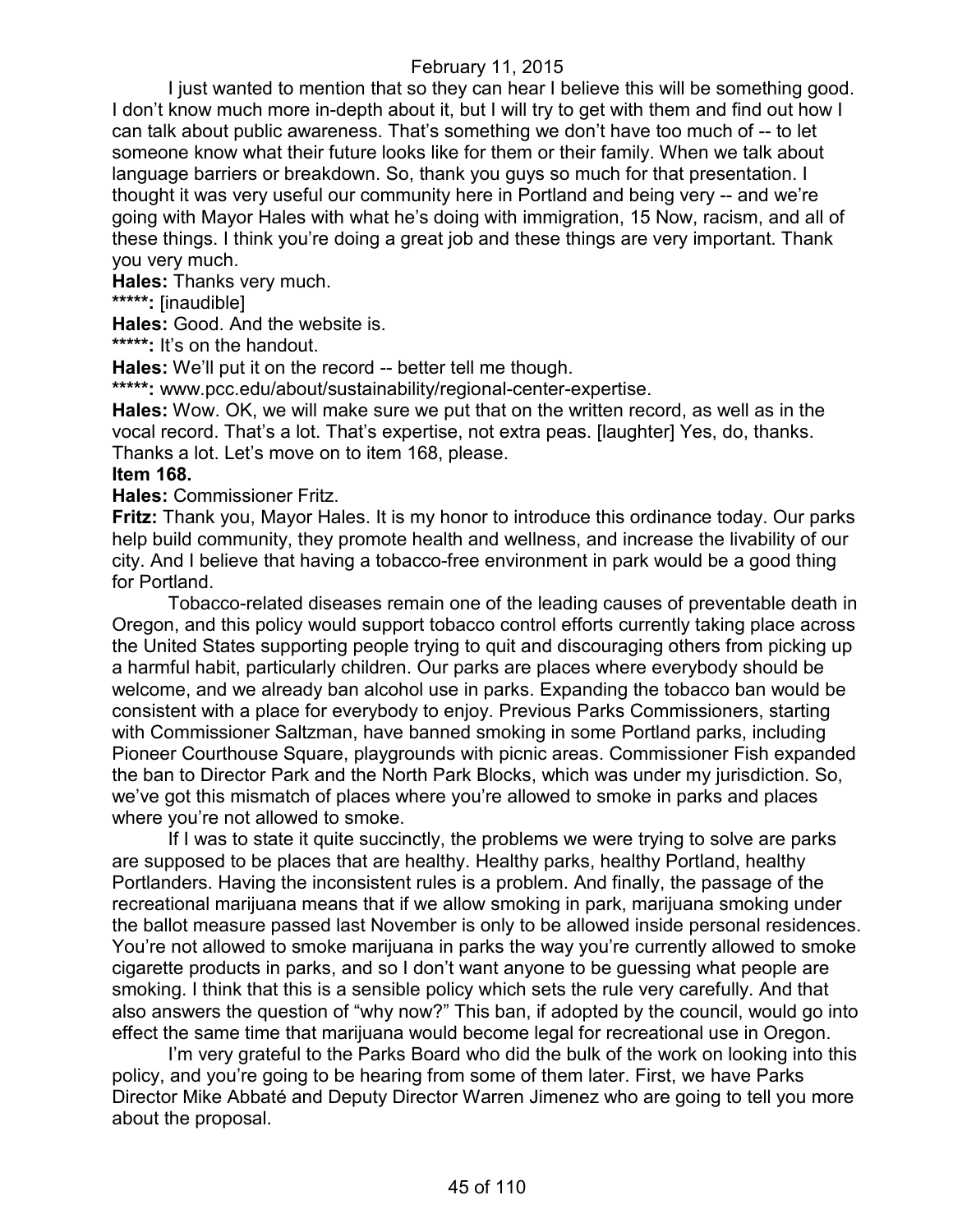**Mike Abbaté, Director, Portland Parks and Recreation:** Thank you, Mr. Mayor and members of Council. Mike Abbaté, Parks Director. First of all, I just want to tell what you our current policy is related to smoking. Current code prohibits smoking in all parks within 25 feet of children's play areas and in other prohibited areas, and it's completely prohibited in certain park such as Pioneer Square and Director Park. So, what we're talking about is proposing some changes to that policy.

This ordinance would amend the code to extend the smoking ban to all park, natural areas, recreation facilities, and park maintenance facilities. It would extend the ban on all events on Portland Parks and Recreation properties with a provision for golf tournaments - - an exception provision for golf tournaments -- and it would expand the list of prohibited products.

**Fritz:** If I might just add, it's that the golf tournaments could apply for a permit to use tobacco products in the same way that other events can apply for an alcohol permit. **Abbaté:** That's correct. There is a provision that would allow designated smoking areas for employees who do not have access to non-Parks property as well. And in recognition of the fact that there are traditional ceremonies that involve tobacco, there's also an exception provision that would allow the use of tobacco in these instances.

Now, enforcement. While any violation of a City Code is a misdemeanor which could lead to a citation, the primary method for this policy will be education. Patrons who refuse to comply with a policy may be subject to a Parks exclusion, but the purpose of the policy is not to ostracize people who use smoke or use tobacco. In addition to educating the public about the policy, raising awareness about smoking and tobacco cessation programs will be a big focus. And we'll do this with the help of Multnomah County and other agencies as well.

A little bit about the reasons. As the commissioner mentioned, our motto is healthy parks, healthy Portland. This ordinance would align our practices with that focus. It also contributes to our commitment to providing healthy and safe environments for Portlanders and visitors, especially for children and youth -- and you'll hear from some of them this afternoon. Smoke-free environments have been shown to motivate smokers to quit at higher rates than environments that allow smoking, and nearly nine of 10 smokers begin before the age of 18. I was one of those as a matter of fact, a smoker for five years.

The reasons for expanding smoke-free parks -- they get practical as well. Cigarettes have started fires at Oaks Bottom Wildlife Refuge, Springwater Corridor trail, and Marquam Nature Park. Our most common source of litter in our parks is cigarette butts, and they don't biodegrade quickly or easily, they're poisonous to animals and children, and they release toxins into our waterways.

Why now? Tobacco-related disease is still the leading cause of preventable death in Oregon. It costs Multnomah County \$223 million each year in medical care. The City of Portland, if you choose to approve this ordinance, would join 64 other cities, counties, and jurisdictions across the state that have established smoke-free park policies, and over a thousand municipalities nationwide including Boston, Chicago, and Los Angeles.

So as the commissioner mentioned, the Portland Parks Board has researched smoke and tobacco-free parks and put forward recommendations. And in early January or mid-January, an email was sent out to approximately 44,000 subscribers to our Portland Parks email list. It included links to the draft ordinance, the FAQs, it asked for feedback by the end of the month. We received 341 comments on this. The vast majority of the comments were favorable about this ordinance. I want to thank you, and I want to highlight especially the work of Assistant Director Jimenez; Cynthia Castro, Senior Administrative Specialist; and our Parks Board, who has been a terrific partner in this effort. Thank you. **Hales:** Thank you.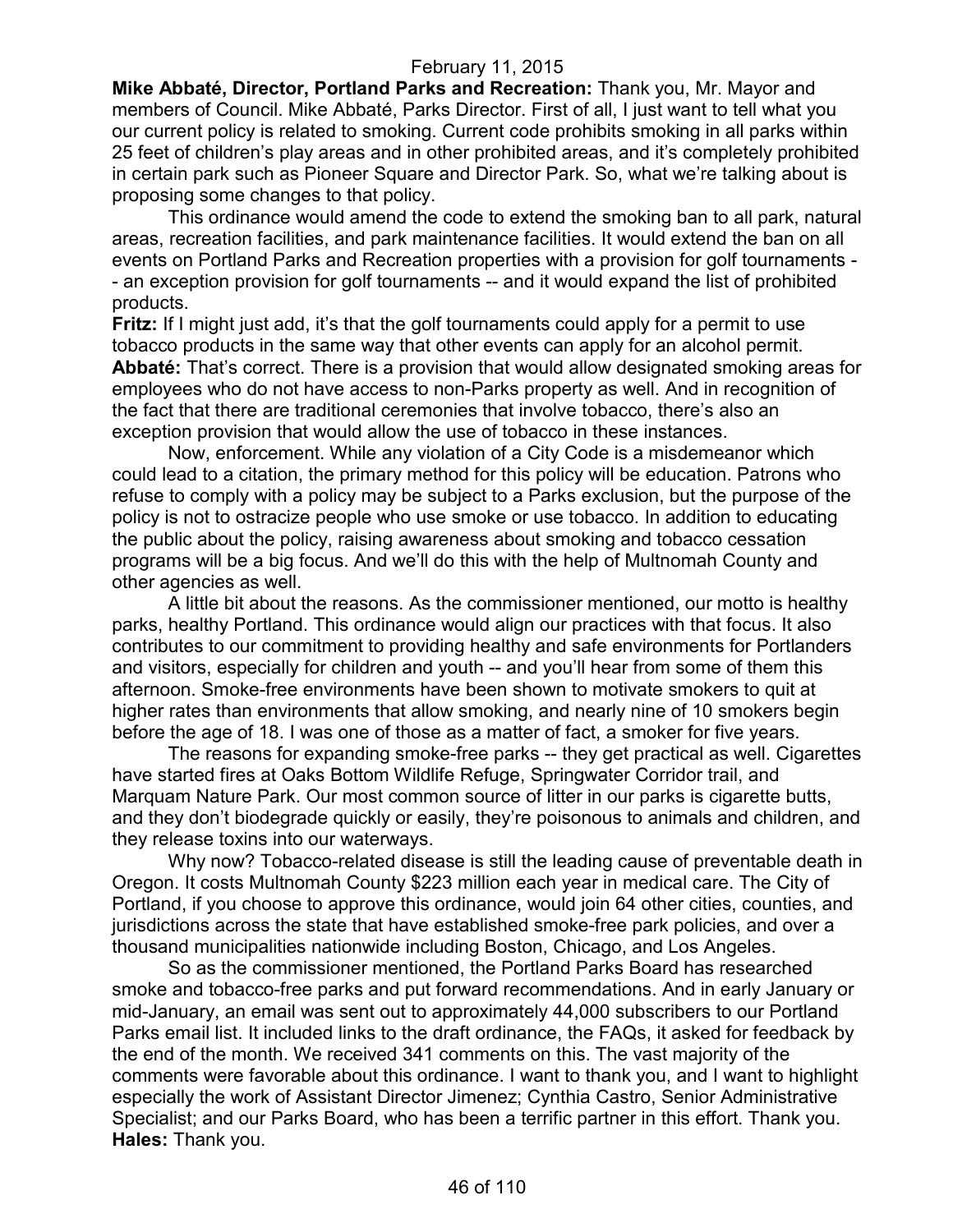**Saltzman:** How many acres of parks and natural areas? **Abbaté:** About 11,000 -- 11,500.

**Saltzman:** How many of those acres are considered high pedestrian usage? **Abbaté:** High pedestrian usage like Forest Park?

**Saltzman:** High pedestrian density, let's say that -- like Pioneer Courthouse Square. **Abbaté:** There aren't that many that would be as dense as that of the 11,000 acres - maybe 25 acres, but I'm just hazarding a guess -- like the public plazas that hold big events. In the summertime, we turn many of our park into big venues with movies and concerts and hundreds and sometimes thousands of people in place.

**Saltzman:** And do you have the authority to make those events smoke free? **Abbaté:** Yes, we do.

**Saltzman:** So 11,000 acres is a lot of acres, and I guess, there a Plan B that looks at something less than a full ban and says uses existing authority to ban smoking in high population density parks?

**Fritz:** That's part of the reason we're putting forward the policy is that the current sometimes-on, sometimes-not, some parts of parks are covered, some parks are not -- it has been confusing, and in my opinion it's simpler to have an overall ban. Besides which - as Director Abbaté pointed out -- we've had fires in low-traffic areas because of discarded cigarettes.

**Saltzman:** But what about enforcement? I guess what strikes me most about this is that it's unenforceable. And you can talk about, "well, we're going to educate people," but sooner or later you gotta start writing tickets. Sooner or later you're going to come to us and ask for more Park Rangers because people are getting into conflicts with one another -- all sorts of things. So, are you committing to us not to ask for other budgetary resources to increase Park Ranger staffing to enforce this now and forever?

**Fritz:** Yes. We are asking for more funding for Park Rangers, but not for this.

**Saltzman:** What about enforceability? [indistinguishable] from the Parks Director. **Abbaté:** Commissioner, I'll tell you that the single greatest force for enforcement is peer

pressure. And making it clear to the public that smoking is not allowed sets a very clear standard and a very clear bar. We rely on the goodwill of the vast majority of our park users, and once this gets publicized and we spend the time educating folks, I've got great confidence that this is one of those things that self-enforcement will take care of much of the problem.

**Warren Jimenez, Portland Parks and Recreation:** And Commissioner, I would also say that it's true when you look at best practices and look at the other jurisdictions that typically it is about education and that social pressure that helps with this issue.

**Hales:** Other questions for staff?

**Novick:** Yes. Director Abbaté, I wanted to raise some questions and concerns that I've told Commissioner Fritz about earlier. I mean, I thoroughly agree with the goal of reducing smoking and making parks more pleasant for people who don't like being around cigarette smoke. I've had the experience myself of having to move around place-to-place in a park to avoid smoke. But I am worried a bit about some potential unintended consequences. Laura Hanson in my office was at the University of Oregon when they adopted a nosmoking policy on university grounds. What they found was that smokers would congregate in the right-of-way immediately adjoining the university property, like those of you who know the U of O campus, on a median strip on Agate Street that was outside student housing and around the Duck Store on 13th Avenue. So, it created unfortunate environments for people in those place. And perhaps probably because I'm Transportation Commissioner, I worry about displacing crowds of smokers in the right-of-way around parks.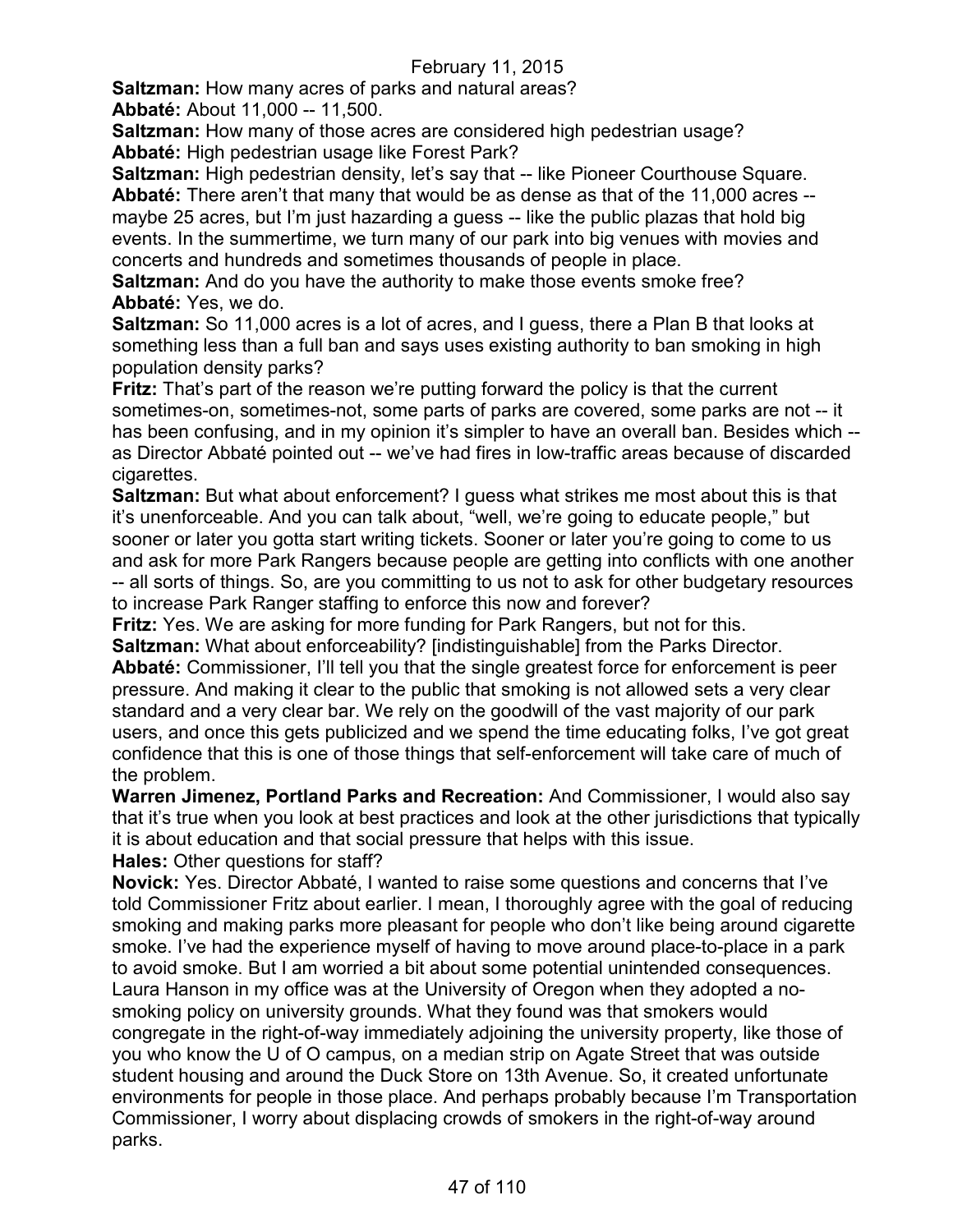Another concern I have is that I kind of -- people who smoke are unhealthy enough already, and I am a little worried about the prospect that they would just completely avoid parks because they can't smoke there, and I'd like to see them getting some exercise, even if they are ruining their health by smoking. And I realize that there would be practical problems with this, but ideally what I would like to see -- at least in larger parks where you couldn't really segregate people -- is to have designated smoking areas and say, it's illegal to smoke, except here you can. And that way the people that don't want to be around smoke can avoid them. And Commissioner Fritz has already told me that that's wildly impractical, but I wish it weren't, and I just want your thoughts on that.

**Abbaté:** Commissioner, a couple points. I think -- you know, we have 220 parks and natural areas. And identifying specific locations where you could smoke really, in my estimation, actually makes it much, much more complicated because then you have areas that then you have to patrol that specific area, and you still have to tell folks that what they need to do is move to a particular site. There probably would be some capital costs. How do you identify that? Do you have to create fencing, or how do you do that? -- in a huge variety of different kinds of parks and places.

I also think that Commissioner, to your first point, I think it is true that -- and we share -- we want people to enjoy our parks. And we want everyone to come and enjoy time spent outdoors. If you are a smoker, we are not asking you to stop smoking. We are asking you for the time that you are spending in that park, don't smoke while you're there. Most visits to parks are not a three or four-hour visit, they're an hour or so, and I believe that this is part of a bigger system where really our entire system is trying to promote a healthy, active lifestyle. So, that would be my response.

**Novick:** I'm making this up, but can you imagine having a system where smoking is banned in parks but if a critical mass of smokers in the area of a park came forward with a petition saying, we want to use the park and we'll abide by the rules, but we would like you to carve out a place for us to smoke? I would imagine that might not happen all that often and it would at least give people the option of like sort of carving out for themselves a place to smoke. Does that sound wildly impractical?

**Abbaté:** Well, if it were a permitted event -- and we do a lot of permits with -- for example, as the Commissioner mentioned, we do not allow alcohol, but we create a permitted provision where you can under certain circumstances have alcohol. If that's what the council wanted us to do, to create something in a permitting system that allowed that, we could do that. This right now -- the ordinance as it's currently written would not allow it. **Novick:** Another question I have to ask: why this semi-exception for golf events? **Abbaté:** It's for golf tournaments, and I think this is a big question for us as a park system is we have five golf courses and we have a racetrack, so there's been a lot of research and deliberation on what the impact of no smoking might do to those which receive no general fund -- they're completely self-supporting. Golf tournaments are a big source of revenue, and as the Commissioner mentioned, they could petition for a permit requirement that would allow smoking under certain conditions. That would probably be -- the conditions would be things like not around the parking lot, not around the clubhouse. Out on the holes, perhaps. But one of the things that we don't want to do is to create a situation that a recreation opportunity that's self-funded, completely self-funded doesn't go under because we lose, you know, 20% of our tournaments. But we've also talked to many other golf systems in the country, and after an initial adjustment period -- that's why we're only putting it to tournaments, not for normal play -- we found that the golf systems haven't suffered overtime.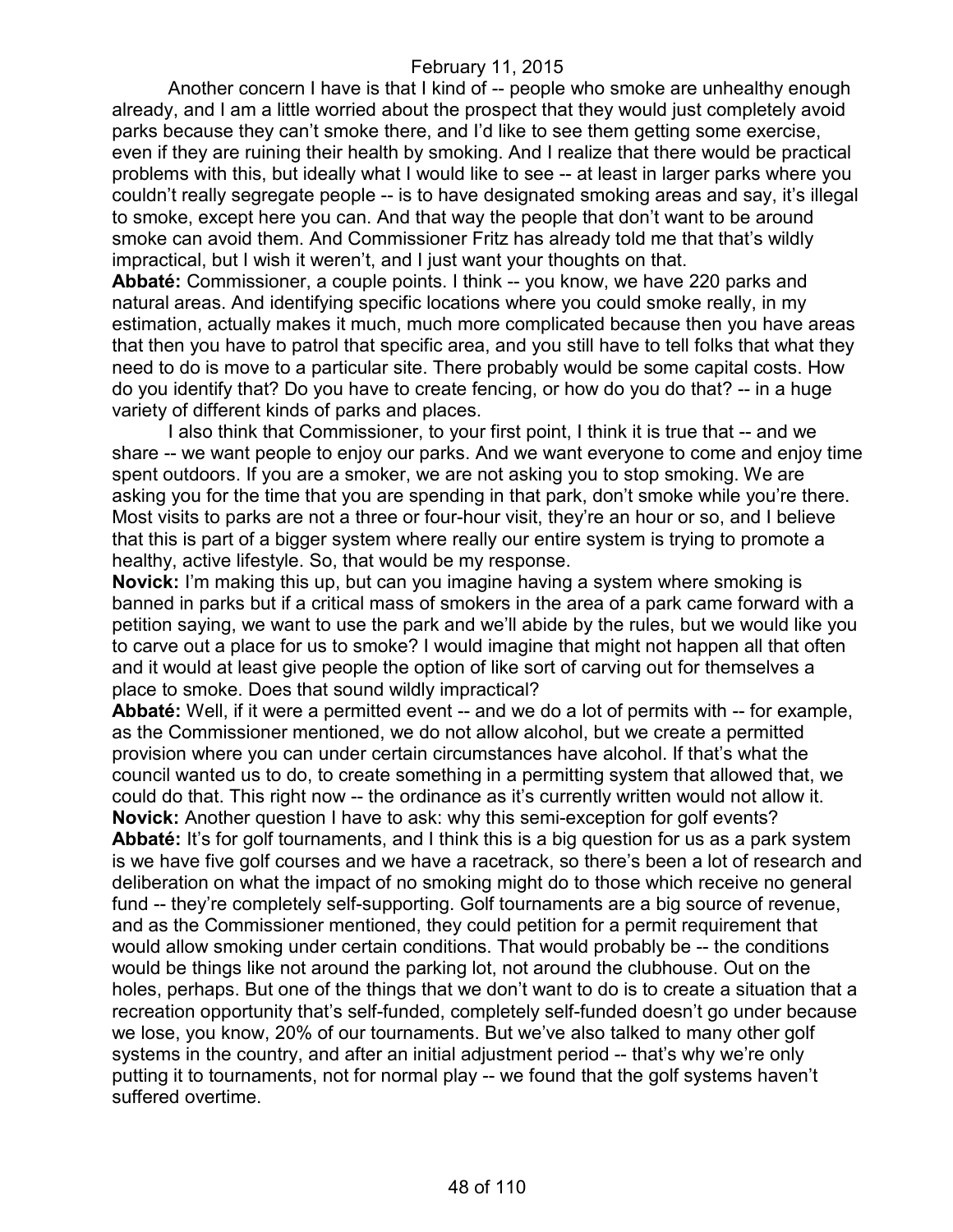**Fritz:** The initial recommendation from the Parks Board was to phase in a complete ban on golf courses. In discussions with the Golf Advisory Committee, we decided on this compromise to allow tournaments to apply for a permit if they wanted to do so.

**Jimenez:** I would also add that in addition to the golf being an enterprise fund, it also works in a competitive market. That was certainly one of the reasons behind making a distinction in that there are other golf course that do allow smoking.

**Hales:** I'm not sure if I followed you on sort of the festival scenario. Let's say -- I'm just thinking this through given the conversation -- so let's say President Barack Obama is successful in normalizing relations with Cuba and somebody wants to put on a Cuban cigar and Portland beer festival. Would that not be allowable? Would we have to make a specific exception?

**Abbaté:** I believe you would have to make an exception.

**Saltzman:** By ordinance?

**Jimenez:** Yeah, currently as the ordinance exists, it wouldn't allow it.

**Hales:** Alright. More likely a Cuban rum and beer festival -- [laughter] -- but I digress. I'm serious, I just want to understand how that would work. Thank you.

**Fritz:** Thank you very much. So, our next panel: Julie Vigeland from the Portland Parks Board, Tricia Tillman from the Multnomah County Health Department; and they'll be followed by some students. That's the first two-person panel.

**Hales:** Good afternoon, welcome.

**Julie Vigeland:** Thank you. Honorable Mayor and City Council members, we really appreciated --

**Hales:** Your name for the record, Julie -- sorry.

**Vigeland:** That was the next sentence, but it's Julie Vigeland. I thank you for the opportunity to testify on this important issue today on behalf of the Parks Board. And yes, I am Julie Vigeland, and I am a current board member and a past board chair.

Our Parks Board is a 15-person group appointed by you, the City Council, to advise Portland Parks and Recreation on policy. We proudly represent the diversity of Portland, both in geography and in a wide range of racial, ethnic, and social, economic backgrounds. At our December meeting, the Portland Parks Board unanimously recommended that the City of Portland expand its smoking policies. I want to extend the Parks Board's appreciation to Commissioner Amanda Fritz for her enthusiasm and her eagerness to get this on the docket.

Along with several other members, I have served on the Parks Board committee for the past two years, and we've researched this idea of transitioning all of our parks, natural areas, and recreation areas to be smoke-free. We have researched communities around Oregon and around the country who've already implemented smoke-free policies.

We often pride ourselves on Portland's leadership in many significant policy areas that make this city a better place to live. On the issue of smoking and parks, we need to catch up to 64 other cities and counties around Oregon, who are ahead of us in this effort. All state of Oregon parks, all Metro parks, and communities as small as Reedsport and as big as Hillsboro have gone smoke-free. Around the country, as already mentioned, New York, Chicago, Houston, Los Angeles, and San Francisco -- they've all done the same.

Looking at this issue, our committee learned that currently, and to -- as Amanda Fritz said -- Director Park, Pioneer Courthouse Square and the portion of the South Park Blocks that fall on the Portland State University are smoke-free. Further, smoking is prohibited within 25 feet of any play area structure, picnic table, or children play area. Yet it is currently legal to smoke at crowded park events or while hiking along well-used trails. The Parks Board recommends that all parks and recreation be smoke-free.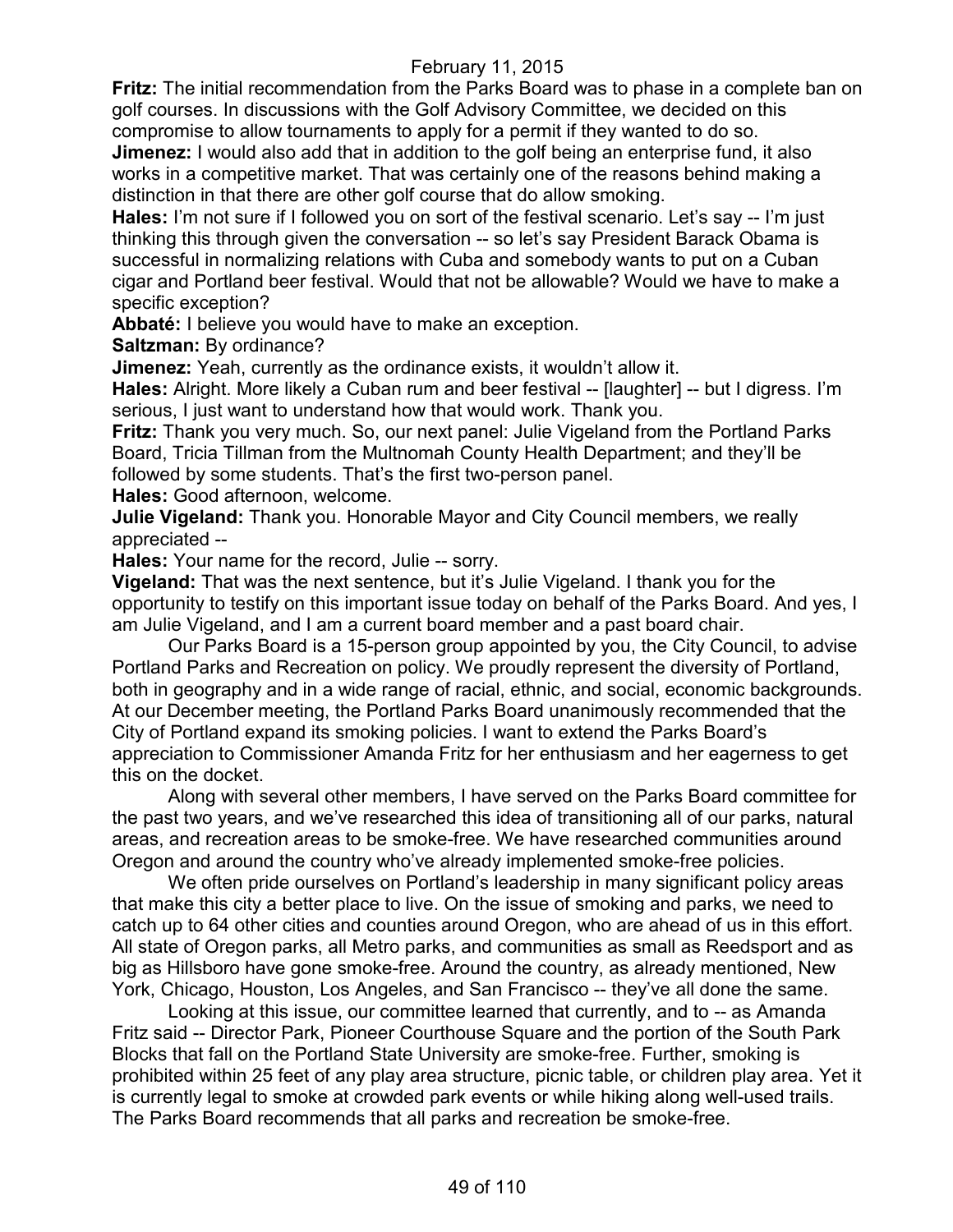This policy would eliminate the guesswork regarding the rules for the park you are in. Is it a smoke-free park? Do you need to measure the number of feet that you are from a play structure or play area? All would know that in Portland parks or natural areas, there is no smoking.

This move is consistent -- as Director Abbaté said -- with Portland Parks and Recreation's mission which is healthy parks, healthy Portland. It would reduce the exposure of Portland residents and visitors -- especially children and youth -- to smoking and tobacco use to protect their health and discourage them from starting the habit that is difficult to quit. Often, people are at a park with dozens if not hundreds of other visitors at events, on a trail, or near a playground where second hand smoke -- a well-documented health hazard -- is an issue.

Finally, another benefit of the proposal is to protect Portland parks and natural areas from potential risk of fires and the damage caused by littering of cigarette butts and other tobacco-related waste. In Portland, littered cigarette butts have been the cause says of fires at multiple sites including Oaks Bottom Wildlife Refuge, Marquam Nature Park, and Springwater Corridor trail. Additionally, people may not realize the cigarette butts do not biodegrade and they leech toxic chemicals into our waterways.

The Portland Parks Board urges you to vote yes next week to expand the Portland smoke-free policy and establish that all City parks, recreation areas, and natural areas will be smoke-free. Thank you for your consideration.

**Hales:** Thank you. Good afternoon.

**Tricia Tillman:** Good afternoon, Mayor Hales, Commissioner Fritz, and Commissioners. My name is Tricia Tillman. I've been working in public health for over 20 years, am a former member of the Parks Board and am here today as the public health director for Multnomah County Health Department.

The Health Department supports the Portland Parks recommendations to expand its current tobacco policy for all City parks and natural areas. While only 15% of Multnomah County residents smoke, tobacco use is the leading cause of preventable death and disease in Oregon which includes cancer, stroke, heart and lung diseases. In Multnomah County alone, almost 1200 people die yearly from tobacco, and approximately 23,000 people suffer from a serious tobacco-related illness. The health inequities associated with tobacco use are staggering, with close to 30% of African American adults and over 40% of American Indian, Alaskan Native adults in Multnomah County identifying as current smokers. These same communities shoulder a disproportionately large burden of tobaccorelated illnesses.

The Health Department has been working to reduce the burden of tobacco use and prevent youth from smoking. One strategy with demonstrated success is expanding smoke-free environments. Some examples -- which have been mentioned -- include the Oregon Indoor Clean Air Act; Metro's regional smoke-free policy which includes the zoo, regional parks, golf courses, and natural areas; and the Portland Timbers' assurance that their fans and athletes enjoy a smoke-free Providence Park.

The Center for Disease Control and Prevention recommends these policies to ensure that smoking is not the norm in our society. And this is especially important for our children, those who become ill from even the slightest exposure to tobacco smoke, and individuals who have struggled to quit and stay quit. Multnomah County Health Department is pleased to see all tobacco products called out in the policy, including electronic vaping devises and smokeless products.

Tobacco program staff have been working with the Parks Bureau to support the development of this policy and our available to assist at your request with implementation. I'm confident that residents and visitors will benefit from the policy, including my own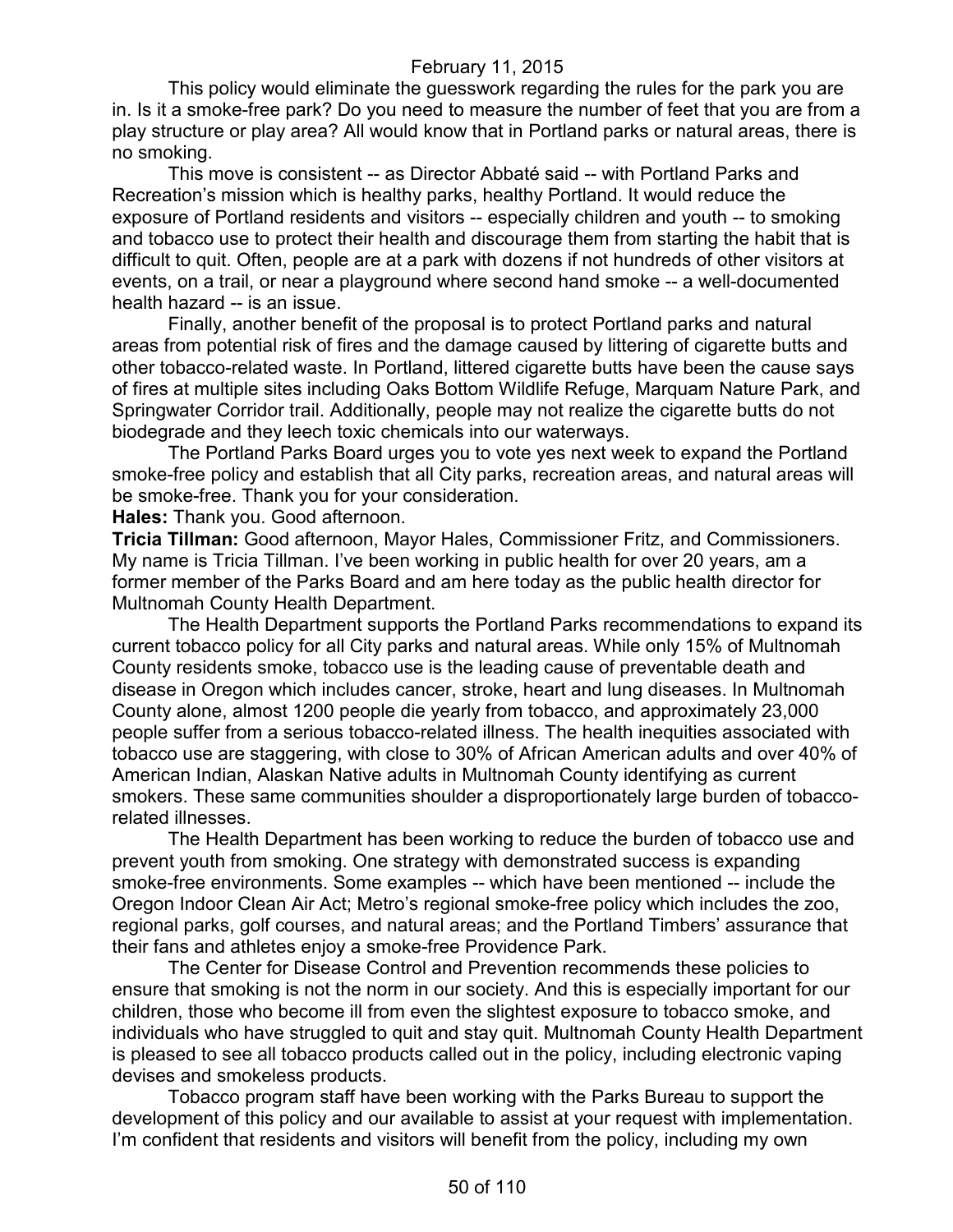teenagers, who are part of the demographics targeted by the industry to become new users; and my mother, who quit smoking about 30 years ago but has been battling lung cancer for the past five years. I appreciate your leadership with this very important issue, as well as the invitation to speak here today. Thank you.

**Hales:** Thank you. Questions? Thank you both.

**Fritz:** Our last panel is a student from the Southwest Charter School, Colter Decker and Henry O'Scannlain-Miller; and students from Madison High School, Lindsey Ramirez and Winnie Luo from Rebels Without a Cause.

**Hales:** Welcome.

**Fritz:** Thank you for being here.

**Colter Decker:** Hi, I'm Colter Decker, I'm an eighth grader at Southwest Charter School and live in Southeast Portland.

**Henry O'Scannlain-Miller:** And I'm Henry O'Scannlain-Miller, an eighth grader at Southwest Charter School. I live in Northeast Portland.

**Decker:** As a class, we voted and chose secondhand smoke in public parks as our project for citizens from a pool of community issues.

**O'Scannlain-Miller:** We chose this for our project because it is an important and costly health issue. People can't choose whether or not they are affected, but they are exposed to smoke if they are in a public park with smokers.

**Decker:** We have received letters of support from the American Cancer Society, the American Heart and Stroke Association, and the American Lung Association.

**O'Scannlain-Miller:** We also started an online petition and would like to share with you some of the many comments in support of our issue.

**Decker:** Barbara Anderson from Portland commented: I spent a lot of time in our parks. At times, the smoke pollution is so high I have to leave. Please ban smoking from the public places.

**O'Scannlain-Miller:** Jan commented: my husband and I moved to Portland for a healthy lifestyle and a clean city experience. Let's help our children have that experience, also. **Decker:** And Katherine Miller: second hand smoke kills. I may have had to endure it as a child, but as an adult I have the choice. Keep this poison away from me.

**O'Scannlain-Miller:** Niles Leeman says: this is an absolutely critical thing to do for Portland if we want to call ourselves a livable and progressive city.

**Decker:** There are many more insightful comments, and I encourage you to read them when we give you a copy of the petition.

**O'Scannlain-Miller:** Seeing people smoking desensitizes smoking and makes it seem more socially acceptable, leading to young people becoming addicted.

**Decker:** We spent months researching the dangers of secondhand smoke to encourage you, the City Council, to ban smoking in public parks. It is important to us that smoking is banned in public parks because we want to be able to go to parks without having to worry about the dangers of secondhand smoke.

**O'Scannlain-Miller:** Portland is a leader in promoting healthy living, and banning smoking in public parks is the next step in securing a safe and healthy environment for the citizens of Portland. Thank you.

**Decker:** Thank you.

**Hales:** Thank you both.

**Fritz:** Thanks to your whole class who did a presentation for me about a year ago and was part of the impetus for us moving forward on this. Thank you very much.

**Hales:** Good afternoon, and welcome.

**Lindsey Ramirez:** Hello, my name is Lindsey Ramirez and I'm a junior at Madison High School, and I'm a Rebel. The Rebels for a Cause is a student-led group made up of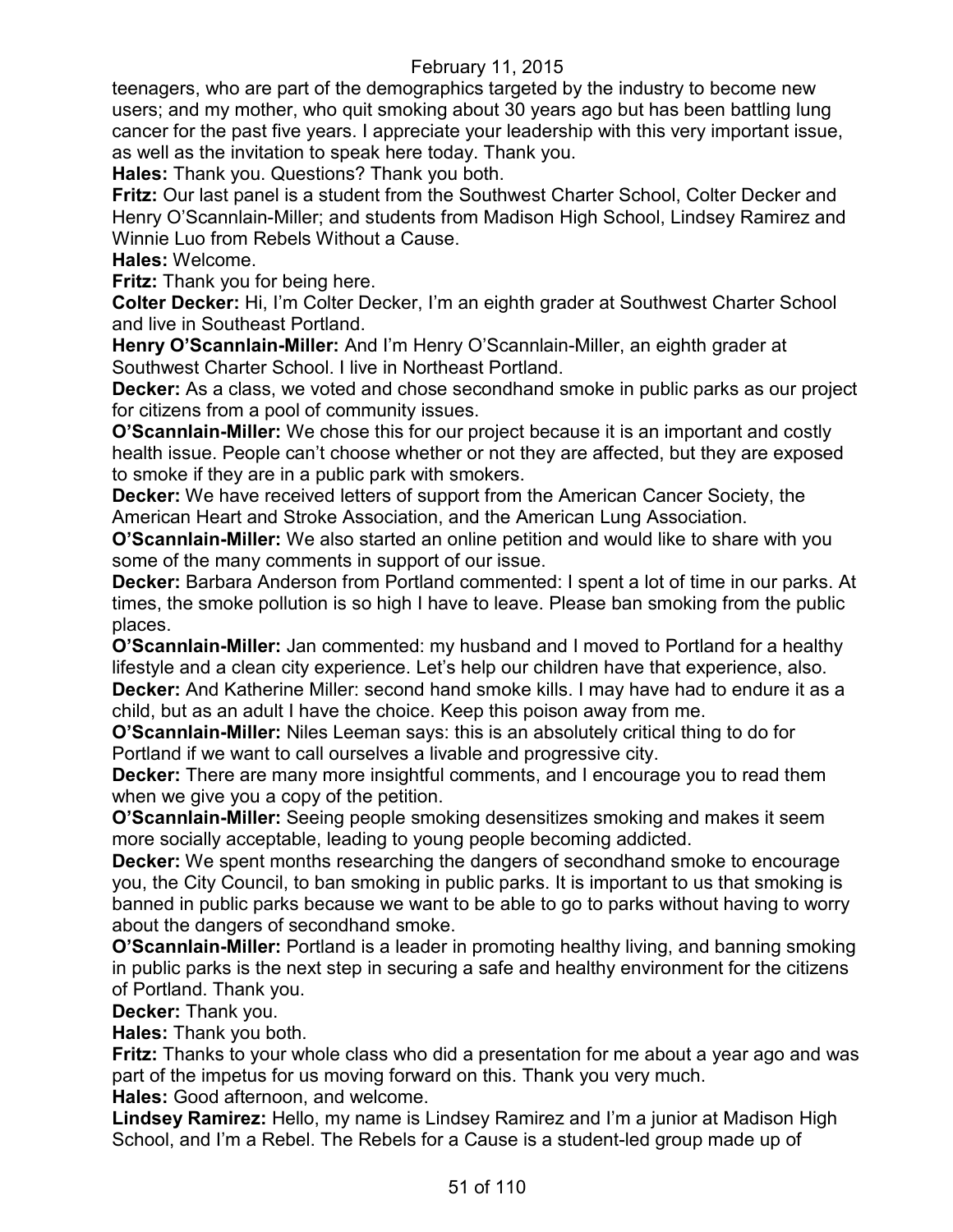students across the tri-county area. Our mission is to influence through education and inspire through example to promote a tobacco-free world.

One of the things that we do is we talk to middle school and high school students and explain to them the misconceptions they may have about tobacco. We also hold events around the schools and the neighborhood to bring awareness to our community about the dangers of tobacco use. We are here speaking to you about why the ordinance should be passed because as high school students and as Rebels, your decision will impact our future.

Allowing smoking affects me because right next to Madison is Glenhaven Park. It's a nice park with a tennis court, athletic field, and a skate park, but unfortunately it gives Madison a bad reputation because it's a place where adults and students like to go smoke. Having the park so close to the school gives students a place to smoke that's off school grounds. That's not the only problem there.

At Madison, the park is often used by sports teams to practice and to hold sporting events, and allowing people to smoke cause as disturbance. I remember playing tennis my freshmen year, and smelling the tobacco from the cigarettes. It was disgusting and it was one of the reasons I didn't play the following year. And allowing people to smoke not only endangers those in the park, but also the infants and toddlers at Madison's daycare program for teen parents. The children are regularly taken outside to play. Unfortunately, since the park is very close, they inhale a lot of fumes from cigarettes, and cigarette butts end up right in front of their little play area.

I believe that passing this ordinance would make the much park safer, and be better for the overall community. Not only would it make the area better but it would also benefit the Rebels. We use our voices because we want our experience regarding this issue to be heard, an issue in which many think that we aren't affected by. By passing this ordinance, it will not only strengthen the message the rebels are trying to spread but it will also make our voices louder and stronger. Thank you for the opportunity to be here and share with you today.

#### **Hales:** Thank you. Welcome.

**Winnie Luo:** My name is Winnie, and I'm a Madison Rebel. I came from a family of smokers, including my father, who began smoking as a teenager and still smokes today. Growing up, I saw firsthand what smoking can do to you. I have a little sister who currently attends Harrison Park and will eventually go to Madison. Like Madison, which is next to Glenhaven, her school is next to Harrison Park.

As a 12-year-old, my sister is extremely impressionable. Seeing all the other older students smoking may encourage her to smoke as well. She might start to think that the smoking is acceptable and cool. If Portland Parks banned the use of tobacco products, it would set an example for children, discouraging them and letting them know there are consequences to smoking. This is why I joined Rebels. I wanted to ensure a safer environment for children like my sister and prevent them from going down the same path as my father.

To go with our testimony, we bought an example of what Glenhaven Park looks like. Believe it or not, this is the amount of cigarette butts that we found within 30 minutes. This amount of litter might surprise you, but it definitely does not surprise me. This is what I see every single time when I step outside of my school, and it is not acceptable.

Kick Butts Day is a national day of activism that empowers you to stand out, speak up, and seize control against big tobacco. We would like to invite all of you guys to join us on Wednesday, March 18 at Madison for Kick Butts Day from 12:30 to 1:00 p.m. Thank you for allowing us to share our experiences and speak our mind.

**Fritz:** Tell me about the name, rebels with a cause.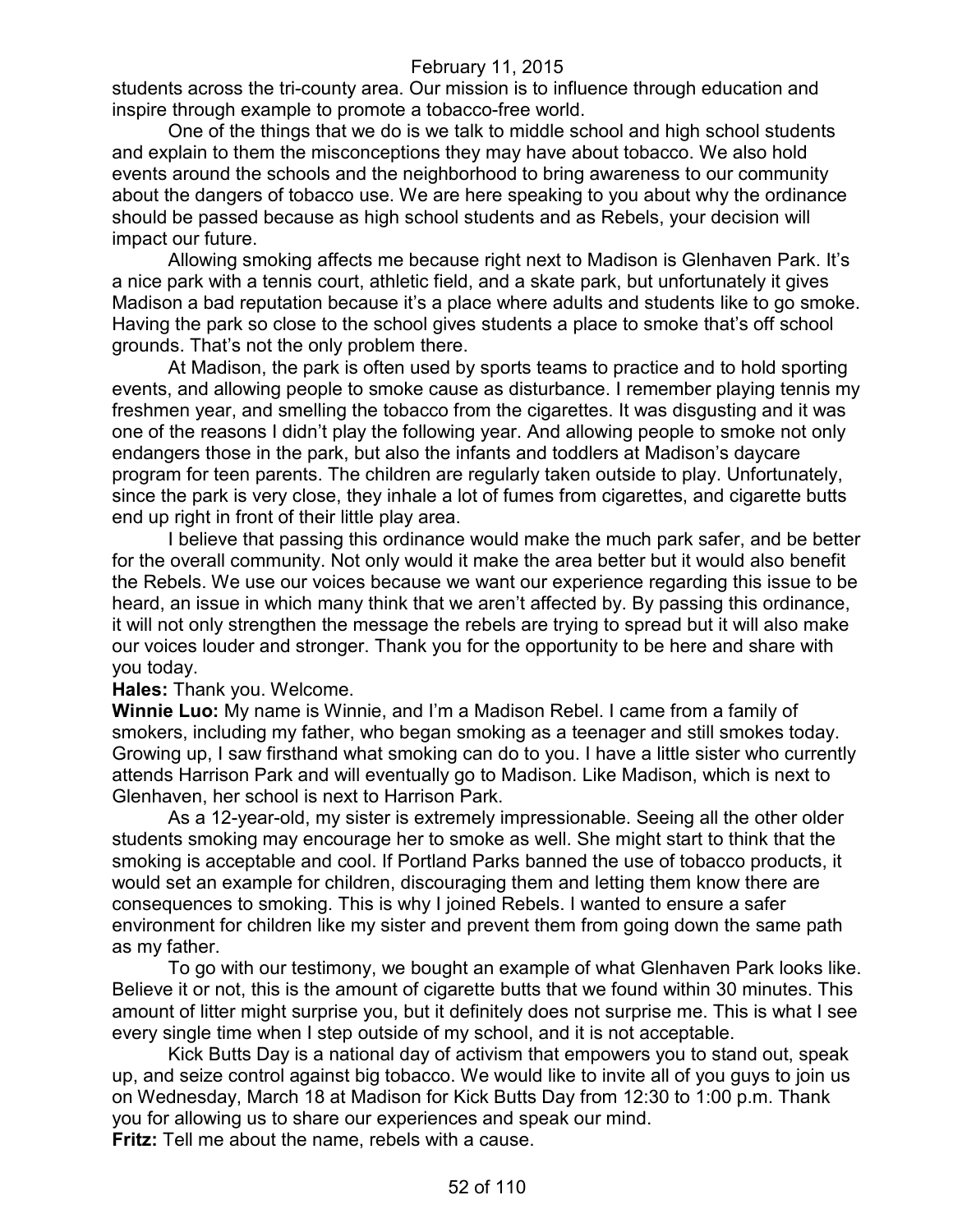**Ramirez:** So, again, Rebels for a Cause is a program with health schools -- so if you are a part of a health program, the health sciences program, and you go to Madison or the two other schools which are Schellenberg and Beaverton, you can join the club. It helps us work -- it helps us to set up these events, and trying to help people that we know like our friends or people that are going to be coming to high schools just get a view of why smoking isn't something that they should start because it is, again, dangerous for them, and it's not helpful for anyone around you. I mean, secondhand smoke is as dangerous as smoking yourself. So, it benefits you and the people around you.

**Fritz:** Thank you very much for your work. And could you hold that canister up? How many people did it take to collect those cigarette butts?

**Luo:** It was the freshmen class of health.

**Fritz:** Wow. Thank you for bringing that. That's very graphic -- a graphic illustration of the immensity of the problem.

**Hales:** Thanks very much. Thanks for coming. OK, any more invited testimony, Commissioner? OK, then we'll open it up for public testimony from the signup sheet. So again, if you are here to testify on this item, welcome. We practice democracy in this room, so if you agree with someone, you can do as you've seen folks do, which is give them a thumbs up or a hand wave, but we like to let our fellow citizens have their say. So, no matter what point of view we want to be heard. We typically give three minutes. You need only give your address, unless you are a lobbyist -- and I'm sorry?

**Fritz:** You said only address.

**Hales:** Only your name -- not your address, sorry. [laughter] We don't care about the address. If you are a lobbyist, actually, we need to know that and who you're representing because that's what the City Code requires you disclose. If you are a citizen, you need only give us only your name. So, welcome, and please let's take testimony from the sheet. **Moore-Love:** We have five people signed up. The first three, please come on up. **Hales:** I wondered why you were back in this room, Lee. Good to see you. It has been a while.

**Lee Hill:** Hi there. Lee Hill, Southwest Portland, long-time member of the golf committee and also I now work at one of the golf courses part-time. I marshal, so I have a vested interest in this. I think I will be one of the people expected to enforce this.

I'm a nonsmoker, and I'm in agreement with this. I think it's expected; I saw it coming. My only concern -- and again, this is more reflective of RedTail than the other courses -- is we do have very little in the way of tournaments out there. I am not disagreeing with Director Abbaté, but I don't think tournaments are as big a boon to our golf course income as he might think. They really don't mean that much. At RedTail, my concern is that we have a very large percentage of Asian -- particularly Korean – golfers. And for whatever cultural reasons, they are smokers. And I've done kind of an informal poll, and they're pretty indignant about this. So, I hope that there is follow-through. Now, I'll also tell you I've done an informal poll of the people who run the golf courses, and they really don't seem to have any real intention of enforcing this. I know it doesn't go into effect until July 1. Is that it?

I just hope that we're prepared to see numbers drop, because I think that that's going to be one of the initial results of this. I think some of the golfers especially at RedTail are going to find other places to play, but I understand.

Another thing that kind of confuses me, Commissioner Fritz -- we've banned alcohol on the golf courses. No, we haven't. We have alcohol on all the golf courses. We have it in the restaurants. We have beer, we have wine, and we have distilled spirits. Not only do we have them, but we deliver them to the golfers while they're playing via beverage carts. So, I'm not saying it's a hypocrisy and I know that we want to save the world from the ills of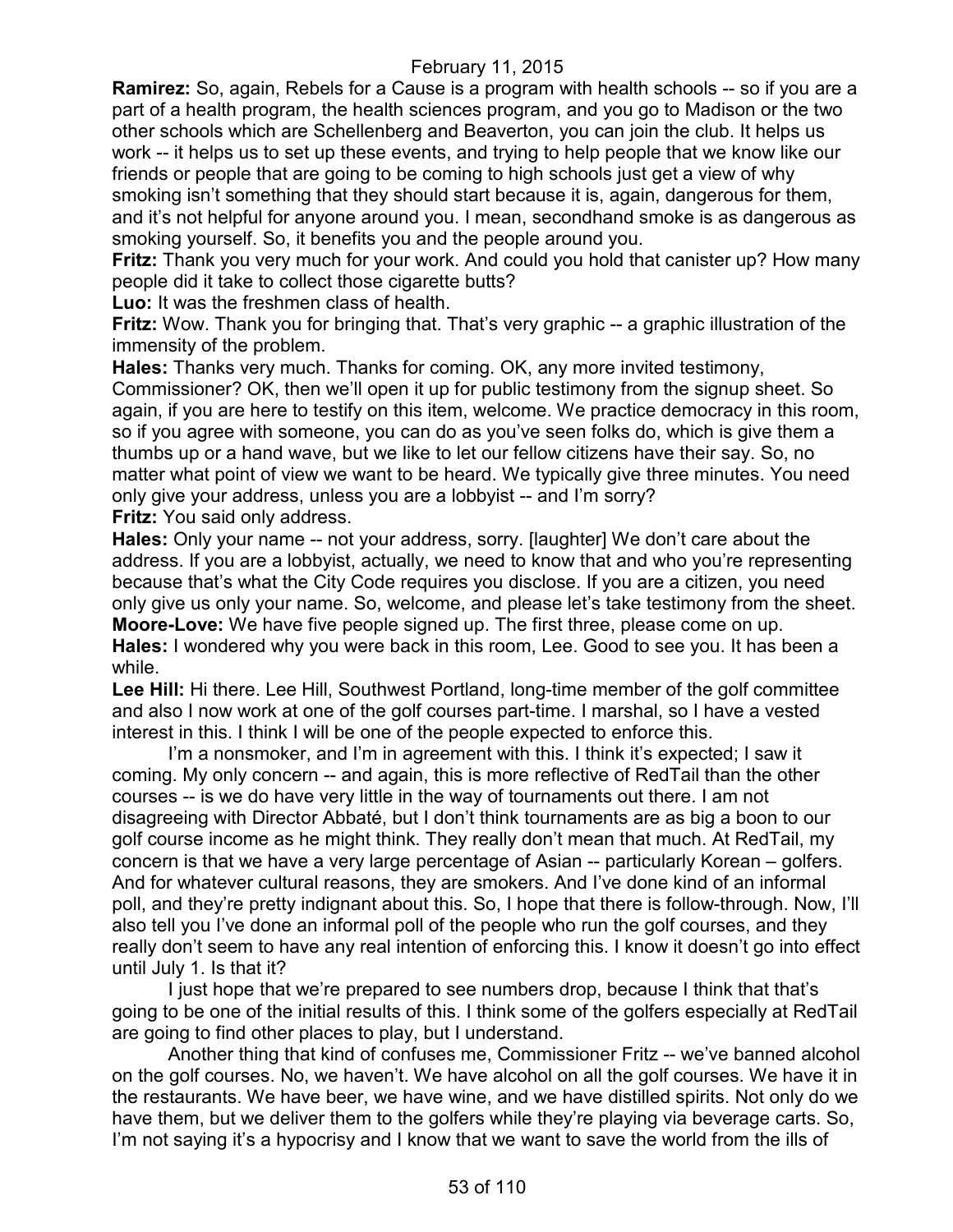tobacco, but I witnessed, as a marshal on the golf course, I don't really have a tough time with people smoking, but I've had a real tough time with people who are drunk. And we're part of the reason that they get drunk because we serve them alcohol out there. **Fritz:** [laughs] I didn't know that. That will be the next policy change. [laughter] **Hill:** So, yeah. And there is one other thing. It's a specific incident, I think you are aware of it. In August of 2013, the Oregon State University rugby club had a tournament at Heron Lakes and they got inebriated. And we helped them get inebriated. And a woman who worked the beverage cart was sexually assaulted. It was a very serious matter, and I hope that we come up with a better policy in the future than the one that we had to address that because the perpetrator was never brought to justice. The police and the criminal justice system was never involved, and now Kemper Sports Management, which manages that course -- that's our agent at that golf course -- is paying that woman a considerable sum of money. It was handled very poorly. And after that, it was our golf director's decision to give a no-bid contract to that same management group for the new course, even though they were a named defendant in a lawsuit. I hope that we can come up with a policy that's better than that in the future for handling sexual assault -- and that's directly responsible because of alcohol. I know I segued into that, but if you're concerned about tobacco, you should really be concerned about alcohol, also.

**Hales:** Question for you, Lee -- not being a golfer, I don't know this -- but private courses, do they typically allow smoking or is it prohibited? Are they all over the map? What's the -- **Hill:** They do -- but remember, with private courses, there's usually a much greater consensus to agree to the rules. And you have smoking on private courses, but it's done very discreetly.

The other thing that's tough about this is cigars. I did a tournament for the Kaiser doctors year ago at Pumpkin Ridge. And they were all smoking cigars, you know. It seems to be a thing you do in the celebratory golf tournament or whatnot. That's going to be tough also, because a lot of people like to have a cigar when they play golf, and they don't view that as a terrible health risk, although it is a health risk, too. Thank you very much. **Hales:** OK, thank you very much. Appreciate your volunteer service. I think you are next, sir. Welcome.

**Peter Garcia:** Good afternoon, Mayor Hales and Portland Commissioners. It's an honor to be here. My name is Peter Garcia, I was born December 27, 1959 at St. Vincent Hospital in Portland. I graduated in 1978 from Parkrose High School, I'm 55 years old, I've lived here and worked my entire life. I have enjoyed, appreciated, played, worked, and volunteered in our beautiful city of Portland parks for my entire life. If someone asked me how well I know the parks, I guess would say I'm an expert on the parks.

I smoke cigars for 35 years for pleasure. I do not intend to quit. I enjoy a good cigar. I am healthy -- very healthy. I am not a criminal. I do not litter. I respect the concern of others. In my 35 years of smoking cigars, I cannot remember even one time someone asking me to put it out or please move away. I have been told how many times how nice it smells and have been thanked for asking people around me if it offends them if I light up one of my cigars.

A great pleasure of mine is smoking my cigar sitting at a Portland park, enjoying the beautiful day, whether it is spring, summer, fall, or winter, it doesn't matter. It is a favorite past time of mine, and I have thoroughly enjoyed it for years and years and I plan on continuing this wonderful joy in my life for many more years to come. It would be sad and awful if this suddenly was not available to me anymore.

I am here before you five, excuse me, four leaders of my city to express my disapproval of the proposed cigar smoking ban at my parks. Here are a couple of reasons that I believe that we should vote against it. First of all, it's not right, it's not fair, it's mean,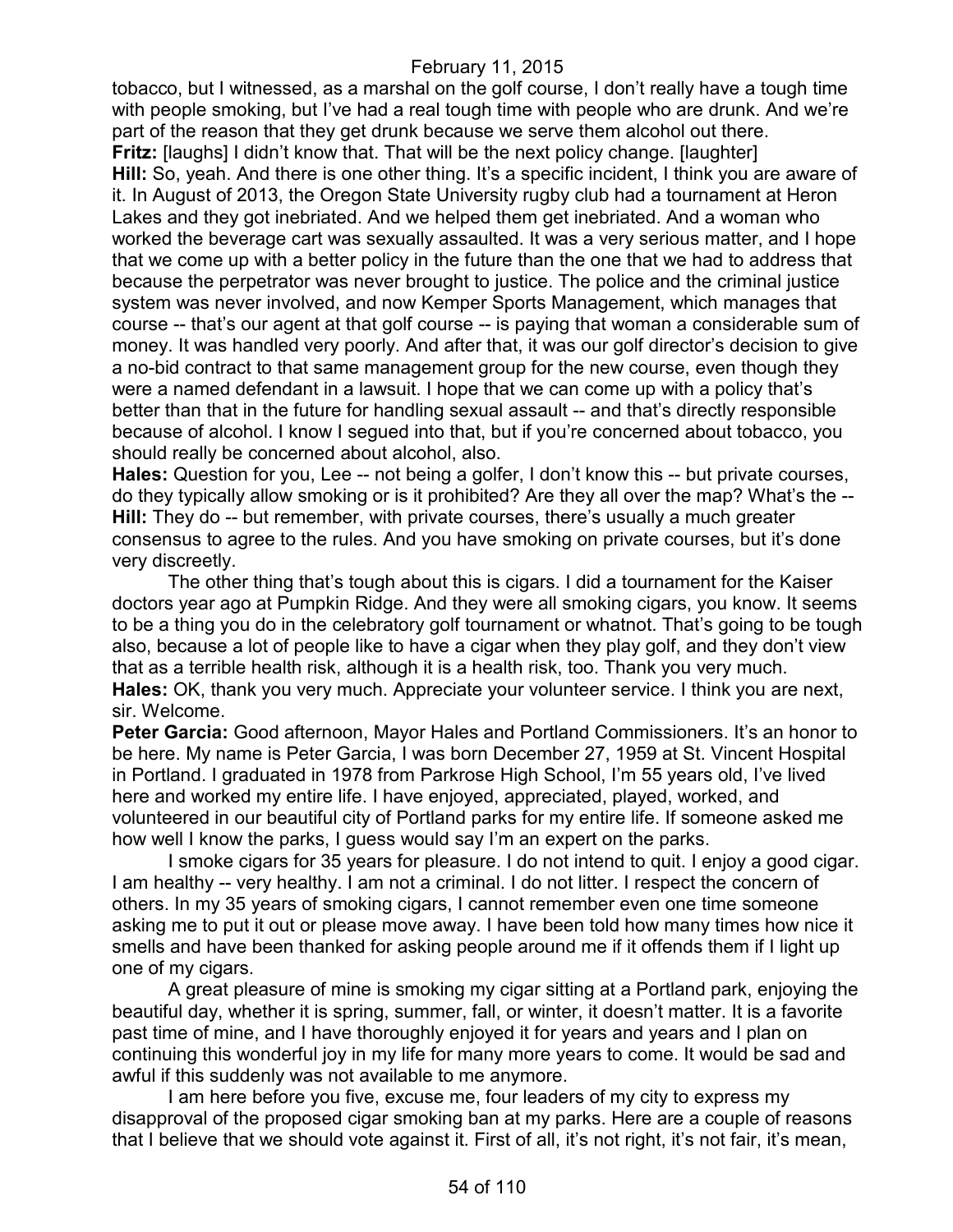it's not Portland, it's cruel, it's wrong, and it's discrimination. It would be a nightmare for Park Rangers. How would they enforce it? They would constantly be confronting smokers -- constantly. They would have confrontations all day long. It would be a nightmare for them and plus, the parks go forever and forever and they can never cover it all.

Unfortunately, our government has kicked cigars and cigarette-smokers out of bars, apartments, parks, and many other places. Where do we go next?

And it's very unfair to the poorest population. A friend of my, Mr. Ted Johnson, worked 35 years hard work in Multnomah County, he retired, he ended up living at a subsidized housing project on NW Park Avenue down here, and one of his few enjoyments -- he's banned from smoking in his own apartment. One of his few enjoyments in his lonely life is to sit at the park bench in the north park blocks and enjoy an afternoon sunshine with a cheap cigar and some coffee. Mr. Johnson is not a criminal. He doesn't drive. His mobility is limited. He minds his own business, he's worked hard and paid taxes over decades in Portland, he has very few friends, he's a kind older Portland gentleman, and he's not a criminal. [beeping] Must I stop now?

**Hales:** Try to wrap up but we'll give you some more time.

**Garcia:** Please, you leaders of this wonderful city, please do not make him a criminal because if you pass this, this lonely old man will be a criminal -- and there are hundreds of Mr. Ted Johnsons in Portland. Some of them, all they have is a day in the park to light up a cigarette and enjoy their life. A lot of lonely old people that don't have much enjoyment left in life except to smoke, and they are not going to quit. They are not going to quit any time now or any time soon.

I do not win this cigarette or cigar smoke interfering with park users. I am in the parks all the time. We already have restrictions on smoking in parks and it works. We're responsible, we listen to it, we understand it, and there's signs. Please don't take away what Portlanders have been doing for 150 years. We lost way too much freedom of choice in my adult life. Please, Mayor Hales, Commissioners, please do not make enjoying a fine cigar outdoors in a lovely city park a crime. It hurts no one. I'm a hard working Portland citizen, lived here 55 years, I love Portland, I love cigars, I am not a criminal. Please do not make me one. Thank you very much.

**Hales:** Thank you, and thanks for coming. Appreciate it. Mr. Walsh? **Joe Walsh:** My name is Joe Walsh, and I represent individuals for justice. Seven years ago, I lit up my last cigarette. I'm on oxygen not because of smoking but because I have asbestos from the navy and from the shipyards. One of the problems that we have here is we support the concept of what you are trying to do, but we oppose what we consider draconian ways you're going about it.

First of all, we agree with the Commissioner Saltzman that it is unenforceable. You cannot do that. You have too many parks, you don't have enough Park Rangers, and unless we're going to have a flood of people that will now be running around, writing out tickets -- and I know you're saying, OK well, we're going to do education. You're making it a misdemeanor. Now, let me explain what a misdemeanor is for your viewers -- and you have a lawyer up there; if I'm wrong, please correct me. You can spend a year in jail on a misdemeanor. You can go before a judge, and that judge can put you in jail for a year on a misdemeanor. So, it's no minor stuff.

Excluding means exclusion for what? All the parks? So, if somebody gets busted for smoking a cigarette, they're either going to get a huge fine or go before a judge and be excluded, or the Park Ranger is going to decide? There is nothing in the paperwork that says any of this.

You also say in the paperwork it's not going to cost anything because you are going to do it within the system. Let me tell you something about mootness, because I'm getting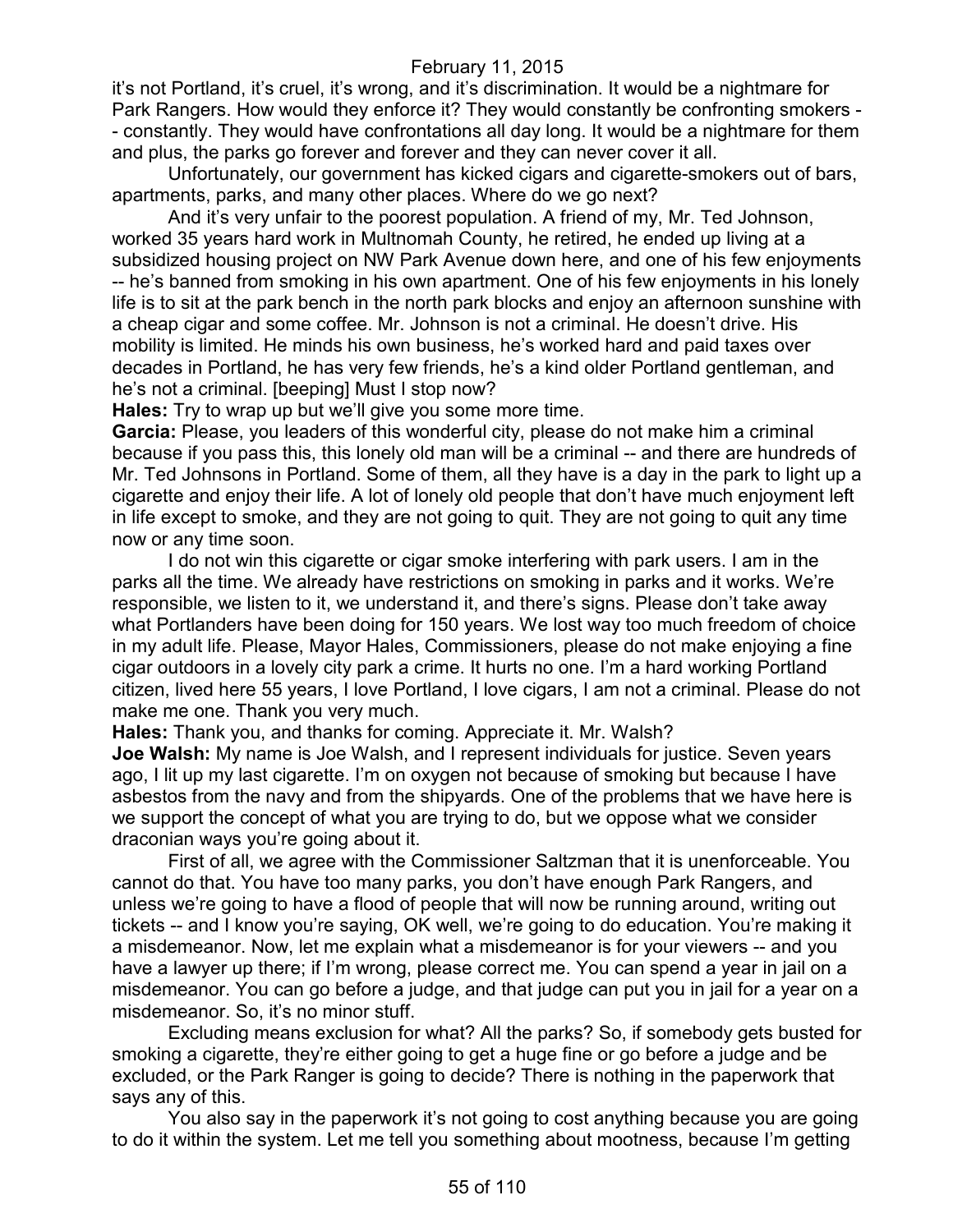to be an expert on this. If you exclude somebody from the parks, they do have a right to appeal. In the park regulation, it says you cannot just say, the case is moot. It will go on, and a hearing officer with witnesses and the City will be represented, and the guy will be represented, or the woman -- whoever gets the ticket or the exclusion. It's a very complicated process, and I know it personally.

So, what you're doing is zealot-ism -- that's what you are doing, and I say this directly to you, Commissioner Fritz, because I know you want to do the right thing. This is being a zealot. And as far as the cigarettes you saw today, I was standing by a TriMet station today on the way here, and one of the things that I noticed was on the tracks, there are huge amounts of cigarettes. It's a \$200 fine if you get caught smoking on a TriMet station. But there are hundreds of cigarettes. So, don't let that fool you. This is not going to stop people from smoking in the parks. You're going to have to figure out enforcement, and that is going to be a nightmare. Thank you.

**Hales:** Thank you. Next folks, please.

**Moore-Love:** The last two are Steve Entwisle and David Loftus.

**Hales:** OK. And anyone else who hasn't signed up, feel welcome.

**Steven Entwisle:** Good afternoon. I am Steven Entwisle, Sr. I'm a founder of the healing man sanctuary representing individuals for justice, 100 million friends, and I'm also a whistle-blower for the less fortunate and a 55-year resident of Portland. I was born here, been going up to that park up in these parks since I was -- since 1962.

I am not a tobacco fan. In fact, I guess you would call me a tobacco-free smoker. But this isn't about tobacco as much as it is about the rights of the individual being taken away and targeted. All hostilities towards the less fortunate, confrontations from zerotolerance policies such as these will increase negative contacts with park-goers and add to security demand, which will also cost a lot of money.

But this should not be about building up a police state in our parks. We have the safest parks in the nation, if not in the world, and to say that we need to add a bunch of security and make them dangerous because we have got guys chasing around smokers, the Rangers chasing them around all day and have a confrontations with them and seeing if there are inclusions and if they have this and that on them -- I have got a question for you. Let's say somebody is up there and it's in the middle of wintertime. And he has his hand by his mouth, and he blows out some condensation and the Park Ranger thinks he's smoking. That gives him an excuse to go and search this guy down. Now, that's a point that you probably haven't heard about.

Also, there is some folks up there that are Vietnam veterans that like to go up there and smoke a joint once in a while, like especially a week before the Vietnam veterans' memorial. Now, you're going to criminalize them. That's not right. I know some of these folks.

Another thing is, in Europe, the difference between the rangers in Europe and the rangers here, you know what they are? The rangers in Europe, they wear really bright outfits so that everybody can see where they are at and see them coming from a long ways in case they need them. The rangers here, we have camouflage. One more point. We should make our rangers wear fluorescent pink so we can see them coming from a long ways, so that way there won't be any confrontation. Thank you.

**Hales:** Thank you. Good afternoon.

**David Loftus:** Good afternoon, my name is a David Loftus. I've been a twenty-four-year resident of Portland. I was born in Eugene, came of age in Coos Bay, I'm a freelance wordsmith, actor, model. I also work part-time as a customer service rep for the Portland Streetcar and I guide Portland walking tours, part of which its route takes me through the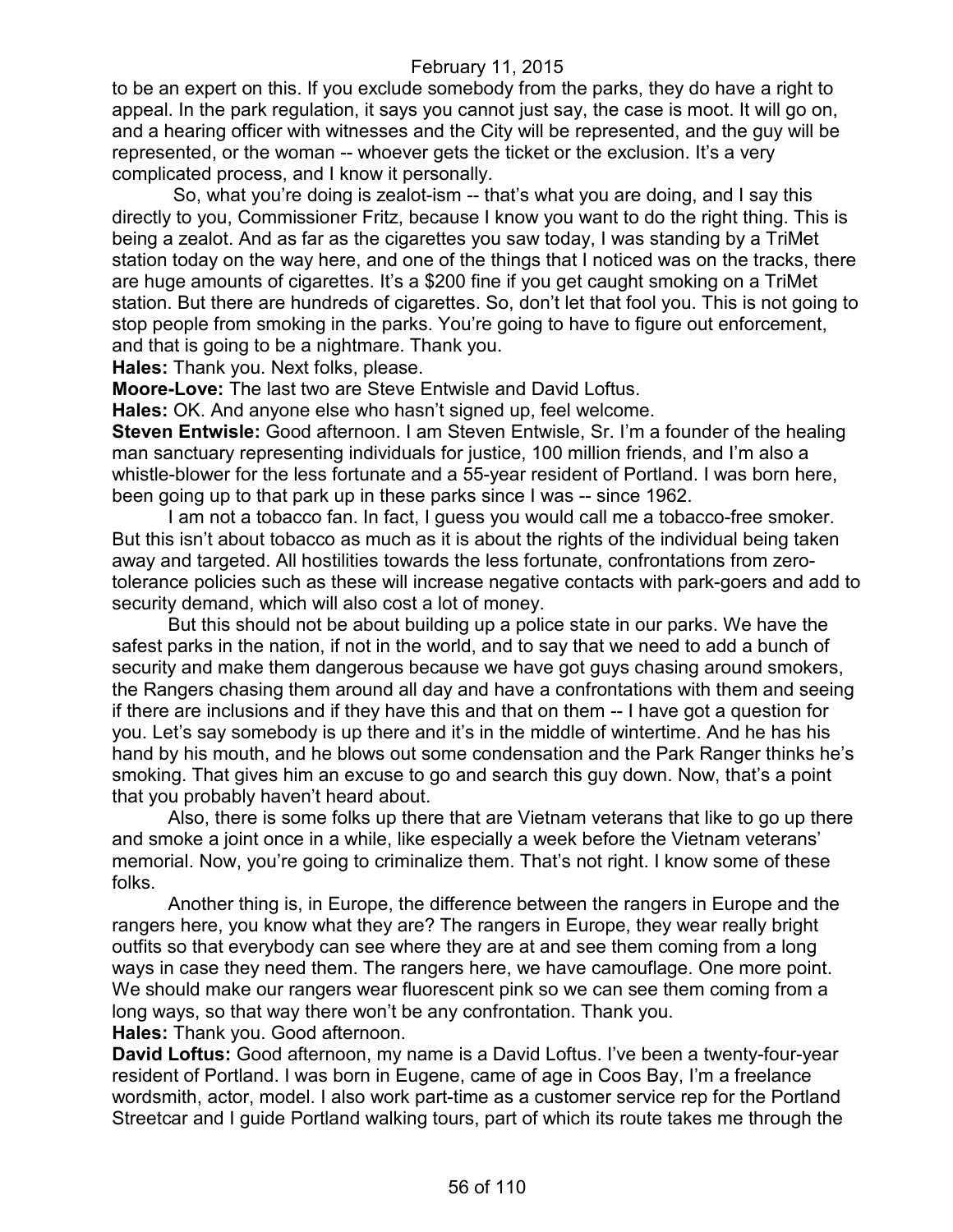park blocks. So, I see the city while I work in several jobs as an ambassador of Portland and I see the city as visitors to the city often see it.

And I am speaking in support of this measure because -- well, I see it almost as a tactical thing because it's tough to catch people littering. And having lived a block off the south park blocks for 10 years -- I've lived in Museum Place for 10 years as of July -- I see that although I tangled with Oregonian editorialist last year, I filed a letter in support of this measure and they printed it as a guest editorial with a rebuttal, so I got them where they live. He said everybody litters and from my observation, that's not the case. Most of us grew up learning not to litter. And from my observation, the people who litter in the parks tend to be from out of town, they tend to be visitors, they tend to be homeless and vagrants and folks who are doing other things in the park. But the people who drop cigarette butts come from all walks of life.

I see my neighbors who live in buildings along the park blocks grinding them out and leaving them on the street. I see business people, I see all kinds of people. For some reason, smokers seem to think that they are exempt from littering laws -- and it's tough to catch people littering but it's not hard to catch them smoking. And I see this measure as partly a tactical move, because I have not seen local law enforcement able to budge the drug dealers from Shemanski Park and the first couple blocks of the South Park Blocks, and they're having more and more difficulty with street people who are camping on the South Park Blocks or hang out on for a long time. I've been doing battle directly with skateboarders who leap on the peace chant sculpture.

All of these people -- at least some of them -- smoke. And it's tough to catch these people doing the things that they do, whether it's a drug deal arrest littering or jumping on the sculpture, even though there are posted signs saying no skating in the Park Blocks. Now, previous spokespeople talk about needing more enforcement and coming down hard on people. We know that there is wiggle room that folks will get a lot of leeway during the education period and during the enforcement period, but this gives you another tool that I'm hoping will get more policing of the park blocks to go after people who are up to much worse things than smoking.

And gradually, I hope in that the rest of the smokers will stop dumping butts on the block instead of taking those extra few steps to a garbage can because there's one on every block, but I see piles of butts next to the benches, on the walkways, within easy reach. And most smokers don't seem to know or understand or know about portable ashtrays -- you can buy them at any Rich's Cigar Store. So, I am very much in favor of this ordinance.

**Hales:** Thank you, and thanks for coming. Anyone else like to speak? Then this will be a Council discussion.

**Fritz:** Could I get Parks staff to come back? Warren, could you come back? Mr. Abbaté? If you could just address the question of park exclusions. If somebody is excluded, are they excluded from one park or from all parks?

**Harry Auerbach, Office of the City Attorney:** Thank you. At the director's request, I will handle this one. My name is Harry Auerbach, I'm from the City Attorney's Office. First thing about the Rangers. The direct answer to your question, Commissioner, is under our code, if a person commits a violation of the law in a park, that person is subject to exclusion only from that park. Our rangers are not armed, they don't carry handcuffs, they don't search people, and they don't arrest them or issue criminal citations. None of that is going to change under this ordinance.

Technically, any violation of the City Code is an unclassified misdemeanor, with the maximum penalty of six months, and a small fine. In reality, it's very rare for anybody to get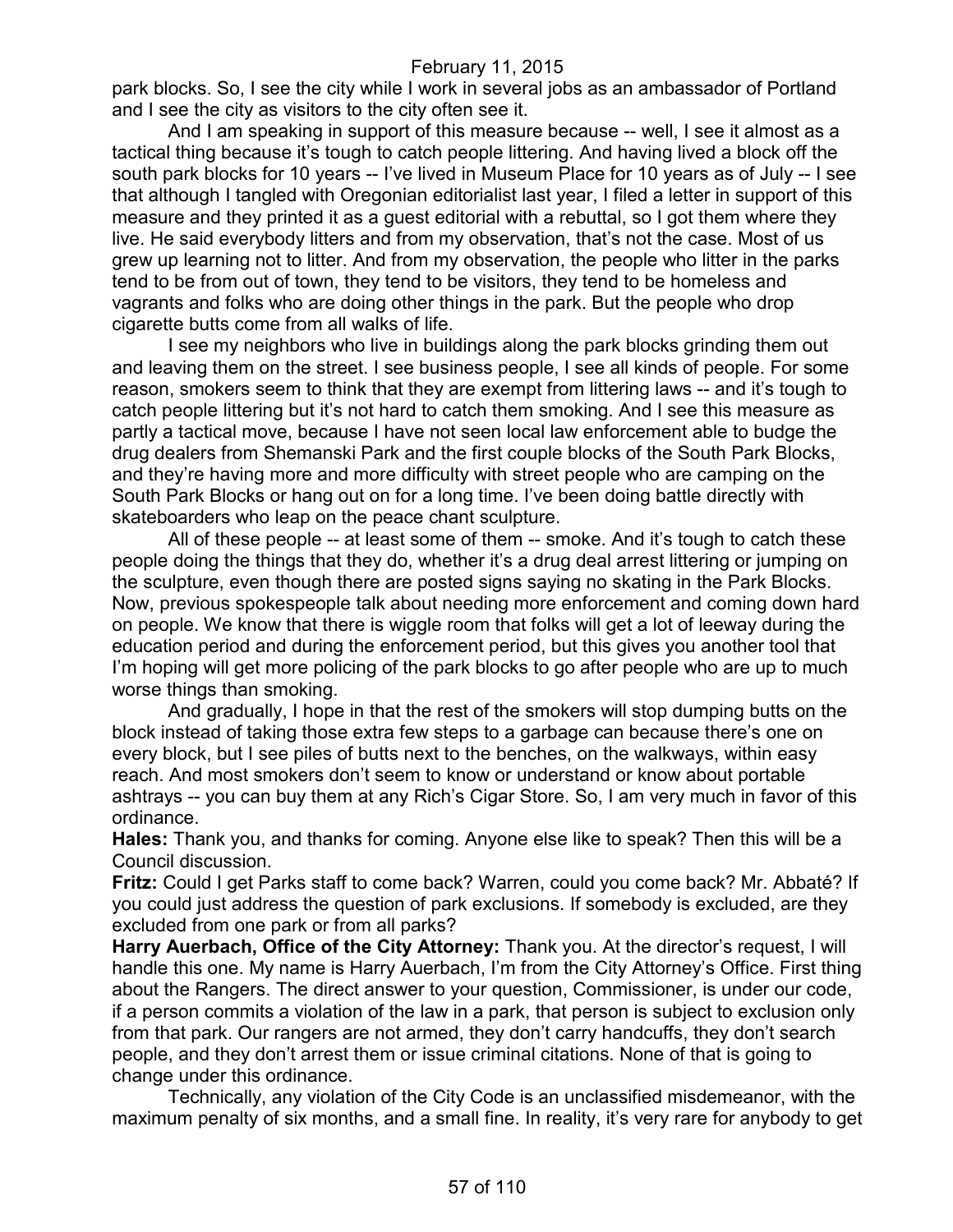any actual jail time for violating any City Code provision, although for some of the more serious ones, I believe that they get some.

**Fritz:** Do you know if we've ever issued a misdemeanor citation for smoking in the current smoke-free zones?

**Auerbach:** As far as I know, we have not. I'm not aware of any time in which that has been done. It is most 00 my understanding is that the plan that the bureau and its Rangers have for this program is pretty much mirrors what the folks at Pioneer Courthouse Square have been doing ever since we've made it first by rule and later by code unlawful to smoke in that park, which is approaching people and educating them and gaining voluntary compliance. Much as we try to do with all our code provisions -- we rely on the public to voluntarily comply with them because we don't have enough police officers to enforce every provision of our law everywhere throughout the city, and we don't have enough Rangers to enforce every provision of the code that you have got on the books now. We do the best we can with what we've got, and rely on education and voluntary compliance for successful implementation of your programs.

**Fritz:** Thank you. Anything else either of you would like to add?

**Abbaté:** I don't think so, Commissioner.

**Fritz:** I just remind my colleagues that when we did the off-leash dog area -- the off-leash dog appropriation for the Rangers to be able to issue citations and fines, we did that by separate ordinance. We have no intention of coming to Council with any kind of suggestion that we're going to empower rangers to issue tickets or written warnings, those kinds of things.

**Novick:** Commissioner, that reminds me of another question I had, which is have you considered the option of simply requiring that all smokers be on leash? [laughter] **Fritz:** We would then have to have off-leash areas and that's problematic, too. **Hales:** Other questions for staff before we conclude? So, this is a first reading. It will be back for Council discussion and a vote next week.

**Fritz:** And I just wanted to close by thanking my staff and everybody who's been involved in this discussion. I think it has been a productive and constructive one.

I was a nurse at OHSU when OHSU went smoke-free first inside and then campuswide, and we had a lot of these same discussions about how people would manage. In fact, it turned out very well. And as Commissioner Novick and I were discussing with relation to the University of Oregon campus rules, Autzen Stadium is entirely smoke-free and it does not seem to have stopped people going to Duck football games. So, there's many other events and sporting events within our City, PGE Park was mentioned -- Providence Park -- where people are gathered and manage to not smoke for hours at a time. And I don't see this as a draconian measure at all, I see it as something that would promote healthy parks and healthy behaviors for the children and adults who are in our parks. So, thank you for your consideration.

**Hales:** Thank you. So, this moves to second reading, and we are recessed until tomorrow at 2:00 p.m.

At 4:20 p.m., Council recessed.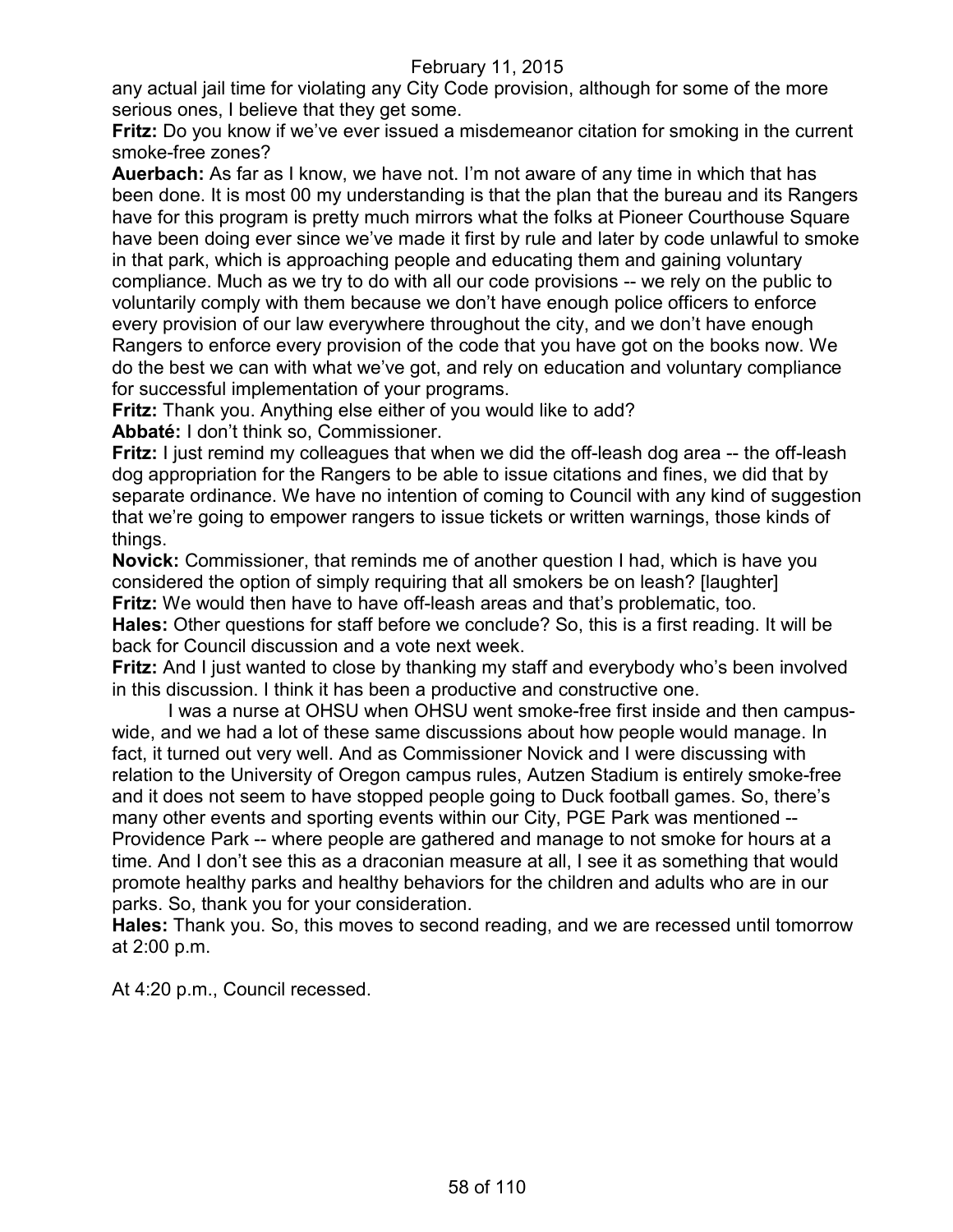### February 12, 2015 **Closed Caption File of Portland City Council Meeting**

This file was produced through the closed captioning process for the televised City Council broadcast and should not be considered a verbatim transcript. Key: **\*\*\*\*\*** means unidentified speaker.

# **FEBRUARY 12, 2015 2:00 PM**

**Hales:** Good afternoon, everyone, and welcome to the February 12th meeting of the Portland City Council. Would you please call the roll?

**Fritz:** Here. **Fish:** Here. **Saltzman:** Here. **Novick:** Here. **Hales:** Here. **Hales:** Welcome, everyone. We have a single item on the agenda this afternoon, so we know why you're here, and welcome. We're continuing -- and I'll get Karla to read the item in a moment -- continuing our discussion of the changes to our code regarding demolition. We will get the item read and then we will take staff presentation and testimony.

For those of you who have spoken here before, you know the rules. But for those who haven't, you don't need to gives your address, just give us your name. If you're a lobbyist representing an organization, you do need to please disclose that under our City Code's requirements. With an agenda like this with a lot of people signed up, we typically ask you to hold your comments to two minutes. So, please try to be succinct. If somebody else has said what you wanted to say, feel free to give them a thumbs up or wave your hands, and if you want to waive your moment to speak -- but you don't have to. The point of that is we like to have everybody have their say, but please don't make any vocal demonstrations for or against your fellow citizens' points of view and I think they'll do the same for you.

## **Item 169.**

**Hales:** Commissioner Fritz.

**Fritz:** Thank you, Mayor, and thanks to everybody who's been engaged in this process, both volunteers and staff. It's been a very constructive set of discussions, and I'm happy to be here today with a substitute ordinance. I'm going to invite Nancy Thorington from the Bureau of Development Services to come up and explain what the substitute is. I think I'll move the substitute first so that we just have it on the table.

**Hales:** There's a motion to put the substitute before us.

**Fish:** So moved.

**Fritz:** And second.

**Hales:** Further discussion? And a roll call to put the substitute on the table for us to discuss.

## **Roll on motion.**

**Fritz:** Nancy is going to go through and explain what all the changes are since the December version, and that then will form the basis of what we'll be asking everyone to comment on. Aye.

**Fish:** Aye. **Saltzman:** Aye. **Novick:** Aye. **Hales:** Aye.

**Nancy Thorington, Bureau of Development Services:** Thank you, Council members. I have a PowerPoint here that should be coming up in a second to help us go through this because it's been nearly two months, and a lot of information here.

So, this first slide is basically an overview. I'm going to just go over what was presented originally, our proposed changes, and then some of the cost issues. In December, we came before you with a proposed amendment that would add mailed notice to the properties within 150 feet and door hangers to the notice of the demolition. It would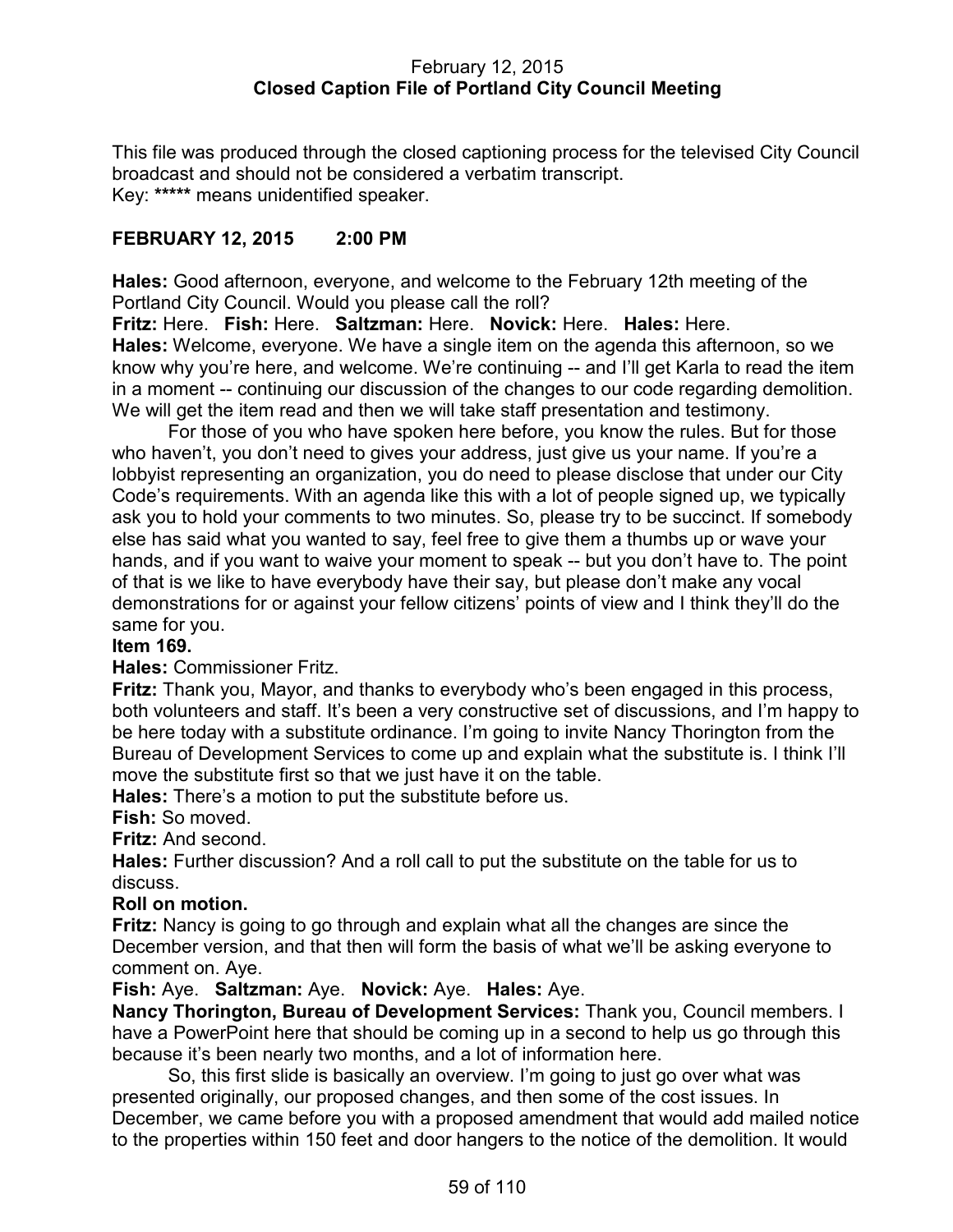make all the residential structures subject to the initial 35-day delay and change the current 120-day extension and replace it with a 30-day extension, and then remove the current exception to that notice and delay provision.

The other amendments were to add definitions to the code. Right now, there is no definition of demolition either in state law or in our ordinance, so we wanted to add those in there. We also added a category for major alterations and additions because there was a lot of input from the community about what essentially are called these virtual demolitions. So, that provision addresses those and we are not proposing any changes to that one.

This slide gives you an idea of the numbers we're looking at for the residential permits for 2013 and 2014. The total permits in '13 were 281; the total for last year were 312; we're on course to process about 370 this year. The next column shows the numbers that are exempt under the current code. You'll see the difference in 2013, it was 212; and last year, it was 177.

The reason for that number going down was about midyear, our Director Scarlett changed the interpretation so that fewer of the permits were covered by the exception. And so, you can see the number then reflected that were subject to the notice. And of those, the number where there was a 120-day delay requested in 2013 -- it was two. And in 2014, it was five. Those aren't huge numbers, but you can see the trend upward in terms of the number of -- or the exceptions, the delay exceptions -- I'm sorry, extensions -- that are being requested.

In response to the hearing on the 17th, we went back to address the demolition delay extension, because that was really the issue the public was concerned with. So, we met with the Development Review Advisory Committee, subcommittee, the full DRAC, the United Neighborhoods for Reform, Restore Oregon, the Bureau of Planning and Sustainability, and our code hearings officer to address this issue of the demolition delay extension. And we reached consensus among these stakeholders for the proposal that's before you now.

This next series of slides is -- I put it in three columns to help give you an idea of --the first column is the existing code, what's in there now; what we presented on the 17th; and what we're proposing now. This first one is the notice provision.

Right now, if you come into BDS and you ask for a demolition permit, you get this huge orange poster that gets posted on the site. We are proposing removing that requirement based on input that those basically attract criminal activity and don't really give the notice that is very effective. So, in lieu of that we are recommending having the properties within 150 feet get mailed notice, and also to the recognized organizations. That isn't changing, we are just adding a recommendation to include the Architectural Heritage Center and Restore Oregon to the organizations that would get notice to help get that further out into the community.

The demolition delay. Right now in the code, all demolitions are subject to a 35-day delay except if you're going to have one-for-one replacement. And what we have proposed is to eliminate that exception. So, everything would be subject to the delay.

This is where we get into the real meat of this, the extension period. Who may request it? Right now in the code, any recognized organization whose boundaries include the site. We are recommending adding any interested party.

The time of the extension. Right now, it's 120 days, and all that has to happen is the recognized organizations sends BDS a letter and requests the extension, and that extension is automatic. It's for 120 days. And when you add that with the 35 initial delay, that's a total of 155 days. What we presented on the 17th was a 30-day mutually- agreedupon notice, and that was the issue that people were not happy with because there was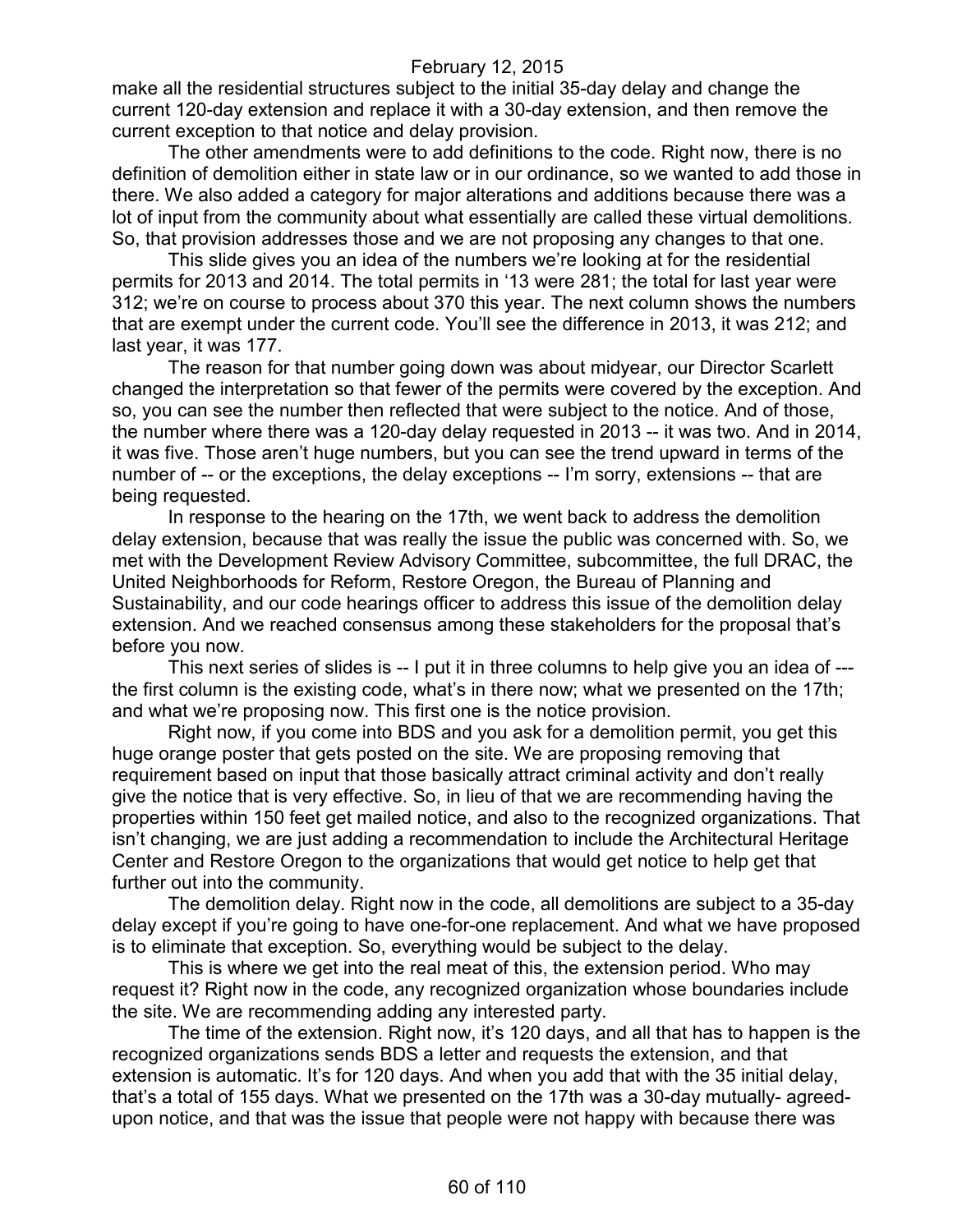not enough -- it was mutual so there's no teeth in it, there was no way to enforce it, and they said it was too short.

We're proposing now a 60-day delay in addition to the initial 35, which would give a total of 95 days. And that would be granted or the -- what would be required for that would be that the appellant submit an application for an appeal to BDS for the code hearings officer along with a fee or fee waiver and supporting documentation showing they are actively pursuing an alternative to demolition.

Who can appeal under the current code? It's the applicant for the demolition permit is the appellant now. And what we're proposing is to switch that so that whoever is asking for the extension is the one who has to request the appeal. And right now, the burden therefore -- because the applicant is the one who is filing the appeal -- they have to show that the recognized organization that requested the extension is not making a good faith effort to work on an alternative to demolition. And they have to pay the appeal fee, which at this point is \$1300. What we're proposing now is to shift the burden so that the appealing party shows that they are actively pursuing an alternative to demolition.

What we've got here are four criteria. The first one is showing notice that you've tried to contact the owner. This we're doing via certified mail, although we certainly will encourage people to talk directly to the property owner, but at least with the certified mail we know we have an objective criteria to know they've actually reached out and tried to contact the property owner.

The second one -- this one is the property has some significance to the neighborhood as demonstrated by architectural significance, the age and condition of the house, or some other factor. This is in response to some feedback basically that the council gave at the September 17th hearing that you know, obviously not all old buildings are worth saving, so there should be something that shows why this particular structure is important. In addition, a plan to save the structure. So not just saying, OK, we like this building, but what are you going to do? Show us something concrete that shows that you can do this.

The last one -- I really appreciate the input of the United Neighbors for Reform because they helped us craft this one -- actually, they crafted it, which is great because it gives some nice objective criteria for the hearings officer to apply, which includes providing a pro forma budget and evidence of either funds on hand, or a fund-raising plan sufficient to meet that. So, that creates basically what the code hearings officer would use to determine whether they're actively pursuing the alternative to demolition.

This slide shows what happens as a result of the appeal. So, if the burden isn't met, then right now under the ordinance -- if it is met, I'm sorry, then the BDS can issue the permit. And under the proposed revisions, if the applicant for the appeal meets the criteria, then they get an additional 60 days in addition to the initial 35 days. That's a 95-day window. If they don't meet that burden, then BDS can issue the permit any time after receiving notice of the decision.

What we were trying to do is create a finite universe so it can never go past the 95 days. So, this third bullet basically explains that. Let's say somebody comes in on the 35th day and they file their application for an appeal. And then if the code hearings officer doesn't get to the hearing for another 30 days and then their decision doesn't happen within that 30 days after that, you've got your 95 days have expired. If that happens, then BDS can issue the permit regardless of whether the hearings officer has rendered a decision because it's a 95-day maximum cutoff. That gives the balance we think between the finality for the property owner and 95-day window when the issuance of the permit is stayed.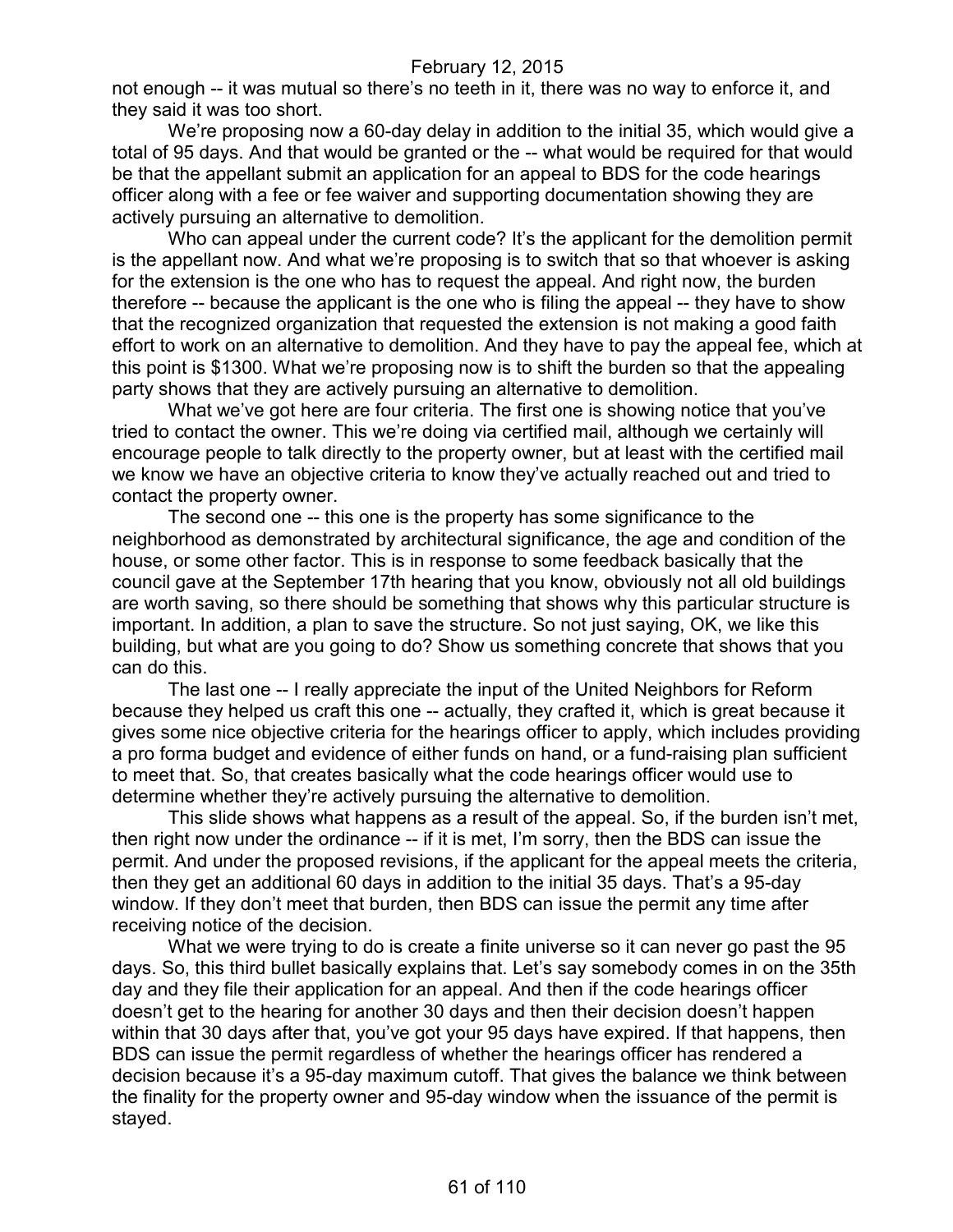Then this just shows again that the exception to the notice and delay -- we are recommending removing that.

One of the other issues that's been raised in conjunction with this is the deconstruction issue. It came up a little bit at the last hearing, and we've talked with BPS and DRAC and UNR. Deconstruction is kind of just a slow and green version of demolition. So, we wanted to make sure that we addressed this properly. We think that BPS -- and BPS thinks that they're the better organization to be taking the lead on this with input from DRAC.

One of the issues is the code that's before you is basically regulatory -- what you can do, what you can't do when you're engaging in a residential demolition. And deconstruction is different because it's an incentive program. It's what are we going to give you for doing deconstruction instead of demolition? So, it really is a different consideration that I don't think belong in a code, and the stakeholders pretty much agreed it was better to put that off and discuss it with the right stakeholders and all of the right stakeholders, because we were focused on the demolition pieces that we had. And so, the deconstruction -- we didn't have any deconstruction experts, and we didn't fully vet it.

This last one here is just the major alteration and demolition comparison. On the major alterations, all we're doing for that is seeking -- it give as 35-day delay from the time that somebody posts notice, they have to put door hangers on surrounding properties and email the recognized organizations. And the purpose of that is to make sure that the surrounding property owners know if there's one of these big alterations where they're taking down half the house or they're adding a story or something like that. So, that's just a recap.

These last two slides are on the fee. So, the appeal fee is \$1300 and it's a fee that's charged by the code hearings office. It's not a fee that we can waive, and they won't waive it. They don't have any way of doing that, nor will they. So, basically it's something that if we want to waive the fee, we have to come up with the money from somewhere because we can't use our permit fees. State law restricts how we can use our permit fees to things related specifically to the implementation of the permit and inspection program.

On this last slide here, this shows the total cost. The first part of this is the notice and our projected -- we project about 370 permits for the demolitions and about 3500 for the major alterations. That just shows the mailing costs and the staff time at about \$46,000. Then related to processing the appeals and any of the other associated tasks with this, we anticipate it might take up to a full-time employee at \$80,000. And then we're kind of shooting in the dark here on the appeal fee waivers, we have no idea how many are going come in, so we just made a projection at 20%, and that's what that \$97,000 is based on. With that, I'll take any questions.

**Fritz:** To be clear, we're not questioning that right now. The Development Review Advisory Committee subcommittee is going to continue working on the issue of what fees could be added to the permit fee and what cannot, and then we'll be having a late add into the budget or perhaps into a BMP so that Council will have that decision to be made separately. We just wanted to highlight for everybody that there are costs involved, and not all of them can legally be assigned to the person applying for the demolition. So, there will need to be some general fund allocation.

**Hales:** And the waiver policy we have for neighborhood associations applies on the appeal side here, as well?

**Fritz:** It does. It's very similar to the land use review process, however, with land use reviews it is legal to tack that additional cost on upfront permit application fee. It's not for this process. We wanted to mirror it so that no neighborhood association is prohibited from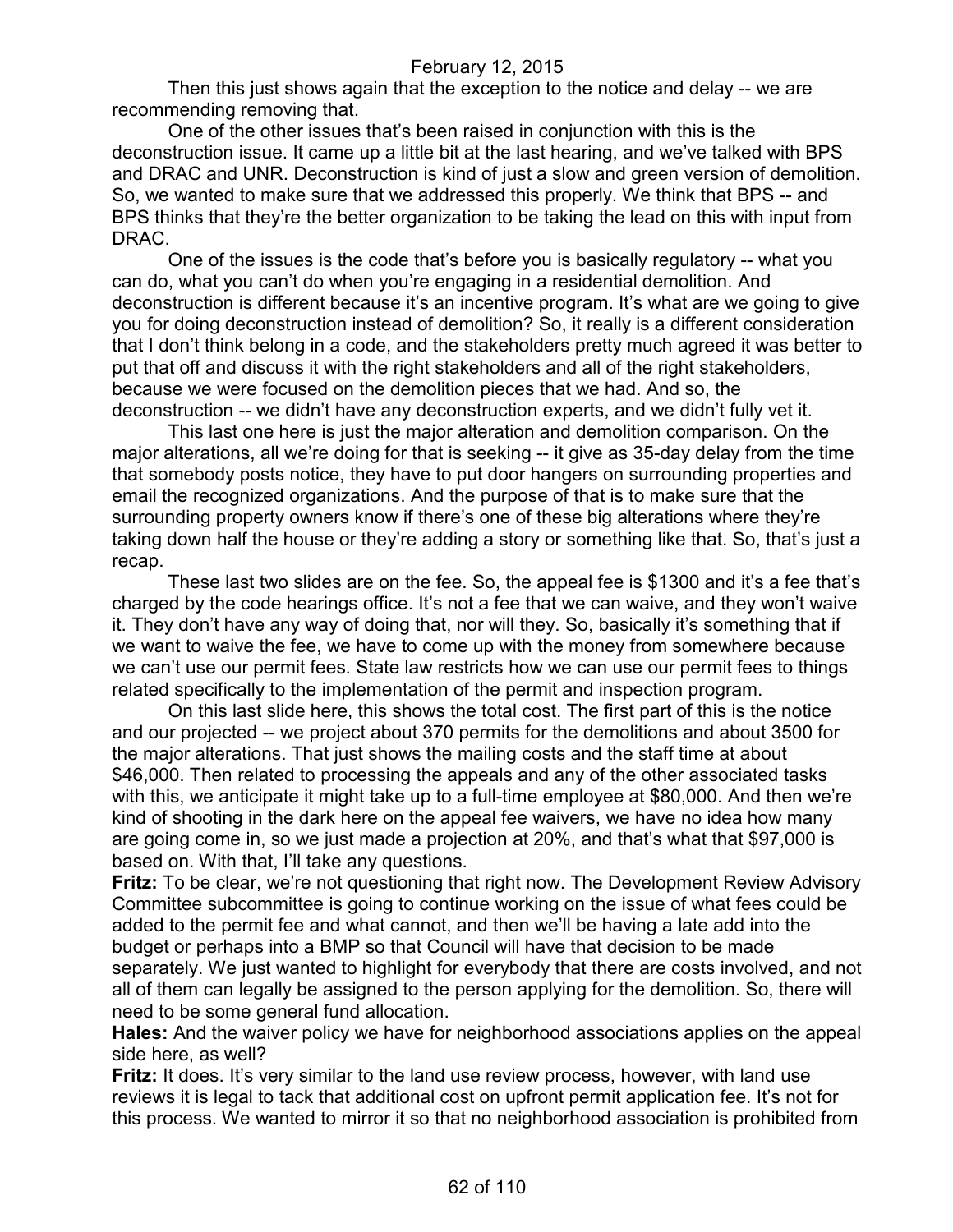appealing because of the cost. On the other hand, we don't have a readily available bucket to get that from. And so, we wanted to flag that for you, Mayor. **Hales:** OK, good.

**Fish:** I have a question, and it has to do with the requirement on the burden -- when you listed the burdens that someone has to meet to get the extension of delay, you have in there a certified letter, a copy of a certified letter to the -- I guess, developer.

**Thorington:** Property owner, yeah.

**Fish:** That's a pretty high bar.

**Thorington:** To send a letter, certified mail, return receipt requested?

**Fish:** I'm just saying it's a high bar generally because as a recovering lawyer, you know, you can send a letter as a lawyer and just attest that you sent it and there are few requirements in the law that require certified. But I had a different question. Let's say you're up against the deadline and someone comes in and they've given actual notice, but they don't bring you a certified letter. On that technicality, could they be denied their relief they seek?

**Thorington:** The way this code is written, yes. Because what we're trying to do is keep BDS staff from having to make that determination as to whether what you've done is sufficient. So, in my experience in code writing, it's pretty common to have a certified letter requirement. We have it in the zoning code as well. All you have to do is show that piece of receipt that's stamped by the post office that you sent it certified. It doesn't have to have come back.

**Fish:** I understand. That's why I'm thinking -- I'm just imagining someone coming on the last day you can do this and it's a national holiday. Or there's some other reason. Is there a -- are we giving you the discretion to waive that requirement if you know -- if someone presents evidence that they've actually contacted the landlord?

**Hales:** But how would they do that, Commissioner? I understand the concern about the burden that you raise, but if we need proof the property owner has been told, how would you get that but for the certified mail?

**Fish:** Well, you actually have no proof that the certified mail has been or will be received. **Hales:** That's fair -- well, return receipt requested, though.

**Thorington:** That is true. And like I say, we're encouraging people to at least -- in addition to make actual contact. But in talking with staff, there was just really no way to write it into code that all of the different possible permutations -- I mean, there might be something in an implementation in an administrative rule that said if you had something signed by the property owner saying, yeah, we've been in discussions.

**Fish:** OK. No, I understand why you'd want a certified letter but I'm just thinking of the hardship case of someone who otherwise complies with the spirit of the rule but because of a national holiday or something or some life event can't to the post office. I can't get to the post office with my day job. Sometimes I'm in hearings all day, so I just wondered if there is that exception.

**Hales:** Fortunately, most people have normal jobs, unlike ours.

**Thorington:** Hopefully, they wouldn't wait until the last day, either.

**Fish:** Maybe something we could talk about through the regs at some later date.

**Hales:** Right. Other questions or issues to flag? I'm sure we'll have more later on. **Thorington:** Thank you.

**Hales:** We have some folks signed up. I believe we first have people who signed up to testify at the last hearing but didn't get the chance, so we should call that roll first. Hopefully many, if not all of those people are here. Then, we will move to those who have signed up to testify on the amendments today. Come on up. Good afternoon.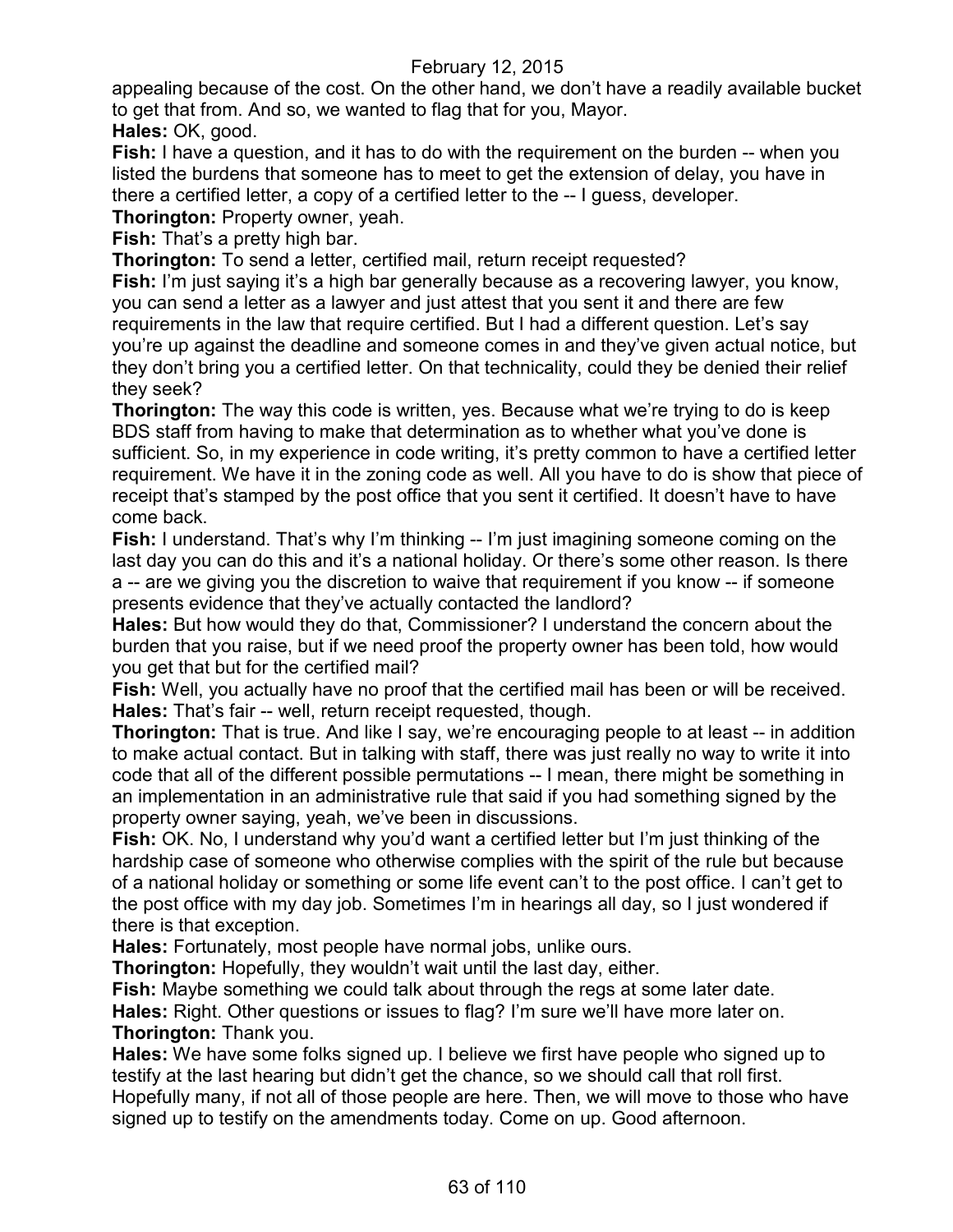**Scott Yelton:** First of all, thank you for this opportunity. As you know, I just missed the deadline last time and I was really afraid I wasn't going to be able to speak. **Hales:** Thanks for your consideration about that. Please put your name in the record. **Yelton:** My name is Scott Yelton. I'm here wearing a lot of hats, but one of them is I work for a company called Lovett Deconstruction. We are a deconstruction company. We basically do demolition by hand, so we are tearing down structures using our hands and hand tools. A lot of what we are doing is salvaging materials and what we are doing is releasing that burden on the environment. Did you know that one third -- this blows my mind -- one third of all landfill material is from residential home demolition debris? We cut into that. We salvage materials that can be reused in the building process: 2x4s, 2x6s, the structural lumber that can never be replaced -- unless we clear cut old growth forests -- but if we do that, I'm going to come back and testify again that we shouldn't. So, it's a solid service we're doing to the environment alone and it's a material that's in demand.

I think one of the unheralded benefits -- the unheralded benefit of demolition is that it takes time. I can hear the eyes roll behind me, because those developers want time, there's not enough time in the day. But we have the time to run safety protocols. We have the time to identify and dispose of toxic materials, such as lead and asbestos. This is the completely opposite of what you get with a backhoe and a guy who can raise a cloud of dust in one day.

But I think most importantly, we have the time to actually touch base with the community. Time and time again, I've seen it on the project site where the neighbors come up to us. Typically not on the first day -- it takes them a moment to realize what's going on -- and express their fears, express their concerns, and express their anger at times with us. But we have that time because we are there day in and day out listening, also expressing our opinions and our objectives that we are salvaging this material, that we can reuse this material. So, I think there's a bridge there that we are making that demolition does not do, a guy in a backhoe does not do. So I know we are given a wink and a nod that we will kick deconstruction down the road, but I hope the spotlight doesn't fade and that we can stand up and make a mandate for deconstruction. Thank you so much. **Hales:** Thank you, thanks very much. Welcome. Are you ready with your PowerPoint? **Shane Endicott:** I am, thanks. My name's Shane Endicott, and I'm executive director of Our United Villages in the Rebuilding Center in Portland. We're a 501(c)3 nonprofit started by all volunteers here in Portland. It took two years, and we launched the Rebuilding Center in 1998 and we still have a lot of volunteers but we also have paid staff in six departments.

A few things I wanted to point out is that I'm really excited to share information about deconstruction because when we started this, there was no all-year-round deconstruction program in the United States. Today, they're popping up all over the country. And also, deconstruction is very aligned with the city's political goals and seen on the website and all of the visioning and projects that have been going on.

I'm going share a video here -- I don't know if we could do the lights -- but this is a demolition. I'll share a comparison and some information as it's running. [video playing] So, as you can see, it happens very fast -- [laughter] -- but what's tied up in there is a lot of old growth. That stuff if it was still in the forest would be protected, and it's worth a lot, a lot more than anything you can buy today. In fact, you can't get the material that's tied up in there today.

If you notice, you'll see one gentleman jump out of there. Now, the next video you're going to see is deconstruction. We create six to eight jobs for every one job in demolition, six to eight using deconstruction for everyone -- livable wage jobs. Also, it supports small businesses all over the city. A lot of people buy the materials to feed their businesses. If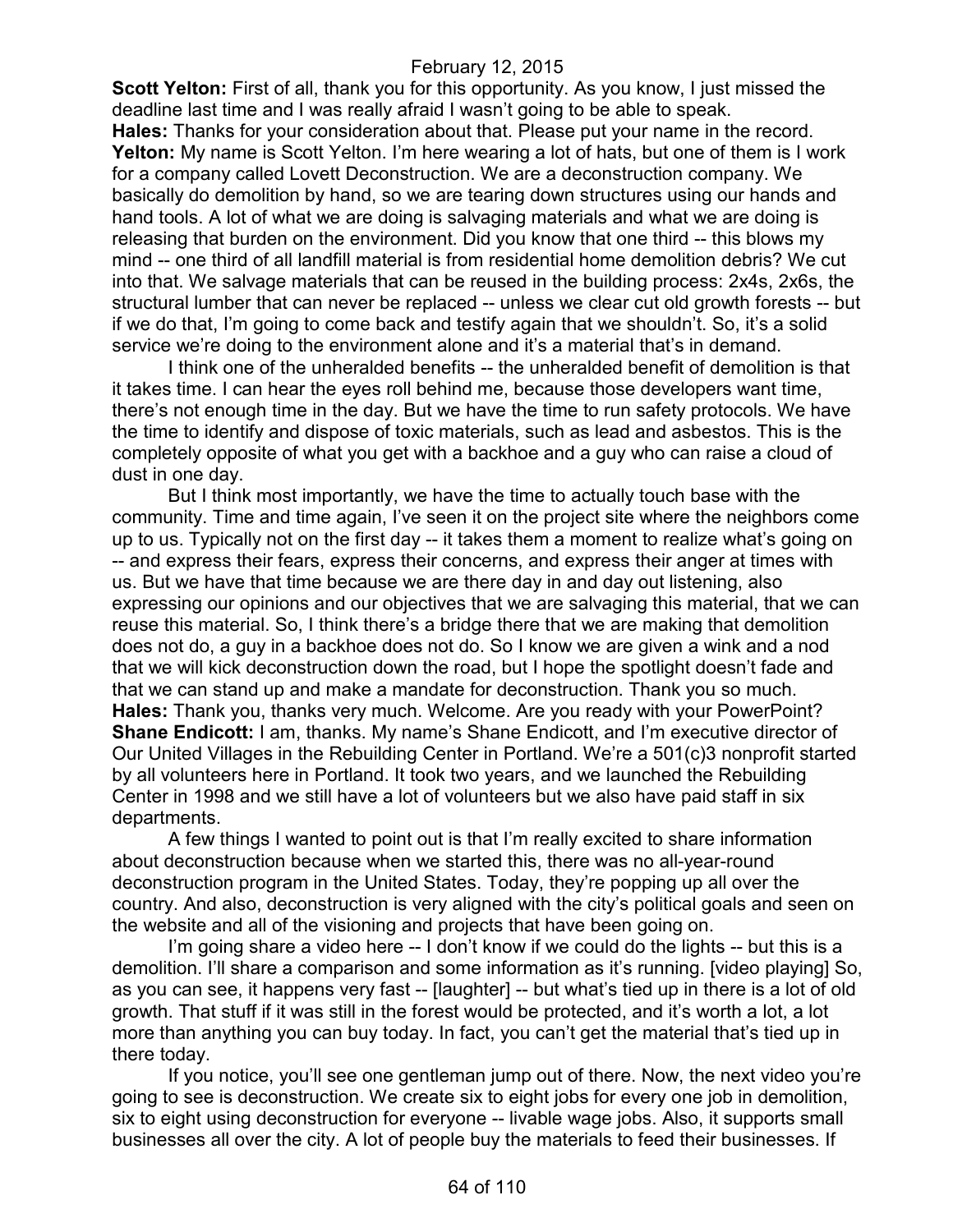you've been in any of some of the big stores in any business district in Portland, you'll find used materials have been incorporated. It's beyond a style, it's an ethos, and we're just barely tapping the opportunity that sits there economically with jobs as well as savings to our community.

Since the Rebuilding Center was opened, we have raised over \$25 million, but it's equated to \$75 million in savings to our community and we're just scratching the surface, we're barely touching it. There's literally millions of economic dollars to be reinvested back into our city, and I can add up easily over a thousand jobs of how it all feeds, and we have people coming from all over the country. Am I over? [laughter] It was three minutes last time, I apologize.

**Hales:** Yes. That's fine, very well done. Appreciate the videos, those are pretty amazing. Thank you.

**Endicott:** Thank you.

**Hales:** You're next. You also have graphics, OK.

**Cliff Goldman:** I've got a picture -- it's worth a thousand words. Mayor Hales, City Commissioners, my name is Cliff Goldman, I live in Northeast Portland. I want to thank you for this opportunity to make my comments to you as resident of the Beaumont-Wilshire neighborhood, ground zero for demolitions and buildings of tall, skinny houses.

Mayor Hales, the Oregonian on January 31st had this article in the newspaper about you're going to be running in 2016. I'm very encouraged by the speech that you made to the City Club and the policy prospects -- I think they're great. I hope I can support you then. I especially liked the policy prospect of demolitions. Hales wants to create rules on neighborhood infill to make, quote, demolition a less attractive option.

Oregon's population is growing -- more people, and people have to live somewhere. I'd rather see greater urban density as opposed to ever expansion -- pushing out, if you will -- of houses beyond the urban growth boundary. This is Oregon, we're different here. This is Portland. I don't think it's weird to want to preserve the character of our neighborhoods. Now, developers want to make money. Construction workers and contractors want to work -- I understand that. Houses don't last forever. The construction of new housing is inevitable. The rebuilding and/or refurbishing of what is is natural, but it must be done right. We shouldn't build a new home without an eye to architectural compatibility, I believe.

A picture is worth a thousand words and you can see the tall skinny house there is out of place. This home on NE Skidmore does not fit. There's something wrong with this picture. Not just the aesthetic insult to the eye but blocking of solar access, eclipsing the sun, affordability in the sense of marring of the neighborhood. [beeping] I had three minutes last time.

Let's go ahead and rebuild where we have to but to do it in a way to enhance the neighborhood's cohesiveness and is pleasing rather than shocking to the eye. We in the Beaumont-Wilshire neighborhood care what the neighborhood looks like. The developers do not. Can't we rebuild and have new homes that are included rather than simply being imposed upon us? Please do what's in your power to do zoning changes, height limitations in accordance with surrounding homes to make the city that you rule to be worthy of the hard work that you do in making our city livable for all, not just profitable -- the blank profitability for some. Thank you very much.

**Hales:** Thank you, thank you all for coming. Thank you. Tamara, I think you're on first. **Tamara DeRidder:** I'm Tamara DeRidder. I'm chairman for Rose City Park Neighborhood Association and I'm here to speak on their behalf. The Rose City Park really supported the UNR resolution's intent -- not some of the specifics, but the intent. And I want to encourage all of you to support the mayor in the creation of the infill task force, and with that look beyond just cosmetics of the house but also at dealing with the massing and the rhythm,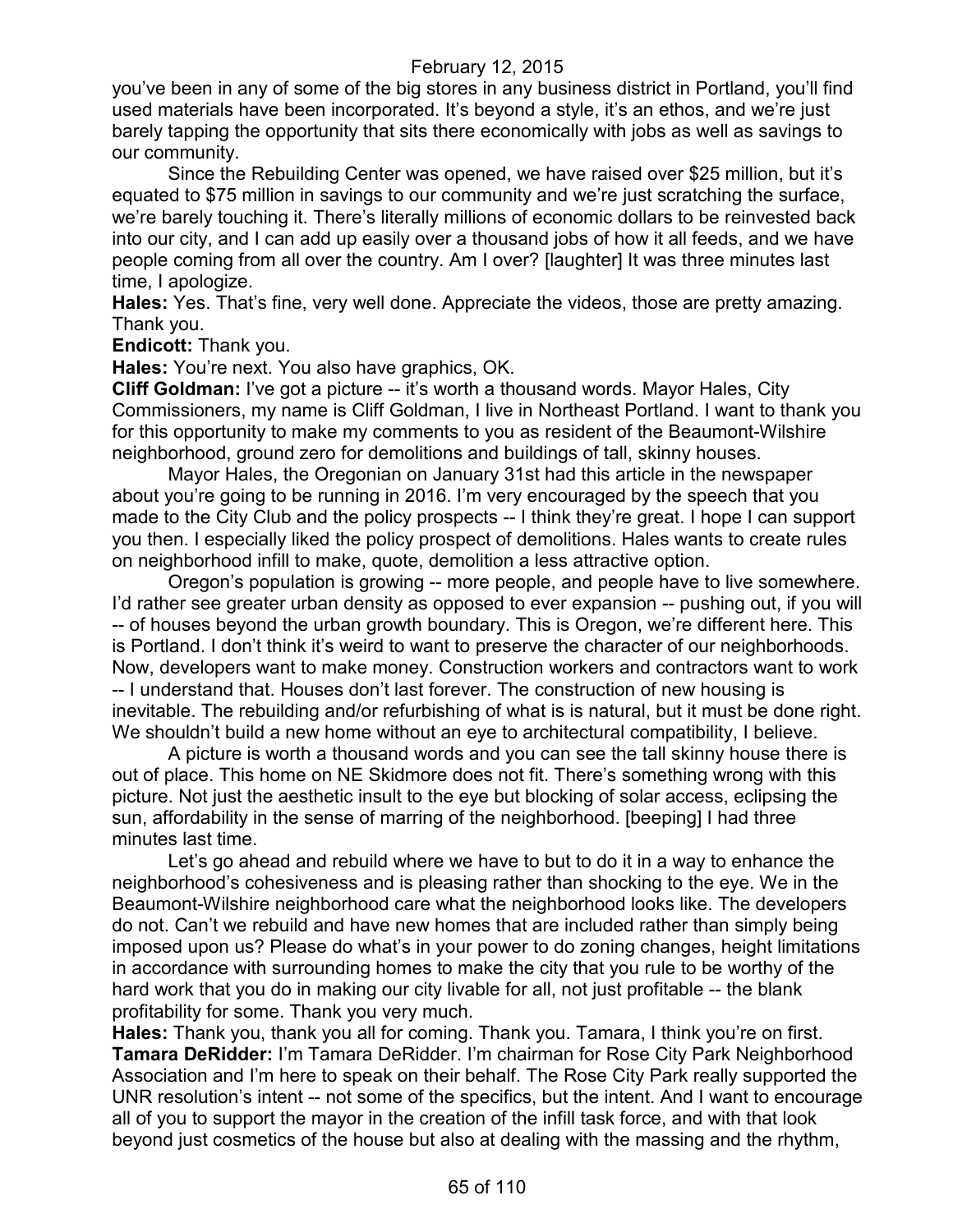because there's other things such as creating three homes on a corner lot -- which causes a mass much bigger than what is typical -- and there's also split lots. And so, add that to your list, if you would.

Also, deconstruction as mentioned is to be looked at and should be looked at. It's an important part of our heritage.

I also wanted to make sure that you didn't miss updating the Historic Landmarks Commission inventory. Right now, nothing east of 82nd is on that inventory and that's because we didn't annex it until later. So please, don't miss that.

One thing about the ordinance change. I'd like you to take a look at section J. In that, it makes no sense that it adds 60 days from the day BDS receives the complete demolition permit. It should be after the 35-day notice. If you're adding 60 days, it shouldn't be prior to the five-day notification period that the staff has, and then on top of that there's a 35-day notice to the public. If you would look at clause J for that issue.

**Hales:** OK, thank you. **DeRidder:** Thank you.

**Hales:** Thanks very much. Yes, I'm trying to look at the modification of J that's described in the amendments --

**DeRidder:** Yeah, and the amendment in the middle of it, it says, 60 additional days from the date BDS receives the complete demolition permit application. So, that doesn't make sense because it reduces it down to a total of 55 days.

**Hales:** I get it -- it does say 95 days.

**DeRidder:** It should be after the 95-day notification period.

**Hales:** OK, we'll check on that. Thank you. Mr. Wood?

**Justin Wood:** Good afternoon, and thank you Mr. Mayor and members of the council. My name is Justin Wood, I'm with the Homebuilders Association of Metro Portland. I'm also a builder with Fish Construction, we do a lot of infill housing. I'm a local second generation builder. I want to thank staff, BDS, DRAC, and all the staff that worked on this. I do have several thoughts and comments about the design standards and compatibility, but I'll hold those where they're relevant.

City Council tasked the DRAC back in 2014 with solving the issue of demolition. I think DRAC has worked hard on this issue and has come back with an additional proposal. City Council asked them to go back and make some tweaks, which they have done and they've sought out approval of groups such as UNR and Restore Oregon. I think they've done what they've tasked and so I would ask the council to support the resolution they have in front of them.

Additionally, I'd just like to add a little bit of commentary regarding the importance and need of demolition, redevelopment, and infill to our area. For one, our company - most of the houses we build are geared towards first-time home buyers. A lot of them are built for people buying at or below median family income. This argument lately about demolition seems to be painting the picture that every house that's been torn down has been a big house and every house that's been replaced has been a half million dollars or more. I can specifically tell you -- and some others will hear as well -- a lot of these houses being torn down are small little houses, and they are being replaced with small houses for starter families. So, keep in mind that there is a spectrum, it's not just large houses and it's not just McMansions -- if people want to call it that.

This has also been described as not being a density issue. Yet in 2013, the City of Portland reported 283 demolitions resulting in 553 units. So it is an increase of 100% density on those lots.

Lastly, much has been made that we can put all our new growth and development in this region into the centers and the corridors of the downtown areas. Yet, I think it's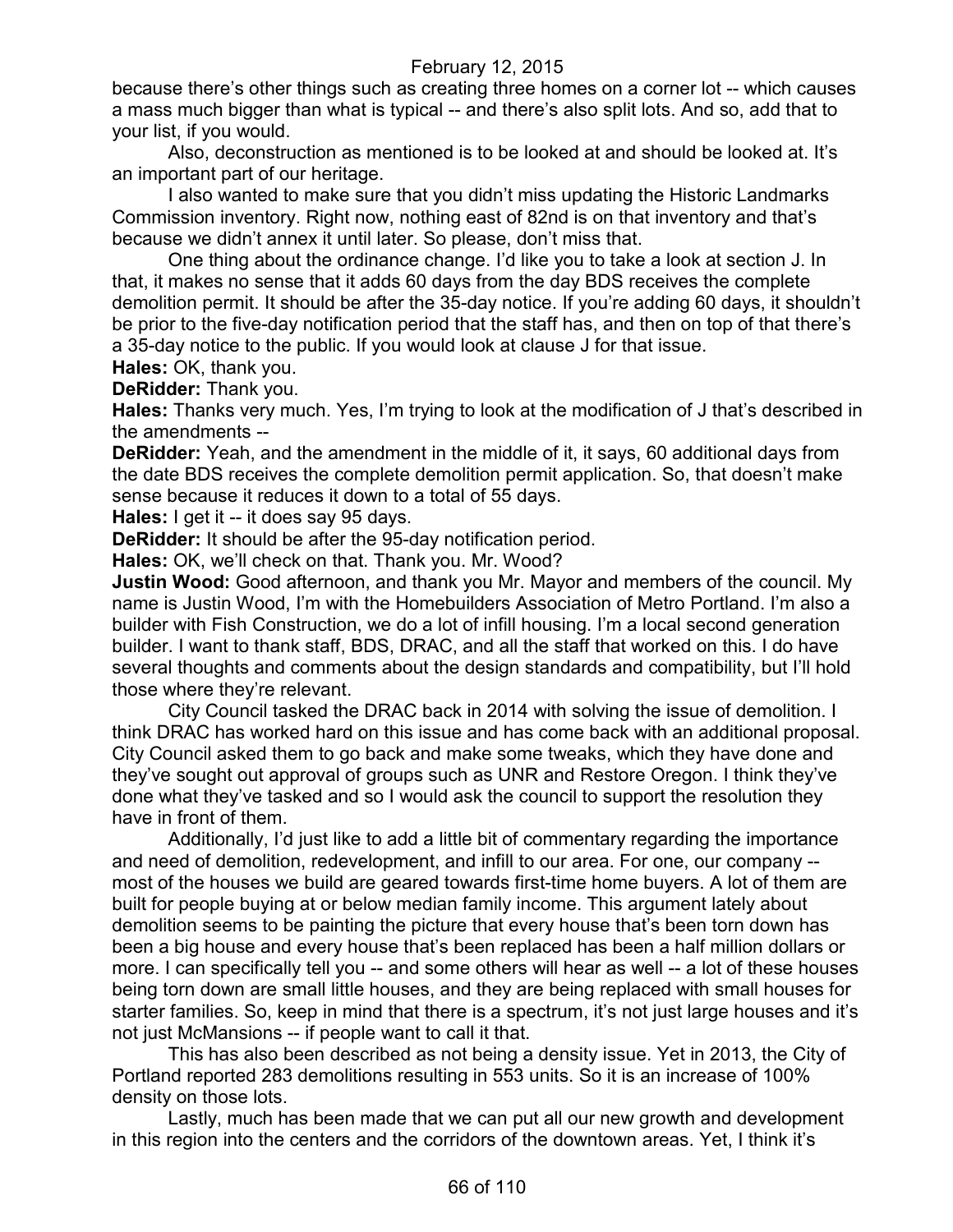important for neighborhood associations and residents of the city to know that as Metro and the City of Portland are working on their growth projections for the region, the City of Portland says as part of the 2014 urban growth report that they can handle 15,000 new single-family homes within the city of Portland. And of that, 9400 are through infill -- and this in the next 20 years. And I can tell you as somebody who looks for land and buys land that there's not 10,000 vacant lots in the city of Portland. If we are going to meet what we're telling Metro we're going to do based on our growth, we have to have infill and demolition to do it. If we don't want to do this, then that's a separate conversation we need to have with Metro. Thank you.

**Hales:** Thanks very much. Welcome.

**Jes Larson:** Hi, good afternoon. Thank you, Mayor Hales and Commissioners for welcoming this testimony. My name is Jes Larson, I'm with the Welcome Home Coalition, and we are a group of housing advocates, affordable housing providers, and community members, educators, health care providers, labor, folks interested and concerned about affordability in our community.

We are grateful for all the work that's gone forward to get us to today with the DRAC committee and everyone involved in this work, and we just want to put something on the table for your future consideration and that is the idea of demolition fees as way to mitigate lost affordability in the case of some demolitions. We have a good example of some fee structures in use outside of Chicago. There are a group cities that use an elevated fee structure to do a couple of things: to deter some demolitions from occurring when it's not in the community's best interests or it doesn't increase density, where it doesn't create new affordability. But when demolitions do go forward, in the case of these cities, a \$10,000 fee is collected and contributed to an affordable housing account. That affordable housing account then gets used to help mitigate the loss of some of that lost affordability through some demolitions, and it is allowed for first-time homeowners who aren't able to break into the market to have extra funds to purchase their first time family home.

We are very interested in this as one tool that the city can look to as a way of addressing lost affordability, gentrification, displacement throughout our community. We know here in Portland that a lot of tools that communities are using across the country are off the time table for us for our local use to mitigate affordability, and when there are tools still on the table, we hope that we can look to using them for the best outcomes for our communities. Thank you.

**Hales:** Thank you very much. Thank you all. And thank you all for being willing to defer until today. Guess you're on first, Karen, and your colleagues are waiting politely for you to be first.

**Karen Karlsson:** Karen Karlsson. Mayor Hales and Commissioners, I have a lot to say, so I'm going to probably roll over my two minutes.

Demolition is about a lot of different things. It's about historic preservation and neighborhood livability; public safety; social equity; and very importantly, housing policy. The demolition code changes before you have been looked at only through the eyes of BDS and the DRAC. BDS and the DRAC do not make city housing policy and are not responsible for historic preservation and are not leading the comp plan process. They should not be the only bodies looking at the issue of demolition; many points of view must come together.

I'm going to jump into the meat of my testimony, though. The newest proposal provides for a 35-day delay with a 60-day extension upon proof the following criteria have been met: request a meeting with a certified mail, provide evidence of the significance of the structure, develop a plan to save the structure, and show reasonable potential to consummate the plan within the 95 days by providing a pro forma and evidence that funds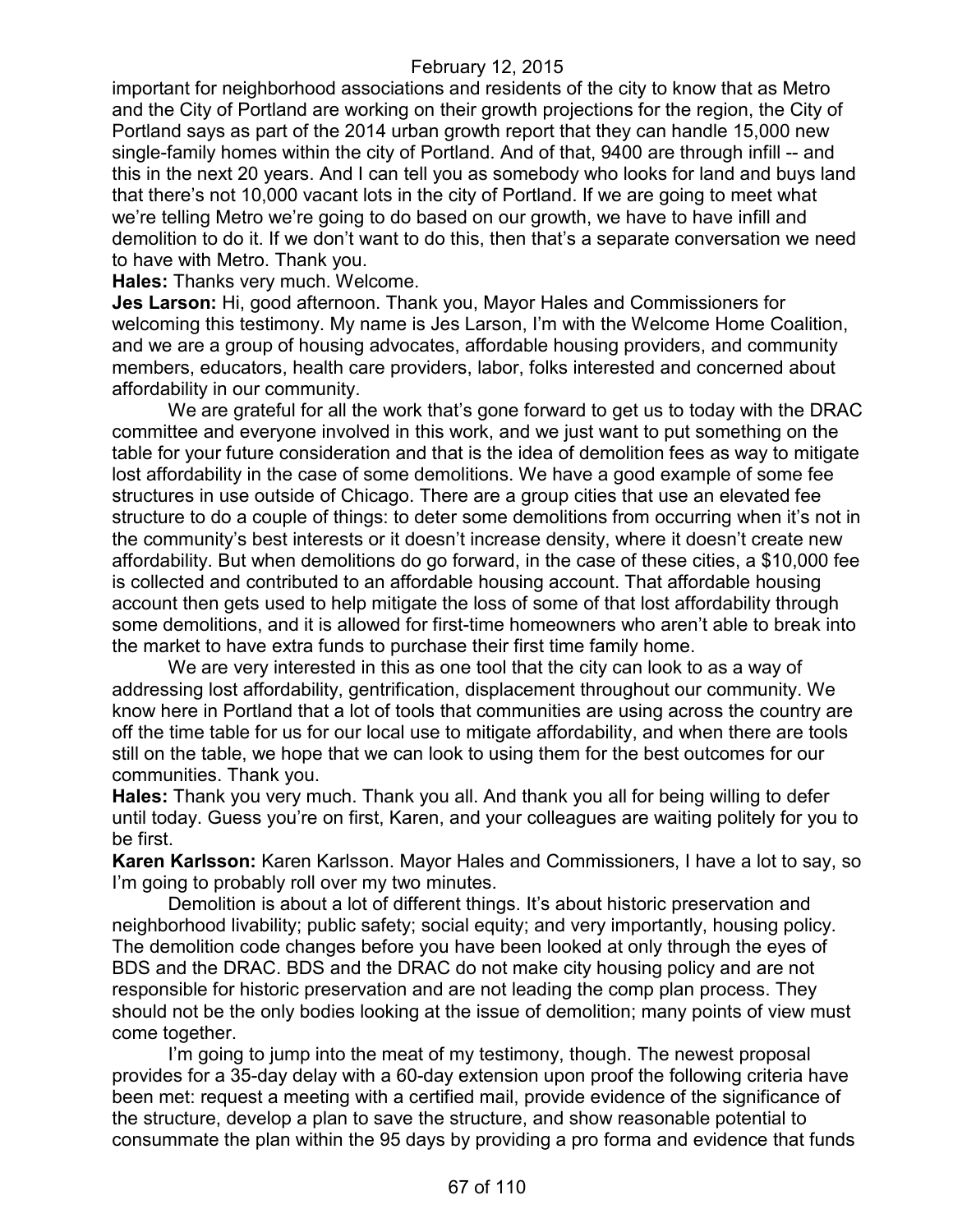are on hand or a fundraising effort is sufficient to meet the financial requirements. That's a lot. That's a big amount of work.

And the hearings officer -- what criteria do they use to determine if a structure is significant? What about if a plan is reasonable? If the developer says, "I'm not going to sell the property" then the plan's not reasonable. If the pro forma is feasible? I don't know hearings officers who know a lot about analyzing pro formas. And is the fundraising plan feasible? I think that's a big question.

So, part of this is a lot about process and timeline. Most neighborhood associations meet monthly. To request an extension, the neighborhood association must vote in support of the plan at a public meeting with notice requirements. This must happen now within 35 days of when the notice is mailed. Based on that timeline alone, I doubt that it can happen. Even ONI recommends that neighborhood associations need 60 days to make decisions on important issues.

In conclusion, I think that the present 120-day delay does have flaws, but the proposed code change is neither a compromise nor a real alternative. Effectively, it trades a 120-day delay for 35 days. The 60-day extension is very unlikely to ever happen. So, let's be honest about it. Let's either keep the 120-day delay until a real proposal is developed, or eliminate it all together. Please don't prevent it's an acceptable solution.

I do want to add two more parts. I do think we need an automatic 120-day extension for anything that's on the historic resource inventory, and that you cannot remove something from the historic resource inventory for 120 days. Right now, you can remove it in one day and there's no demolition delay required.

Secondly, all of this is placing the burden on the neighborhood association. There is already precedent in code that many developments require neighborhood contact by the developer. It's in 33.700.025 -- you can look it up yourself. If we could place the first step burden of notice on the developer to notify the neighborhood association that they are planning a demolition and then require them to come in with that proof, then the neighborhood association has a chance to maybe in that next 35-days pull together a plan. Otherwise, it'll never happen.

**Hales:** Thank you. I gotta check -- are we sure that all the criteria that you mentioned are still in the code?

**Fritz:** They are.

**Hales:** You didn't take any of that out in the amendments?

**Fritz:** Right.

**Hales:** So, those specifications for what you have to do to get the 60-day extension are all --

**Fritz:** Right.

**Hales:** All as they were? OK.

**Fritz:** Well, they are revived but --

**Hales:** But they're all still there.

**Fritz:** Yes.

**Hales:** The ones she just iterated are all still there in the draft.

**Fritz:** Yes.

**Hales:** OK, thank you.

**Becky Luening:** Thank you, my name is Becky Luening, I'm the chair of the Woodstock Neighborhood Association but I'm not here in that official capacity today, although I do want to mention that we were the fortieth to sign onto the UNR resolution and our name was not read at that December 17th hearing -- so you can add us to that list.

I want to urge you to take swift, strong action to slow the rate of demolition and redevelopment in my neighborhood. At minimum, I hope you will fulfill the request to create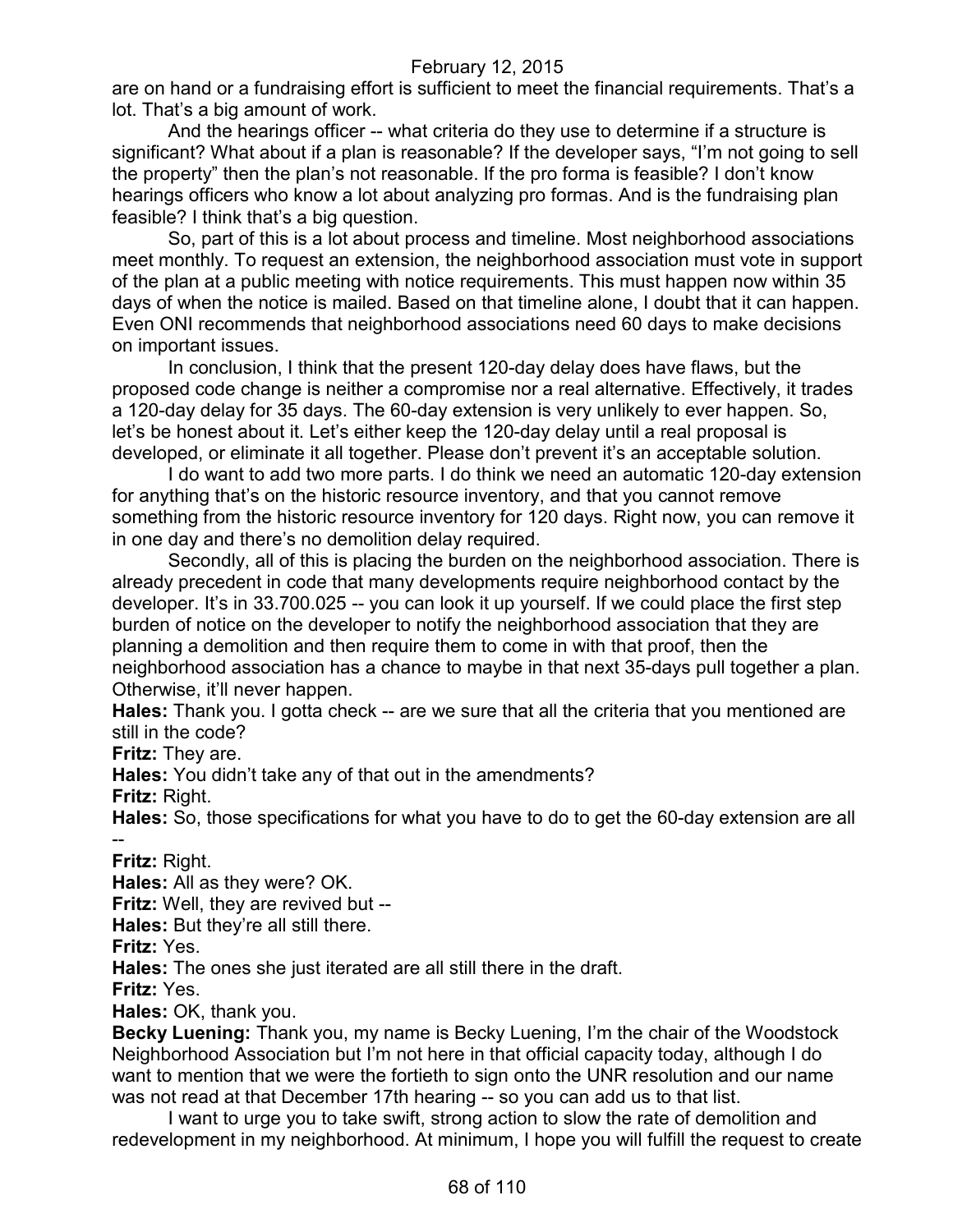a task force, and I would recommend Eastmoreland neighbor Rod Merrick as a good candidate for that task force. If and when the task force is formed, it would be great to include a representative from Woodstock as well. We are one of the hardest-hit neighborhoods with regard to demolition and McMansion developments.

I understand the need for infill, for creating more density in the neighborhoods. I'm bothered by the things that are being displaced in the process, including light and privacy and garden areas where children can play and water can be filtered, not to mention many high-value mature trees. I can let some of those things go. There are nice developments that happen when people split off their side yards or their backyards.

The most disturbing trend in our neighborhood is we're seeing a lot of sound, affordable homes being demolished in order to split the lots and erect two very large homes where there was once one. As we speak, one block south of where I live on SE Steele both east and west of 60th, there are three new developments underway, bringing six new very large homes in. All this activity causes feelings of instability among neighbors. It makes us realize that every single property in our neighborhood is vulnerable to redevelopment. It raises people's fears about being priced out of their own neighborhood. Homes that sold for an average of \$250,000 are being replaced with new homes that are selling for more like \$470,000. And this is not what I would call infill, this is what I would call redevelopment and wholesale redevelopment of our established neighborhoods does not fit with the city's stated values of diversity, equity, and especially not sustainability because these homes take 50 years for the ecological -- whatever cost to be absorbed by the environment.

So, I urge you to create the task force that can look at these issues. I've heard that other cities -- maybe Seattle or Austin, Texas -- have found ways to address this big box development trend because it's something that people feel in their gut that something is out of whack here, the lack of consideration of context and scale of the existing neighborhood. In Portland when we were shopping for a home -- my husband is a double amputee and access can be difficult when there's a lot of stairs -- and there's a dearth of one-story homes in Portland, especially close in. Woodstock is like the new close-in, I think that's what's the driving this trend, the market forces obviously. Very few homes -- nice ranch homes that built by owners in the 1950s are now being torn down only because they are on lots that are seen as double lots.

One thing that could be done to address the trend is to go back to respecting the R5 zone as meaning 5000 square feet instead of 3500 square feet. Another thing would be to increase setbacks or tie setbacks to heights to try to make homes just be a little more modest or at least not to have such an impact on the house that's right next door five feet away. Do away with some of the variances that are so routinely granted through BDS permitting processes. Officially recognize the historic 25 by 100 plats as building blocks, not buildable lots. There's a lot of small tweaks that could be made, and I know a lot of people in Portland are studying this and could figure out some fixes pretty quickly. And still, there would be plenty of opportunity for development. Thank you.

**Fritz:** Becky, thanks to the Woodstock Neighborhood Association for bringing the appeal to Council late last year regarding a lot that was comprehensive plan designated R2.5 but it was in an R5 zone and the council denied that application. Following up from that, I've sent a memo to the land use services in Development Services to clarify what's now the council's interpretation of our code. Because let's be clear, there are some lots where a demolition is allowed pretty much by right --

**Luening:** I understand.

**Fritz:** And then there are other lots where it also requires a partition or a land division or as you say, some kind of a variance or adjustment. And so, I've given directions to the bureau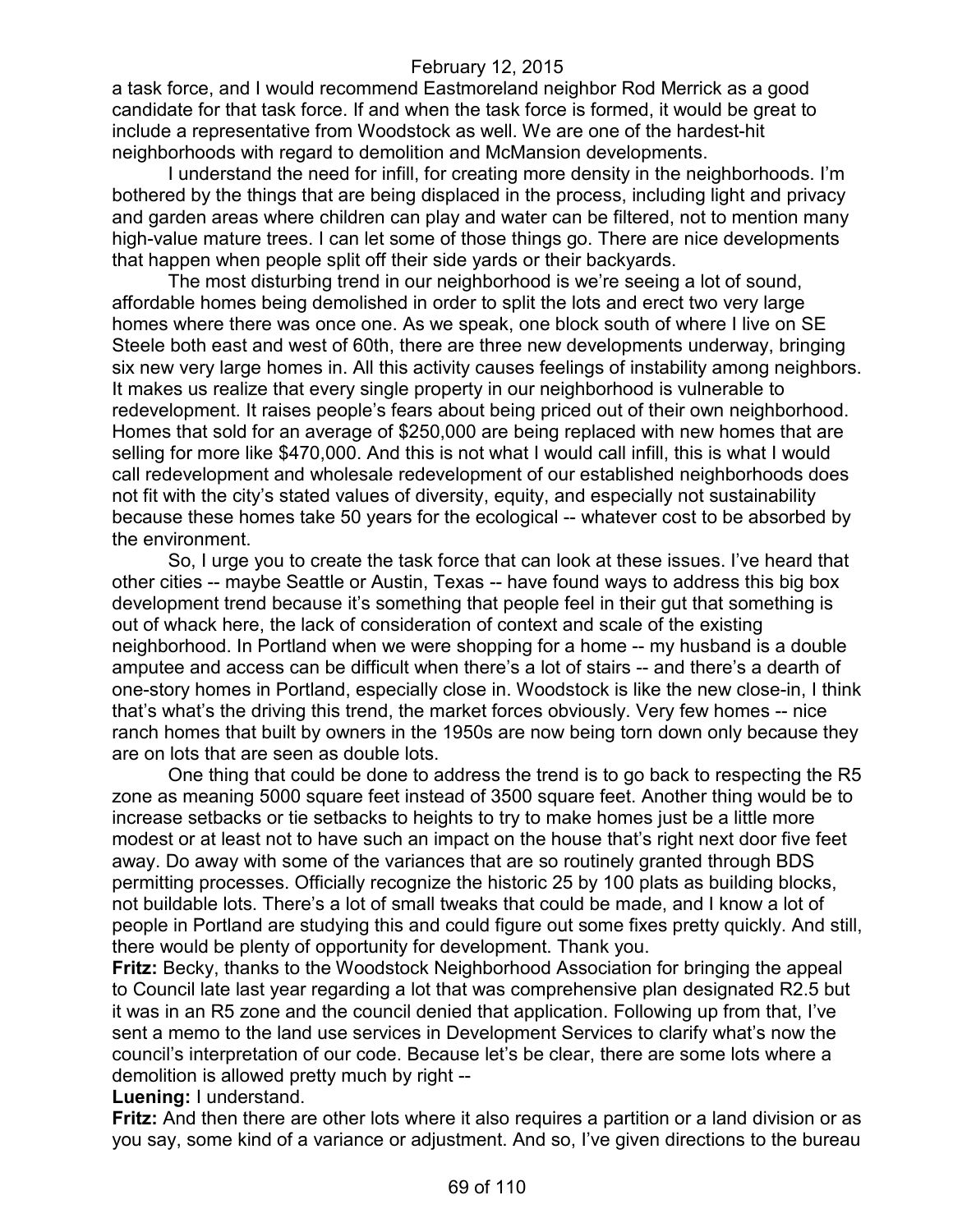holding applications to a higher standard. And that does include some assessments of context, particularly on those 25 by 100 lots or where the request is for less than the standard in the R2.5 zone, which is 36 feet. So, I'm going to be posting that on my website probably tonight. I just wanted to let you know that there are other things we can do right now. What the mayor is talking about is leading that task force through the Bureau of Planning and Sustainability to make sure everybody and all stakeholders -- the development community as well as the neighborhood communities -- have input into what we want to have happen moving forward. So, thank you to Woodstock for your leadership on that.

**Luening:** May I respond a little bit on that? I wanted to mention -- because you mentioned the property at 3936 Reedway -- that was a zoning change to 2.5 and it will be split into three lots -- I'm assuming those developments will happen in a different configuration. And the neighbors who live over there wish that they could stop it or change it somehow.

This is the most challenging thing about addressing this issue is that every neighborhood is different, and when you talk about character of a neighborhood, that's very difficult to define. That particular section of our neighborhood is the most historic, and I would argue the most needful of preservation. And yet, because it's one block off of SE 39th and the city came up with this idea that homes that are close to transit corridors -- or lots, rather -- should have a designated zoning of 2.5 to increase density along those corridors. That puts that part of our neighborhood -- the most historic part of our neighborhood -- makes it more vulnerable. So, it would be nice if there were tools that neighborhoods had to work with the Bureau of Planning and Sustainability to -- I mean, I know it's a lot of work. We're talking about staff time and volunteer time -- **Fritz:** Well, that's what we're doing --

**Luening:** To be able to say, in this section of our neighborhood, we think this should have these certain guidelines applied. Right now, you're talking about whole Southeast and Northeast having one kind of comp plan.

**Hales:** Oh, not necessarily.

**Luening:** Well yeah -- anyway, I could go on and on obviously.

**Hales:** We'll give you that chance.

**Luening:** Thank you.

**Fritz:** Thank you.

**Tanya March:** Hi, my name is Tanya March, and I'm confused and concerned about some of the definitions. One of my confusion points on the burden section was condition of structure. That seemed very vague to me. I think demolition by neglect is an issue for me. If somebody has allowed a property to deteriorate, how does that then allow them to meet that burden test? In some cities, if it's going cost more than 50% of the market value of the property to do restoration, that's the burden -- this condition of structure was so amoebas it didn't really have a definition, I was concerned it would be left like that.

Another concern I had was this burden of \$1318. On the one hand, it sounds like us, the taxpayers, are going to end up paying that no matter what and that concerns me. Maybe \$50 or something. I just -- it's like a prescription. They charge you five dollars because if you get it for free, it doesn't have value. You should at least come up with \$50, something very small but something reasonable, sort of like that certified letter. I get nervous when I hear "free." I'm only speaking for myself because I know that may not be the most popular thing. With only the neighborhoods being able to get this exemption, I'm really concerned with that 35-day turn-around, wouldn't it be wonderful if some of our nonprofits also had that same ability?

I saw those videos with those clouds of dust that could be asbestos and lead, and I'm not a big proponent of deconstructing buildings, but I'm in favor of taking in place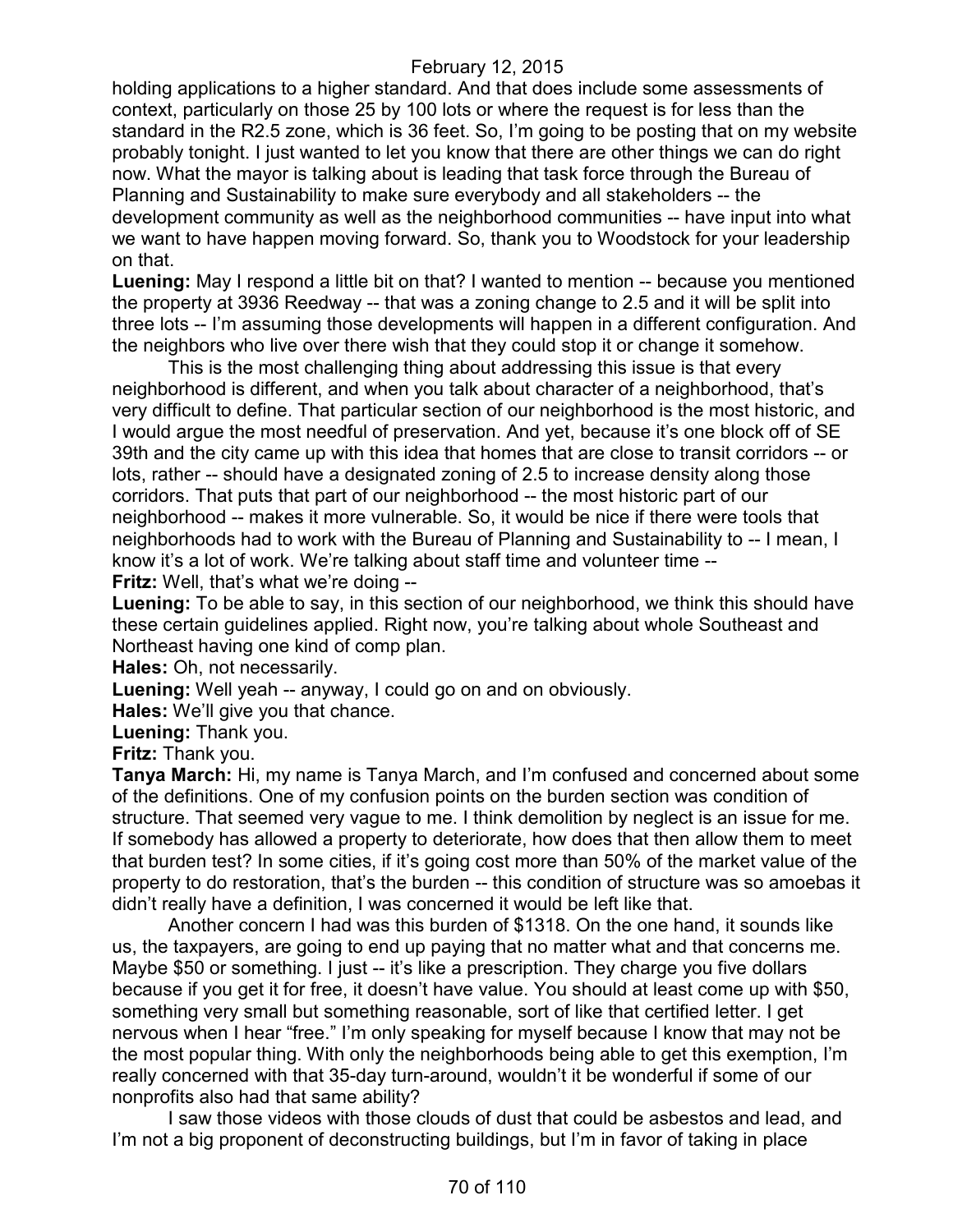asbestos and ceiling in place. I'm really concerned that demolition is having a health impact on our communities.

**Hales:** Good afternoon. Teressa, I think you're on first.

**Teressa Raiford:** Alright. My name is Teressa Raiford for the record. There's lot of smart people here that are in development and planning. We have friends with PhDs who understand a whole lot more about gentrification than I do. And I know we're here about demolitions, but to me it equals into demolitions and gentrification.

I first heard the word from my friend Cathy Galbraith who's with the Architectural Heritage Center a couple years ago when I had a name tag on my shirt that said Raiford and she referenced a building that's owned by my family that she thought maybe I had the power to stop from being demolished like a lot of other buildings in our community. And with that charge, I'm looking at her like, what do you mean? The neighborhood looks beautiful, it's developed, it's gorgeous. I had been living in Texas for about 15 years, so to me it looked beautiful and the old neighborhood I grew up in. What she was telling me was that by these buildings being demolished and not preserved, that the character of the neighborhood was changing and people wouldn't recognize it.

My lens changed when I went up and down the streets of Mississippi, Vancouver, Fremont, Martin Luther King, and other areas in my community. And when that lens changed, my listening also changed. The words that were being told to me by different people in my community about that's not our neighborhood, we don't belong there, or people we don't belong there, or they took that from us -- all of those different conversations changed my lens. So, I wanted to learn more about demolitions, preservation, gentrification. What I found out there are a lot of people in our communities across the country that are left out of these conversations about community and economic planning. And that because they are being left out of these conversations, they're feeling like their rights have been violated because their memories are being taken away along with the neighborhoods they have grown up in, just like mine.

And so, with everyone asking about this 120-day delay and possibly 155, I'm thinking that what it does is it gives us an opportunity for organizations to create foundations in communities like mine so that people like myself that aren't familiar with these terms have someone to go to so that they can figure out what power they have in maintaining something that is valuable to them. So, thank you.

**Hales:** Thank you. Thanks very much. Good afternoon.

**Jon Wood:** Good afternoon. My name is Jon Wood, and I'm in the Stop Demolishing Portland Facebook group but I don't necessarily represent them. I think the first thing I wanted to say that while I think densification is a good thing for a variety of urban services, in some ways it's been oversold as a way to save down valley land. Just for example, New York City is one of the densest cities in America and it's a sprawling city. And there are other examples like that.

Two, I'm concerned about who can appeal in the length of the period of time. If it's just left down to neighborhood associations -- I served on a Northwest Portland one, I was involved in Burnside when it existed, and then gone to the Lair Hill. They're good models but ultimately, if you're going to get them to act, it's the board of a whole section of town and that doesn't necessarily reflect one neighborhood within it, and even one neighborhood within it may not reflect everyone who's there. Not through meanness but just -- so, in Northwest Portland when I was on the board, most of the time there was no one who lived in the apartment blocks. Fortunately, they were kind and considerate, but that's a lot of weight to put on the good will of certain people. In Lair Hill, Naito Drive is good for people further southwest but if you talked to people in Lair Hill, they would just as soon lose it.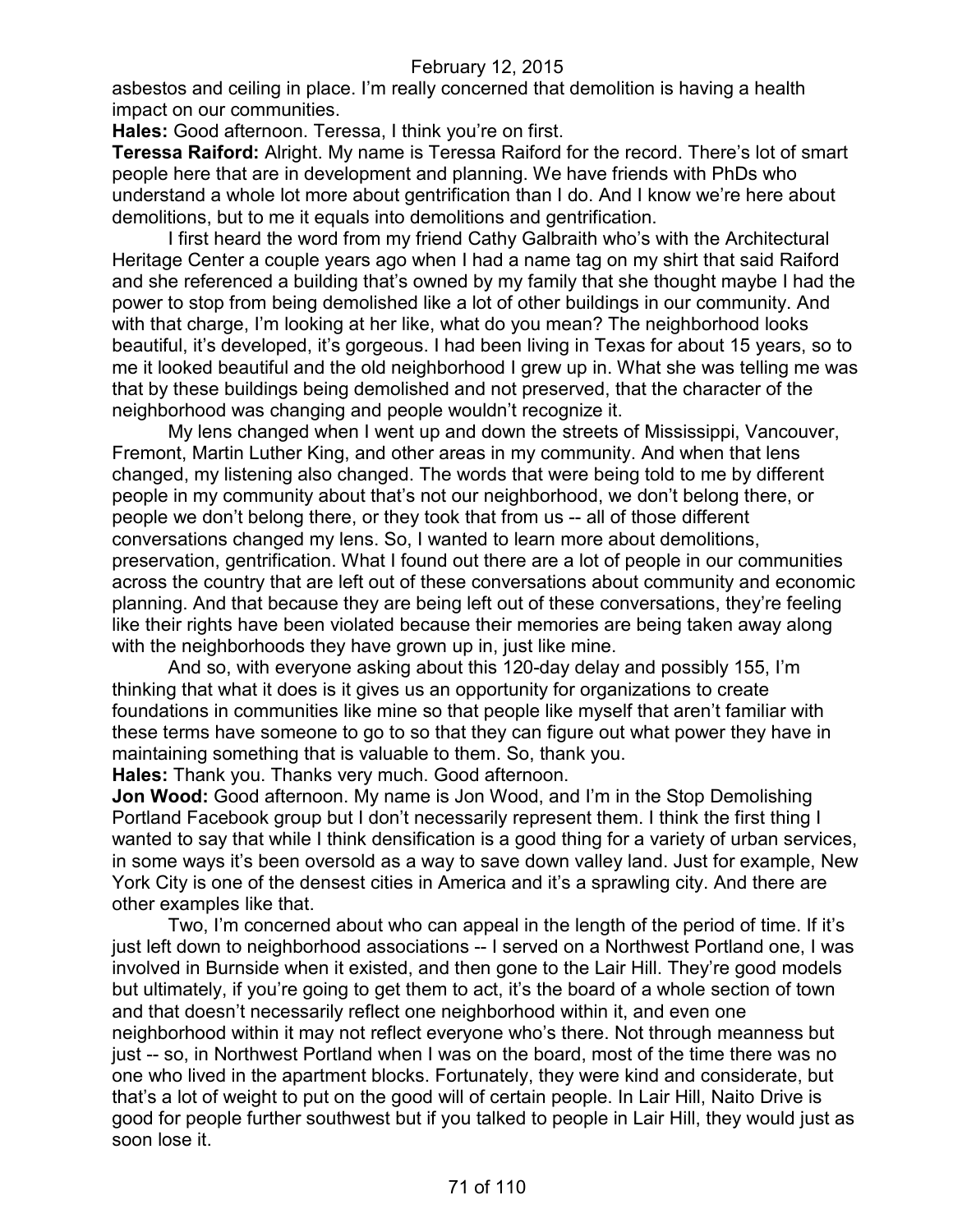Thirty years ago, my mom got divorced, didn't have any credit, worked in bookstores for 30 years, and she wanted to buy a house. And she managed to find a way to buy on contract, and it was our family's get together for five years fixing up this house. She had a chance at home ownership of property. This is by John's Landing. On the next street, there were plenty of people doing exactly the same thing. And I remember we were taking a break from fixing the house -- this was probably in '76 or '77 -- and we just heard that parts of the John's Landing area was being up-zoned. So, even as we were trying to save these houses and get 40 years of life out of them, they were potentially to be demolished. Thank you.

**Fritz:** Just to clarify, any interested person can ask for the extension, it doesn't have to be only the neighborhood association.

**Hales:** Right, that's changed.

**Wood:** Alright, that was changed -- excuse me.

**Fritz:** In response to testimony. Thank you.

**Hales:** Thank you all. Before we switch to the next phase of this where we have people signed up today about the amendments, let me just follow up on a couple of these points because there have been great points raised in these discussions here among the council and in the hearings. I do intend to ask the Planning Bureau -- and I know Commissioner Fritz intends to ask the Bureau of Development Services -- to do some additional work based on what we've heard.

One is for us to develop a concept for a deconstruction program. It is an incentive idea rather than attached directly to these requirements that apply to demolition. So, we're going ask the Planning Bureau staff to develop a proposal for deconstruction program. We're not quite sure how that's going work yet but again, we're going to have them develop a concept with citizen input for how we can make that a more attractive option. Because although obviously as we've heard the practice is increasing, there are costs and time involved. We want to try to make that an attractive option and we're going have the Planning Bureau staff working with others to try to take the lead in that.

Secondly, the subject of hazardous material has come up and I think we should ask the Bureau of Planning and Sustainability and the Bureau of Development Services to explore that issue and bring us back some recommendations. What we can do or what we should do about better controlling hazardous materials on the site? We've got testimony earlier about other cities -- Tualatin, I have their application here; Lake Oswego, their application here for a demolition permit. In their cases, they do require a more comprehensive approach to mitigating the potential environmental hazards that are involved. So, it's one that we ought to at least explore.

**Fritz:** Just to clarify on that, we have made changes in the Bureau of Development Services application processes that didn't need to come to Council with that.

**Hales:** Oh, OK, good. So we may not have to do anything in code?

**Fritz:** Well, I think Planning and Sustainability could continue to look to enhance that, but we have made some changes. And as you say, we don't need to necessarily make it in code.

**Hales:** Yeah, so we're going to keep looking at that issue. And most specifically on two other points, I am going to put a proposal forward in my proposed budget to update the historic inventory because we know we need to do that, we are way behind, I think there's a strong interest on the council on getting that work done. It will affect this issue and a lot of others. It costs money and will take staff time, but I think it's worth doing.

Finally, I'm going ask the Bureau of Planning and Sustainability to come back with proposed new standards for infill and redevelopment and take up some of these issues that have been described. We are going ask for public involvement in that. So obviously, if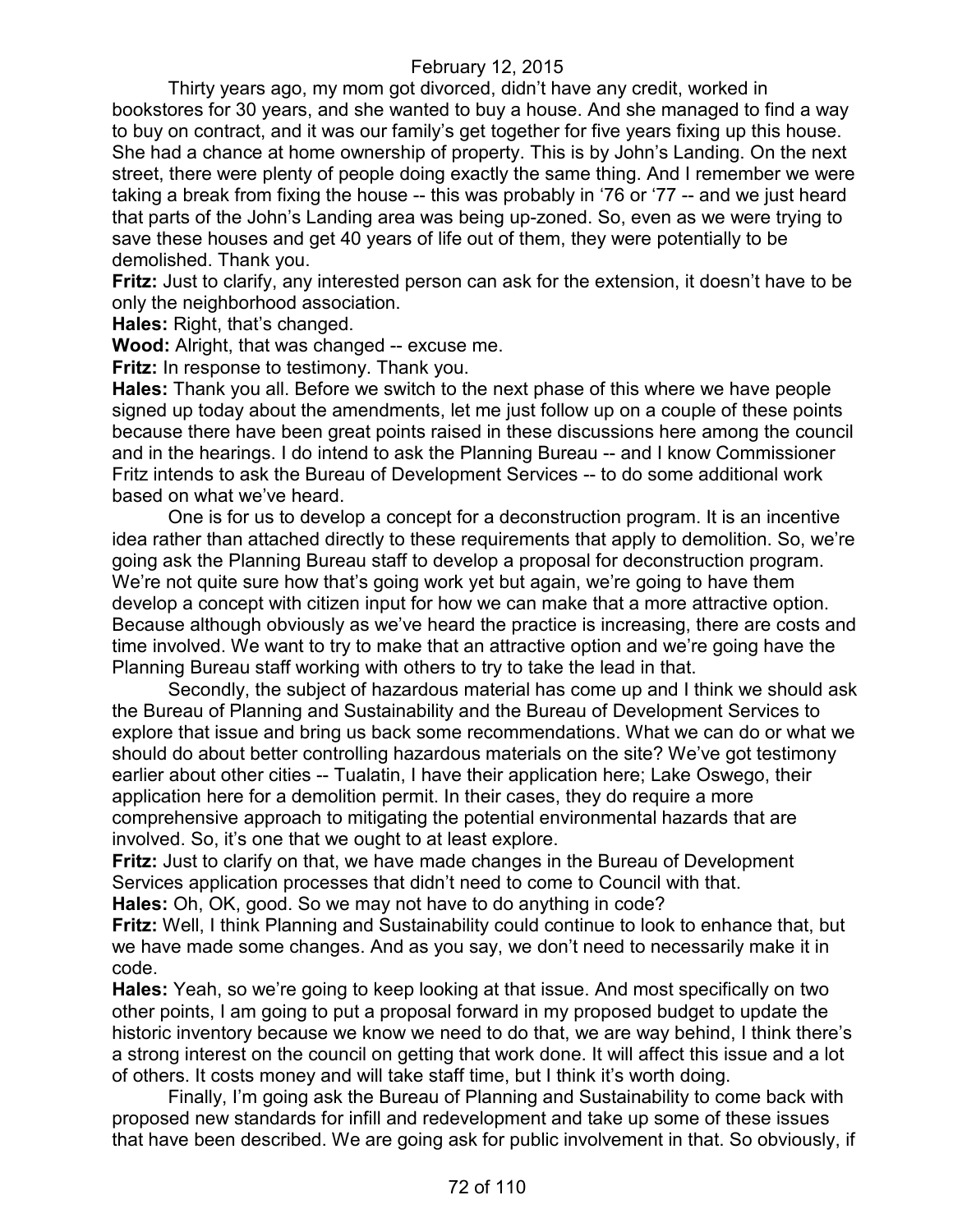you're interested in that let my office or the Planning Bureau's office know. I know there are a lot of people in this room and in the community that have expressed an interest in working on those questions of what do we do short of perhaps outright single family design review -- which I don't frankly don't think is practicable -- but to change the setbacks, to change the height, to change the lot coverage requirements in order to achieve more compatibility. Those are at least in my mind the rough parameters for what we might adjust to try to address some of these issues of the scale of what's being done through redevelopment and infill versus what's there already in the neighborhood.

So again, in none of these cases do I think I or the bureau or my office has figured this all out yet. But in each case, I think we want to go on from the first set of issues which Commissioner Fritz and the bureau brought forth here to deal with demolition itself, and then look at those front end issues of what is our planning code encouraging or discouraging, allowing or not allowing in the form of development, and what are we regulating about the impact of demolition in terms of these environmental issues? And then again, have we got a proper inventory of the historic buildings in our city? No, we don't. We need to update it.

So, those are follow-on actions that some combination of Planning Bureau and the Bureau of Development Services -- and probably some others as well -- are going to be tasked with based on where we've gotten so far in this discussion. I just wanted to respond with those points now because again, we've got more people signed up. But what we're going to now be acting on based on the discussion so far is this set of amendments. So, please do focus your comments today for those who are signed up now to really focus on the amendments today and understand that those other issues are going come back to the council -- in some cases in fairly short time.

**Fritz:** And Mayor, my understanding is that the Housing Commissioner is going to be looking at the request about could there be additional --

**Hales:** Right, there's an affordability issue there as well, which is how do we perhaps support affordable home ownership through revenues derived from demolition? I know, Dan, you and the bureau want to look at this question.

**Fish:** Mayor, can I ask a couple questions? First, I appreciate the scope of the issues you've tasked people to come back to us on. With respect to hazardous materials generally, since I now have some direct experience with this in my neighborhood -- **Hales:** Yes, you do. [laughs]

**Fish:** And because I believe houses built in the '20s in particular are more likely to have at least two kinds of hazardous materials that would be -- I appreciate that Commissioner Fritz said the Bureau of Development Services is addressing that in some way. What I would appreciate is just some written follow-up to explain what the status of that issue is. **Hales:** OK. That's good.

**Fish:** I could do my own homework but if someone could point to me to what the code provisions are and how we regulate that, number one --

**Fritz:** Well, Director Paul Scarlett is here, he could give a 30-second summary of what we're doing on this issue if you like.

**Fish:** That's fine, but I don't want to hold people up testifying. **Fritz:** OK.

**Fish:** Number two, Mayor, on that question of what Commissioner Saltzman is going to look at with a potentially a fee for affordable housing and the other issues that you've identified, what's the timeframe that you're going to set for something coming back to us? **Hales:** Yeah, I think some of these things will take longer than others. On the issue of hazardous materials, I think that one can be done pretty quickly, probably 90 days. What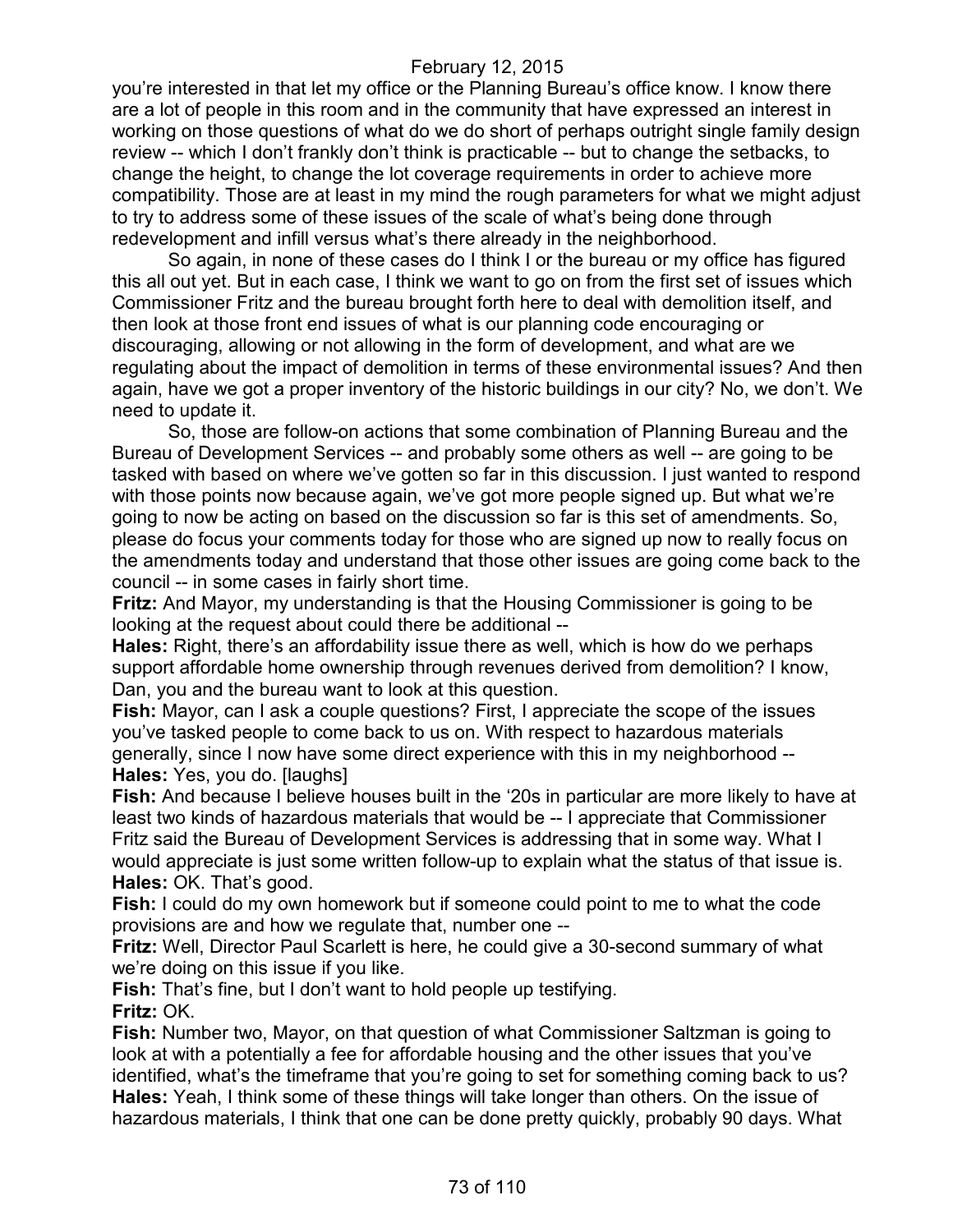are we doing now? What more should we consider? But Paul, why don't you come up and respond to that and see if that's a reasonable timeline.

**Fritz:** With anybody else that you want to bring.

**Hales:** And he's not Maryhelen.

**Maryhelen Kincaid:** You have to guess which is which. I just want to respond --**Hales:** Maryhelen, put your name in the record.

**Kincaid:** I'm sorry, Maryhelen Kincaid, DRAC chair. I arranged for -- we've had meetings - - DRAC, BDS staff with the state -- and Chris Zimmer was here last time testifying from the state about hazardous waste materials and his work with the staff. Paul can speak to what's on the permit application.

But we've also arranged for a gentleman by the name of Tim [indistinguishable] who's from the OCCB, and OSHA and DEQ are going to do a presentation at the ONI neighborhood summit on hazardous material handling regulations and also be there supposedly someone from Representative Lew Frederick's staff who's looking at modifications for the state regulations regarding hazardous materials because that's who handles those on-site. And then they are also having conversations with BDS inspectors of how they can interact when an inspector is on site, might see something and contract the state. Because those conversations never happened before we started this whole process. So we've made great strides, but there's still a lot that can be made.

**Fish:** Paul, on the question of say a 1929 bungalow that's taken down to the foundation and replaced by a substantially bigger house. I know in my neighborhood it's at least possible that there's asbestos and lead paint -- maybe more so in the basements, but could be elsewhere. There are dumpsters that are set up where materials are disposed of - - these things happen very, very quickly. What is the regulatory framework to make sure there's no adverse impacts?

**Paul Scarlett, Director, Bureau of Development Services:** Paul Scarlett, BDS Director. Appreciate that question. A distinction is that those sort of health conditions are managed and enforced through the state DEQ. So, to provide information to permit applicants and customers in neighborhoods, we have updated our permit application form to include information about which agency is responsible for those aspects. And so, with the asbestos and lead paint issues, BDS or City of Portland is not the primary regulator or enforcer. We have communicated who is, and it's part of the permit application which is - can be gathered by anyone looking at it. So, there's coordination; we've reached out to the state.

**Fish:** Just since we have you, it sounds a little like what we have with cell towers, with certain health issues he were preempted from taken up but here it's dealt with by another agency.

**Scarlett:** That's right.

**Fish:** So, if someone were to come into the house in my neighborhood that had asbestos in the basement and looking to abate it, they would come in looking like astronauts. And it would be set up so that nothing leaks and the materials would be taken out in a safe way and then disposed of.

When a house is just demolished in a day or so, what's the safety component to make sure there's no asbestos or lead that gets kicked into the air?

**Scarlett:** I actually don't know the specifics of it. We do have builders here that have gone through that process and know the requirements because it's imposed upon them.

**Kincaid:** I can add one little thing. When they apply for a demolition permit, there's a box that they have to check that they're aware of state regulations and if they apply -- they've been provided information and if it's applicability to their -- I don't know the exact wording - that they will comply with state regulations. They check those. The state's very happy for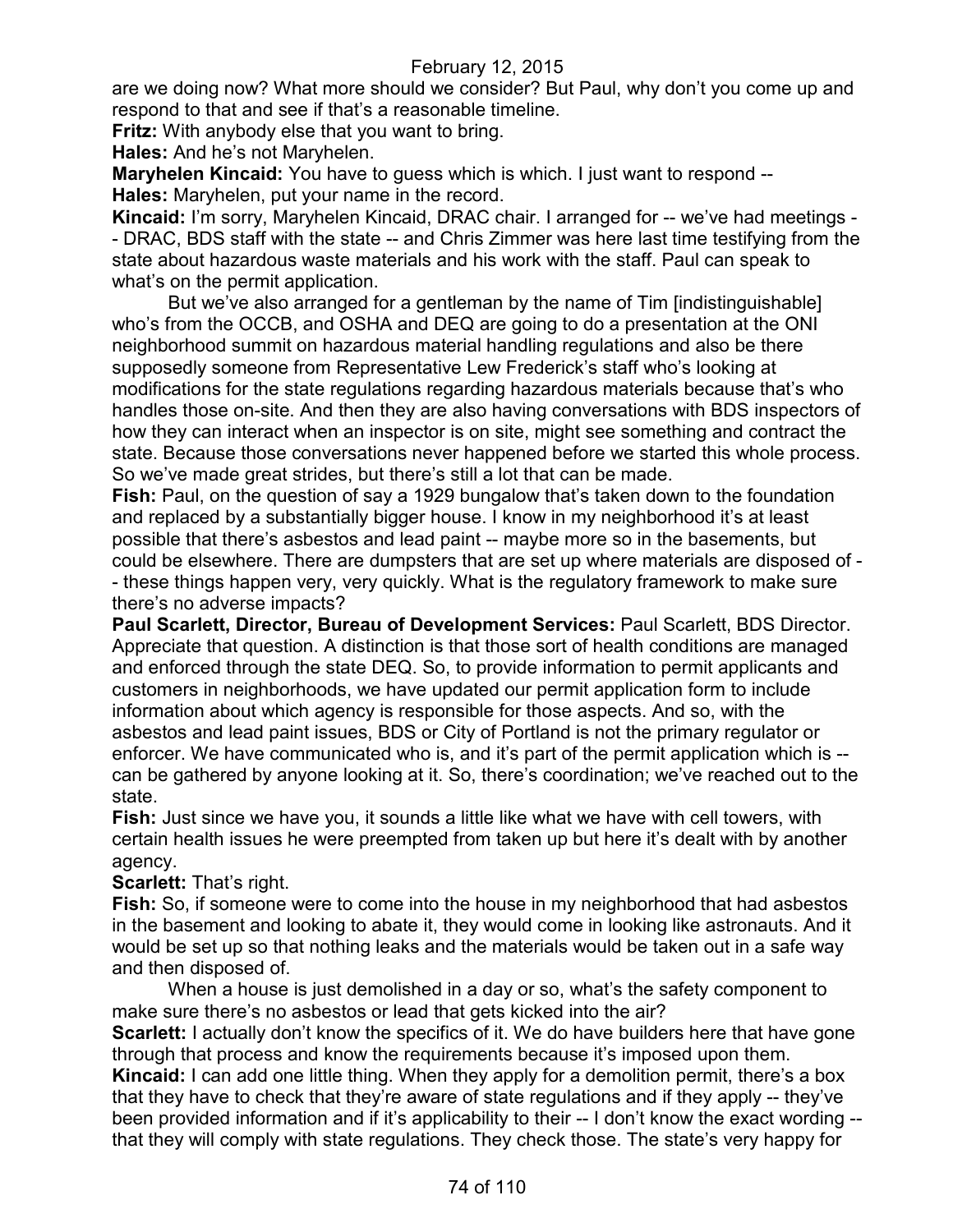that because if they receive a complaint -- like you call the number that's posted and say they're tearing the house down and nobody's in their spacesuits or hazmat suits. Then when the state comes out they have proof that said they knew, and prior to that they did not have that. So, that's sort of one big piece that was put together. Again, it's a complaintdriven thing, so it's not perfect. But when they apply for the permit, probably Rob who does permits could speak much better to that.

**Rob Humphrey:** Rob Humphrey, I own a company called Faster Permits. I expedite many thousands of permits in the city of Portland and throughout the country. Most of my builders -- well, every one of my builders -- conducts a lead and asbestos survey before they even really come to me for permits. Like in the city of Lake Oswego, they simply require the same checkbox. Did you get a lead survey beforehand? And the answer is always yes, we did. And if asbestos and lead is found in that survey, you just show it has been mitigated properly through the proper channels. Because it's regulated by state agencies, you know, the contractors risk losing their CCB licenses if they don't do their mitigation. So, I hope that's helpful.

**Hales:** That does help.

**Fish:** Is the lead and asbestos survey a public record?

**Humphrey:** Yeah, it would be. In the case of a city that collects that data, like Lake Oswego -- I'm sure it's part of their public record. I don't think the City of Portland collects that data as part of a demolition permit.

**Hales:** But if we required it to be attached to the permit, for example?

**Humphrey:** I know it becomes part of the file in Lake Oswego.

**Hales:** That's worth knowing.

**Fish:** Is it your professional opinion that state law is adequate to address whatever the health impact is?

**Humphrey:** You know, I think there are folks that might demo a house that didn't do the lead and asbestos mitigation in jurisdictions that don't require proof that you mitigated for lead and asbestos, but I think those are very, very few. Again, as I said, every builder I've represented has -- if you ask, they've got it, they've always got it.

**Fish:** Thank you.

**Hales:** Thank you all. Any other questions for them? Again, in terms of timeline on these things, what I have in mind that is the deconstruction incentive and the hazardous materials issues can both be addressed pretty quickly, maybe in a matter of 90 days or so before we could see a proposal.

**Fritz:** That's my point -- we think we're done on hazardous materials.

**Hales:** You don't think we have to do anything else regulatory other that what we've done already?

**Fritz:** Right.

**Fish:** Why is that, Commissioner?

**Fritz:** I thought that was what they just explained.

**Hales:** We're not attaching the survey to the permits yet, right?

Fritz: We don't review that, it's reviewed by the state. So, we're requiring applicants to say that yes, they've done the forms they need to by the state.

**Fish:** Well, one of the things I'll do is -- since there's a project in my street, I'll ask the developer just to see the survey and see the mitigation thing. But what I don't want to do is foreclose the discussion before we know whether there's a problem. **Hales:** Right.

**Fish:** And not in any way implying that BDS doesn't have an adequate system in place, but just my anecdotal evidence is this is an area that's handled rather casually and I don't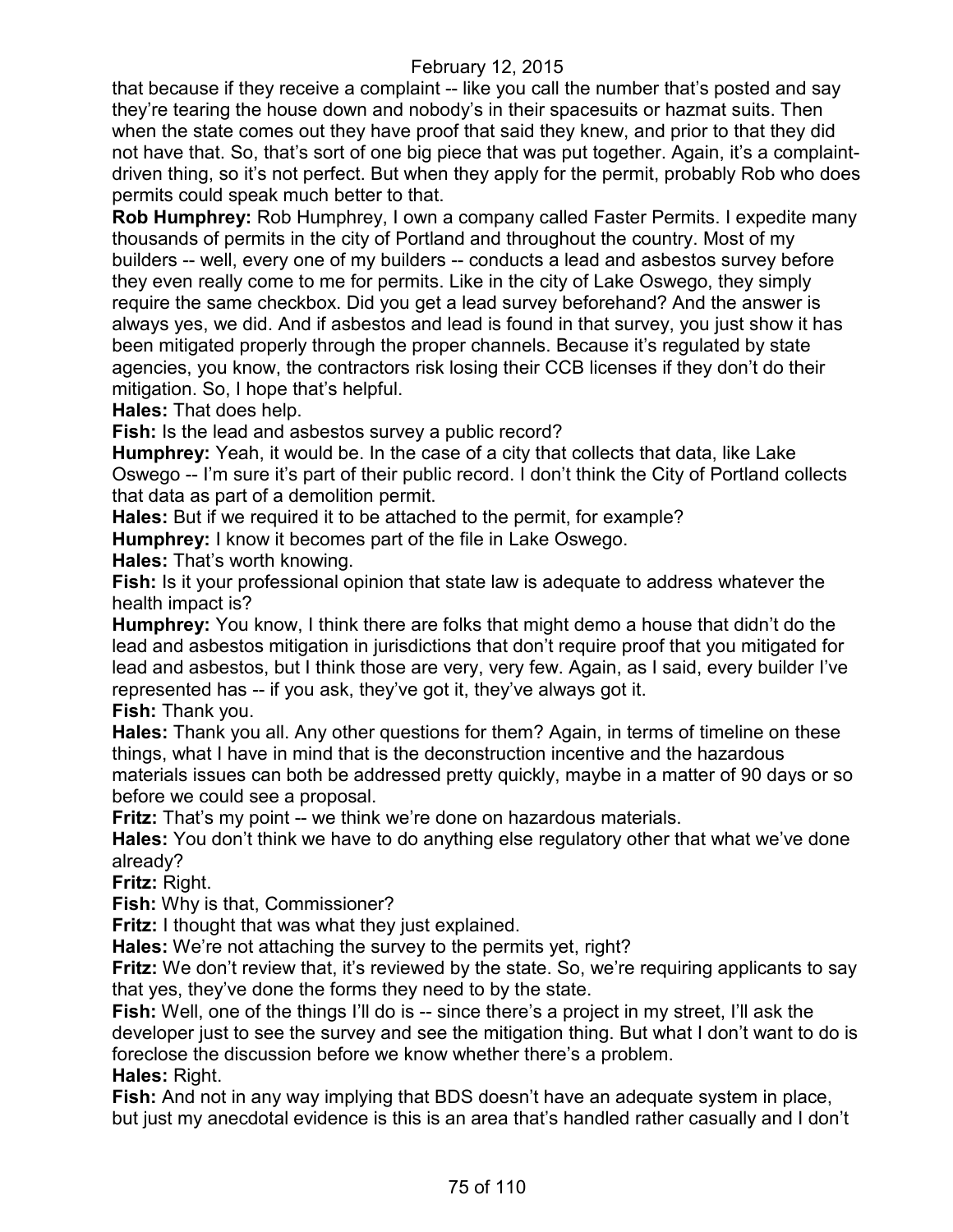think it's of great comfort to an adjacent property owner that it's a concern to some state agency when it's happening in our backyard.

**Hales:** That's why -- remember, we weren't necessarily asking for a specific regulatory proposal in this case but for a report back. We can decide when we see that report when we think it's adequate or not -- whether our current practice is adequate or not.

**Fritz:** We can give you the report of what we're doing for the last eight months. I'm really concerned with adding more and more tasks to Bureau of Development Services at a time when permits are coming faster than we can process them when we're supposed to be working on the regulatory code improvement project, we have the ITAP computer program that we're trying to implement and it's getting behind schedule.

As this process -- yes, there's lots and lots and lots of things we would like to discuss and like have Development Services staff working on. There's a finite number of people able to work on them, and the more we keep adding on in this project we're missing other priorities for the work plan and getting behind schedule on them. **Hales:** I understand.

**Fritz:** We can certainly provide a report on this and what we've done and Council can give us feedback on whether you'd like to fund more staff.

**Hales:** It might require additional staff.

**Fritz:** Yes.

**Hales:** A lot of this work might require additional staff, I understand that --

**Fish:** Let me just be clear, Mayor, I'm not asking that we set up a task force to review this but I would like to have a better sense of what the existing regulatory framework is. And it may very well be the folks at BDS have some views on how to strengthen it. They might not have the resources to do it, it may not be in our priority bucket list, but I would like to know that.

**Hales:** Yeah, same here. On the other two issues. Changing our infill standards -- that's going to be a longer process of necessity because it involve a lot of people, that's probably a year-long process. Some people would like to us change those standards tomorrow morning but realistically, that's not going to happen quickly. And again, I'll have the Planning Bureau tell us how much that'll cost because that's not going to be free, either. And likewise with the historic resources inventory -- that's a year-plus process because again, it's a citywide inventory.

Both of those will involve more time, 12 months plus, and certainly in those cases require additional expenditure that we have to consider in the budget process. So, one of the reasons why I'm timing this now is because we're all going to be developing a budget here pretty shortly, but I intent to put funds in place in my proposed budget to fund those projects once the Planning Bureau tells me the price tag is and gives me a schedule of what it should look like.

OK, thank you for indulging us in a little process management here but hopefully that helps those concerned about the issues like deconstruction and infill standards and historic buildings. Now, we'll move on to the amendments at hand for those who want to testify on those today and start calling on folks who are signed up.

**Moore-Love:** I have about 42 people signed up. The first three, please come on up. **Hales:** Good afternoon. Go ahead, Mr. Remmers.

**Vic Remmers:** Good afternoon. I'm Vic Remmers. Can I give a few things to you guys before I go?

**Hales:** Sure, give them to Karla, she'll pass it around. Thanks. And let her know if you want it back or not.

**Remmers:** Good afternoon and thank you, Mr. Mayor and members of the City Council for giving meet the opportunity to give input on the proposed new demo policy. My name is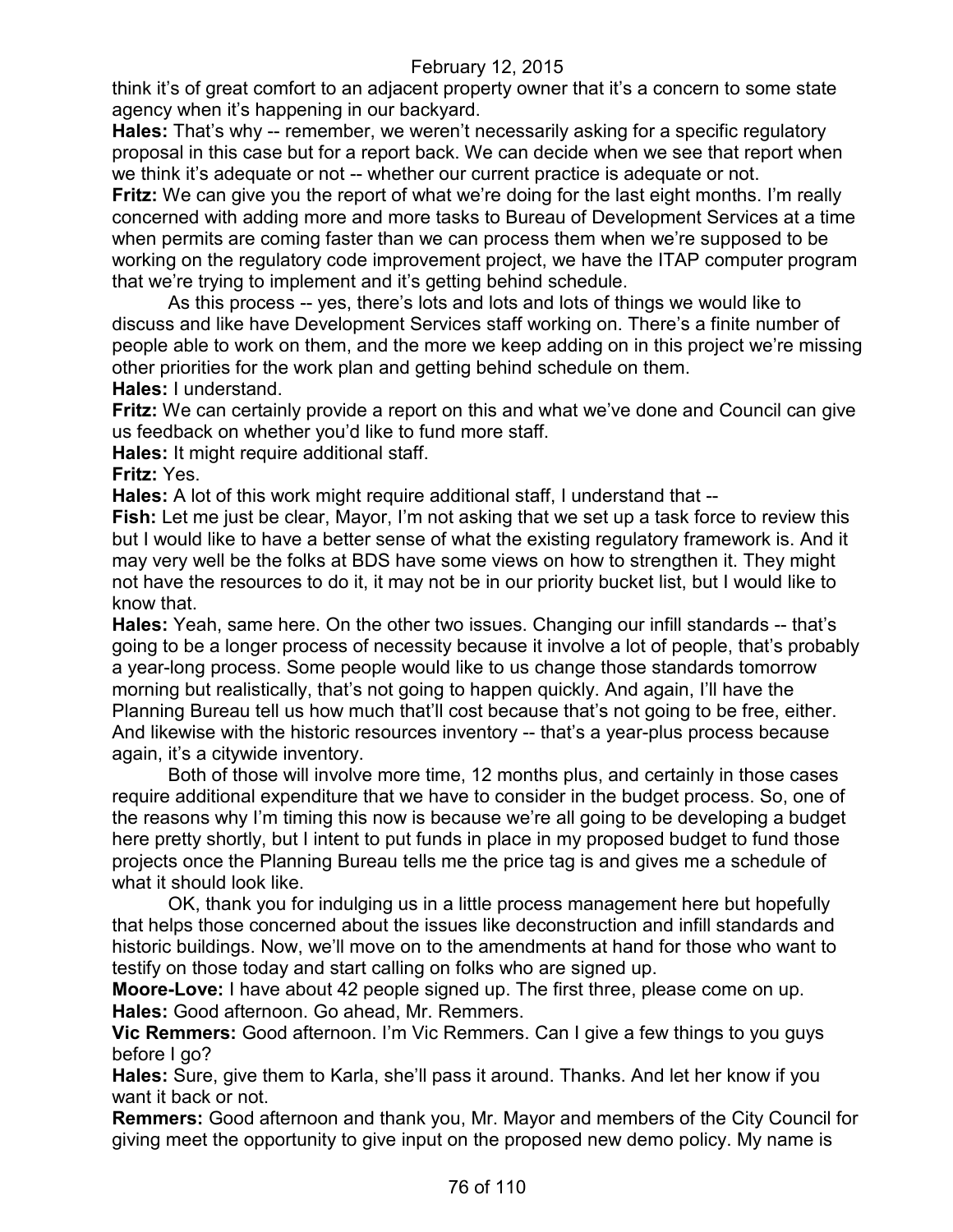Vic Remmers, and I'm a current resident of the city of Portland. I've lived in Portland my entire life and I'm also one of the owners of Everett Custom Homes, a local new homebuilder.

At Everett, we've been building new homes in the city of Portland for the last five years. I'm in support of the new concept of the 35-day notification period. However, I feel the additional 60-day extension is too long and I would like to encourage the council to consider an alternative.

Over the past five years, I've attended neighborhood meetings regularly to share upcoming projects with the neighborhoods and to get input from them. Throughout all of these meetings and conversations over the years, there's only been one instance that neighbors were able to come together and purchase the home. In all of the dealings that we've had with the interested parties, we've usually been able to figure out a conclusion within about a week if they want to move the house or if they would want to purchase it from us.

The next concern I have is safety. In the past year, we pulled 26 demo permits and half of those we used deconstruction services. On every single one of those jobs, we experienced break-ins, squatters, crime, drugs, and even prostitution in the rundown houses. We all know this is not the time of activity people want in their neighborhoods.

The homes being that are being slated for demo and deconstruction are the homes that are neglected and left vacant. All the asbestos is being removed prior to demo, and I'd be happy to talk about if after -- you guys had a lot of questions about it. The materials are being recycled -- or, if deconstruction is used, they are being donated to the Rebuilding Center.

Our company created our own demo door hanger which I gave to you guys to take a look at. I brought some before and after pictures for you guys to look at.

One other thing that is kind of being neglected is there are so many positive things these new homes are bringing. They're much more sustainable than the old ones, they use less energy, less power. The new homeowners' utility bills are a fraction of those in the older houses. We're building homes close to the city and walkable neighborhoods and close to transit. On top of all that, there's hundreds of jobs created every day for each one.

Another factor in these delays is it makes it more difficult to provide affordable houses. It costs \$5000 to \$15,000 a month in delays in our costs if we have to delay it. In conclusion, I support the 35 days, but the 60 days I think is too much.

**Hales:** Thank you, thanks very much. Welcome.

**Luke Morley:** Good afternoon. My name is Luke Morley, and I'm part of the family that owns Lakeside Lumber. We've an around since 1937 -- seems like only yesterday. I have two perspectives on the proposal I'd like to share.

The first proposal is as member of the Portland homebuilding industry. The Portland homebuilding market is unique in that large national builders have never really gained traction in this market. Consequently, the typical Portland homebuilder is really a small local business owner, and a good number of them are family-run businesses, just like Lakeside Lumber. Every time I build a home, we write in the vicinity of a hundred checks to local suppliers, trade contractors, and real estate professionals, and most of those are small local businesses and some family-run businesses like Lakeside.

As a result, the positive impact to the homebuilding industry and on Portland's economy -- and in particular, small business owners -- cannot be understated. We've got a broad mix of customers at Lakeside, everything from weekend do-it-yourselfers to builders who construct highly complex, energy-efficient homes. The McMansions may get their attention on this issue, but we see a variety of homes, including a good number of smaller affordable starter homes in our mix of business.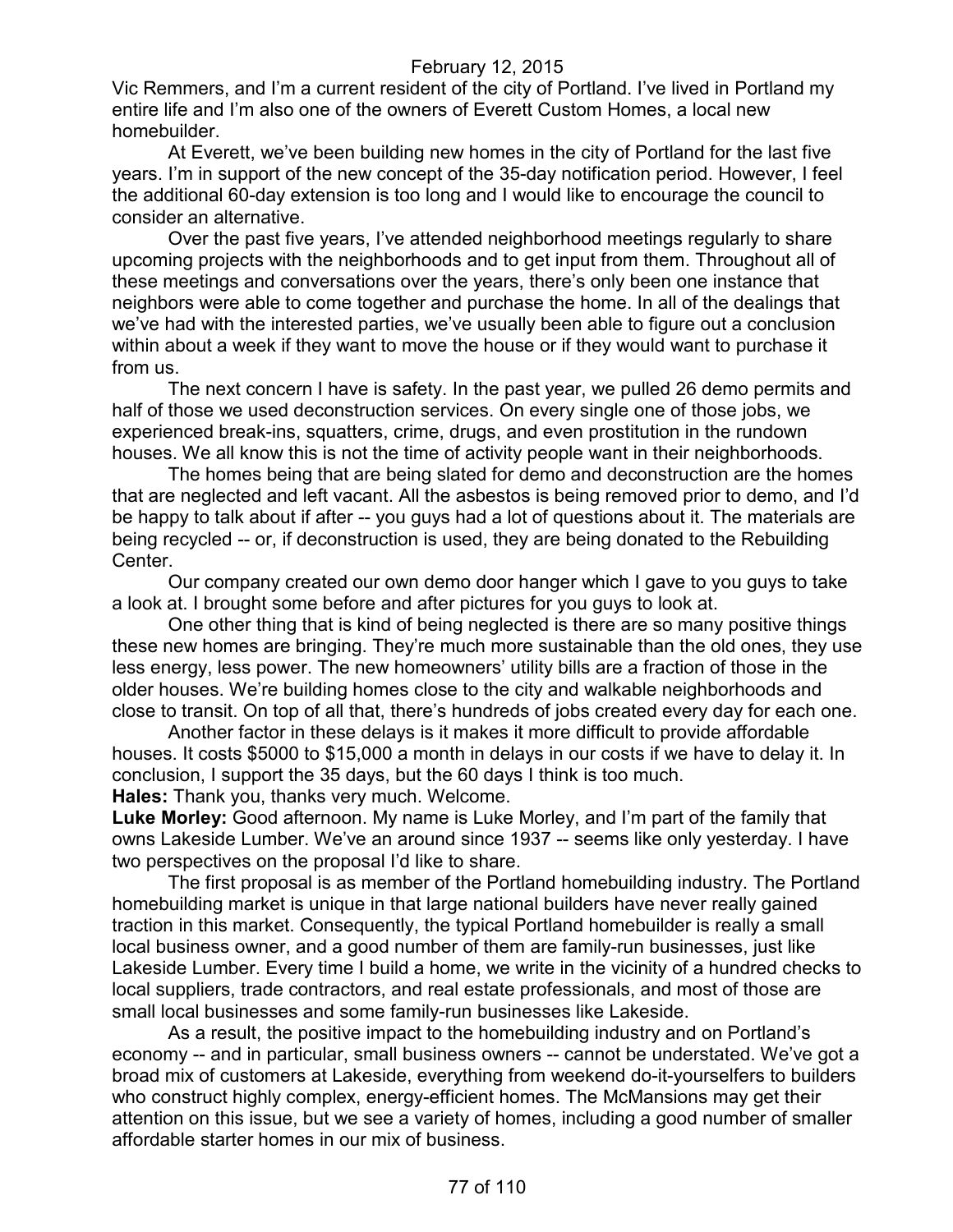Ironically on the other side of this issue, although I did not grow up in Portland but I have a 92-year-old mother who lives in the same house that my father grew up in and her neighbor is a widower with no children. When he died, he was living in a one-story 1200 square foot house and the new owner wanted to tear it down and put up a three-story highlevel condominium project. I can appreciate some of the neighborhood concerns on this issue. That said though, a lot of time, effort, and thought has gone into crafting this proposed amendment. The nature of compromise is it rarely makes everyone feel completely happy with the result. However, I think this proposal does a good job of attempting to balance the interests of the neighborhoods and local business, and I recommend you pass this measure. Thank you.

**Hales:** Thank you. Welcome.

**Eric Thompsen:** Mr. Mayor and members of the council, my name is Eric Thompsen. I am a small local builder in Portland with an emphasis on small and local. I'm a fifth generation Oregonian and a long-time Portland resident. My one-person company builds about 10 houses annually in the city of Portland, with most of them resulting from demos. Kind of to tap into what Mr. Morley was saying, each house is touched by hundreds of workers, most of them either earn or work for a local small business, many of them being tax-paying Portland residents.

Virtually all of our demos are houses that are beyond repair. In fact, last week we tore down a house in the Hawthorne area for a custom client and their kids had nicknamed it the stinky house. We had neighbors coming up thanking us and thanking the new owners for getting rid of a neighborhood eyesore.

I think it's interesting to note that the remodeling business is thriving in Portland. There were some numbers shared earlier about the number of major remodeling permits, not to mention minor ones, and that tells me homes that are worth saving aren't necessarily being torn down but rather they're being rehabbed, and I can't compete against a house that has value in the existing structure to build a new house there.

I think there's an image of a big out-of-town developer merely building spec homes for the highest price that they can sell them for. Well over half of our homes are customs, which means we're coming in for the homeowner who already owns the tear-down house, tearing it down a house for them, and those people happen to be Portland residents.

All of our homes are selling quickly, which tells us we're filling a need again for Portland residents. Putting restrictions on what can and can't be done with a particular property results in lower values for the property owners who choose to sell it, perhaps maybe even as part of their retirement. And again, these are Portland residents that you're putting restrictions on their property that they're choosing to sell. Adding additional restrictions, regulations, and delays only increases fees and other costs that we as builders ultimately pass along to buyers resulting in houses that are less affordable. [beeping]

So in summary, adding lengthy and unwarranted delays to the demo process impacts current property owners and future homebuyers, not just homebuilders like myself. And while I think the proposed changes to the demo policy are much more onerous to builders than they have been, they are a compromise that I can support and they clearly achieve the goal of providing neighbors with advance notice of an approaching demo, which was the genesis of the discussion in the first place. Thank you for your time. **Hales:** Thank you. Thank you all. Good afternoon.

**Richard Kassebaum:** I'm Richard Kassebaum, I live in Oregon City. I'm a developer and builder about 17 years in the city of Portland. I want to make three points: one on availability of land and one on affordability and one on the voices of people who aren't here.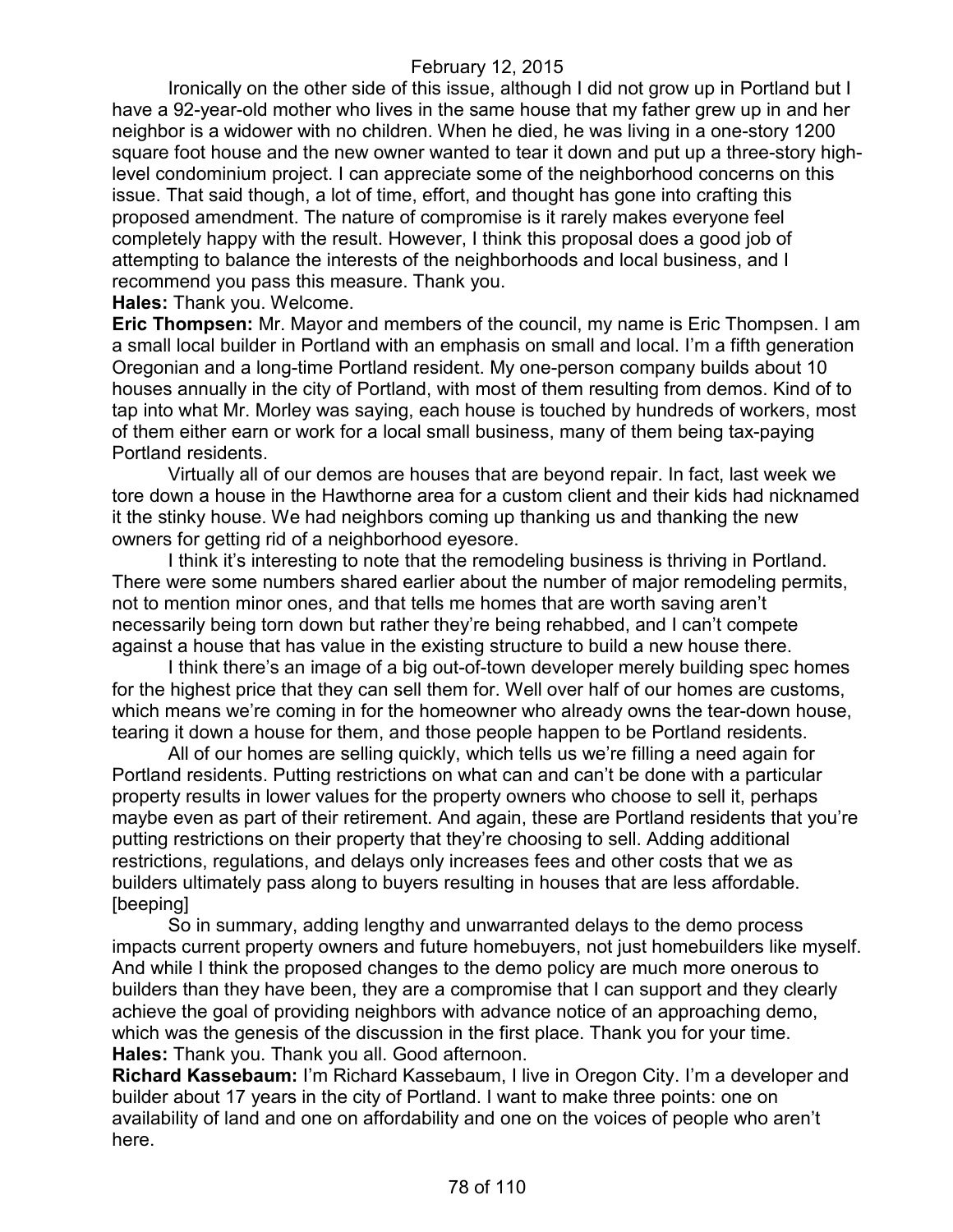Regarding land -- every time we tear down a home we usually put up two or three new ones in it. And what that's doing is saving land and sprawl from outside the city, saving down cutting our trees and forests and farmland. So, there's a lot of positive benefits to the City allowing demolitions to go on forth and allowing us to take one lot into three.

Affordability. Every restriction, every zoning code, every delay causes additional costs to our homes, whether it be through development or through the building process. And I realize and support a lot of regulations for the benefit -- whether it be health or safety or the benefit of the community -- just to be recognized, though, that some of these regulations do add costs and time, and those jack up the cost of the home ultimately to the homeowner.

We do a lot of both infill starter homes and custom homes. Our starter home customers will feel that pinch the worst when you start to add new regulations and new restrictions on what the home's going to do.

There are a lot of people here -- neighbors that we have torn down homes in their neighborhood, and they've been very pleased with the result. They're very glad that we tore that home down because it's usually a derelict home or a home that's not taken care of and it's an eyesore to the neighborhood. And when we come in, we try to match our project to the neighborhood feel so that 98% of the time we have a positive effect on the neighborhood. [beeping]

**Hales:** Thank you, thanks very much. Welcome.

**Dawn Kassebaum:** Good afternoon. My name is Dawn Kassebaum, and I had no idea that my husband and I would be testifying together, but here we are. I'm here to represent our company, Bluestone Homes. I'm a native Oregonian and I've lived in the Portland metro area most of my life. Bluestone employees -- my husband, of course -- he's also a native Oregonian -- and myself, the bookkeeper, and we recently added our adult daughter who has joined us to eventually take over our business. We've worked exclusively within the city of Portland building new homes for the past 18 years. On the average, we hire over 30 subcontractors for each project, as well as purchasing materials from local suppliers. We are a local company hiring local people and purchasing from local vendors.

I'm testifying on behalf of the HBA and the infill builder community. This week, I went through our records and determined that in the past 18 years we have been building infill homes, there have only been four times that we have demolished a home to build new ones. Each structure we demolished was an eyesore to the street and was considered dilapidated with the property value held in the land, not in the structure. I have submitted some photos of before and after for your review later.

In every one of our projects, no one contested or complained about the demolition. In fact, most neighbors -- as my husband mentioned -- were glad that the eyesore would be replaced and they verbally told us so. In every instance, our homes have created livability in the neighborhoods in which we built, provided increased taxes for the city, and one situation, proceeds of the sale were used by an elderly owner to pay for her care and health needs.

There are two criteria in and revisions that I consider a priority in the ordinance at hand. The extension of the delay period be limited to 60 days. Again, I believe a 60-day extension is a compromise for the property owners and is and not ideal for any of the stakeholders represented here. However, the 60-day extension is a huge improvement over the existing 120 days. The longer the property sits vacant -- as Mr. Remmers testified -- you have all kinds of negative behavior involved.

And then the other item that I think is the priority is the request for delay be accompanied by an appeal feel or an appeal waiver. I believe without a fee or a fee waiver,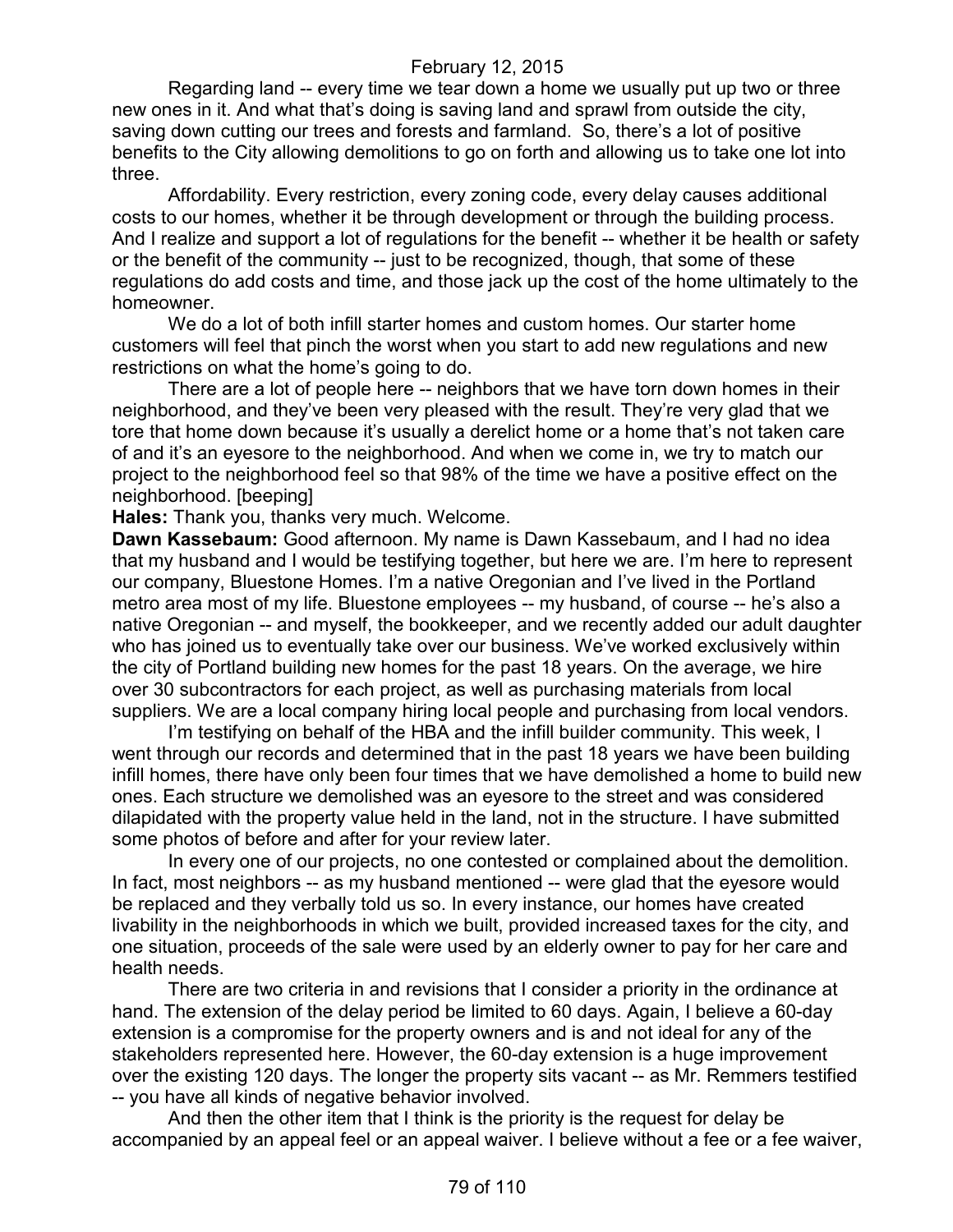the frivolousness of the appeals will increase. Obviously, there are neighbors in the city who did not wish to see new infill development take place. If all it takes is a letter to put a 120-day delay to a process that is seen as negative, then this will be used as a tactic to create a burden to the property owner and the neighborhood with no actual expectation that the demolition will be prevented nor any plan to save the structure. Thank you for your time.

#### **Hales:** Thank you. Welcome.

**Tony Nickles:** Hi, my name is Tony Nickles, I'm on the board of the Laurelhurst Neighborhood Association. I'm not here on its behalf, but we struggled with the Markham house demolition and thought there are analogous things to understand why this code was so hard to fix.

This is a 40-year-old conversation, and I think we're putting the cart before the horse a little bit and it's affecting this law. The thing is that we have someone come buy the Markham house. He came us to and he said he was going to tear it down and build two houses. The neighborhood and McCulloch Construction worked very hard and saved the home.

And saving homes is nice, but sometimes you pay your neighbor to tear down their house. The thing is that half of this is about what goes up in place of that house. So, what she was just saying -- the presumption that the request for the extra delay is going to be made in bad faith comes from the fact that we have not yet addressed any of those issues. So, the assumption is that we're going to hide all of our concerns under the guise -- dress them up as philanthropy and request the delay. And that's true. That's what's happening because we haven't addressed those issues.

The thing is that in this case, the request for the extra delay is the threat that brought the owner to the table. So, if there's a disincentive, then the parties can work it out ahead of time. The thing is that this isn't fair. The extra delay isn't fair to the builders, to the neighbors, and what you need is a clear formal disincentive that allows the parties to work it out, or something ahead of time like, you know -- I mean in an imaginary world, if you had limited the amount you could make in rebuilding your home, you wouldn't tear it down in the first place. The thing is that you're putting this burden on neighborhood associations and we haven't done the job yet of creating a code that -- it's not enough about net loss anymore.

We have an interest in our neighbors' homes and that -- this says that the only way I can avoid my neighbor doing something that affects my property value is to buy his house. [laughter] So, the idea of, you know -- [beeping] -- and no one is going to be able to do this except for the elite. So, until we get disincentives into the code to limit the number of demolitions that we have in general, the idea that it's in bad faith is -- it doesn't help anyone.

In the 83 report, it said we would love to have everybody go through a hearings thing. If you had a threshold of -- that the builder had to have a hearing and pay for it unless like an annexation, everybody signed off on it -- I don't have the answers -- but this code is the opposite of and it's being pressured and twisted because of it.

So I think we need to hold off, have some interim process, and have the City take care of that rather than force us to be the bad guy. And then you can learn from the hearings. You can learn what the issues are and then address this code. Because this is - this has been so tortured that it's just bad, it's backwards.

**Hales:** Thank you. The other approach, of course, is this for now and those other issues that I mentioned later.

**Nickles:** I understand. But it's just that I don't think we've addressed that conversation and that's what's causing this assumption that -- the presumption -- if the presumption was on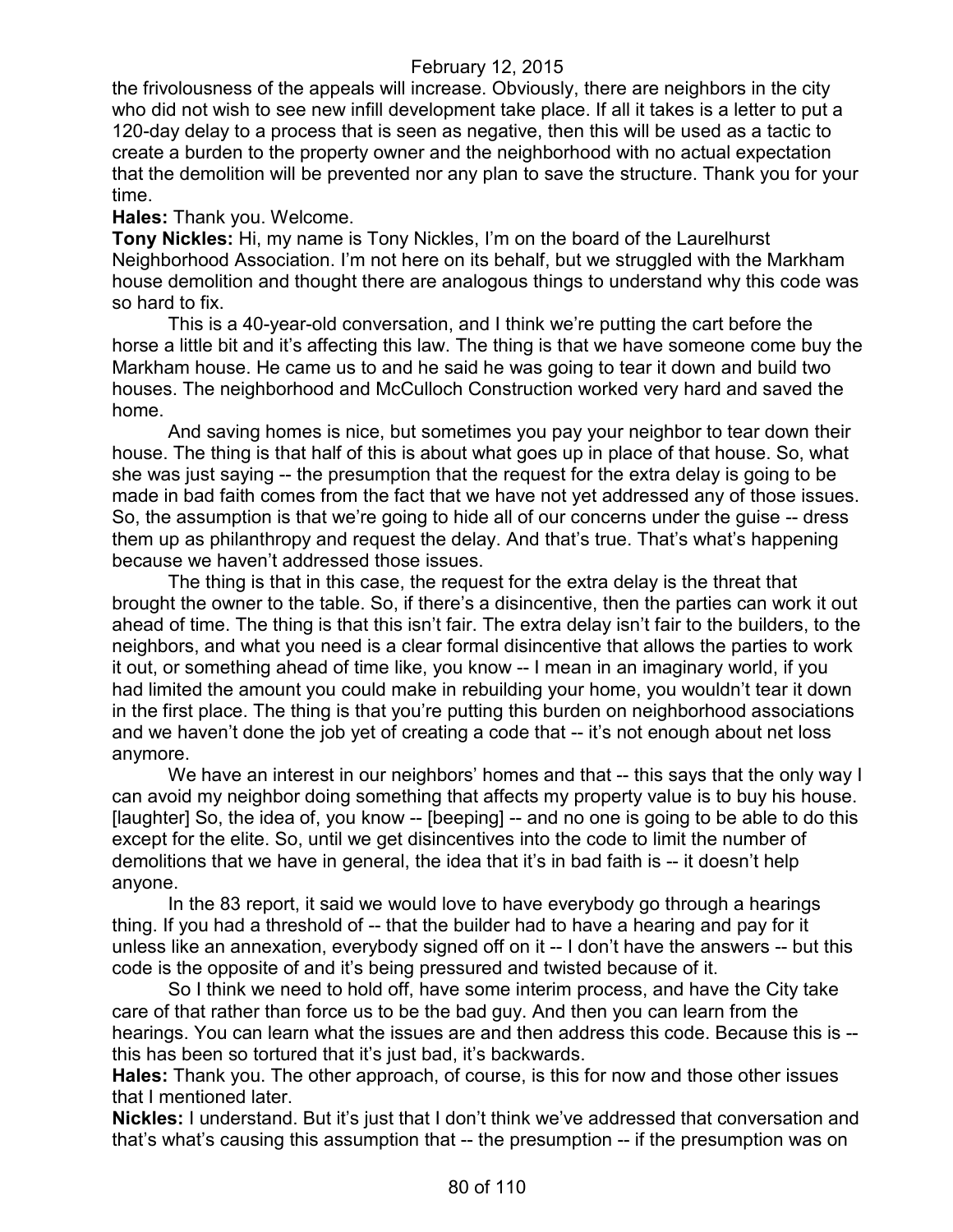the builder, then that at least motivates them to negotiate with the neighbors. I mean, it's the neighboring interest in their home, which is a legally a really hard thing to -- I mean, we have the state code saying we can't designate homes. The Oregon idea that you have an interest in my house is very hard to take, and we haven't yet come up -- we haven't faced that yet. All I'm saying that's what's causing the problem in fixing this.

**Hales:** I hear you. Thank you very much. Thank you all. You've got slides? OK, Karla will help you with that. Go ahead, please.

**Jim Heuer:** My name is Jim Heuer and I am speaking today to introduce testimony by the United Neighborhoods for Reform. You're familiar with the organization -- we're a grassroots group dedicated to stemming the epidemic of demolitions.

First, Mayor Hales and Commissioners, we would like to thank you all for responding to our citizen cry for help that emerged during the summer. It's been a long road and a great deal of work by yourselves, by DRAC, BDS, and other city staff, not to mention hours of our time has gone into this. We now have a recommendation from the DRAC committee which UNR has decided to support, albeit with serious reservations.

The current proposal is an example of the saying "politics is the art of the possible." There's a lot in the proposed ordinance that we not only like but urgently need. There are other aspects that quite frankly don't achieve our goals, and you have heard already about some of those and you'll probably hear some more.

We ultimately supported this recommendation on the strength of three considerations. First is the council's commitment on December 17th to schedule a review of the new provisions in 18 months. We intend to hold to you to that commitment and to insist that such review be conducted by a body with vastly better balance than the Development Review Advisory Committee -- which, having membership of 13 developers out of 17, is not the best venue for making broad policy affecting all Portland residents.

Secondly, we intend to monitor the application of the new definitions to make sure that they achieve their intended goals.

And thirdly, we intend to seek a better way to save more viable, affordable houses that are slated for demolition. Simple delays -- be they 120 days or 60 days -- have been a feeble solution. Demolitions of up to 370 affordable houses a year valued at \$100 million dwarfs the City's efforts at spending \$20 million to support affordable housing. Can we really achieve affordable housing through demolition?

But the work is not done. Lead paint and asbestos dust is still being scattered from demolition sites, and hearing the discussion today, there's still some misunderstanding about where we stand on those regulations. Deconstruction is still all too rarely employed, and the next speakers will have much to say about these subjects.

**Hales:** Thanks very much. Ms. Chung, welcome.

**Wendy Chung:** Mr. Hales, Commissioners, good afternoon. I'm Wendy Chung, I'm from the NWDA. I know, Mayor Hales, you asked us not to speak about anything but the amendment. You should know there have been 40 demolitions -- somebody has already said that, I think -- since the last time I was here to speak to you about this. Obviously, like you said, we have this urgent problem that has to be addressed immediately.

But the Laurelhurst fellow who testified before us brought up a good point, which is the reason we all are here to begin with, the reason we started looking at the demo delay rules because of the issue of demolition generally. And I just wanted to talk about a couple of things that you mentioned in your interview with OPB that I think inform your decisions - not necessarily about related to this ordinance but also related to the other things you were talking about.

You rejected two fallacies during that interview, first that demolitions provide affordable houses; and second, that preservation undermines density. I have some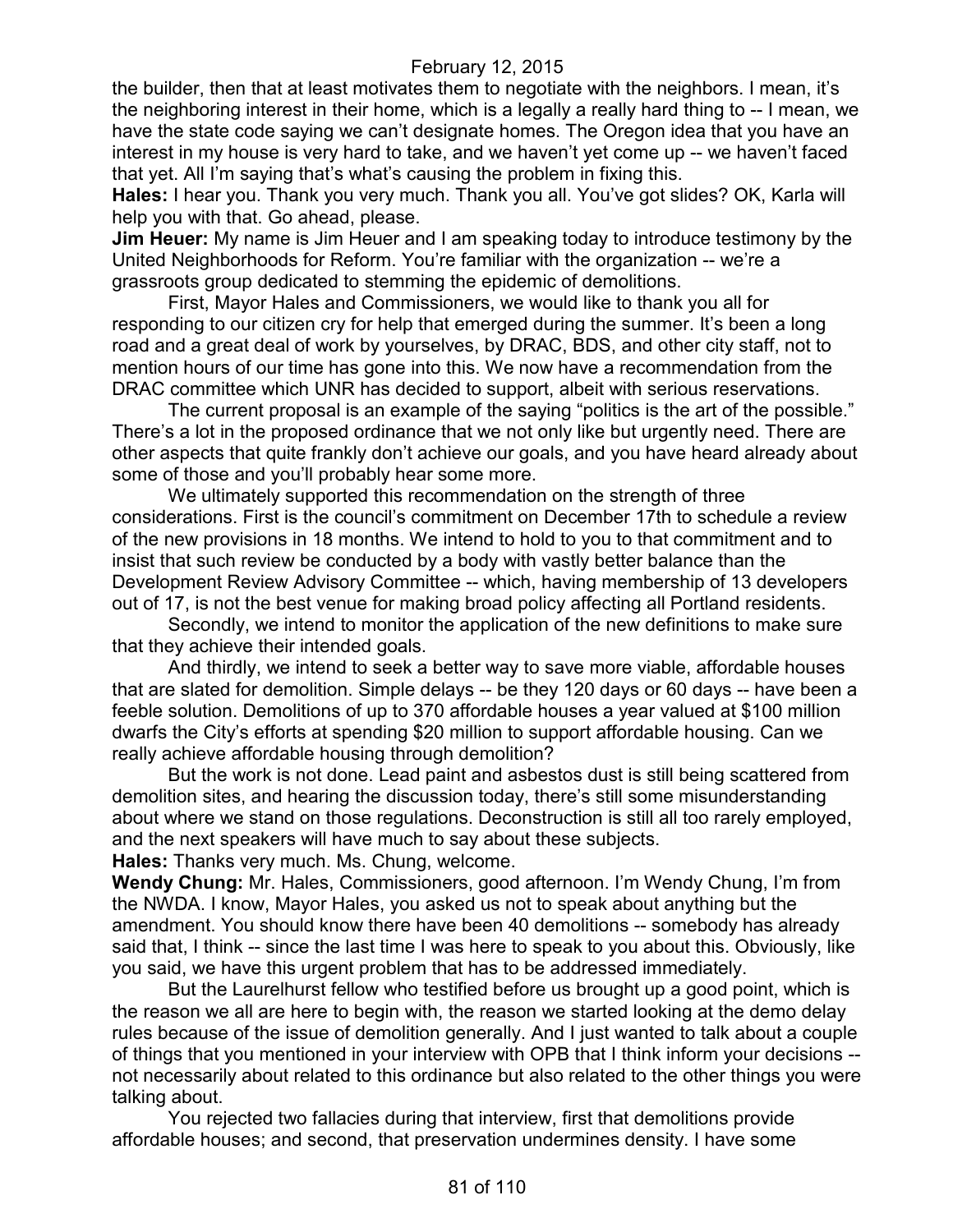specific ideas how you can reduce demolitions while promoting density, affordable housing, and historic preservation. Obviously, we need to reduce incentives for demolition but the main thing I think we need to do there is to fix the base zones and reconcile them with the existing built environment design and historic overlays. For example, RH zoning for a historic single-family home invites demolition. So, it's more than just setbacks. It's more than just height. But as you pointed out in your interview, we need to tighten the envelope.

This reduces the financial incentive to demolish a smaller older home to build something out of scale. Tear-downs are currently easier than building empty lots or renovation. I do want to bring up somebody you mentioned in your OPB interview, which is Mayor Nutter of Philadelphia. He recently did make some improvements to the demolition rules. They prescribed specific demolition guidelines, training and site inspections, and the impetus was the collapse of a building under demolition that killed six people. I know we don't have money, I know we don't have time, I know we don't have staff -- but six people died, and the contractor who did the demolition hung himself. This is a few blocks there my in-laws' house.

The point is that Portland's code was singled out during the lead up to this as a specifically good example of an ineffective, vague rule. You will see that's Portland Code 24.55.100 that's cited in this article. So, we can't wait a year, Mayor Hales. We can't wait even 90 days. We need to do something now.

Separately, we need to reduce incentives for demolition. We need to increase incentives for preservation. Some specific ideas are to combine historic preservation and affordable housing incentives. BPS issued a 2007 report on credits and bonuses that is really helpful. It's on your website, Commissioner Fritz. And combining these could allow us to motivate developers to preserve rather than demolish without costing us anything. It won't cost the City anything.

We should expand the historic preservation incentives to all buildings more than 50 to 75 years old and many of those incentives include additional density for additional single-family dwellings and multidwelling zones.

Another idea is to reduce SDC fees because currently for development that doesn't require demolition because currently it's actually cheaper to again demolish than to rebuild on an empty lot.

So, these are some of the solutions that other cities employ. I point these out because I'm asking you to please not stop at the changes that are proposed today. Fix the code and look creatively at bonuses and credits to provide affordable housing and density. And these aren't new ideas, because other cities are doing this today -- and we deserve it, too. Thank you.

**Hales:** Thank you. Thank you all. Good afternoon.

**Sara Long:** Hello, Commissioners, it's an honor to be able to speak to you today. My name is Sara Long and I live in Eliot, as you can see on this map here. And I will at least until the wealthy developer who owns my 126-year-old home demolishes it, along with the 125-year-old home and cuts down every last enormous tree. It will happen with barely a ripple of notice because this story is extremely common and happens an average of once a day in our city.

As in nearly all cases involving demolition, there is plenty of room to build additional housing almost twice as much as the developer has planned on my home's lot with no loss of existing homes nor loss of even a single tree. As in nearly all cases involving demolition, my home was built using old growth Oregon timber from trees that were hundreds of years old and had 15-foot wide trunks. Those resources are long gone and today, they are being tossed in the landfills.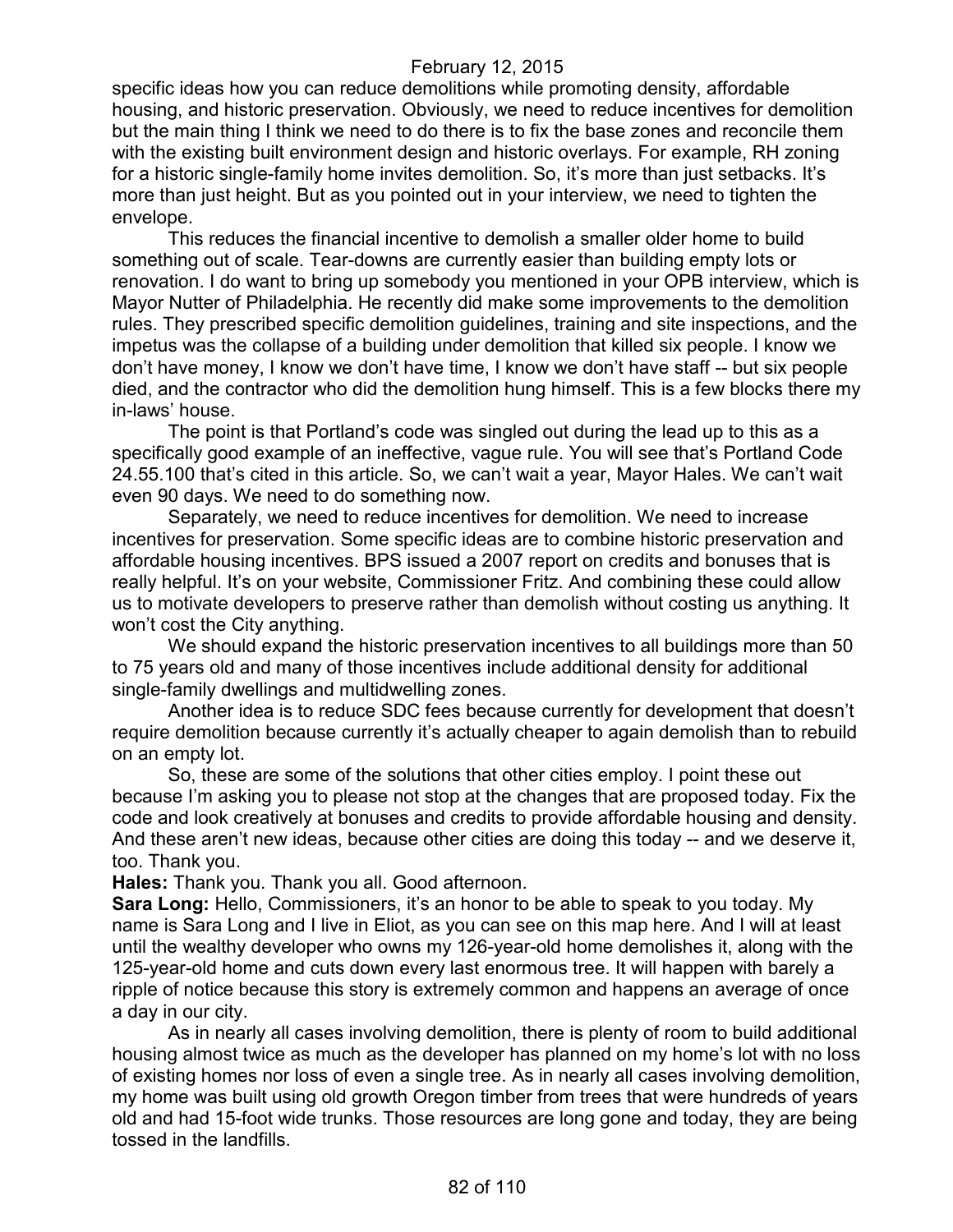I would like to request a deconstruction mandate or significant incentives from you, my City Council. If I must lose my home and Portland must lose this priceless resource, it shouldn't be lost forever to a landfill. And I have here graphics showing -- this is an overview of the Eliot neighborhood. Everywhere you see what looks like an empty asphalt lot -- that is either a long since demolished building or empty unused surface parking. Eliot is one of the lowest density neighborhoods not because we are a bunch of hoity toities - we're actually pretty poor -- but nobody is building the density. Please build where we can in my neighborhood. Thank you.

**Hales:** Thank you. Thanks very much. Thank you all. Welcome.

**Barbara Strunk:** Thank you. My name is Barbara Strunk. I am a member of the steering committee of United Neighborhoods for Reform. I live in Beaumont-Wilshire.

Deconstruction is unfinished business that we are very glad the city council is taking up. This is not a new issue for us; deconstruction has been part of the UNR policy since last summer when over 2500 people signed our petition calling for demolition permitting reform. In addition, over 40 neighborhoods associations have signed our UNR resolution that repeats the call for incentives for deconstruction.

New ways of thinking about this issue are required. We propose a mandate that deconstruction is the only acceptable approach to removing all or part of a single-family residence. If this is not feasible within the City's statutory powers, then it is time to apply the City's taxing authority to make deconstruction the clearly more cost-effective choice.

The 2010 Oregon DEQ study on preventing waste from the residential construction sector states that 158 homes deconstructed rather than demolished in a year saves as much carbon emissions as is sequestered by Forest Park's 5100 acres a year. The environmental arguments for deconstruction are persuasive to us in the neighborhoods. We prefer that we save our viable, affordable single family residence and avoid their demolition altogether, but with nearly 400 demolitions a year, we are a long way from stemming this epidemic. When a house is demolished, we expect that the greenest city will require deconstruction as standard practice.

**Hales:** Thank you. Thanks very much. Welcome.

**Barbara Kerr:** Good afternoon, my name is Barbara Kerr, and I am concerned about our affordable housing crisis, specifically that when houses are demolished the replacement cannot be as affordable. For the same reasons that the greenest building is the one that's already built, the most affordable home is the one already built. Plus, when single family homes are demolished, we can lose homeownership and therefore stability in our communities. We lose stability for our families. For current homeowners, families starting out and equity that's handed down for future generations.

We must dis-incentivize demolishing our single family homes to curb and counter the market forces that destroy our affordable housing stock. But I am also concerned that our efforts to increase our supply are resulting in a demolition of our truly affordable homes. One step forward, three steps back. The needs for affordable housing cannot be met by policies and projects that encourage demolishing our existing homes. Without our fixer-uppers, the housing will only be affordable for those who are not disadvantaged or who moved here from out of state. Without the truly affordable housing, the homes that are already built, people are being displaced to places that will continue the problem it was intended to solve.

Pending legislation in Salem includes increasing financing for affordable housing, directing cities and counties to ensure an adequate supply of affordable housing, and removing the ban on inclusionary zoning thereby allowing municipalities to require developers to reserve a certain percentage of their units for low or moderate families. All are for a good concepts and are for a good and necessary cause. But if they pass without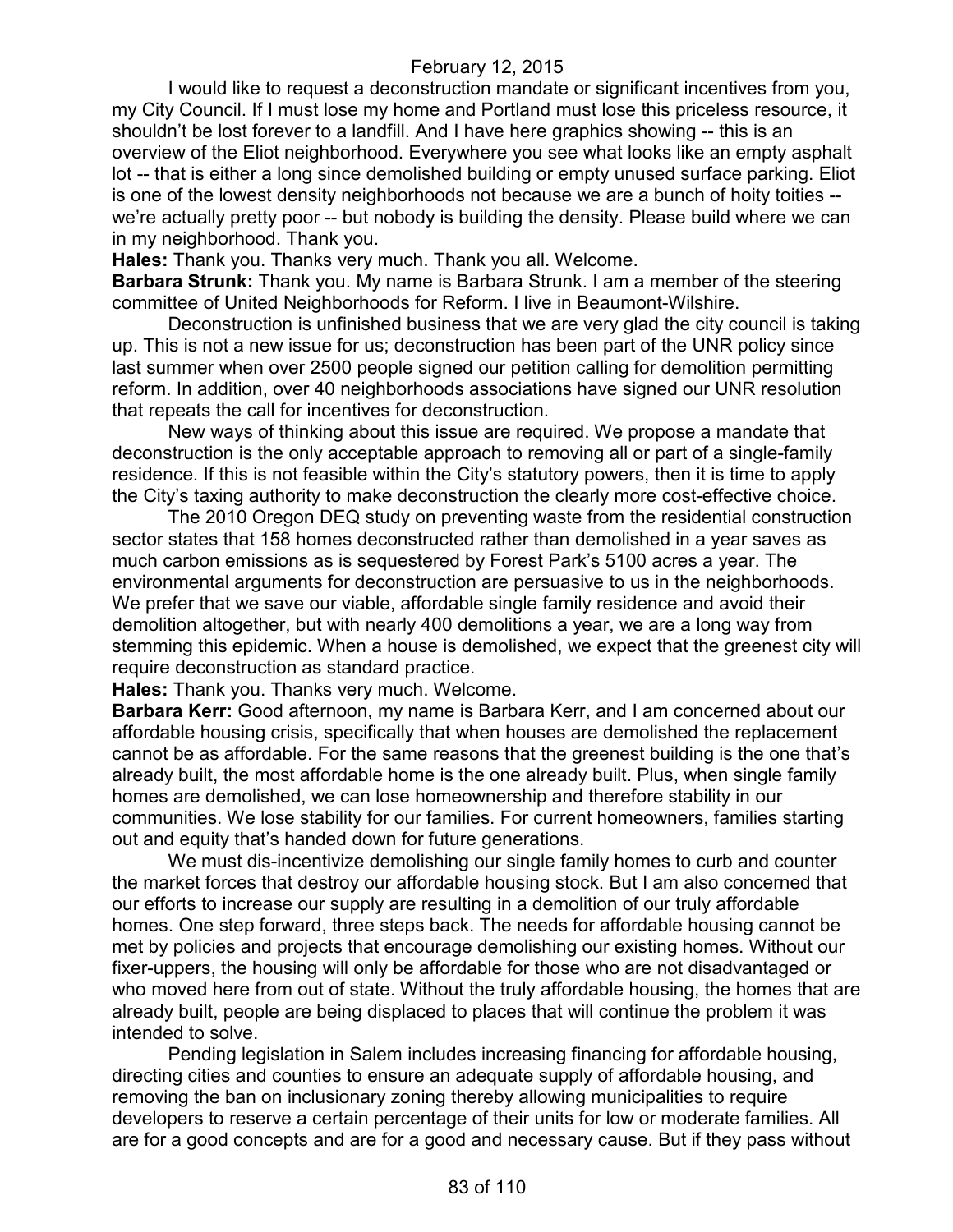conditions that protect our existing homes from demolition, the consequences will be the opposite of their intentions. If the City does not work with the state to keep those incentives for creating affordable housing from being applied where existing housing stock would be destroyed, they will be but a pretense that we are dealing with the affordability crisis.

The Housing Bureau's north-northeast neighborhood strategy talks about helping people repair and maintain their homes. This needs to be the focus for increasing affordability. They are talking about locating new affordable housing in empty lots. That should be the rule. They talk about helping people add value to their property so they can afford to stay in their homes -- for example, by adding accessory dwelling units. We must be sure this is not just talk, that it becomes citywide and we are using our influence to build it into state laws as well.

We must save our existing affordable housing from both private and public efforts. If we really are looking out for the disadvantaged lower income citizens and our young families, we must make sure that we are looking forward to see who will benefit -- the neighborhood who no longer has a neighborhood or the opportunity to own their own home, or the developer who is encouraged to make their money under the guise and sacrifice for the common good. We know that the City intends to do the right thing but we are not sure that we are not committing the urban renewal mistake of the 21st century. **Hales:** Thank you. Thanks very much. Welcome.

**Janet Baker:** Hi. My name is Janet Baker and I live in the Beaumont neighborhood. I am also a member of the steering committee. I want to again talk about affordability for firsttime home buyers and also middle income buyers in Portland.

This group of buyers is finding it increasingly difficult if not impossible to find an affordable home within the city. In several DRAC meetings and neighborhood meetings I've attended, developers rationalize the tear-down trend in Portland -- particularly in the kind of neighborhood I live in -- as being driven by a lack of executive housing, saying we need more executive housing to succeed in economic development.

First of all, speaking as someone who's had to read a lot of economic development literature in my professional life, I can tell you that lack of executive housing is rarely a limited factor in economic development. Usually the limitations are lack of industrial land, lack of infrastructure, lack of good water quality -- and certainly, land has been an issue in Portland and probably nothing could be as serious as what's going on with Port of Portland right now in limiting potential for future economic development.

If there is a housing factor in the company's decision to locate in a particular city or region, the issue is usually a concern about affordability for employees, not executive housing. But let's say you do believe we have lack of executive housing. I want to share with you some year-end housing stats.

In the real estate industry, you probably know inventory of houses is often expressed as inventory in months. It's defined as the active residential listing at the end of the month divided by the number of closed sales for that month. Five and a half months is usually called a balance point. So, anything under that and it's a seller's market. And it's been a seller's market in Portland for the last three years at least.

Let's look at Multnomah County and look at the inventory in two price brackets - and you have a chart attached to your first page there. Under the \$350,000 price bracket where first-time home buyers would be, there's 1.7 months of inventory in December of 2014. But in the \$600,000 to \$1.1 million range, the bracket in which developers are selling their executive homes, the inventory is 2.9 months. You can see that this trend has been that same -- I picked one point in time to simplify it, but the trend is the same for the whole chart.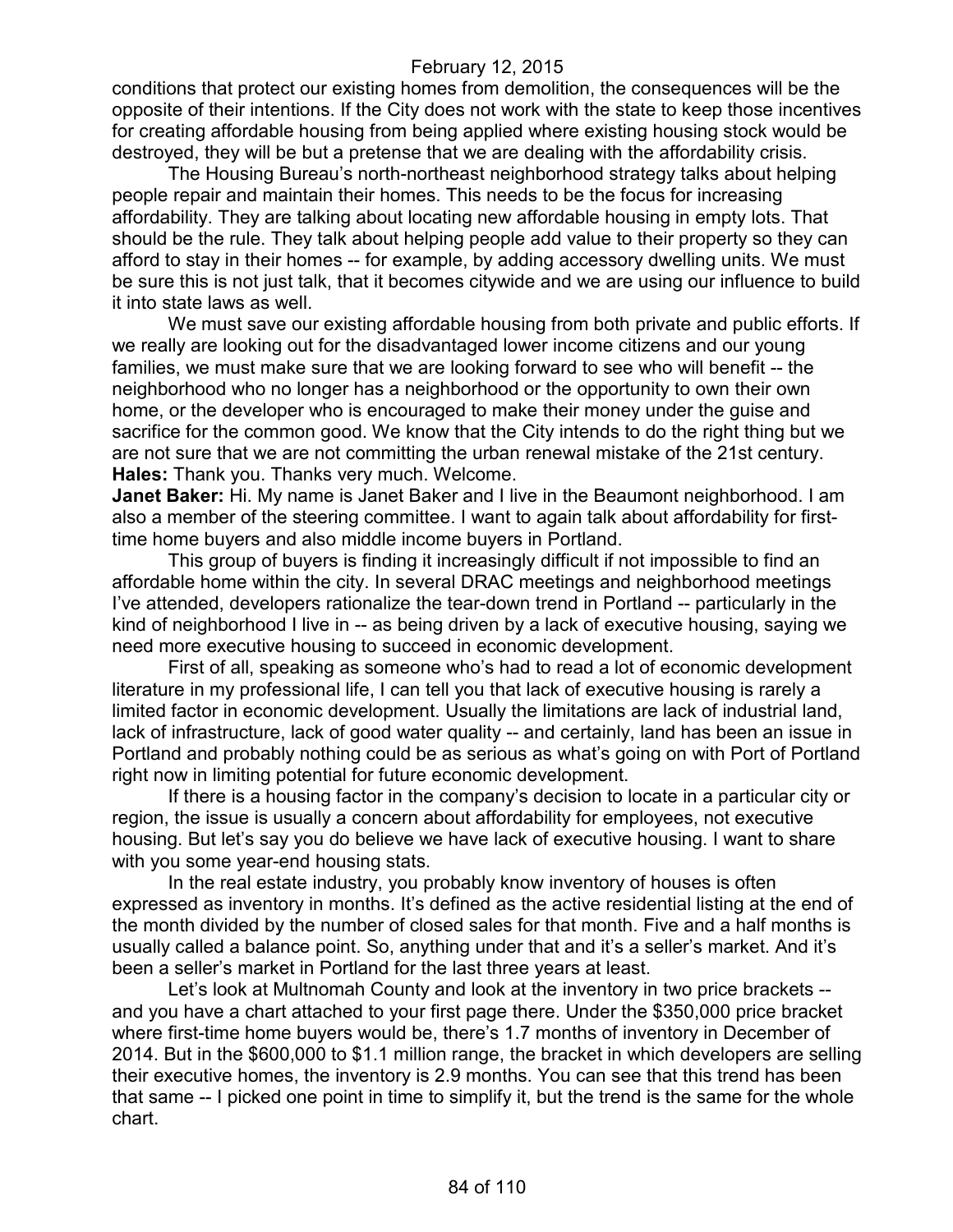The realtor who provided me this data said what the data clearly tell us is the inventory is low in all price ranges. When the builders use this lack of executive housing as their justification for tear-downs, it's ridiculous. If you want to use this argument, she said, you would need to tear down expensive houses so you could build cheaper houses because that's where we have a bigger shortfall.

This lack of affordable homes is going to continue if we continue to demolish these homes. Only this morning, the Portland Chronicle reported another 40 demolition permits issued between the time of our December 17th hearing and today, and that doesn't even count virtual demolitions. It's an urgent problem, one we can't sit on for another day or another hearing. The next speaker who will be speaking to us from or group has some hands-on experience that I don't have. I am all about numbers and she can talk about real first-time home buyers.

**Hales:** Thank you for the numbers. Thank you. Thanks to all three. Good afternoon. **Alyssa Isenstein Krueger:** Good afternoon. My name is Alyssa Isenstein Krueger, and I am a real estate broker with Living Room Realty. The majority of my clients are first-time home buyers and this past year -- and even more in the past few months -- have been the most difficult to be a buyer in in all of the years they've been working in real estate. Given the market trend of a lack of supply and huge demand for houses, the market is not likely to get much better for would-be home buyers for quite some time.

My first-time home buyers have been preapproved by lenders and are looking for Portland's once-plentiful humble little starter homes, willing to pay up to \$350,000 for a small home with space for children, a garden, a pet. They want to buy Portland's older homes with flexible spaces like unfinished basements or attics that can be converted to living spaces as their needs change and their families grow, and they are not deterred by a home that needs elbow grease. Most importantly, they want to live in the communities where they have connections, where the neighborhoods have character and amenities they can walk to like stores, schools, and transit lines. The problem? So are developers.

Developers bring cash to waive off financing contingencies, they don't have the homes inspected, and can close on a house in less than five business days. More often than not, a developer is purchasing a home with the intent to demolish or significantly alter the home and then build a house that sells forever over \$650,000. Every time this happens, we lose another home from our city's stock of affordable houses. That home will never again be an entry way into home ownership for hard-working families and individuals who see the benefits of homeownership and want to take part. In its place is a home that for most of the time is not in character with the surrounding homes is and unaffordable to 99% of first-time home buyers.

Every time this happens, my first-time home buyers are discouraged, angry, and heartbroken. Not only did they lose out on yet another house to a cash developer, but that house that they had pictured themselves living in will be crunched up and sent to a landfill. Additionally, many of the homes that have been demolished over the past couple of years were never put on the open market. They were acquired by developers who send letters to homeowners offering to purchase their home for quick cash. This tends to go to elderly people, and many of these sellers are vulnerable and they do not understand that they may be receiving less than market value by selling their home in this manner, and that the buyer of their home tends to demolish it and replace with it a much more expensive home.

In addition to providing notice to surrounding homes and the neighborhood associations, those seeking demolition permits should be required to obtain a notarized signature of the home seller stating that they understand that their home will be demolished. No signature from the seller means no permit for demolition.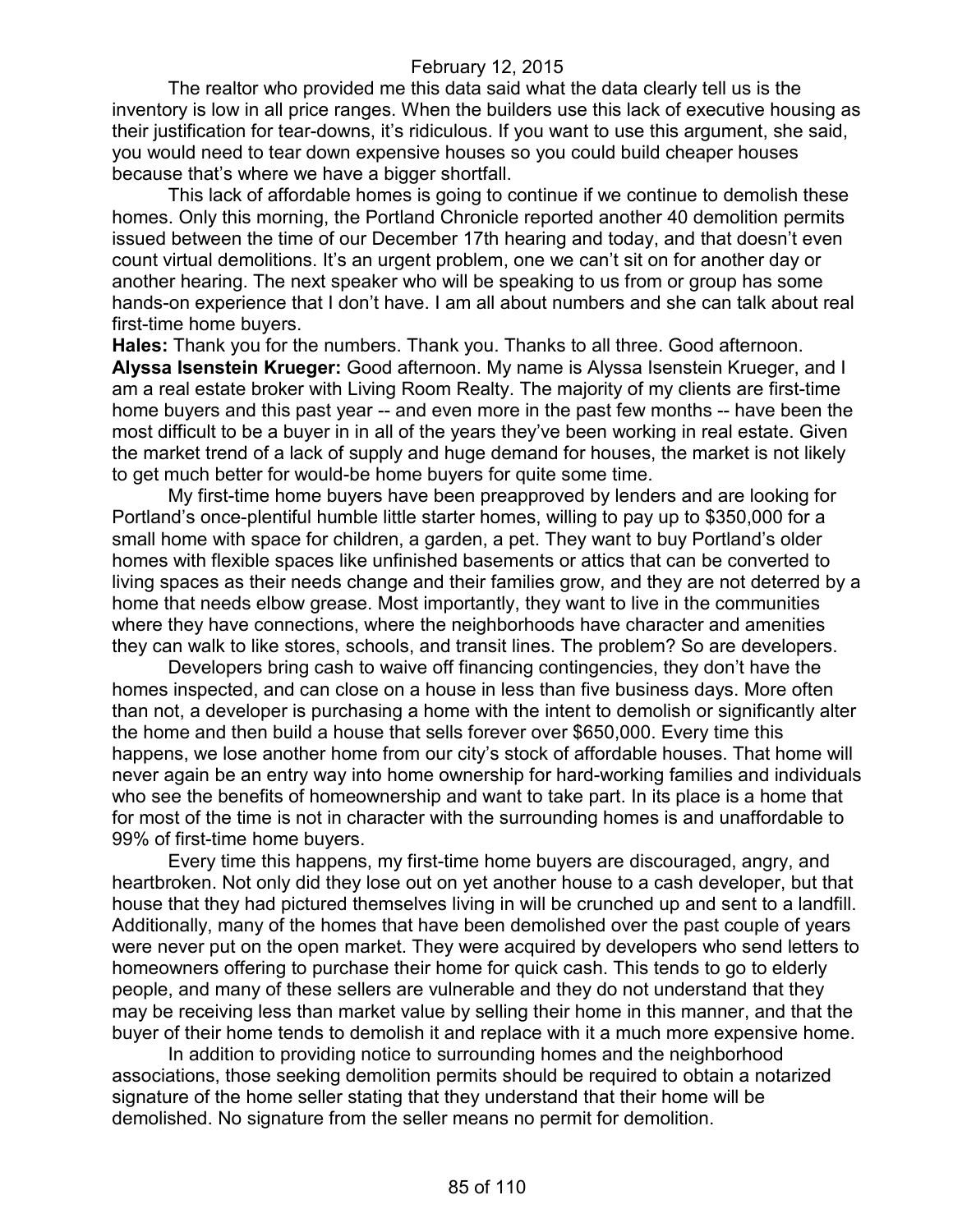I am also partner broker with the Portland Housing Center and this past Saturday, I presented the shopping for your home section at the Home Buying 101 class. There were 42 people in the class, and when I asked how many of the class participants were planning on purchasing a home under \$250,000, 36 out of the 42 raised their hands. This would have been a realistic goal for all of these home buyers only a couple years ago, but with the dramatic rise in property values and the loss of humble homes to demolition, it's obviously not going to be reality for most of these people.

As a city who is dedicated to maintaining diversity in all forms and in all levels, we need to consider the impact that demolition of habitable and affordable homes has on our greater community and work on solutions to keep these homes off the jaws of the backhoe and available for future generations of families.

**Fish:** Can I ask you a quick question? In the one thing you mentioned about people sending letters to potentially vulnerable sellers, you know, seeing if they are willing to sell their house -- does state law currently regulate any part of that? Are there any requirements that --

#### **Isenstein Krueger:** As far as I know, no.

**Fish:** So no requirement that you -- the offer contains, say, language that says you are encouraged to seek the advice of a real estate professional?

#### **Isenstein Krueger:** Nope.

**Fish:** Or you might want to have your house appraised or talk to someone? **Isenstein Krueger:** No.

**Fish:** And how are you able to track those transactions? We know they're going on, but -- **Isenstein Krueger:** We know they are going on. Again, hearsay, anecdotal. But I'm on a lot of Facebook groups about demolishing Portland and there's anecdotal stuff. I also know that from talking to folks whose neighbors – suddenly, the house is being demolished and the little old lady who sold it sold to it thought it was a nice young couple who turned out to be a developer.

**Hales:** Thank you. Welcome.

**Jim Gorter:** Thank you. My name is Jim Gorter, I live in the South Burlingame area, and I am speaking on behalf of United Neighborhoods for Reform. Thank you, Mayor Hales, for your commitment to working on the infill standards and development process.

As requested by 40 neighborhood associations, we call for the creation of a task force to make the comprehensive plan policies for 5.33 and 4.13 for the production of affordable housing and neighborhood character a reality and to address community concerns in these areas. We call for the creation of this task force by March 1st of this year. I'm going to make a couple other comments which are going to be mine -- they haven't been vetted by United Neighborhoods, so they are going to be mine.

First, when a home is scheduled for demolition, I think the developer and the owner should be required to keep it in habitable condition if at all possible, maintain utilities, keep the roof on, keep out transients, not remove woodwork, not remove furnace and so forth.

Second, we're talking about notification of neighborhoods and neighbors. I think the notification of neighbors should include a City contact number for the concerns and complaints about dust and hazardous materials and other things. And I think that a sign should be posted at all demolition and construction sites with a common City phone number where people can call, express their concerns, and ask questions. We have it now for erosion concerns. Let's put a common number for everything altogether and have that number manned by a real person who can direct it to the appropriate person. **Fish:** Well, you just made Commissioner Fritz's day. She is a champion for a 311 system that would be a common number for many things.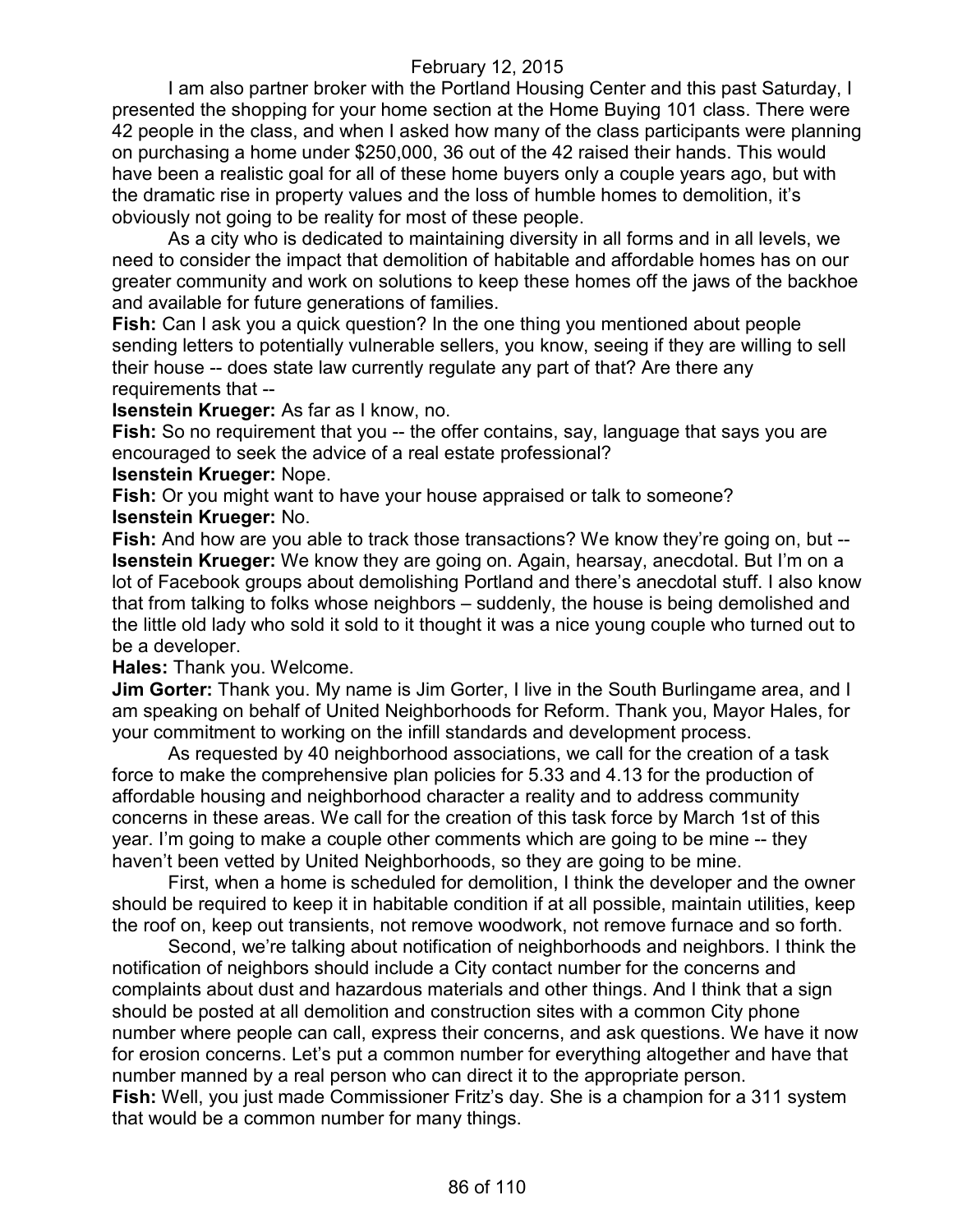**Gorter:** Good. On the demolition things -- security fences need to be provided around property when they are in the vulnerable state. There was one in my neighborhood on my block which sat empty or the lot was a hole in the ground for several weeks until the developer moved to the next stage of construction. There needs to be post-demolition inspection to make sure that all codes and -- if appropriate -- land restoration has occurred. **Fish:** Mayor, can I just pose a question to Paul for later when you come back? Paul, in my neighborhood there's a big multi-family development going up which has a fence around it, and at night there's a security guard. I believe that was something that we did -- **Saltzman:** Fire.

**Fish:** The fire -- that was a life safety issue, so now there's a security person there at night. Yet when some of these demolitions are going on, there's nothing around the perimeter of the house that's being demolished or being rebuilt. And I'm just curious about what the thinking is in terms of the two standards. One, we have a very tight standard in terms of perimeter and security. The other is much looser and there might be a logic to it but at some point I would like to know more about that.

**Hales:** Mr. Gorter, thank you. Welcome.

**Margaret Davis:** Hello, I am Margaret Davis with United Neighborhoods for Reform and I am delighted to be here.

Creativity and quality. These are attributes Portland has embraced in the past, and we'd like to see more of them in the home construction occurring now in our city. At United Neighborhoods for Reform, the first choice for Portland housing should be protecting the affordable green home that's already there. With additions, accessory dwelling units, and renovations, much can be done to modernize and alter a house for future generations. These activities provide the added bonus of employing more local people than new construction does. If a house has to go, deconstruction should be mandatory.

And then, there's the matter of new construction. What goes up on the residential land that is arguably Portland's finest resource? This new development should create an improvement for everyone. To do this, it will contribute open space as its neighboring properties do, respecting the size of contextual setbacks, footprint, mass, and height of existing nearby homes. Determining the specific allowances for these items and the context to be considered will be the work of the task force as proposed in UNR's resolution.

By the way, City Code already regulates setbacks, footprint, and height, but no one thought to build to the maximums until now, which is a direct result of considering a neighborhood more of a profit center than simply a place to live. In better regulating setbacks, footprint, mass, and height of new construction, compatibility with established housing is better assured as is access to solar power for energy and vegetable gardens, along with space for mature trees. This is how Portland can spark more creativity and quality.

Building smaller is more environmental. A larger part of the construction budget can go toward more durable materials, and home layouts can make smarter use of space. Many Portland residents will take creativity and quality are why we chose to live here.

Finally, we request the task force look at current zoning and lot-splitting policies to protect existing housing. Some 28,000 homes citywide sit on plots slated for greater density. Let's appreciate the breathing room and the opportunities for creativity and quality that they provide. With new guidelines sensitive to established neighborhood standards, we believe it will once again be possible to be both pro-development and pro-Portland. Thank you.

**Hales:** Thank you. Thank you all. Terry, I think you're on first.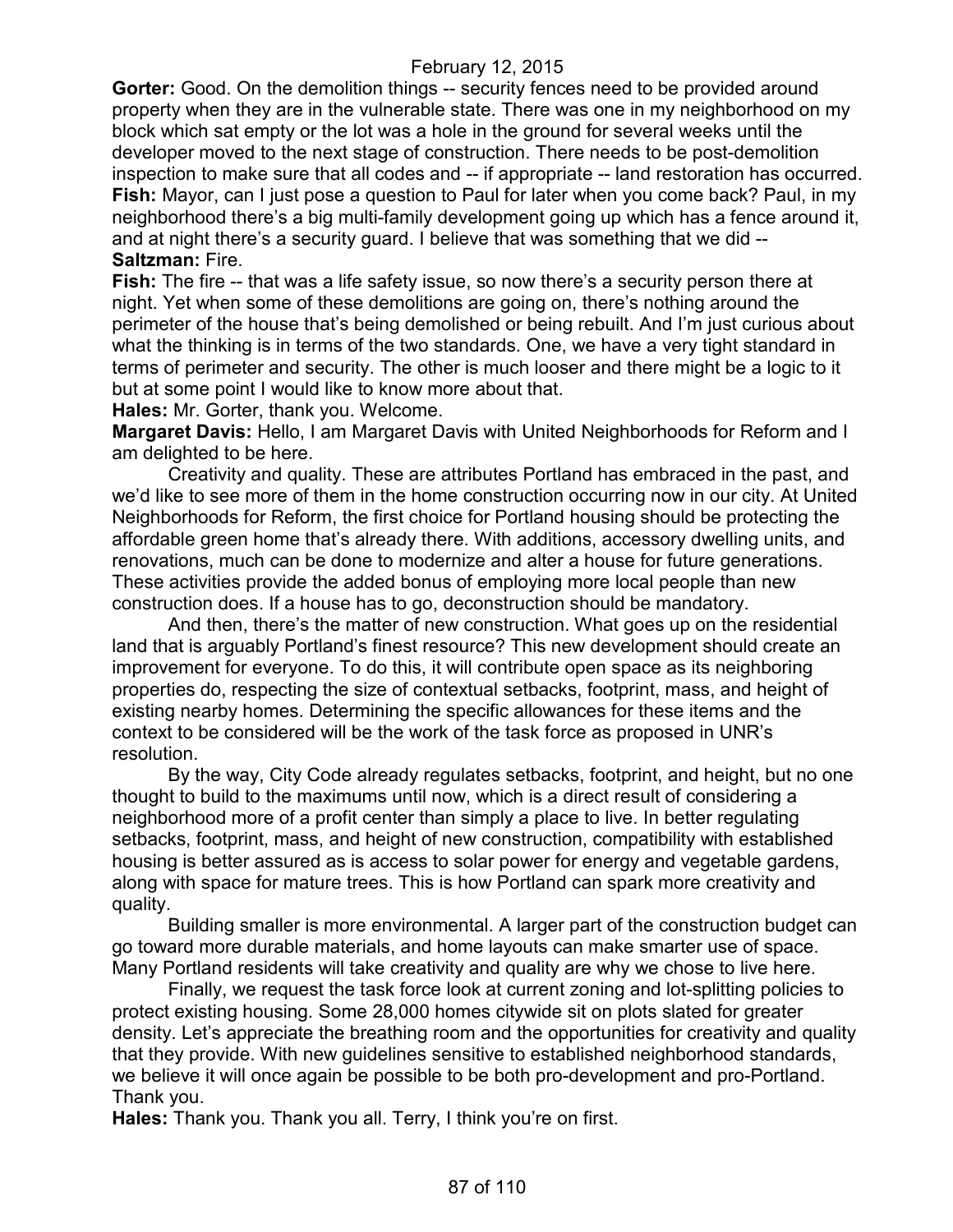**Terry Parker:** Thank you, Mayor Hales. My name is Terry Parker. I'm also on the UNR steering committee and, yes, this testimony has been vetted by UNR.

Today, it is my responsibility to present and clarify UNR's position on the equitable makeup and establishment of a redevelopment development standards task force/work group that is recommended to be comprised of 50% neighborhood organization representatives and 50% City staff and other concerned citizens as per UNR resolution.

Neighborhood representatives are the people who are active with and actually live in the neighborhoods, where the next house to be demolished might be the one next door, down the block, or around the corner. These are the people who have a view of the street from their front windows that could become impaired by a replacement house that is not set back from the sidewalk or could have a towering out of scale house constructed on the property that is next to theirs that would cast a shadow and block the sunlight.

To avoid a conflict of interest, perceived or real, we ask that neighborhood representatives are not professionally connected with or earn their living in the land use planning, development, architecture, or real estate fields. We welcome people from these fields to be on the task force, just not filling the neighborhood representative seats at the table.

Likewise, in the interest of adding more diversity, voices and opportunities for qualified neighborhood people who haven't participated in but aspire to be part of the official City process, we ask that the preference be given to neighborhood representative who have not recently served or are currently serving on another BDS, BES, BPS, PBOT task force, advisory committee, work group, or comp plan policy expert group. Again, this avoids a possible conflict of interest. We also ask that UNR has representatives at the table. Meetings need to be scheduled at times when working people can attend and located in various neighborhoods.

Finally, as opposed to appointing a chairperson we suggest the first order of official business for the task force should be to elect a chairperson and vice chairperson. In closing, UNR wants to see an equitable and well-publicized application process followed by a task force with an open and transparent process that has a meaningful deadline for results. Thank you.

**Hales:** Thank you. Good afternoon.

**Sharon Genasci:** Hi. My name is Sharon Genasci. I'm chair of the NWDA air quality committee, and I'm testifying on behalf of UNR, the United Neighborhoods for Reform, about the jurisdiction of asbestos and lead regulations in demolitions.

Based on our research, we believe Portland has jurisdictional authority to create hazmat policies for house demolition sites, including inspecting and monitoring for asbestos and lead. A survey by the National Association of Clean Air Agencies, NCAA, wrote in December 4, 2014, the Clean Air Act explicitly allows state and local air pollution control agencies to adopt projects more stringent than those of the federal government. Specifically, section 12.16 states that air quality agencies are not precluded from adopting for enforcing any standards, limitations, or requirements as long as they are at least as stringent as those required under the federal program.

Over the past three years, the City has issued 752 demolition permits. The actual number of demolitions is much higher. Unregulated demolitions occur throughout Portland neighborhoods, and neighbors living near the demolitions are increasingly alarmed at asbestos and lead emissions. The question is, who is looking after public health from unregulated demolitions in Portland? Oregon's Lane County, other Oregon cities and Southwest Clean Air Agency in Washington have adopted rules for asbestos-containing materials and lead-based paint in demolitions. I have here a list of Lane County regulations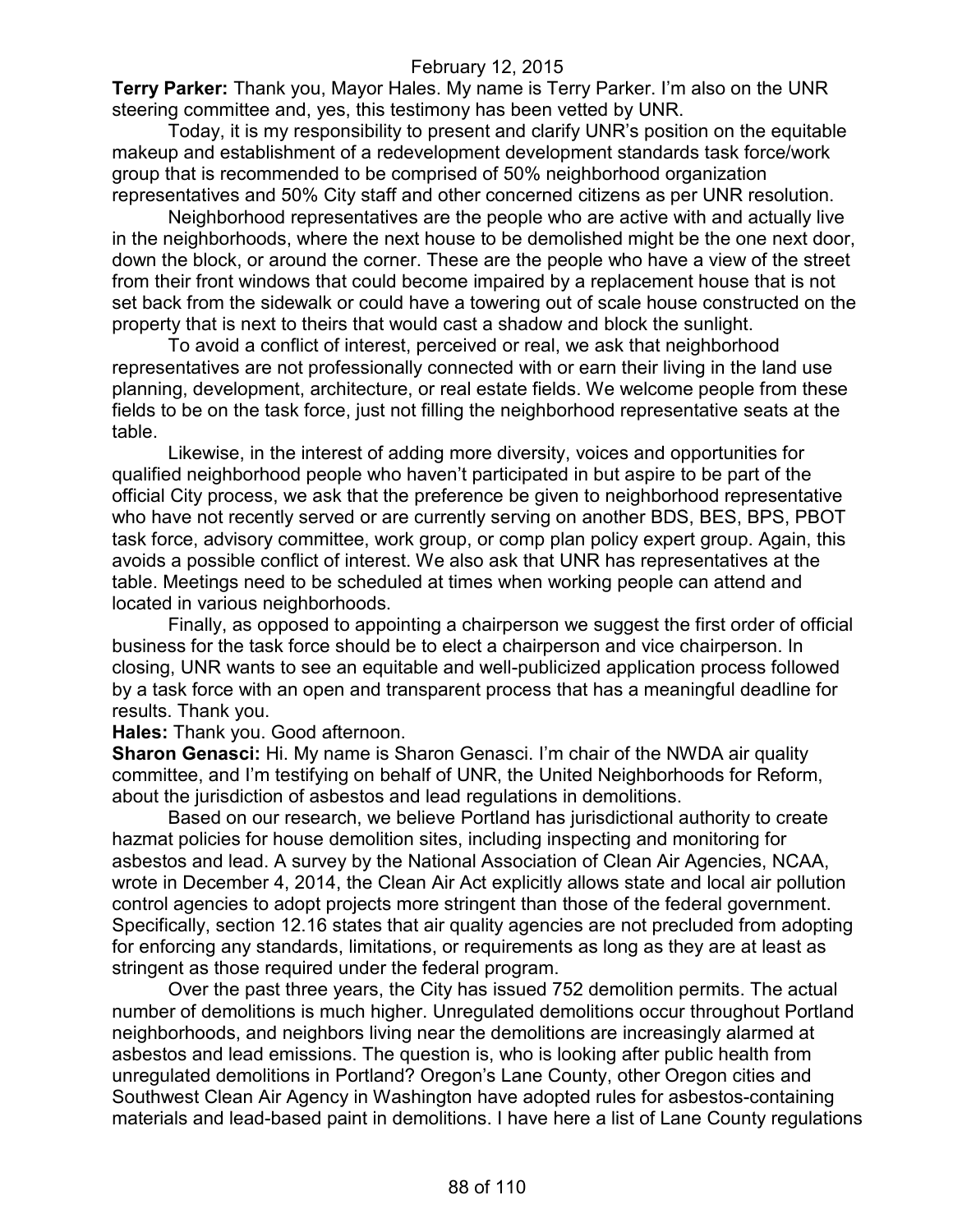and asbestos demolition guidance from Southwest Clean Air Agency in Washington. I passed them out to you.

If Lane County, the Southwest Clean Air Agency and other cities can produce rules governing toxic demolition materials, then we in Portland can do the same. We are asking the City to accept responsibility for creating regulations and enforcement for asbestos and lead emissions in demolitions. Developers currently profiting from the demolitions should pay a fee for accredited inspectors to ensure that all regulations are followed. Public health costs should be a consideration in setting the fees.

I attended a memorial in London two years ago for a dear friend of mine, a fine architect known for his work on the Ashmolean Museum at Oxford. He died of mesothelioma from exposure to asbestos. He was exposed during the interior demolition of a house he was remodeling for himself about 35 years ago. He was at the top of his career, took excellent care of himself, and was well-loved by friends. If demolitions are properly monitored and the air toxics abated, all of us -- developers, workers and neighbors -- will benefit. Thank you.

**Hales:** Thanks, Sharon. Thank you very much. Welcome.

**Judy Parsons:** Hi. Good afternoon. My name is Judy Parsons and I'm a member of the UNR steering committee.

Mayor, during the December 17th hearing, you asked about which levers would be affected in the demolition process. Due to the serious public health, safety, and environment concerns at these demolition sites in our neighborhoods, we propose one answer is creating the hazmat lever to protect Portland residents. One of our policy proposals is for the City to require hazmat surveys and abatement plans that are prepared by certified abatement contractors to be submitted with the City's residential demolition application.

Based on research, we are shocked and alarmed that Portland does not already require these documents. We have confirmed that in many other Oregon cities, such as Medford, Tualatin, and Lake Oswego, those cities do require such documentation. For instance, in Lake Oswego, we heard earlier where it was explained as a check box on the application In the material that's passed out to you, you will see that it states, Lake Oswego requires submitting a certificate of compliance for asbestos and lead-based paint removal at their demolition sites in that city. Why is this not being required in Portland?

As you see on Portland's demolition application -- which is included in that packet, too -- the newly-added DRAC-approved statement of fact which was recently inserted that Commissioner Fritz referred to as a change in the document to address our concerns - you see the language highlighted there. But due to existing gaps in state hazmat regulations relating to residential demolitions, we think this is a meaningless statement block. Therefore, since BDS -- and we just heard Commissioner Fritz earlier, you said BDS does not have the resources -- we ask City Council to designate the appropriate department that does have the authority to create hazmat control policies and regulations and to implement, for instance, a specific proposal.

We believe Portland does have the authority to do this, and UNR members want to be stakeholders in the process. We believe this is a reasonable request since we find this being done in other Oregon cities and across the country. And I'll point out this is an item that's on our UNR resolution that 41 neighborhoods have approved in principle which indicates it's a concern of many citizens throughout the city. We [indistinguishable] hazmat control policies are put in place as soon as possible in Portland for these demolition sites that are in our neighborhoods. Thank you.

**Hales:** Thank you. Thank you all.

**Fish:** Judy, just one thing. I'm looking at this -- you gave us this packets, right?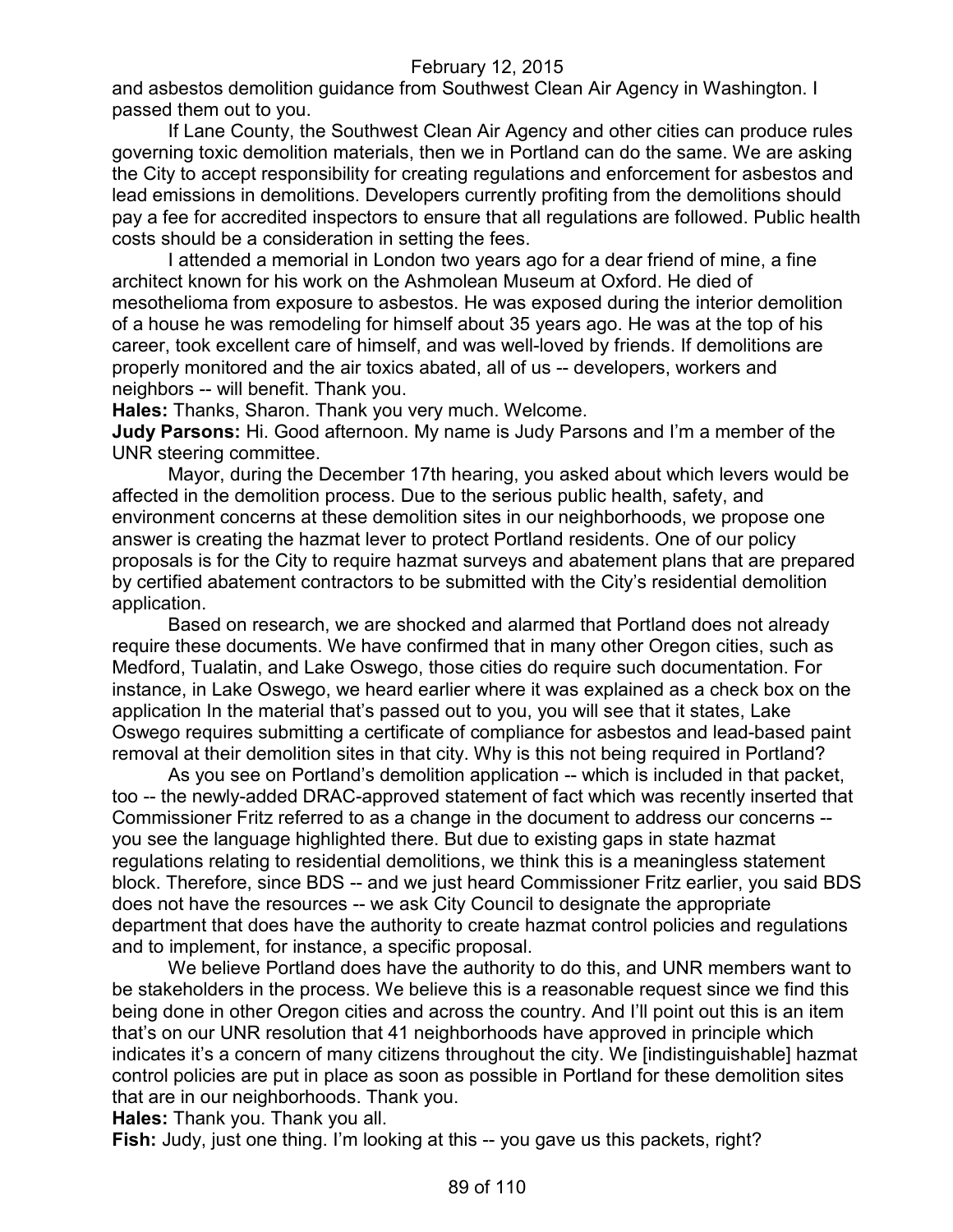**Parsons:** Yep.

**Fish:** For example, in Lane County -- which covers Eugene -- there's apparently a county air protection agency in addition to the state of Oregon that regulates. **Parsons:** Yes.

**Fish:** So, there's a county --

**Genasci:** It's the Lane Regional Air Authority, which is the sort of the counterpart to the DEQ here in the state but it's a local state regulatory agency. And you were asking that question and I really appreciated that, Commissioner Fish.

**Fish:** That's because I just don't know.

**Genasci:** About whether or not -- you said, is the state law sufficient to take care of this problem? And the simple answer to that is no. The DEQ is contracted by the EPA to uphold the Clean Air Act, which is federal law. But in this state, our DEQ isn't doing that job properly. That's why we are here.

**Fish:** Does this -- this is the Lane Regional Air Protection Agency. Is there an equivalent here in Metro or the County?

**Genasci:** No. It's a sort of unique arrangement down there.

**Fish:** They created something -- their created their own regulatory framework? **Genasci:** I have to say, I talked to the director this morning and they're not really very much on top of doing enforcement. They've got the regulations there, but they are not really -- that's why it's so important for us not to do two things. You have to do the regulations, but also the enforcement. And we need the fees to pay for that from the developers.

**Fish:** Is the Lane County system also complaint-based?

**Genasci:** I think so. But we're really -- the DEQ is complaint-based. They call it complaintbased but what happens -- we have a complaint line on www.portlandair.org. I recently had the experience of a complaint being registered for a business in Northwest Portland that's not permitted but putting out a lot of emissions. And the complaint person at DEQ called me and he said, well, I have gone to talk to the manager of that company and he says that the emissions are only steam. Well, I mean, this is just laughable to us. I mean, 15 years ago we were saying, what is in the steam is what we want to know. Let's monitor it. But they can't do that.

**Fish:** I don't want to take up everyone else's time, but I also want to note in Lane County, the survey report that the developers require to fill out -- the survey report could say there is no asbestos -- has to be remain on site during the demolition. So, there has to be a survey and it has to remain on site for public inspection.

**Genasci:** Right. And it has to be enforced.

**Fish:** Thank you.

**Genasci:** Thank you.

**Hales:** Thank you all.

**Parsons:** May I add to that comment? It is also an OSHA requirement that an asbestos survey is generated for workplace. So, there should be an asbestos survey. Therefore - and we heard developers earlier testify that they are responsible and they are mitigating based the on surveys. Great. Require submission of those documents with the application in the City like other cities do, please.

**Hales:** Thank you. Thanks very much. Good afternoon.

**John Sandie:** Good afternoon. My name is John Sandie, and I'm a Beaumont-Wilshire resident.

Members of City Council, I am here to reemphasize and expand on my December 17th testimony regarding the urgent and immediate need to implement best practices and reasonable, responsible house demolition protocols. When someone is exposed to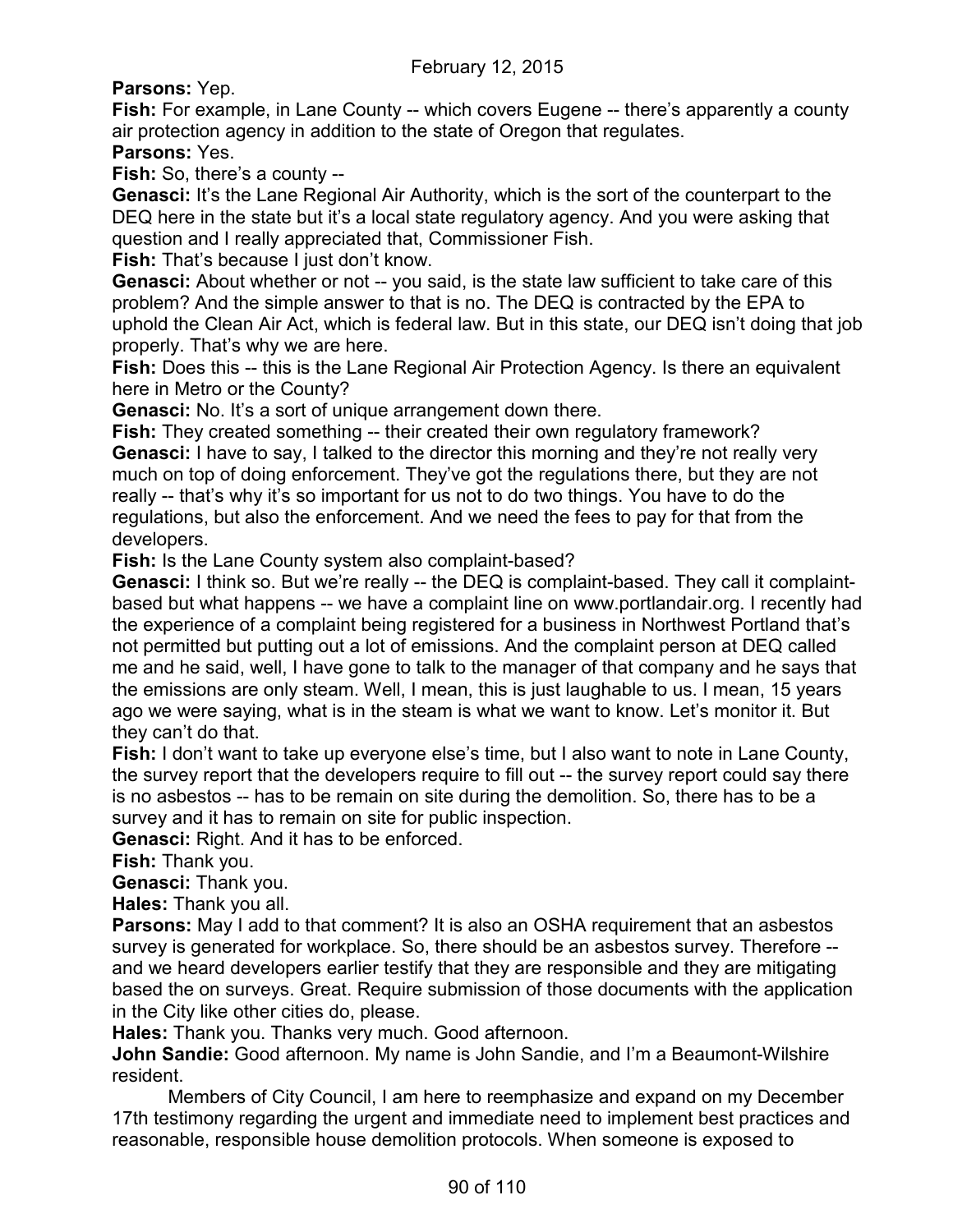asbestos or lead-contaminated dust, they can't be taken outside to fresh air to recover. They can't be taken down to the emergency room and given a shot of adrenalin to mitigate the problems. They are potentially sentenced to serious, irreversible health problems whose symptoms may not appear for years.

In my earlier testimony, I highlighted demolition protocol steps that have been proven to lower the risk of public exposure to dangerous toxins in the dust generated during house demolitions, such steps as proper wetting of the structure and debris pile; covering the trucks during transit; daily cleanup of the streets and walkways; and performing partial deconstruction of building materials that show the presence of lead. My research also identified other easy, proactive steps that have been used to reduce the risk to general public. Simply providing tacky mats to the neighbors next door to keep the outside dust from being tracked in; performing thorough cleaning of nearby residences using the special hepa filter vacuums.

Let me remind you, there are scientific studies that demonstrate that lead dust can travel up to 300 feet from a demolition site. And computer models developed by Wayne State University in Detroit that puts the potential impact at even greater distances. Think of how many patios, play areas, and vegetable gardens may be within reach of this potentially dangerous plume.

Both the EPA and the CDC have stated there is no -- emphasis, no -- safe level of exposure to either lead or asbestos. Younger children are especially susceptible to a life of developmental problems, nervous system and kidney damage, learning disabilities, decreased muscle and bone growth. For the City of Portland not to require and enforce these simple steps that have proven so effective in other communities is, in my mind, morally indefensible.

So, to restate my request to Council, the City of Portland should immediately require and verify use of these proven protocols for effective and responsible single-family housing demolitions. And I have one other thing that Commissioner Nick Fish segued into. Since you have been up close and personal with the demolition, I acquired a free kit from the Portland Housing Bureau for lead dust and I'm going to give it to you. Maybe you can sleep a little sounder.

**Hales:** Here, I'll take it for you. Thank you.

**Sandie:** Thank you very much.

**Fish:** Thank you. Actually, my concern is that my son sleeps a little sounder. But thank you, I appreciate it.

**Al Ellis:** Hi, my name is Al Ellis, United Neighborhoods for Reform.

While UNR is in total agreement with Mayor Hales in his emphasis on front-end reform and addressing the issue of construction of big homes that don't fit the existing fabric of the neighborhood, and the tearing down of viable homes that are affordable, etc., we're still of course engaged in the demolition area. And I should say that we commend the Bureau of Development Services and the DRAC demolition subcommittee for extending the opportunity for us to come in and work out a consensus, a compromise. And I think that's the best way to conduct business in the city.

In terms of hazmat policy, most of what I was going to say has been said, but I'll just say that the current policy just seems toothless for requiring an initial of the application applicants acknowledging regulations -- and that's it. You know, you can't expect neighbors to enforce the hazardous materials regulations. The missing ingredients here are -- as you've heard -- are a mandatory inspection prior to the onset of residential demolitions for the purpose of verifying proper abatement and disposal of hazmat materials and of course the funding to implement it.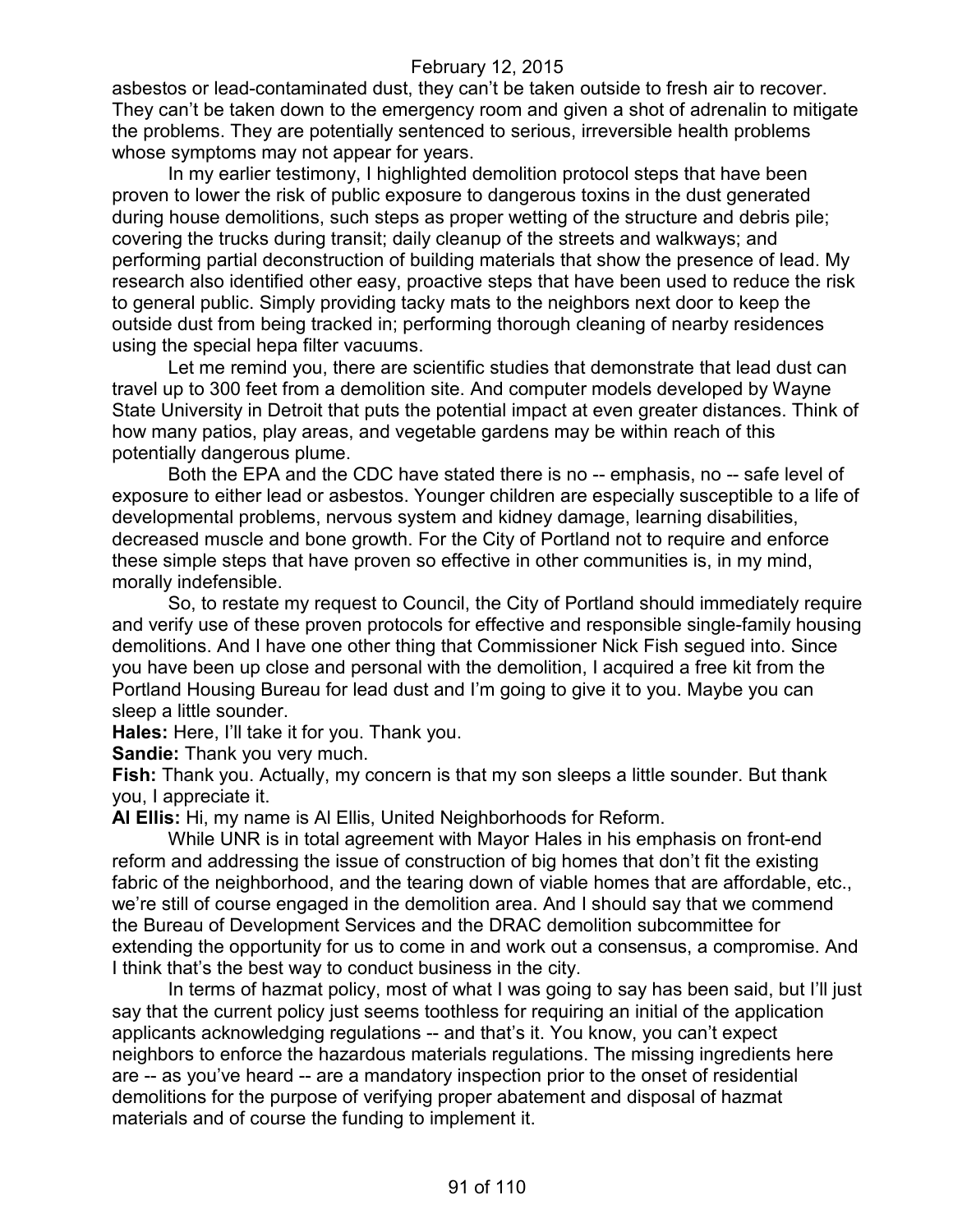As you've heard, there are lots of different cities around Oregon that provide good examples of how this is being done in one form or another, and we can learn from these models and we've submitted the some information for you, as Commissioner Fish has referred to.

The last thing is that there are inspections for all kinds of different things when you are purchasing a house: Plumbing, electrical, roofing, dry rot -- you name it -- and the fees are required up front but there's dividends down the road. And the same thing applies for hazmat inspection but the dividends down road are not just for the homeowners and their families, it's for the whole neighborhood, the whole environment. Also, while faulty plumbing and electrical wiring may result in flooding or fire, asbestos and lead released in the environment is with us for the long run. And as John has pointed out, it most severely affects the most vulnerable among us -- the children, the sick, the elderly, etc. So, we think that hazmat issue really needs to be addressed. And I'm glad that you brought that up right from the get go.

UNR is providing the council with documentation, as I said, and we hope to work collaboratively with you in the formulation and implementation of a viable policy for Portland in the same way we were able to work with BDS and the DRAC subcommittee. Thank you.

#### **Hales:** Thank you.

**Claire Coleman Evans:** Hi, my name is Claire Coleman Evans and I'm a member of the UNR steering committee.

On December 15th, United Neighborhoods for Reform sent a letter to members of City Council requesting action of hazardous materials at demolition sites. We restate our request for dedicating City personnel to monitor the activities and serve as liaisons with state agencies to report any hazmat release problems directly to partnering agencies responsible for enforcement and citing violations and provide a user-friendly public online access for this purpose.

The health and safety of the neighborhoods and the health of the environment are woefully neglected around residential demolitions. We have observed dust clouds that blow around the neighborhoods. Demolition debris is often hauled away in trucks with uncovered beds. No complaint numbers are posted on the demolition sites. DEQ has no dedicated asbestos investigators in the local regional asbestos office. The City does not currently require personnel to inspect nor monitor the actual bulldozing of activities at residential demolition sites.

Since residential demolitions have increased throughout the city, so too have the residents' anxieties and complaints and the release of hazardous materials. We have heard such complaints expressed in many well-attended neighborhood association meetings. These complaints express concern for public health and safety in the environment. The current complaint-driven system in Portland is not reasonable nor effective, and we ask the City to create a more proactive approach.

Who does a resident call when they have these concerns? For two years, there has not been a dedicated inspector in the DEQ Northwest Regional Asbestos office. BDS suggests calling OSHA. By the time they show up, the demolition has ended. Plus, OHSA is primarily charged with working with workers protection and safety, not around the surrounding neighbors, houses, yards, or children. By the time any response may occur, the demolition process is complete and little evidence of dangerous practices remain.

Commissioner Fritz, in an Oregonian news report dated December 11th, 2014, you were quoted as saying it isn't the neighborhoods' job to monitor developers' compliance with environmental regulations. Should there be an expectation that neighbors in all parts of the city should be vigilant to make sure the development goes smoothly? Shockingly,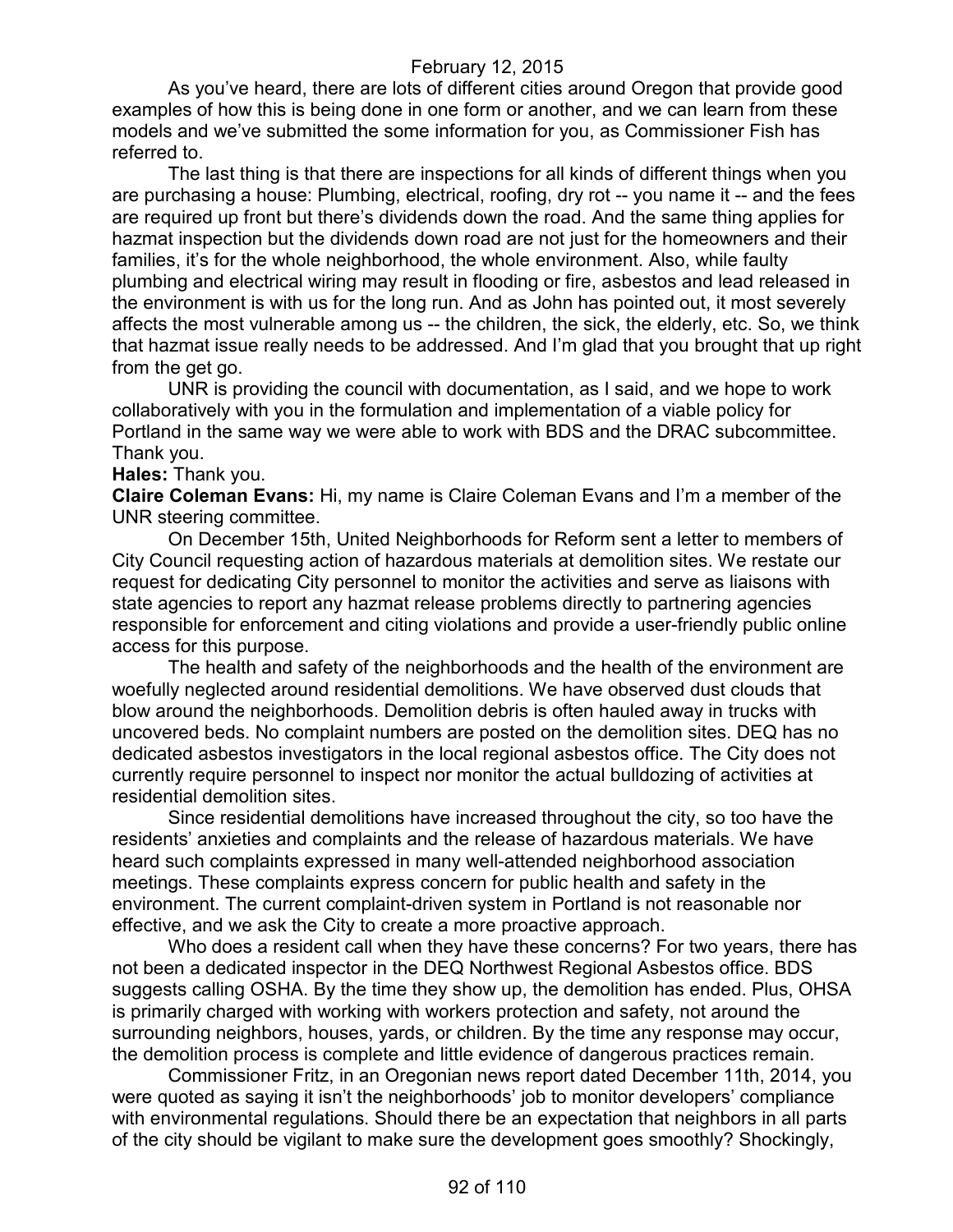the reality is neighbors do have to be the watchdog since the City is not. We believe the City has the authority to correct the existing problem. Since BDS states they lack the authority and resources to further address this occurrence, we request and ask that the mayor and the city council designate an appropriate department responsible for protecting public health, safety, and the environment to create policies and regulations to protect Portland residents from lead, asbestos, and other contaminants during the demolition and development process. Thank you so much.

**Hales:** Thank you. Thank you all. Welcome.

**Steve Elder:** To the City Council, I'm Steve Elder. I'm with United Neighborhoods for Reform and I'm here to address the issue of "shouldn't a person be able to do what he want with his property?" The obvious answer is yes, but there's more to it.

Market forces mandate willingness by buyer and seller. Seeking the best deal is not just a right, it is an economic imperative. But don't those who suffer collateral damage, the 99% whose property is adversely impacted by demolition and replacement, have rights, too? We submit that they do. People shopping for houses or for homes want to be in nice neighborhoods with nice houses, nice trees, and nice people. Some want and can afford to live in big new houses. Many others are shut out. It took over 100 years to weave the fabric of our attractive neighborhoods. We don't want it torn apart and shredded.

Developers seize opportunities. Their offer might be a little low, but they offer quick closings and don't require repairs -- hassle-free exit for the seller. Developers clear lots as quickly and cheaply as possible, and erect the largest, most easily sellable structure for the highest price they can get. Little thought is given to the neighbors in whose backyard the destruction and replacement is perpetrated. When the housing bubble breaks, the demolished livable houses will still be gone and their looming light-blocking, privacyinvading replacements will remain.

As creators of community value, we assert our right to avoid the denigration of our neighborhoods. We seek to impose high cost for removal of sound structures, and to provide guidelines for the size and location of their replacements. We claim it is our right and our duty to ourselves and future generations to do all we can to do all we can to maintain the integrity of our community.

# **Hales:** Thank you.

**Rod Merrick:** Very poetic. Mayor Hales, City Council, my name is Rod Merrick, architect and neighborhood association land use chair. And first of all, I'd like to thank Commissioner Fritz and especially Mayor Hales for engaging the issue of residential demolitions affecting citizens across the city. I also want to thank the many neighborhood and preservation groups that have pressed for a solution, especially in United Neighborhoods for Reform. But this measure that's before you -- while it is a half-step forward, is two steps back.

The issues associated with demolition regulation are many, from preservation of viable, affordable housing, protection of public health from demolition process, preservation of cultural and historic resources that are important to the character of our city, and not least the common courtesy of informing neighbors of an impending demolition. These all need to be addressed, if not now, in the very near future.

Yesterday, I found online the DRAC 2455200 rewrite on the agenda for today, presuming that is the version under consideration. Previously, I worked to understand the issues and made a deep dive into editing an earlier version. In the latest version, I found essentially the same deficiencies that needed to be addressed really from the time two years ago when I became aware of the K1 exemption that was allowing single houses to be torn down without notice to anybody.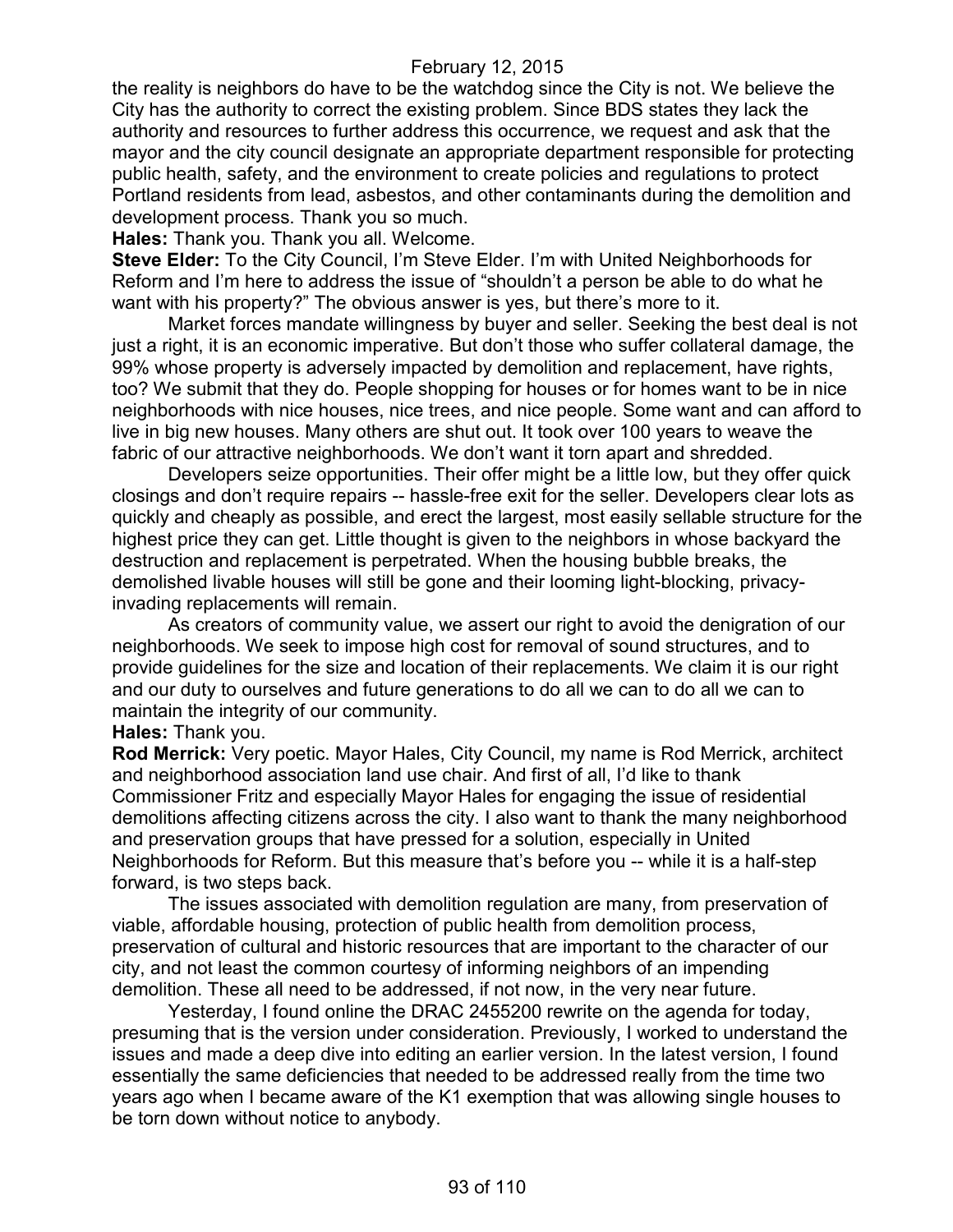We can't solve all of the problems associated with demolition permitting in the two months since the December hearing, but I conclude that even the most basic level, the language that is proposed is clearly weakening the issues that are needing to be addressed -- they are weakening them in favor of development interests, despite the positive efforts of UNR that our neighborhood has supported.

Consider the issue of time. The DRAC managed -- and perhaps they are not the appropriate group to be writing the code -- the DRAC-managed rewrite requires the appellant not only to decide to appeal and to appeal the demolition permit within 35 days of the application date, but to have both a specific solution and feasible plan for preserving the property to accompany the appeal and the request for registered letter simply adds another gratuitous impediment. The notice and wakeup cycle alone can easily take two weeks. Developing a plan could easily require several weeks of volunteer effort. Even for our neighborhood where we have regular land use meetings and are able to organize a special board meeting in early summer discuss and approve the appeal for cause, we did not have a plan at that point -- and we would not have been able to generate a plan.

Developing a plan takes time and negotiation. It's all but impossible without providing the recognized organization some kind of wedge. The intent of the 120-day stay in the existing code provides time to develop a plan. In two recent examples, the 120-day stay or threat thereof was the only hammer to get the developer to the table to discuss the issues. And it wasn't necessarily to ultimately save the property, but we needed to have that hammer to get the developer to the table. That's not to say that all developers are evil and don't take responsibility, but there are plenty of them out there who really don't want to be bothered discussing the issues with the neighborhood.

**Hales:** Rod, I want you to wrap up soon.

**Merrick:** Yeah. With the proposed language, the developer can wait for the code hearings officer to decide the credible plan is in place and if so, begin to respond. Compressing the delay from 120 to 60 only undercuts the urgency to talk. A BDS plan review can take 30 to 60 days and more with appeals and adjustment; a developer has little or nothing to gain from engaging in any kind of negotiation. I see the unintended consequences of making it easier to demolish viable affordable housing without neighborhood opposition -- I'm just close to finishing here.

The lack of vision or clarity in the new version, the confusing redefinition of demolition, the language to remove the one tool that advantages the neighborhood associations, and not least the lack of public process in developing this suggest that is this proposal is not ready for a vote. The only vote that is essential short-term is the removal of the K1 exemption clause from the existing code. It's common courtesy to notify neighbors of the impending demolition and it's that simple until we get a broader solution. Thank you. **Hales:** Thank you. You know the K1 exception is deleted in the --

**Merrick:** Right. Take the existing code, strike K1, and we've got a better solution than we have in this proposal.

**Hales:** Thanks. Welcome.

**Gary Clifford:** Good afternoon. My name is Gary Clifford. I am presenting this on behalf of Barbara Kerr.

Forty-three and counting neighborhoods have formally supported the UNR reform resolution. In attending those neighborhood meetings, there was no question they wanted deconstruction if a home had to be removed and could not be moved. The question is, why would you require deconstruction for all demolitions? That's easy. The list of benefits is long. The real question is, why wouldn't you require deconstruction? The answer is time. Mechanical demolition can happen in a day. Deconstruction can take a few days to several weeks.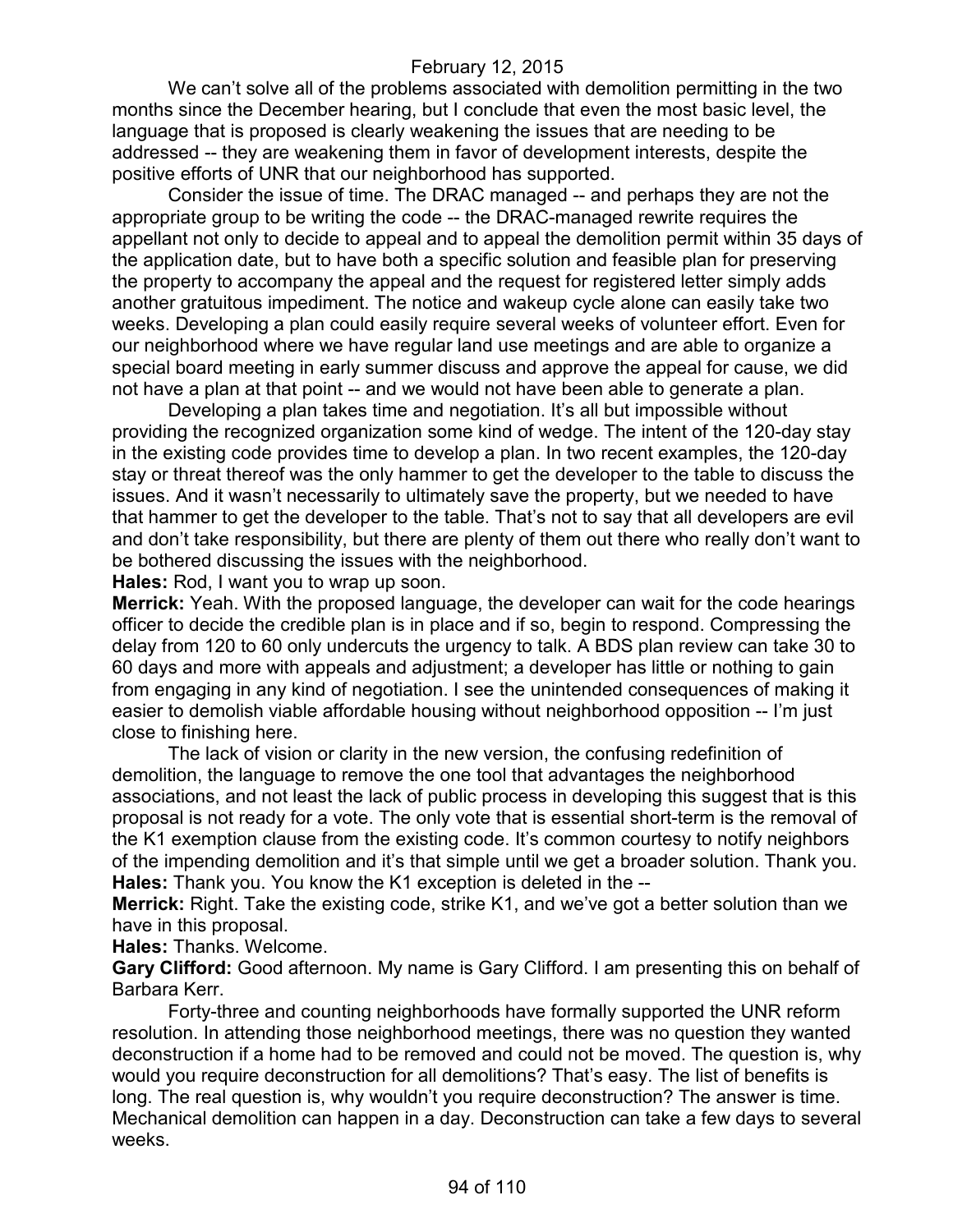Time is money. Requiring deconstruction is thought to be asking the developer to increase expenses that don't increase profits. Free enterprise is being free to produce, buy, and sell a product without restriction. But free enterprise is not free. As a business person, I am responsible for paying the cost of my production. Free enterprise is not being restricted by the public good but it is also not being financially supported by the public.

Mechanical demolition puts hazardous waste into the air, the soil, and the surrounding neighbors' property. The cost of cleaning this up are beyond calculation. Mechanical demolition puts waste in our landfills, which are subsidized by the public. Wood waste releases methane into the atmosphere into the time. Would you put that genie back in the bottle? Mechanical demolition removes existing building materials from our supply, necessitating all the costs to the environment of producing new ones.

True free enterprise would mean the developer would pay these expenses as simply the cost of doing business. Do we really think these costs would be less than the price of deconstruction? A smart business person would work deconstruction into their schedule while working on the many tasks of readying a construction project to be built. There are developers who have found the benefits and are ahead of the curve but by far, the majority have not. Deconstruction needs to be required or we need to stop subsidizing mechanical demolition. Thank you.

**Hales:** Thank you. Thank you all. Thanks very much. Welcome.

**David Heslam:** Thank you, Mayor Hales and Council members. My name is David Heslam, I'm executive director of Earth Advantage, a 501(c)3 nonprofit based here in Portland, Oregon; and I'm 21-year Portland resident living in the Overlook neighborhood. I apologize, Mayor Hales, for not -- I'm not going to speak directly about the delay policy; I'm going to shine a bright light on the need for deconstruction. And since I am not following your rules, I will be very short.

**Hales:** OK.

**Fritz:** Well, I just really appreciate you noting that. [laughter] Nobody else has -- well, not nobody.

**Heslam:** We're at the end of the day --

**Fritz:** No, this is a very important discussion that needs to happen and it will inform the next process that Mayor Hales will be setting up with the Bureau of Planning and Sustainability. I appreciate your acknowledgment that you are not planning to speak to the amendments.

**Heslam:** Fair enough. We've been training, setting metrics of performance of buildings, setting standards and training professionals for 10 years, including on deconstruction practices for the last three years across the state of Oregon. And there are so many benefits associated with it that maybe haven't been totally clearly articulated.

One is around -- it's a great entry point to the residential construction industry to come in as a deconstruction specialist. And the construction industry is in need of more people coming in at the low end of the construction industry and finding a career ladder to move up. If we would be able to promote a large percentage of the current demolitions in the deconstruction, we would see a great increase in that labor force who can move their way up into better-paying jobs as they gain experience in the construction industry.

Additionally, I will supply a copy of the DEQ report that was mentioned earlier, it's a life cycle approach to prioritizing methods of preventing waste. We helped DEQ with the State Homebuilders Association produce that report five years ago. It's still very pertinent. It discusses about 14 different criteria of when the benefiters from waste reduction. Deconstruction versus demolition is specifically discussed, and the health benefits that people have discussed are quantified in here, as well as ecosystem benefits and carbon benefits. As mentioned before, if we could divert about 150 house as year towards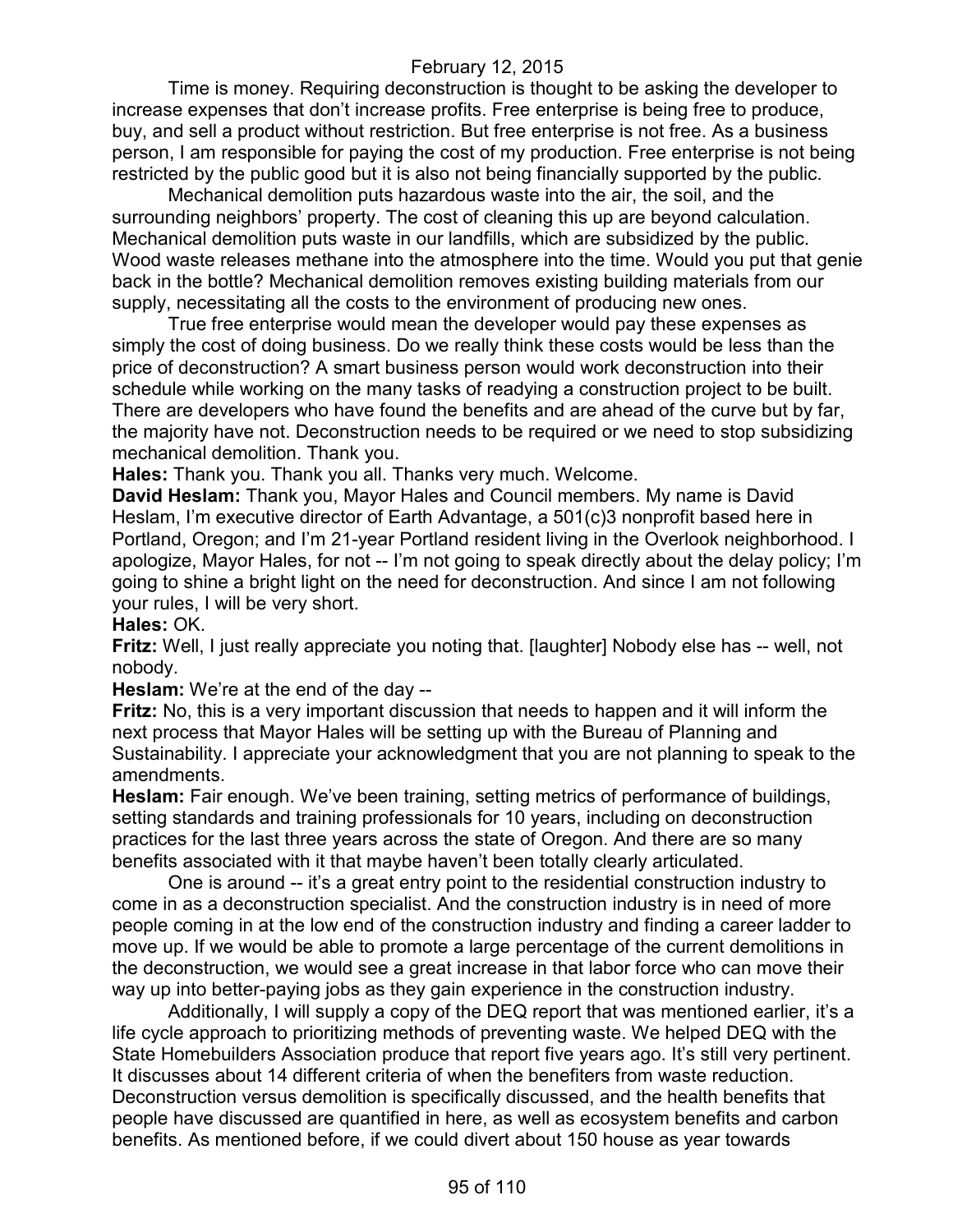deconstruction, that's the same as the carbon sequestered by all of Forest Park's trees. Additionally, just one house would be the same as if you could get five Portlanders to turn their five-mile each way commute each day into a bike commute for seven years. **Hales:** Hmm, that's great.

**Heslam:** For every one house. Thank you.

**Hales:** Thank you. Good afternoon.

**Malachi Milbourn:** Hi. My name's Malachi Millburn, and the spirit of the force is call me beer today. My company is Against the Gran PDX. I'm a furniture-maker, woodworker, professional de-nailer. I've been doing this full time for six years now, and I've saved a lot of wood from historical houses pre-1930s.

I kind of started off with the trend, I was into barn wood and that type of aesthetic. It's a huge trend right now, and it's evolved into wood with integrity, old growth wood, which is really capsulated best in these old houses. I can't believe how much I've seen with my own eyes just get needlessly thrown away, and my whole philosophy and business model is to give this wood a higher purpose. I'm making heirloom furniture that's actually being put into people's homes, and they should it have for hundreds of years or more depending.

I have a lot of good stories, but I'll only share a couple with you. Someone brought up the Markham house recently. Now that was being saved, and so nobody was really thinking of it as a deconstruction because they were going to restore it. Well, I've actually been on the property and that house is in terrible shape. There's really no reason to save that house except for somebody doesn't want an eyesore or something in the new construction. Well, it looks like a Spanish hacienda house; it doesn't fit in the landscape anyway, in my opinion. At any rate, all this wood is getting thrown away into a huge container, and I stopped by and I was like, whoa, what are you guys doing with this stuff? And then I just watched it go away to a landfill. They still had plenty of material there left and so I was like, guys, I can save you whatever cost for you to put that in the landfill - which ended up being over \$300 per container. I saved thousands of board feet from that house, and it would have needlessly been thrown away.

Now, people think -- they're not seeing the point. The point of preserving the wood from that house was the biggest issue, and everyone wanted to see that house be preserved but the whole skeleton has been removed with new wood. So to me, that doesn't make any sense at all. I just want to let you know it's not that hard to find people like me.

Yeon Building, 7th and Alder -- I removed a flag pole from it in 2012. You can see the documentation on YouTube -- Yeon flag pole -- check it out because it's a 30-foot flag pole I've salvaged and they wanted it to go to a good home. Well, I made a table and the table went back in the building. It's going to be there for who knows how long. **Hales:** That's great.

**Milbourn:** If they wouldn't have done that would it have just been like, whatever, like everything else. I want you guys to really think that we could be the leaders in preserving the natural resources that we have. Japan is way ahead of us. They've been saving our natural resources and saving old growth materials because they know it's going to be extinct at some point. It will run out.

We need to be the forefront. We need to save -- there needs to be a deconstruction happening to any house pre1930s -- at least a consultation to see what the value in the material is. I consider that under an urban lumber bracket. I would also consider that the urban lumber also includes mature trees in the property. So with the property -- if a developer needs to remove a tree, they also need to facilitate that in the program. I think it should be in the same bracket of urban lumber because there's billions of board feet that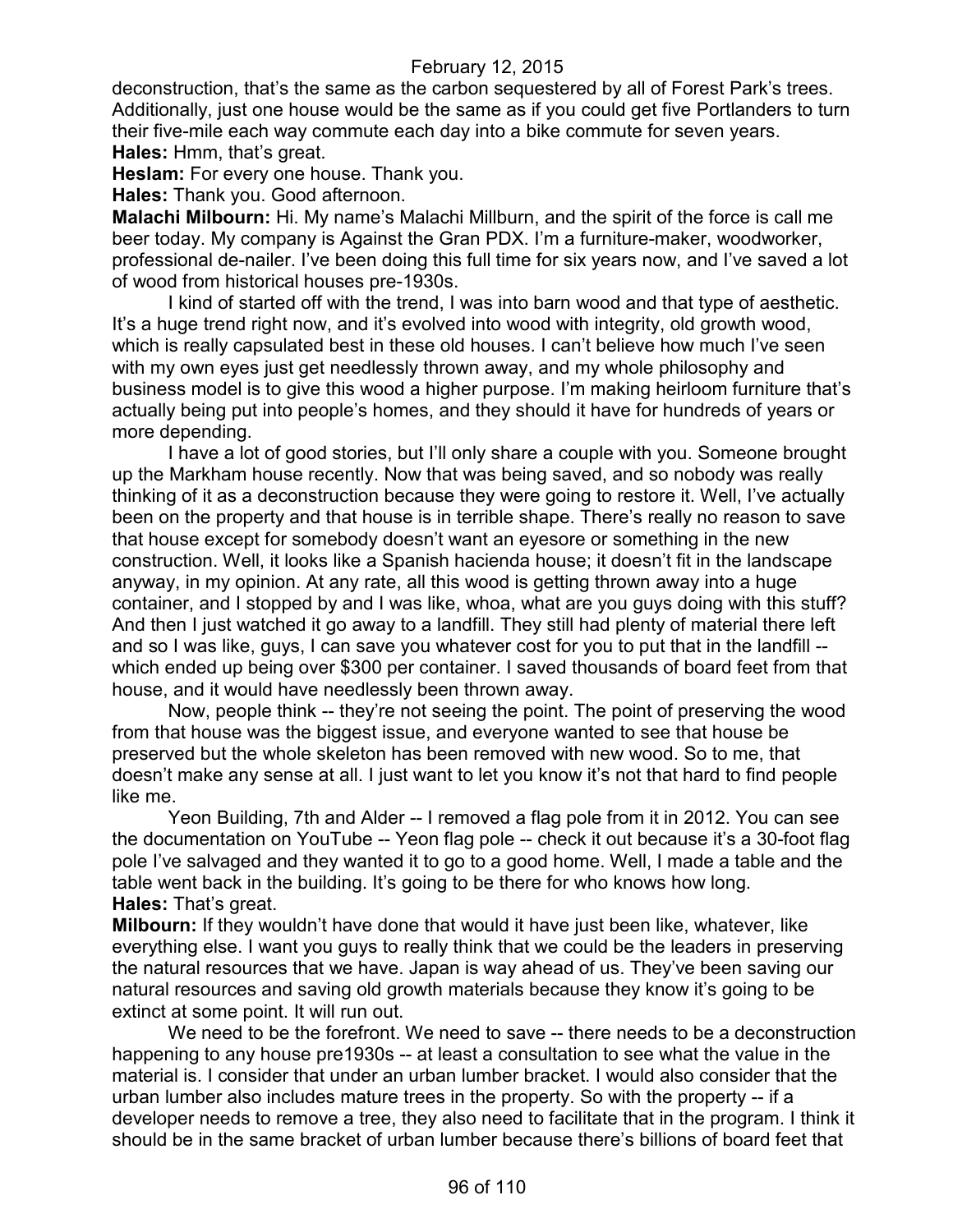are eventually going to get removed from this city, and if we don't harvest that a little bit and get it to the right places, we're shooting ourselves in the foot. And we did this in the 1920s and the industrial revolution killed all our trees, and so I am here for the forest and speaking on their behalf. Thank you very much.

**Hales:** Thank you. Welcome.

**Steve Messinetti:** Thank you, Mayor Hales, Commissioners. I'm Steve Messinetti with Habitat for Humanity -- and I'll stay mostly on topic.

I think it hasn't been said enough about this issue of demos is not just an issue related to high-end builders, but as a nonprofit developer, it also affects us and even forprofit developers who are trying to build homes that are affordable to low and middleincome families in our city. And we support the proposal that includes I believe reasonable delays for reasonable reasons.

But I also believe that demos are another variable leading to the lack of affordable housing product in our city, which is I think approaching crisis level. I encourage to you explore ways to increase incentives for nonprofit and for-profit developers to build homes that are affordable to low and middle income families to buy. The tax abatements and the SDCs are set there and are great but they're no longer enough, especially in neighborhoods with rising land values. So, more needs to be looked at to create these incentives to create product affordable to the families who live and work here.

If we can do so, if we can create these home ownership opportunities, our neighborhoods will maintain the diversity that we've talked about and avoid the further displacement that we are trying to avoid. Thank you.

**Hales:** Thanks, Steve. Thank you very much. Thank you all. Good afternoon. **Paul Sheely:** Good afternoon. My name is Paul Sheely, I'm here to present a perspective you probably haven't heard much in these hearings. I sold a house to a builder. I wanted to share my experience with you so you will hear another perspective on the issue of demolition of houses to rebuild new houses.

In 2010, my wife and I bought a house in South Burlingame for \$400,000. There are houses in our neighborhood built in every decade of the last century. Our house was built in 1949. It was kind of a cross between a '40s house and a '50s ranch. It was a pretty big house, but it was a two bedroom, one bath on the main floor. We knew the floor plan was a little undesirable for that reason, but we liked the house -- we only had one child and we had plans to eventually remodel. It was on a nice corner lot with a partial view. The lot was 100 feet wide facing the street. We put \$25,000 down on the house. The payment was \$2780 a month.

By 2012, my wife and I were in the middle of a divorce. We were facing all the financial and emotional issues that go along with that miserable experience. We had the house for sale for months with zero interest from regular buyers. While it was for sale, we found out that the house had been for sale for two years before we bought it. All the realtor had to say was that for this price, people want a master bath, they want an island kitchen, they want walk-in closets, they don't like the metal siding that went on the house in the 1960s, they don't like the '60s remodel of the bathroom. We didn't get one offer.

Eventually, we got an offer from a builder who planned to tear the house down, split the lot into 50-foot wide lots like all the ones around it, and build two houses on the property. The neighbors found out about and it started showing up at our door, demanding we not sell to a builder. They held meetings in fronts of our house, they confronted me as I came and went.

These people had no intention of putting up any of their own money but if they could have done it, they would have been willing to prevent my wife and me from selling the property while forcing us to keep paying the mortgage as long as they could delay the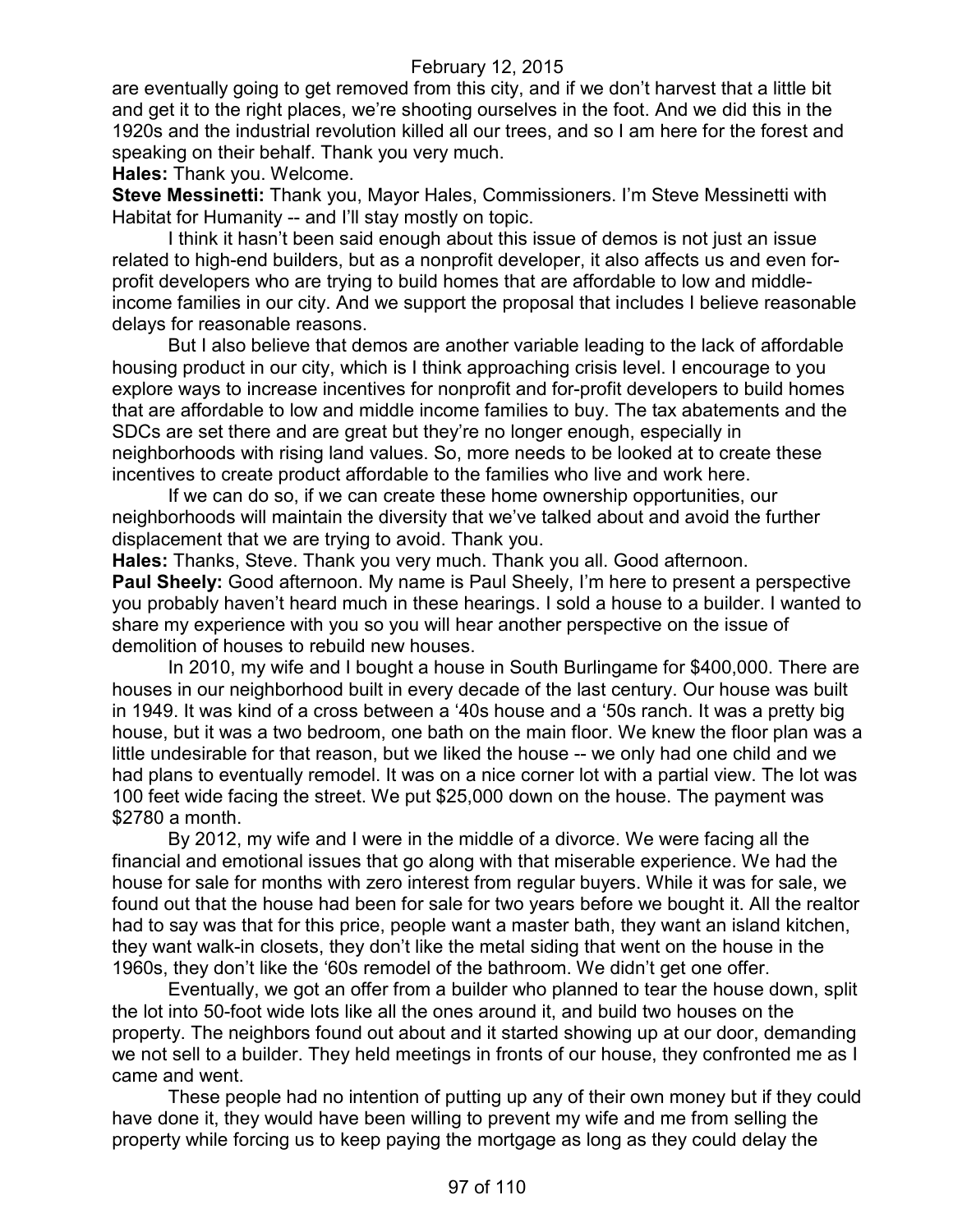procedures. Every four weeks, I would send in that \$3000 -- they would have held things up as long as they could. They tried to dissuade the buyer. They did whatever they could. These impediments will be used for exactly that purpose.

These neighbors would have no problem with us just continuing to make that payment until a buyer that was more to their liking came along. This offer from Everett Homes was the only offer we got. It broke my heart to see that house get torn down. But I pay my bills. I sent my payment in every four weeks.

No one wants urban sprawl. We all want to keep our close-in neighborhoods nice. We like having our property values go up. We want to make efficient use of the infrastructure. This house had 100 feet of street frontage that serviced one bathroom. That's 100 feet of street, gas, electric, street lighting, police, ambulance -- all those serving the purpose of feeding that one bathroom. It was a two-bedroom, one-bath house on 100 feet wide lot. The fact is it had more value as a lot than it did as a house. That's why these house are being torn down.

As you do your job, please remember that these lots are private property. Putting restrictions on the ability to sell an unmarketable house just to please the neighbors is in my opinion a taking of private property by government. If there's an easement for view or an easement for light, let them enforce it -- but there just isn't. The City imposes height restrictions on house. These are permitted houses. These houses aren't being torn down to build bars, and they're not being torn down to build mini-marts, they are being torn down to build other houses. It's not a change in use. It's private property.

I know you're never going to keep anyone happy, but remember we are talking about real state rising to the highest and best use. That's what happens when a city is thriving. Take a look at any picture of an old neighborhood in Portland from 100 years ago. It's full of old houses that aren't there anymore.

**Hales:** Appreciate your testimony, I want you to wrap up.

**Sheely:** That's it.

**Hales:** OK. Thank you. I appreciate your perspective.

**Sheely:** Thank you.

**Brandon Spencer-Hartle:** My name is Brandon Spencer-Hartle, I am here today representing Restore Oregon and I'll be as succinct as I can.

On July 31st, many of us who are in the room today came you with three asks. One was to define demolition in the building regulations; two was to remove the K1 exemption to get us a 30-day mandatory delay with an additional 120-day option; and third to establish a demolition task force. Since that time, I've been working closely with BDS staff and the Development Review Advisory Committee. Since that time, it's also been six months for us to get the emergency changes that we asked for in July, and the proposal in fronts of you doesn't go as far as we had asked.

I am here today to support this as a compromise emergency measure, but to support it with the caveat that we hope that future changes from the council and the establishment of a task force indeed follows up today's discussion and the discussions ahead of us. The compromise that's in front of you will allow us to collect better data, focus energy on zoning and compatibility issues, and explore models for deconstruction policies. These changes to Title 24 -- while necessary and hopefully the first step -- will not by themselves resolve the neighborhood change crisis we are facing today.

So, I'm here today to ask you to approve this thinking of it as an emergency compromise and looking forward from a more proactive and inclusive process to address zoning, compatibility, and the larger demolition question of what does this mean for the city and where are we going? Thank you.

**Hales:** Thank you both.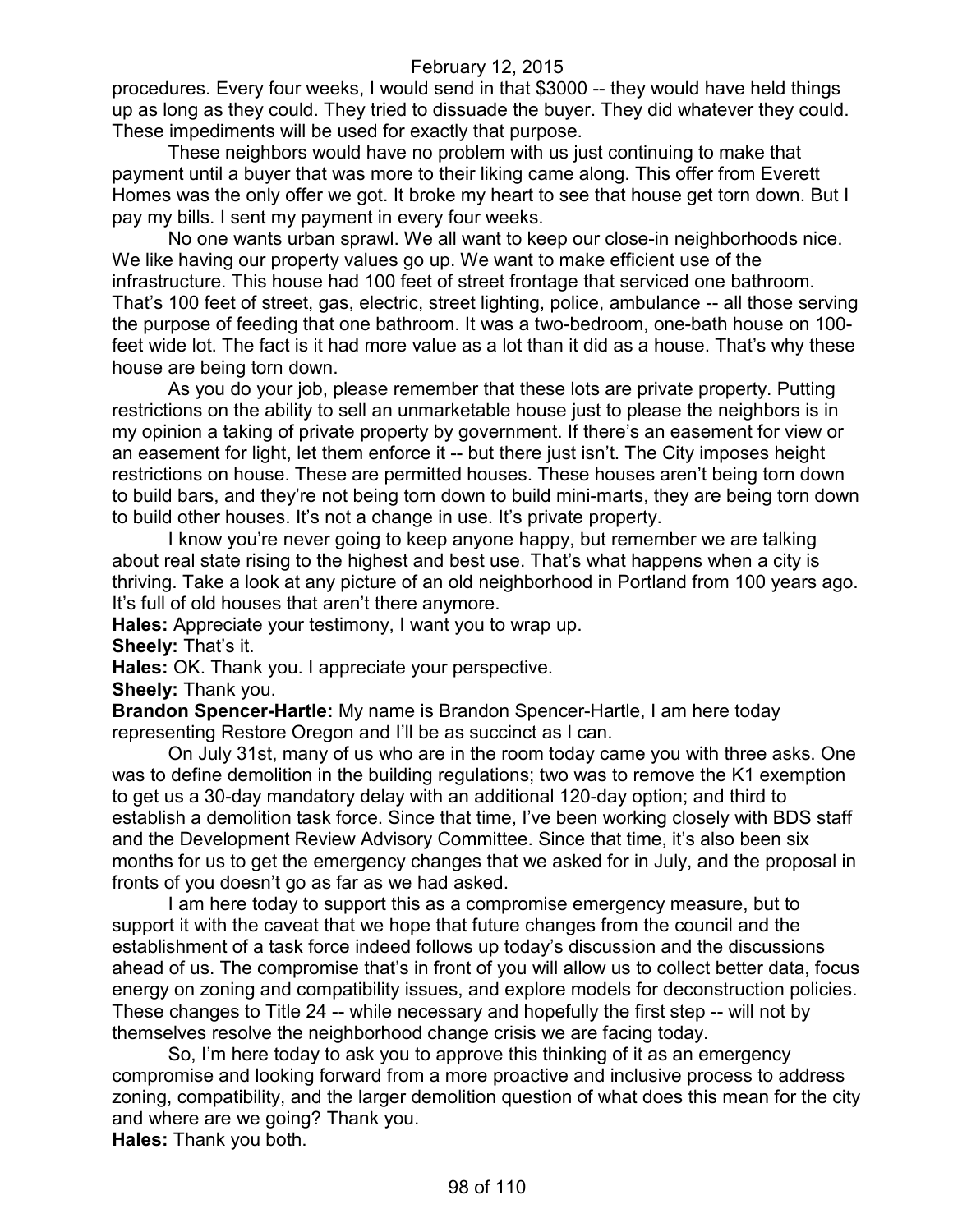**Rob Humphrey:** Mayor, Commissioners, thanks for your time. My name is Rob Humphrey, I'm a citizen of Portland. My business is Faster Permits. We're a building permit management and consulting firm serving Portland residents for nearly 24 years. Our clients do include governmental agencies, industrial organizations, commercial businesses, developers, residential builders, architects, engineers, and many other parties whose activities require building permits. We have managed countless thousands of building permit processes in the city of Portland, but the most significant of these are the thousands we've managed for the citizens of Portland: homeowners, potential home buyers, people whose homes require renovation or those whose homes have outlived their intended life expectancy and require replacements.

I also serve as vice chair of DRAC and have participated in virtually every meeting of the DRAC demolition subcommittee. I would like the council to know and to hear that this committee has been unusual, unprecedented and in fact, ground breaking in the manner in which the stakeholders on all three sides of the issue -- the Portland citizens and neighborhood associations, specifically, the UNR was there in force, and there was a moment there where one. UNR folks was disappointed that DRAC was writing code, but to be more specific, the DRAC demo subcommittee that wrote this code had I think four members of the development community -- one of them being me, which I'm sort of not because I represent both sides -- a home builder, and two residential remodelers, and the rest were city staff and the neighbors. So, that's really who wrote this.

**Fritz:** How many neighbors were there?

**Humphrey:** Many. I mean, it varied with each meeting, but there were many.

**Fritz:** So, anybody was welcome to come and participate?

**Humphrey:** Yeah, it was wide open and I was impressed with the way the City gave everybody a voice in that, it was very inclusive.

Anyway, going back to my point, those folks were at the table and BDS staff and the residential building community were represented there with the three that I mentioned.

Anyway, I'm impressed by how they have collaborated in such a meaningful way. Imagine what it must have been like to have each of these stakeholder groups, each wellrepresented -- as I mentioned -- locked in the same room and each with a voice for countless hours over the past several months. Though painstaking and often heated, we held the line. We didn't give up. We stayed the course, even in the face of so much offtopic discussion like, why does zoning code allow for two homes to be built where one once was in my neighborhood? Or, what about the process of deconstruction? I'm here just to talk about agenda 169 today.

I'm convinced that all sides have come away with a new-found understanding and respect for each other's position, the likes of which I haven't seen previously doing this for 24 years. Yes, I am saying that I have witnessed citizens and neighborhoods respecting residential builders -- even lot-splitters -- and vice versa. Most importantly, we have come away with a proposal to you, our City Council, that has been well vetted by each of these stakeholders. And I'm not saying it's been vetted by each and every citizen of the city, but it certainly has been vetted by those who came to the table for those countless hours and weighed in on every side of the debate.

And we're not just talking about neighborhood associations and in-fill developers here, we're talking about that middle aged woman who inherited the 800 square-foot home that she grew up in, staying there for 20 years and saving every penny, knowing that her retirement was secure in her ability to one day develop that land. It's the young family who bought the only house they could afford, one beyond its intended life of service on that perfect piece of land in the perfect neighborhood hoping one day to build a bigger and healthier home for their expanding family. And it's that family whose life has been rocked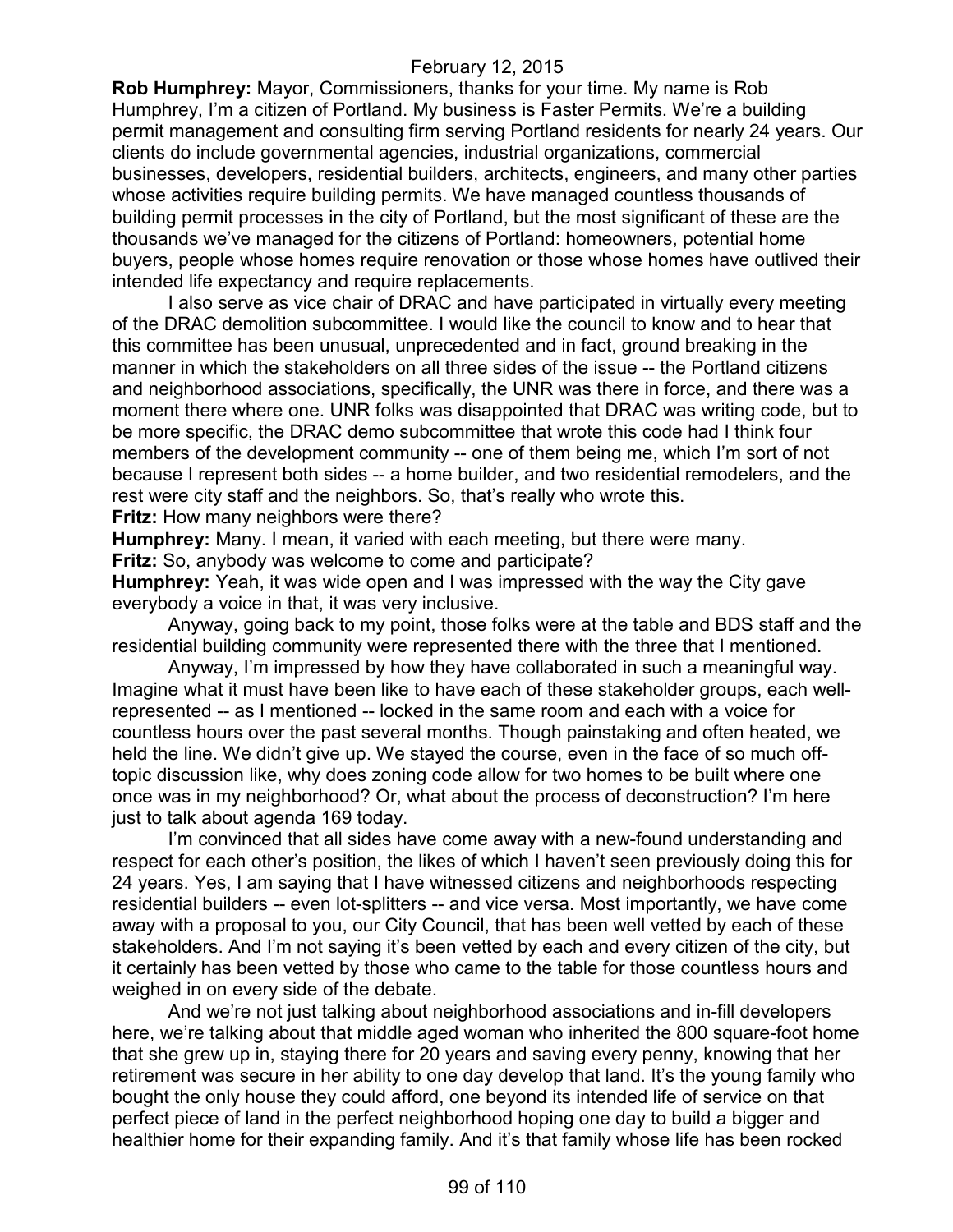by illness, the only means to pay for treatment is to split that lot off their home and sell it or develop it.

Make no mistake, all sides have compromised in this matters. Reducing the 120 day expansion was a huge give by the neighborhoods. Likewise, eliminating the K1 exception was a huge give by the development community. But where will we end up? We'll end up with a mandatory 35-day notification period on every demolition by which no citizen should ever again be surprised by a bulldozer tearing down the house next door; we'll also end up with a meanings by which interested and capable parties are afforded more time to seek alternatives to demolition; and we'll have pleased the opportunity for those who sought to abuse the existing system for reasons that were not in seeking alternatives to demolition.

In conclusion, I respectfully ask that you vote today to approve DRAC's proposed modifications to the demolition process as written. It would be a great shot in the arm to those former foes who are experiencing for the first time a degree of unity. Thanks for your time.

**Hales:** Thanks for your work on this. Thank you. Mr. Fish?

**Jeff Fish:** I don't think I will be -- Jeff Fish, Fish Construction. Been a builder for 42 years in Portland, an infill builder. I'm a DRAC member, came off DRAC on January 25th -- came off as chair on January 25th but I'm still on the subcommittee at Maryhelen's request. Pretty hard to follow up what Rob just said. That being said, when I asked him to be part of this committee several months ago, he initially poo-pooed me and didn't want to do it. As you can see, here's a guy that sees the issues and understands the issues and I think did a great job of summarizing things.

But I want to move on, I want to address some of things brought up today. I don't have any specific written remarks. That hazardous material issue is going to be a bear to deal with. We dealt with it at DRAC, got into it. There's a lot of different facets to it. Asbestos is handled by DEQ. Lead-base is handled by the Oregon Health Authority. And for lack of a simple way, they don't care about what happens on the property next door, they care about what happens with the worker tearing down the house. Now, if he's in jeopardy, then they pick up the house next door. That was the best way I could explain what we were told by Chris Zimmer.

I also talked with some BDS staff -- and I don't think Paul knew about this until I mentioned it to him a few minutes ago -- it's hard to interpret -- one of the BDS staff I talked to was in that business prior to going to work for the City, and he said you can write an asbestos report and you can tweak it so it doesn't look too bad but get away with stuff. So in some respects, it puts the BDS staff in a bad light if they accept a report that somebody later is kind of going around. So, I'm not telling you go there, I'm just going to stay it's a land mine to walk through.

The other thing about that is, I've tried to find out on -- there were two house on 16th just north of Holgate that were torn down, supposedly had asbestos floating around. I haven't been able to find out from DEQ whether or not those houses did have the problem. I think there's a lot more hysteria than there's actually in problems. We tore a house two years ago behind the Martin Luther King Parr Lumber company. We had an asbestos report and asbestos approval. I walked in that house. It had -- one of the items it had was a popcorn ceiling. I walked in that house and I see sheet rock dust all over. And I walked right out the door and called both the persons that wrote the report and the person that did the removal to make sure they got the stuff and I was assured they had. So me who has been in business for years, looked at that and I thought I was putting myself in jeopardy. So, there's a lot of hysteria out there that may not always be truthful.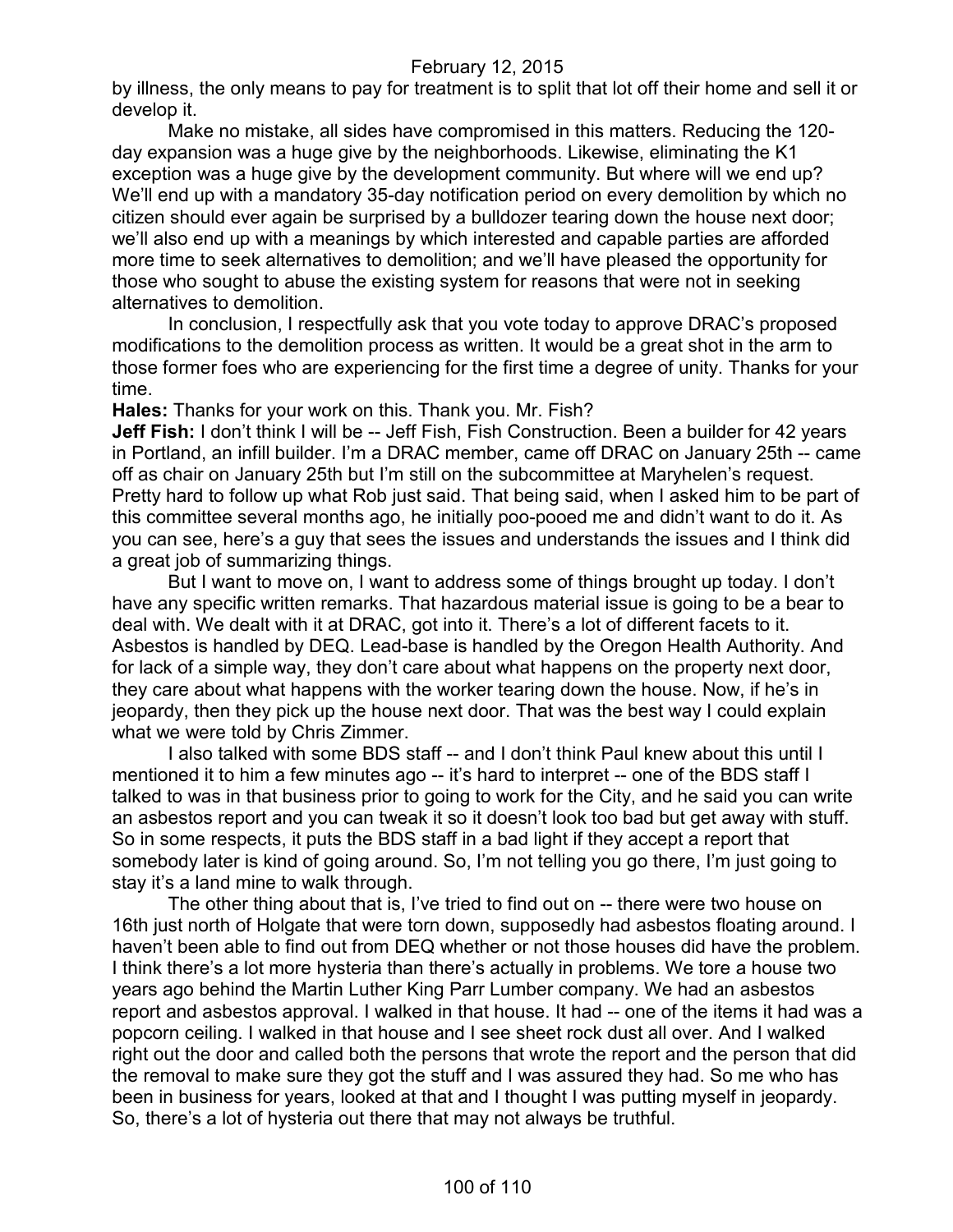There's thousands of dollars of fine if you get caught. That's one of the reasons why we put on the BDS application that you've done your research on that because that gives the state a chance to raise the fine or levee a heavier fine. They have the tendency to go into a fine -- if you haven't done anything -- to kind of slap you on the wrist. This gave them a little bit more leverage admitting that you had done your research and they find out you hadn't and you lied to them, they feel they can hit you on the pocket a little bit more. We have an excavator that got caught some years ago, didn't do his work. He got a \$7500 fine and the builder got a \$7500 fine. He won't tear a house down unless he sees my report. So, the fines are out there scare people. So how much you need do to go over the top of that, I don't know, but I'll leave that with you.

The lady came up and testified about developers buying houses and little old ladies -- there was an article in the paper here four or five months ago, we probably all share that. I can tell you about 15 years ago on a couple of Sundays I drove from 11th to 82nd from Hawthorne to Holgate. I found about 100 properties that had a lot that I wanted some interest in buying. I sent out 60 letters telling them I had an interest in buying those lots. I got two responses back and those two responses were, "I'm not interested." There may be guys doing it but in my 42-year career, I don't know yet they've bought a lot that wasn't realtor involved in the process. Maybe a realtor contacted a little old lady, signed a listing agreement with the little old lady and came and saw me, but there was somebody protecting. So, there may be a little bit of that happening out there but it's not a big amount in my opinion.

I want to remind you that if you have 120-day delay on 300 houses, that's 3600 months -- excuse me -- that's 1200 months, that's 100 years' worth of delay. Think about the cost of 100 years' worth of delay for one year if we delay everything 120 days.

About 25 years ago, a good friend of mine got me started in the building business. I was complaining to him about the regulations of cost of building in Portland versus other jurisdictions. He says, remember one thing: the harder it is, the more competition it keeps away from your doors. So, think about that in the context that, yes, we have to tackle these issues whether it's delay, whether it's deconstruction -- but if you get too much regulation, you drive competition away. You do not necessarily drive the problem away. You find guys like me that are 42 years of figured a way to stay in this business while some of my competition has gone to Washington County or Clackamas County or across the river to Vancouver.

I think that's pretty much -- oh, one thing on the 60-day appeal -- and Nancy can address this better -- in talking with the codes officer, there's going to be times the code officer not going to get to that appeal for 60 days. So, the neighborhood may even have a 95-day delay without really producing much evidence for that delay. It depends upon the volume of what's on the codes appeal officer's desk, and the codes appeal person told Nancy that there could be times where he might be writing his decision on the fifty-ninth or sixtieth day. I think that pretty much covers mine, and I'll turn it over --

**Fish:** Can I ask you a question? And I wasn't going to ask you a question because I was hoping to catch my ride home -- I just lost my ride home, so I'm going to be asking if I can bum a ride --

**J. Fish:** I can give you a ride --

**Fish:** I'll be taking the number 12. You testified eloquently, and I want to ask you a question. And by the way, I think the DRAC has done good work here. You've raised the issue of how to address lead and asbestos. I've been going through what other cities and communities do in Oregon, and I just wanted to ask you because I'm very -- you've made this point about regulatory burden and cost and making sure there's no intended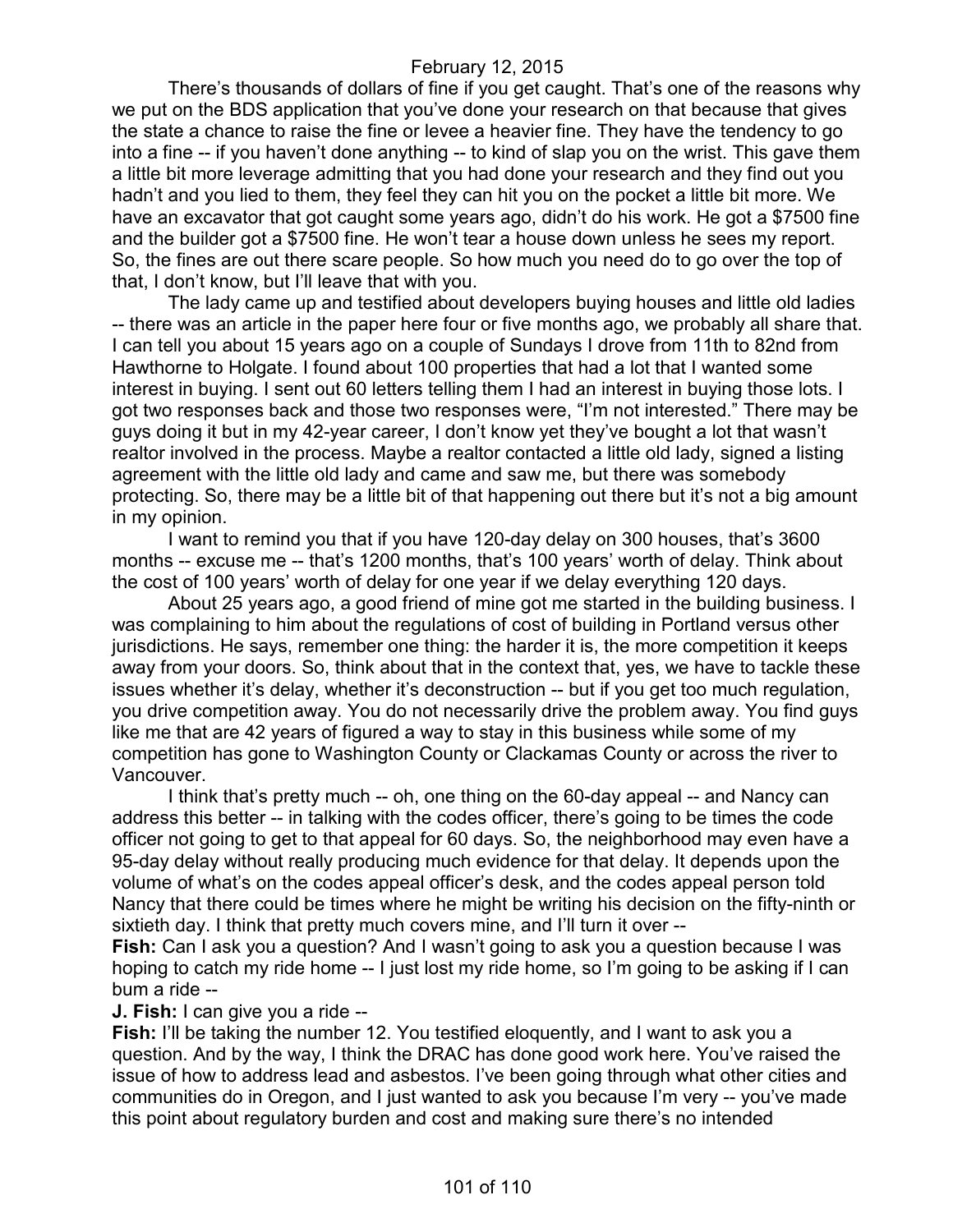consequences. You're very thoughtful on this. I always read you carefully in the newspaper because when I see the word "Fish" and some quote, I think maybe I've been quoted. **J. Fish:** My latest quote wasn't very good either. But anyway.

**Fish:** I remind people you and I are not related, you're entitled to your view. I wanna ask you about asbestos and lead paint. Right now, when you get a permit from the Bureau of Development Services, you have to self-certify a number of things, correct?

**J. Fish:** Pretty much. I say "pretty much" because I use Rob quite a bit --

**Fish:** Justin gave me a primer on this, but there's a number of things you have to selfcertify. You have to say, I attest to the following. You sign it and you're done. **J. Fish:** Correct.

**Fish:** So, it looks like at least one county and one city has a similar system for asbestos and lead. There's a box that you check to say you've done a survey. There's a box to check that says in the event it's been detected, you've complied with the law in terms of its removal. There's some other box and at the bottom, it says you better be careful before you sign this because this is a legal document and you are attesting that everything is true. You sign it, file it, and you're done. Why wouldn't that workable?

**J. Fish:** To the honest with you -- I haven't seen the ones you're talking about -- Hillsboro has one I think that's pretty nice, we tossed around at DRAC -- where you check off boxes, you talk about whether you have an oil tank in your basement – it's a hazardous problem. You can check it off.

**Fish:** The self-certification.

**J. Fish:** Yeah, and I think -- but you have to have a way to get to the penalties. I'll give you a prime example -- and I can't figure out why it's this way. When you take out a temporary electrical permit -- and there's hundreds of those taken out -- they are only supposed to be taken out by a supervising electrician or homeowner. And we as builders take them out all the time. It's the same way in Washington, same exact wording. And when I was a rookie builder, I asked, why don't you change the form, since you let us take it out? The whole darn industry looks away. So, there are boxes like that we check off on specific forms that the industry looks away or the regulatory branch looks away. In this case, I'm talking about an electrical temporary permit to put a temp up on the job site. I don't think anybody really cares a whole lot -- you guys inspect it, the power company inspects it, nobody gets hurt. If the fines that are coming out from DEQ and maybe from Oregon Health Authority on lead base are regular and heavy, it's going to change the industry. I mentioned my excavator. He won't touch something unless you got report because he's already been fined \$7500. So, if there's anybody cheating the system -- there's always going to be somebody cheating the system. But sometimes you're led that way by the fact you can check an electrical box form off and nobody does anything or cares about it, but maybe over here you better not check off the hazardous one. See what I'm saying?

**Fish:** I'll use an analogy. When people come to seek employment with the City, we have to fill out and in, I-9. And they have to show an identification, we Xerox it, we check the box. We are not required to call the state transportation bureau and say, did you issue this license? We're not required to call the State Department and say, is this passport valid? We're covered under the law. It's just someone has given us -- it's presumed valid, it's signed, and we have complied.

I'm very sensitive to the concern I'm hearing from the bureau and the Commissioner-in-Charge about imposing new paperwork requirements. I'm sensitive to the concern about having to have inspections and other kinds of things. I mean, these things are issues of manpower and cost and other things. But I'll tell you just as someone that lives in a neighborhood, I think I would feel more comfortable if I knew that someone had checked the box saying, we did the survey as required by law, because DEQ requires that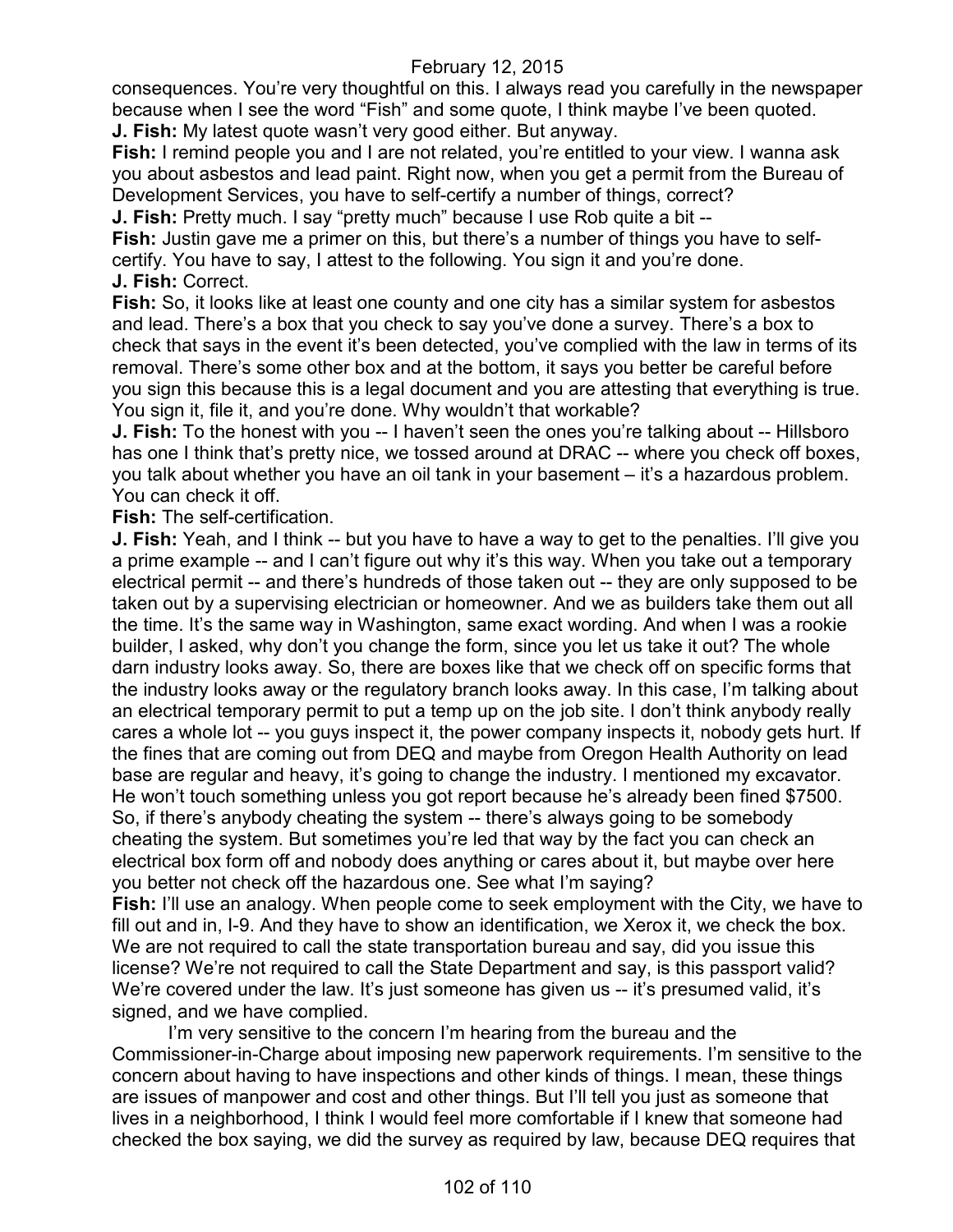you do a survey external and internal. It's a legal requirement. Someone checks that and says we did it, and in the event the survey says there's a problem, there's a box that says that you contracted with the appropriate person to remedy it.

I'm not suggesting that that requires Paul to send anyone -- out unless there's a complaint -- to do anything further. But seems like lots of other cities and counties have just gone that route of self-certification, and it seems to me that that might be consistent with what the public wants to know without imposing an onerous requirement on your industry. And if you're right that there aren't egregious violations that many of the homebuilders are responsible, then it's just checking three boxes and signing something. If we're wrong -- as with respect to somebody in your industry doesn't have your ethics - then we hope they throw the book at that person. We hope that that form gives us a basis to go heavy on the fine.

**J. Fish:** Here's part of that confusion. Maryhelen, correct me if I'm wrong -- you're not required to get an asbestos survey under four units, but if you get caught dealing with asbestos or letting it loose then you are penalized because you didn't get the survey. Am I right on that?

**Maryhelen Kincaid:** That's part of legislative reform that some of the interested parties are looking at -- that I know of, I'm sure there's other people and I've heard people speak about it today. But I know there are people looking at that because they're not required by state law for anything under four units. But if a worker is exposed to it, then that's where they --

**Fish:** I think Hillsboro has been creative on this one because they just said, you must ascertain the presence of asbestos in or outside the structure, and you must conform to the DEQ rules.

**J. Fish:** Yeah, you can go above their requirement.

**Fish:** And that does not seem to me to be an onerous requirements a, because of the impact on worker safety and health; and b, what might happen with the neighbor and what happens with the dumpster and anyone in the chain. I don't know that we can resolve this today, Mayor. But it does strike me if this DRAC is operating at a very high level in coming up with a compromise before us, maybe the easiest thing is just to pose the question to DRAC: is there a certification process that they can recommend to us, add a separate sheet to the application, and then test-drive it. See whether that solves the problem without a heavier hand of regulation.

**J. Fish:** The only problem I see with this -- and Rob and I talked about it -- is when that gets signed off that you're checking the box off that I'm doing my asbestos certification or whatever, either I've got to sign that form and have a blank form to give to Rob to keep in a stack at his office or in his car when he turns in my applications, or Rob has to sign it for me. As he and I talked about, he's got to know the builder really well then he's probably not going to sign it even if he does know him well. So, there's a little bit of -- it's kind of like where we all have been where you sign the check in advance and you trust somebody to do something with that.

**Fish:** You're right, because Hillsboro requires the property owner to sign. Maybe the law allows you to do an attorney in fact, but.

**J. Fish:** To follow up on that idea, I meant to mention this earlier -- one reason we went to the registered letter was one of the land use staff said just couple weeks ago, somebody signed a fraudulent land use application they'd sent a letter out.

**Fish:** We've been convinced by Commissioner Fritz on that. But this one doesn't seem like -- the thoughtful people who came up with the ordinance before us it seems to me could fix this in a meeting and come up with an additional check, a couple of boxes to check. It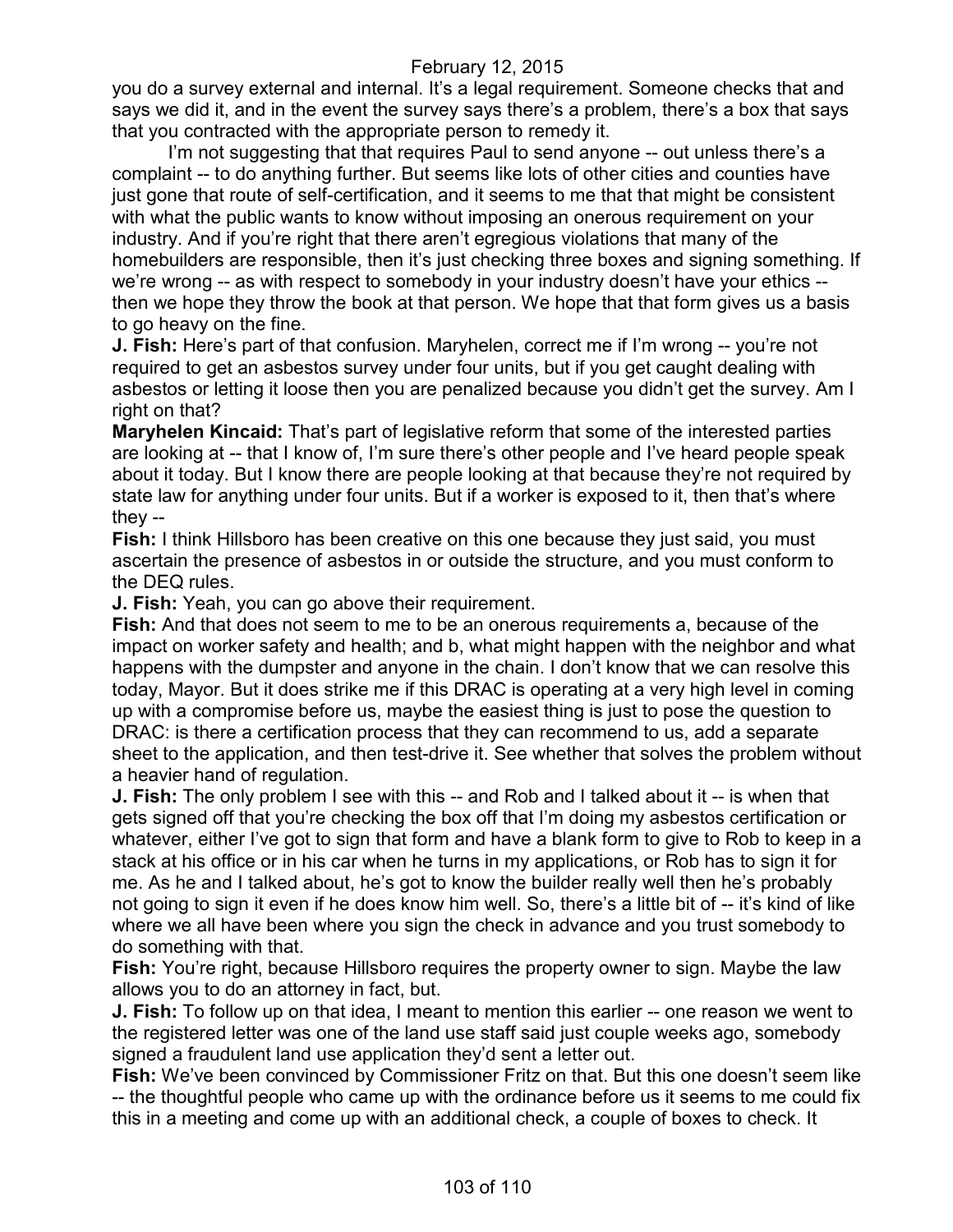doesn't require the director to look behind the certification but it requires that someone say we've done the survey and if necessary we've done the abatement.

**Fritz:** I would like the director to come up after we're done. I know Maryhelen hasn't had her testimony yet.

**Kincaid:** I feel like I should tell jokes or something, get everybody up moving and have some circulation. Everybody said the things that we've accomplished. I think we've done great work. I was happy to be a part of it. I started this out with saying -- the very first thing I said was, tell me some of the things I don't know because there's a lot I don't know. So, I think everybody in the process learned. I think all of you learned from this process.

I want to address a couple of things about hazardous waste. It was monumental I think that we got the state and the city in a room talking and working on issues, and we're going to continue this. But we kind of had to wait until we got to this point and have Council say, carry on. And I think there's great impetus to do that.

I want to speak a little bit to this committee. I think that this DRAC subcommittee was highly representative of a diverse bunch of interests. I kind of took a bit of offense when Terry said something that we didn't do enough public process between Jeff and Claire and Rob and the people on the committee -- we went to over 50 meetings, and they were nighttime meetings and they were daytime meetings and they were not happy meetings. So, we did do a lot of public outreach, and we did do that. I think that we saw a broad array of opinions and took all of those into consideration. And I'm going to go back to -- I've said this many times since December 17th. Robert McCullough was not a big fan and he sent me a flaming email telling me I was an idiot I was, and so I just said we need to meet for lunch. And then December 17th he proposed marriage to me, so I thought that was a pretty good turnaround. [laughter]

**Fish:** I don't think he meant to send that email to you, I think it was one of us. **Kincaid:** Could have been, but I was in good company. And so now he's a supporter.

I wanted to relate to you that prior to being here I was at the chairs and directors meeting, ran this proposal by them. They said, it's not perfect, but nothing is perfect and we support what you do. And they've heard back from their neighborhoods and we have that support. I was glad that Brandon from Restore Oregon was able to come to the table and add information to this, that Rob became involved and the builders that could show us where there are loopholes or things that wouldn't work.

The things you didn't hear -- DRAC first identified deconstruction as a big issue, but we said it needs clear definition and it needs a lot of work. I have -- just recently, two days, I don't know what today is -- Monday did a ride-around with the building inspector. And the very first two houses we went to were older homes being remodeled by guys that really want to remodel older homes. There's got to be some synergy there. And in my flying little wild brain, I see a lot of opportunity in our innovation program. That we could find those people, use those resources with neighborhoods -- because you heard neighborhoods don't have time, they're not equipped. But they have people who are doing this, and if we can connect those people -- the neighborhood wants to save a house, there's people who are doing it, energetic, they want to do it, they have a business model -- somehow we can find a connection and I think your follow-on BPS committee could do that.

I think the oversight committee for this proposal -- yes, it needs to be well-balanced, but we did a good job getting here and I think that most everybody wants to continue on to do that. I don't think it needs to be a whole bunch of new people to get caught up to speed.

I just read an article about Los Angeles. You could have taken out the words Los Angeles and put in Portland. And I shared it with -- **Hales:** That was Sunday.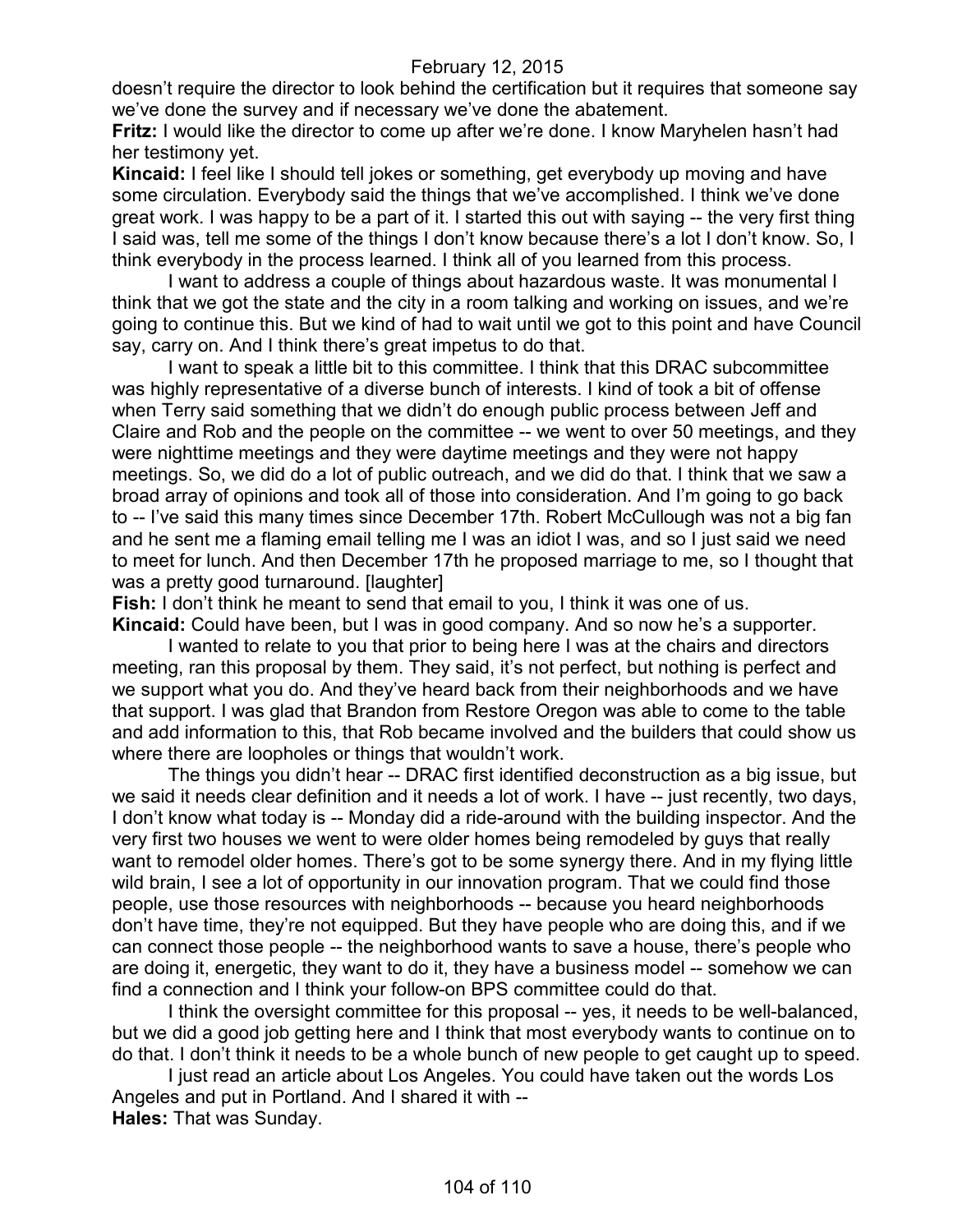**Kincaid:** Yeah, and I shared it with Matthew and Jackie Dingfelder and said, look, we're a year ahead of them. They've been talking about this for 16 months and they don't even have a committee to address this, they have a bunch of people and they think they're going to do something. So, I want to say yay, we're ahead of Los Angeles on that one.

I think we're are able to identify -- you just used the word unintended consequences. I think we identified a lot of those, but there's going to be more. We don't know, and that's a whole part of this thing.

Back to quickly on the hazardous -- the ONI summit that's coming up on February 28th, two representatives -- I think I mentioned earlier but it's really important because I heard a lot of talk about hazardous materials -- unfortunately, it's scheduled at the same time as the mayor's presentation at 1:10 --

**Hales:** I think I know where people will be then.

**Kincaid:** Yeah, well there's a work session and they're going to explain regulatory functions of all agencies, and one agency that didn't come up in all of this that's got the biggest hammer of all is the EPA. They are huge fines, and it's the complainer that gets to collect part of the fine if they find offenses. And so, that needs to be explored and how it filters down through the state through -- and it's very complicated, please don't ask me to explain it, I just know it's complicated -- that need to be brought into the discussion.

Sort of in closing -- and I always usually close, and John Wooden is my favorite person to quote. He has a quote that said, if it isn't difficult, it isn't worth doing. I think we took a difficult task and we did a lot of really good work. And there's a lot more to be done, and I'm trusting that -- if there's one or two or three committees -- but task forces that follow this up I think we'll do a lot more good for the city. Right now, we need to protect what's out there and I think this is the best way to do it for right now. And thank you very much for sitting here for three and a half hours listening to testimony.

**Hales:** Thank you for the many hours that you and other DRAC members put into this work. Other questions for these great volunteers?

**Novick:** Did you say John Wooden?

**Kincaid:** John Wooden.

**Novick:** That's the first time I've heard John Wooden quoted in this chambers. So, I appreciate that.

**Kincaid:** Well, I did the last time. He has another one about teamwork.

**Novick:** I appreciate it. I just want to say I thought you guys did phenomenal work and I've been sitting here saying nothing because I figure, this looks good, I'm going to vote yes. I understand people came to address a lot of other issues that were we're not addressing this in this particular piece, but thank you very, very much for all the work you did, everybody who was involved including Commissioner-in-Charge. I've not followed this issue all that closely but I was aware of where we were several months ago and looked at this leading up to this meeting and thought this looks like a terrific way to address the issue. I just wanted to say thank you very much.

There's one thing that has puzzled me, though. According to Wikipedia, deconstruction is a literary theory and philosophy of language derived principally from Jacques Derrida's 1967 work Of Grammatology. The premise of deconstruction is that all of western literature and philosophy implicitly relies on the metaphysics of presence, where intrinsic meanings are accessible by virtue of pure presence. Deconstruction denies the possibility of a pure presence and must have an essential or intrinsic meaning. So, I've been surprised to learn today that so many Portlanders deny the possibility of pure presence unless an essential or intrinsic meaning, but that's I guess another example of Portland being weird. [laughter]

**Hales:** Thank you, Steve.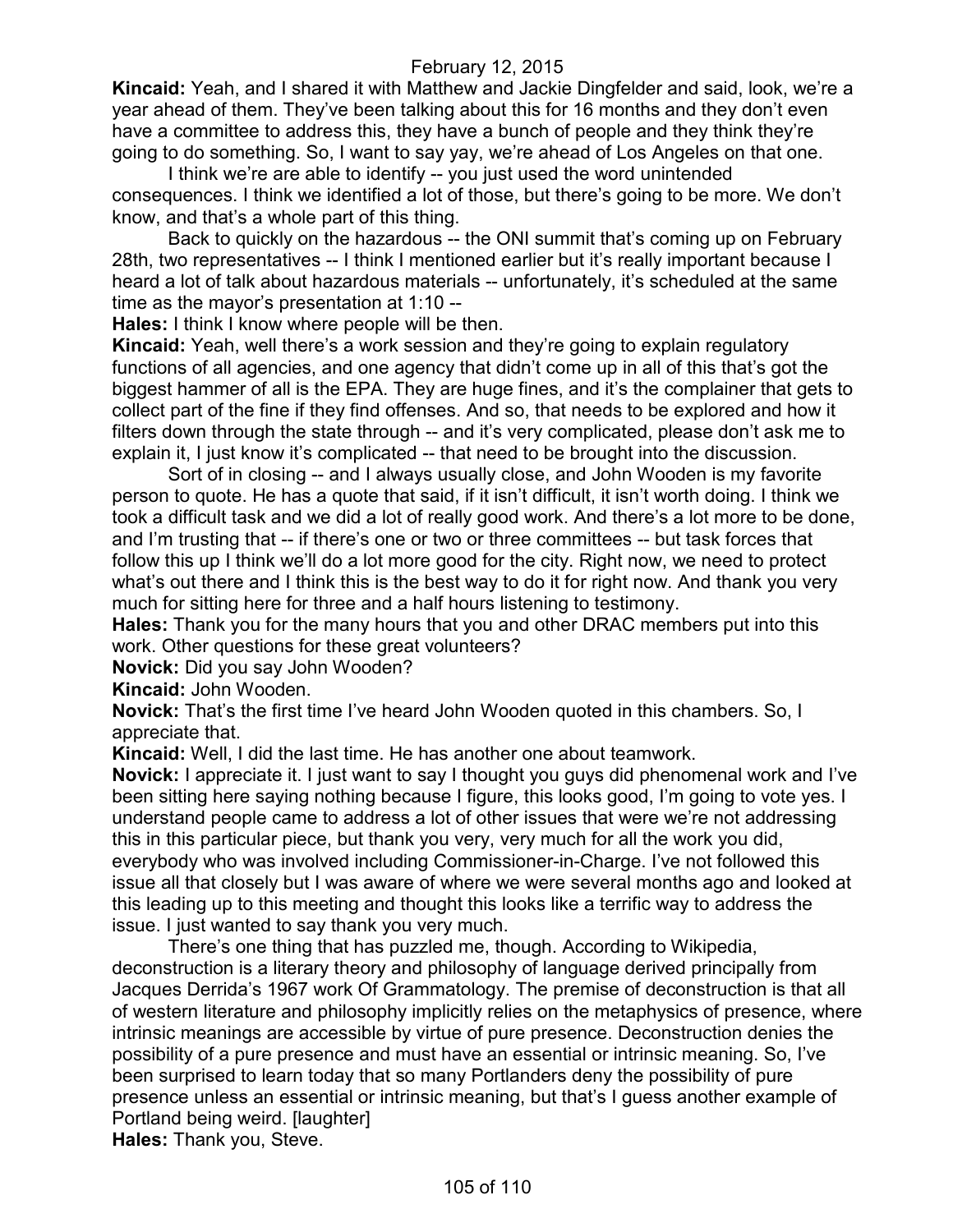**Kincaid:** I think I also need to -- and I didn't say this, I think I gave Nancy a mug about being a cat herder at the last meeting. Staff has been tremendously supportive and I think that needs to be recognized. Because I have been on a number of committees that haven't functioned as well, and I don't think it's staff, but I just think that somehow it was a perfect storm that we got all the right people in the room and a really good product came out. There was a lot of support from Paul and all of his staff at every meeting to inform and have honest discussions like oooh, this won't work, or, this is a great idea. So, that part needs to be recognized as well, because they put a lot of time and effort into it in a really busy time for them.

#### **Hales:** Thank you.

**Fritz:** Thank you for that acknowledgment. Thanks, especially to the three of you for your citizen leadership on this matter. My favorite John Wooden quote is that success is the peace of mind knowing you did the best to become the best you're capable of becoming. And I think you three particularly have done your best to make this code rewrite the best that it's capable of becoming at this point, and that you have reached a compromise. And I think another thing that is often said is if nobody is happy, then you've done a good job of reaching a compromise. I think we've heard that very clearly.

So, I'm not hearing any amendment requests on the code. Let's just -- I want to bring us back to the charge that we gave you, which was to look at the demolition delay regulations and in particular the K1 exceptions. Nancy Thorington in her excellent presentation -- and thank you for staffing this entire project, Nancy -- pointed out that after Director Scarlett and I made changes in the summer of last year to clarify that it was just a one-for-one exception to that demolition delay, we have in fact experienced a lot fewer demolitions delays -- fewer demolitions. So, that has done what it's supposed to do.

You were charged to look at what's the long-term version of that, and that's what we've got here. As a result of having a great public process and several public hearings, we've heard from a lot of community members including united neighbors for reform that there's a lot of work that neighbors are anxious for. And with the construction trade picking up astronomically as the recovery has taken place, plus the relative difference between not having any construction at all over the course of recession or very little to now phenomenal amounts of changes happening in neighborhoods, it's very challenging to figure out how to manage that. And I know your staff in Planning and Sustainability are working on code language and the comprehensive plan, looking at design and those kinds of issues.

In the meantime, we also need to look at affordable housing and so I'm pleased that the Housing Commissioner has agreed to take on this question of what are the appropriate incentives or requirements, and then we will certainly want that committee to give their recommendation to the Development Review Advisory Committee because the fees would be assessed at the permit center.

There's the issue of hazardous materials -- again, Maryhelen, thank you for your leadership on that. We could do the simple check-off piece. It's still more self-certification. And what I've heard from the community is they're looking for more than. If we're going to do more inspections, we as a Council have a choice to make between do we want to fund them with general fund for that purpose? The Development Services bureau advisory committee and budget advisory committee is asking for money for inspection of rental housing as our priority for where we think we have the most hazards in terms of mold and lead paint and other horrible conditions in multi-family apartments that take months to get inspections for those kinds of problems even when complaints come in. So, there isn't an unlimited amount of money for general fund support to Development Services. There are limitations on what we're allowed to charge for in permit fees. So, the question becomes, what's the higher priority -- and in particular, for staff time?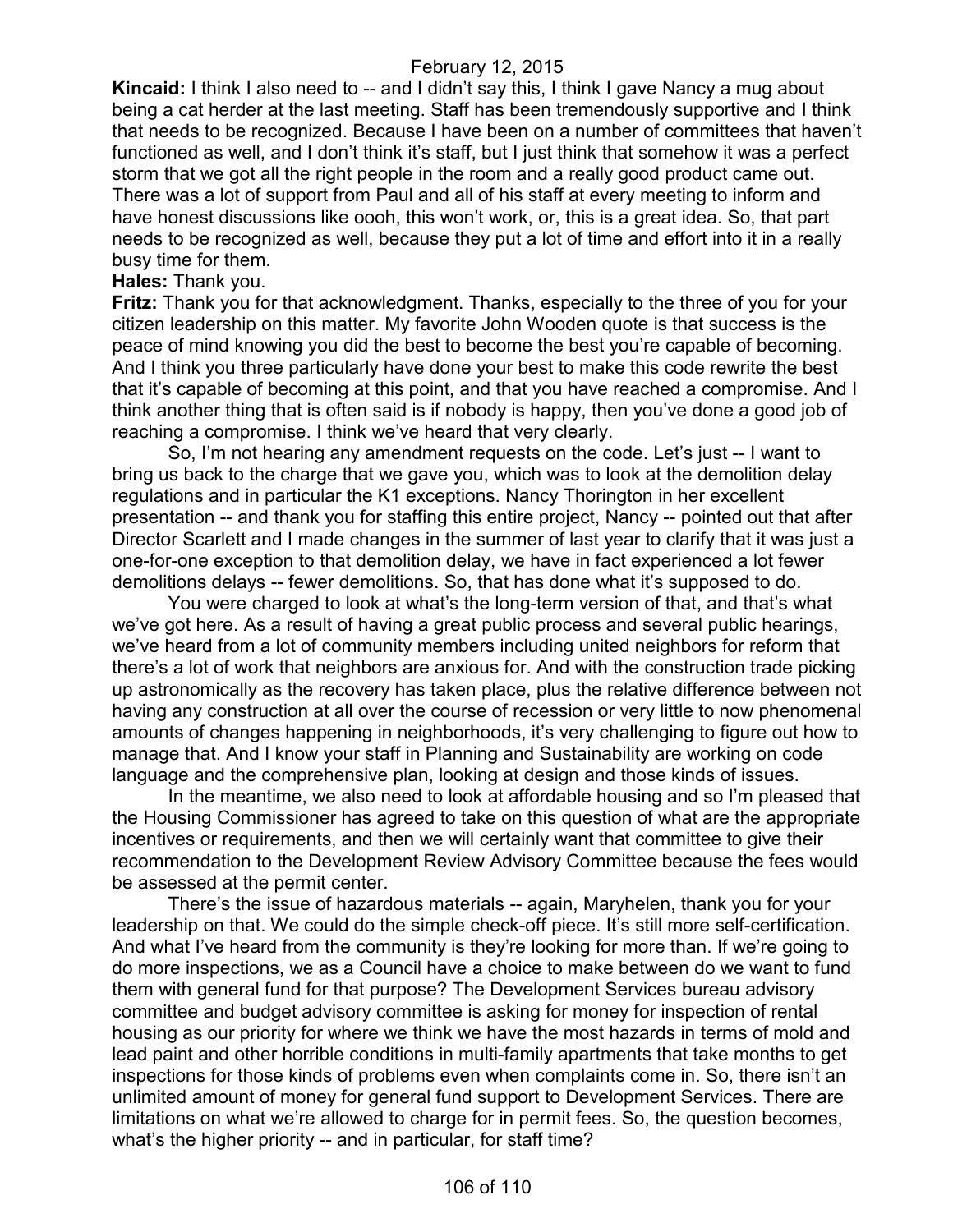As I mentioned at the outset of this hearing, I'm glad that our piece is to work on this hazardous materials part with citizen volunteers. We can manage that. We have the technology computer project that's in full force. We have all this permitting. We've got 22 staff that came on board earlier this year that are being trained up, and I've got a request for another 19 staff in the budget. Going from a bureau that had 150 staff just a year and a half ago to now having over 270 staff in the bureau. So, these are all the challenges that we in Development Services are facing. We can't continue to keep adding more planning projects, more code improvement projects that aren't part of a funded work plan. **Fish:** Let me -- and I appreciate this discussion. In fact, I appreciate this whole hearing. I think we do our best work when we have these public conversations. And I have learned some things today that I didn't understand. The testimony, the dialogue I think has helped shape it.

Let me offer an analogy, though. We occasionally have these hearings about siting of cell phone towers, and we have community members say we're very concerned about the health impacts. The City has to say to them, the federal government has said we are not allowed to consider health impacts. We're preempted. That's how much power the industry has in Washington. We can't even evaluate it. Well that's frustrating, because it's the elephant in the room -- we don't know whether there are health impacts but we're not even allowed to address it.

Let me bring it closer to home. I don't know whether this is a problem or not. I don't know. But if it happens at a site and someone is harmed because of it, I think we all would feel terrible. That's what I look at. So then the next thing I do is say, well, it's an issue, how have other cities and counties that are struggling with the same issues Commissioner Fritz has identified -- staffing, what kind of regulatory oversight, who's on first, different jurisdictions -- so, that's interesting. And what I see in the materials is it's a range, but there are a number of jurisdictions that require either someone to self-certify or an accredited asbestos inspector to say it's OK. That's how they've sliced it. And I don't know what the right balance is. C

Commissioner Fritz is absolutely right, we can't just sit here saying we want to fix this, Commissioner Fritz, find it within your budget. That's not fair. If the council says it's a priority, we have to find the resources to cover the cost. But what I find -- what I've learned today is an issue has been framed that I think we all agree is serious. And Jeff, we know your reputation as a builder, so we know which side of the line you operate when you do your houses but that doesn't mean everyone in the city is operating by those standards. So, there's an issue and there's a couple of ways to deal with it. One range is heavy handed, the other is lighter touch. I don't know which is the best one. I turn to the experts like Paul and his team or DRAC, because you are a wonderful deliberative body, you can help us quide that.

**Kincaid:** And the state has a lot of ideas of how communications can go back and forth because Chris Zimmer, who was our a primary contact, was just elated that we have that check box because that gives him teeth, and he has suggestions of how we can go forward. It's just those conversations didn't happen until January -- or no, sorry, November. **Fish:** The check box does say "I will comply with all such regulations" so --

**Kincaid:** Yeah, and that gives him some enforceable tool if somebody is reported. So, yes, just started the conversation, so I think there's a lot of opportunity for more soft touches and hard touches.

**Fish:** Yeah, so that's thought chopped liver, right? I will comply with all such regulations. I guess where I land on this -- because I am going to support the good work that

you've brought forward to us, we're going to vote on it next week, but I will support it -- is just, Mayor and Commissioner-in-Charge, just some follow-up process to consider whether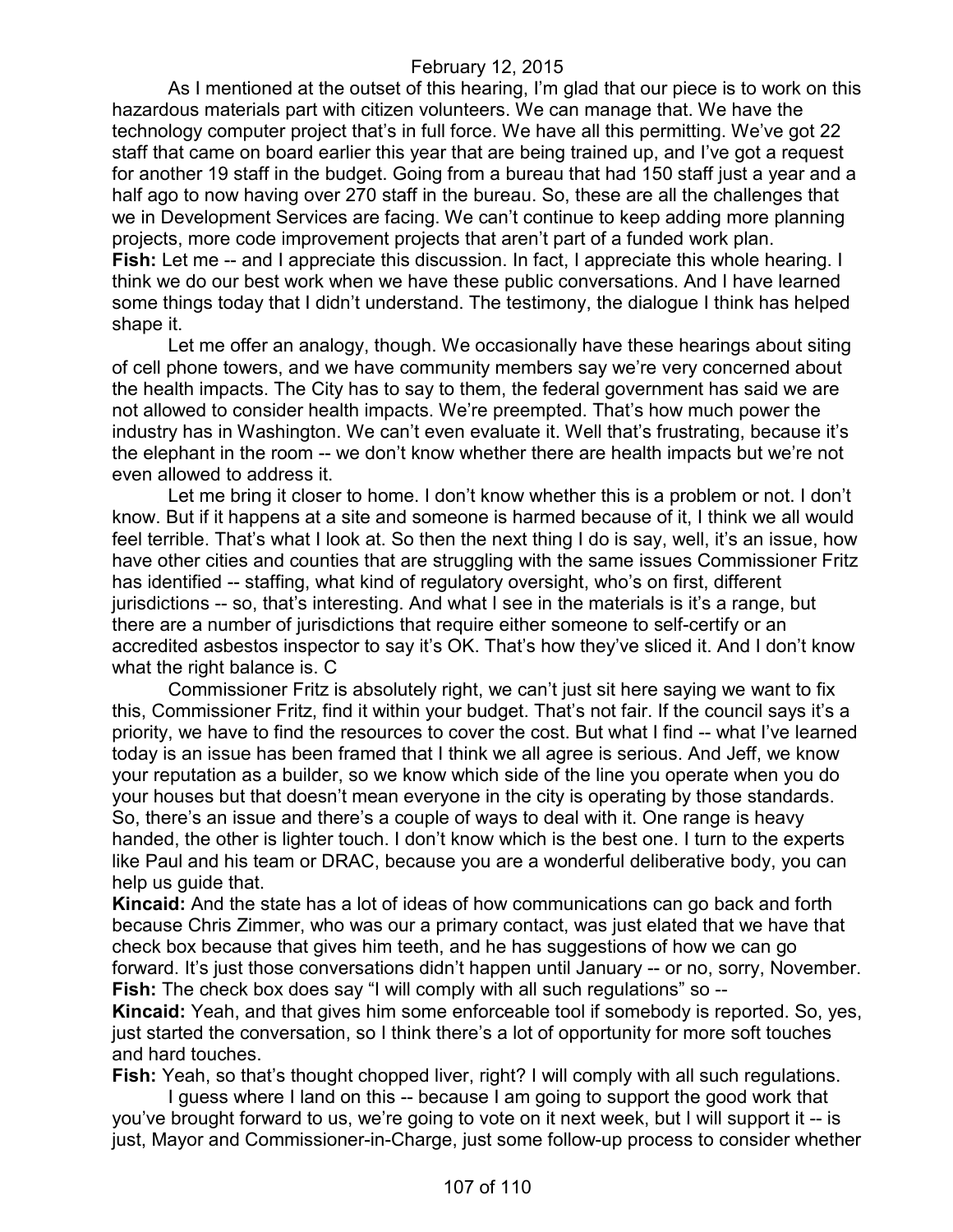any of these other models would be adaptable to BDS with the clear understanding that if the Commissioner-in-Charge and the director feel any of these is enhancement that the council needs to step up to fund whatever is the impact of that and that's the only reasonable approach to this. But I do think within the stack of papers there are a couple of interesting ideas. I would welcome -- whether it's self-certification, whether it's an expert certifying, your question about whether you can delegate it to your agent, or not -- those are all great questions but hell, you brought this before us. This I think you could also come up with something that would move the ball and I would hope we could do that on an expedited basis and have the Commissioner-in-Charge and the director tell us if there's a model they would support.

**Kincaid:** Will that be in the record? Because I didn't get a copy.

**Fish:** It's in the record and I'll give you mine.

#### **Kincaid:** OK.

**Hales:** And obviously, the DRAC is a great resource.

**Fish:** And I will tell you, I do know what some of the problems in my house are and the house next to me is the mirror image. I sort of have been a little puzzled over why people aren't wearing hard hats, and a little puzzled about some of the accountability at the site, but I've watched what happened to that house and stuff was just stripped. And I don't know whether there was asbestos or lead paint but it is a 1920's bungalow. I'm just -- from what I've learned in my neighborhood, I'd be willing to bet there was. And there's a huge dumpster out front, and there's a house that was taken down in two days, and my 11-yearold son plays soccer in front of our house. I just have a more than passing interest to know, have we done enough to make sure that the workers are safe and he's safe? That's where it comes from. And if Commissioner Fritz says comes back and says DRAC and she have come up with an idea and it costs a little bit more, you know, I can't take it out of the rates to cover it but I would support a general fund ask.

**Fritz:** I'm glad to hear you say that, Commissioner, because even what we're proposing to adopt next week -- as I mentioned at the beginning -- does come with a price tag. The additional notification, the fact that there will be much more opportunity for appeals -- every proposed demolition will now have a delay and potential for appeal. So, it's a staff person. Again, we'll be asking the DRAC and the subcommittee to look at what's appropriate to tack on as an application fee and what needs to be general funded. And certainly, it's \$92,000 that we'll be asking for as a new ask in the budget for the appeals waivers as a seed fund to start that off until we see how many there are.

**Fish:** That's why it should be fully funded. And whatever the cost is, we should not burden you without the resources. I do know from my service in the Housing Authority of Portland board, now Home Forward, that we used to get federal grants to do lead paint abatement, but in those units where we didn't act quickly enough, the consequences were horrific. And that's -- I just want to know that we've gone the extra mile on that one. And if it does set up the bad developer for getting whacked heavier by DEQ or EPA after they've certified something -- Jeff, I think you'd agree that person doesn't belong in your industry. **J. Fish:** Right. We don't want to compete with that kind of person -- those of us that are legitimate.

**Fritz:** But we're talking about \$92,000 for fee waivers -- and we need to do that so we have equity and it's only the affluent neighborhood associations that can appeal -- that takes money out of the general fund that then is not available to be spent on the additional enhanced inspections that we've asked for in the budget.

So there isn't -- there's a finite amount. So, for 400 demos we've had this eightmonth process now and got this great set of standards -- that's 400 homes versus -- and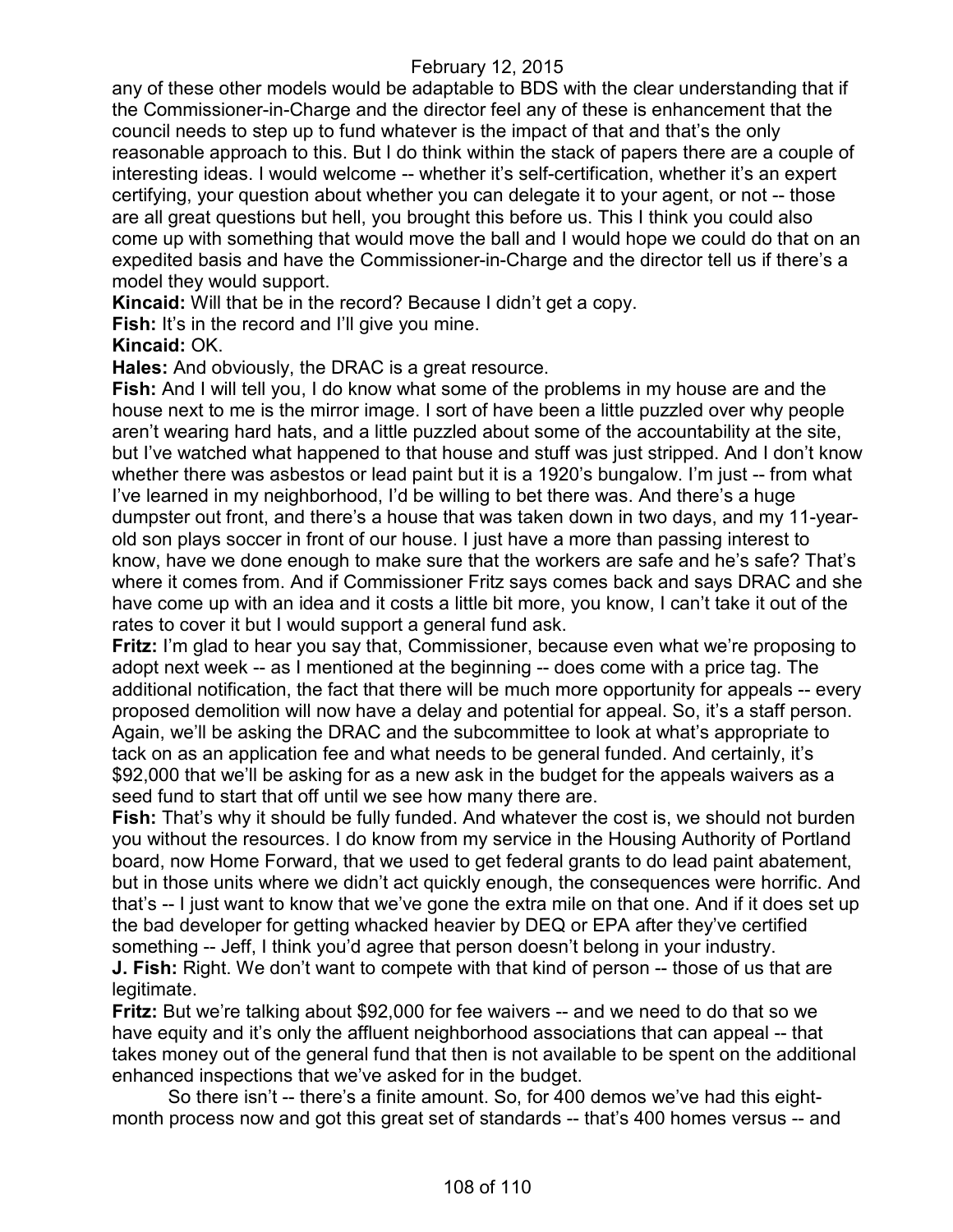obviously they've got homes around them as well, so maybe 2000 homes are directly affected by them. The apartment complexes that have hundreds --

**Fish:** You know, I'd even settle -- I don't want to negotiate against myself, but there's even one jurisdiction that says you just have to post at the site your survey that says whether there is or there isn't. I mean, that's a public right to know issue and then the complaint process drives it. But within here I think there's something that adds to what I consider to be a significant improvement already with the language you've added that you have to initial, but something else that might give the public a little more confidence.

**J. Fish:** Commissioner, I meant to bring this up and I forgot to. The \$92,000 or \$97,000 for that -- does it make more sense to set a smaller block aside an analyze it to see if it's being used correctly as far as neighborhoods appealing and wanting to preserve a house versus neighborhoods thinking there's almost \$100,000 there and we can kind of waste it we want on this one -- not to say they would do necessarily do that -- but think that way. I was thinking if you set 15,000 aside it would allow the dozen -- right now, there's been about a dozen appeals in 120 days -- 12, 13, over a period of three, four years. Anyway, I was thinking a lesser number and then look at it once those appeals go through, is it working, does it need to be tweaked rather than setting a bigger number aside. Just an idea.

**Fritz:** There's no guarantee the first dozen neighborhoods that come in are the ones that actually can't pay themselves.

**J. Fish:** But I thought you could add to it. I understand if you use that money up in the first four months and you don't have a BMP coming for another two or three, something might fall between. I was thinking of a lesser number to try to --

**Fritz:** We at BDS are very diligent about using the money from the correct buckets, so we can't dip into another bucket to front load it. This is the most honorable way, I think. And obviously, if we haven't used, then it we don't need another ask the next time.

**Fish:** But this -- with all due respect -- is a citywide concern. And Commissioner Fritz may be required to be the lead agency in implementing it but if we're going to do it, the City has to back her up with the resources.

## **Hales:** Right.

**Fish:** This is where the commission style form government sometimes seems rather siloed. I mean, she may have the burden, but the cost needs to be shared citywide. It is not fair to tag her with the cost. And frankly, this feels to me like a life safety issue that rises near the top. And that's why I would like DRAC to see if we could get us a recommendation sooner rather than later.

**Kincaid:** It also goes to -- in deconstruction when you're saving older homes, and like you said, there's lead-based paint on 99% of them, probably.

**Fish:** In these 1920s homes, Jeff Fish will tell you that there is asbestos wrapped around the pipes in the basement, there's lead paint, and it is pervasive. And the reason we know that is we're often told when we buy our houses that there's that problem.

**Kincaid:** And I witnessed that on my building inspector ride-along because I was asking deconstruction and he was giving me all his building practices. And so, I had to make a note -- it's like, OK, when we're looking at deconstruction, we have to look at what we're deconstructing and how that hazardous material is being handled. So, I see that interaction with BPS and the deconstruction proposal that they need to look at the hazardous waste and how those codes won't conflict. It'd be great to take a house down and take all the wood away, but if you're exposing people to hazardous waste and not requiring that piece of the puzzle, then you're going to have another problem.

**Fritz:** Well, thank you again for all of your work. I think, Mayor, given the late hour, I won't ask staff to come back up. But Commissioner, would be happy to go through a full briefing